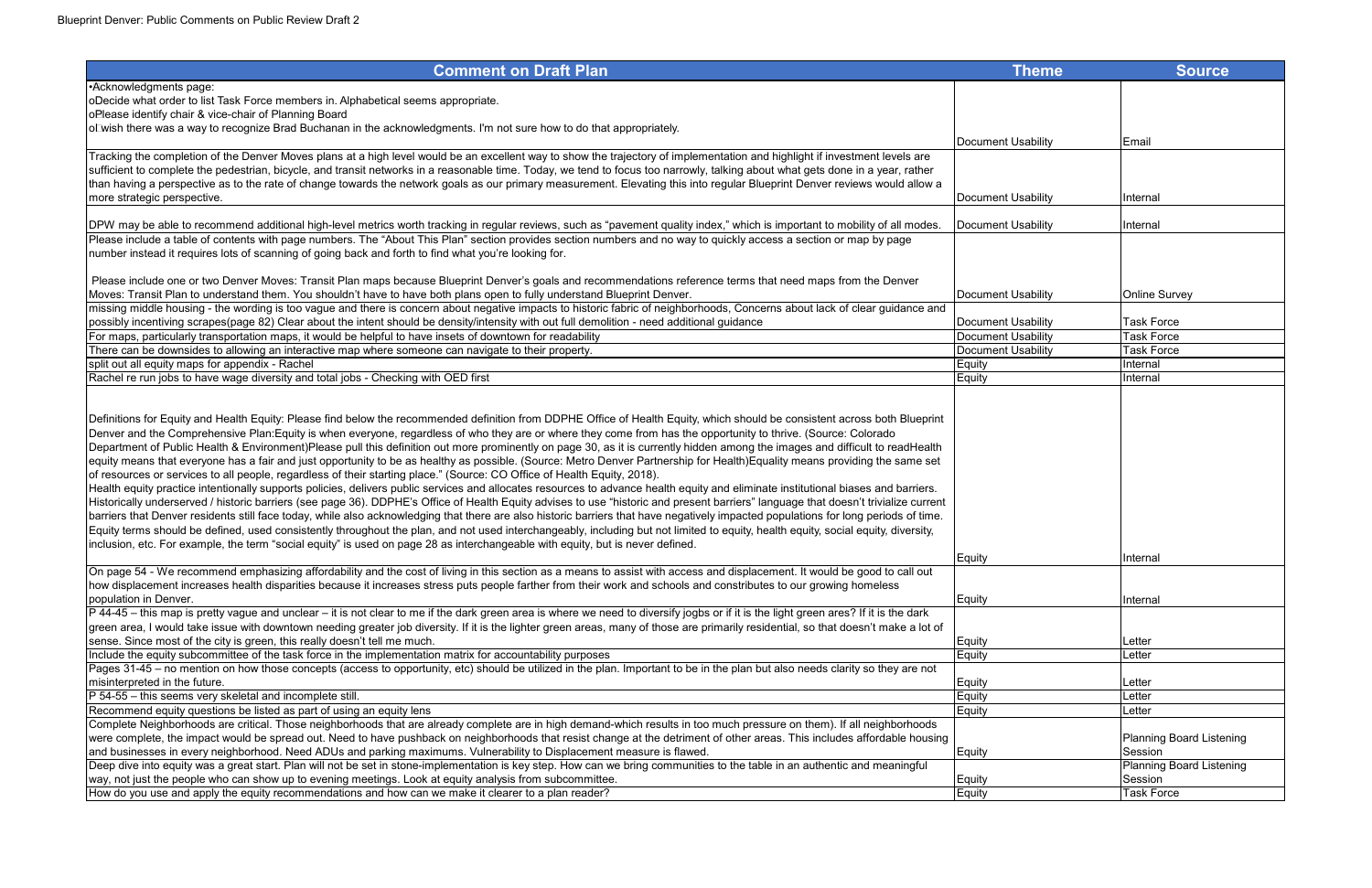| <b>Comment on Draft Plan</b>                                                                                                                                                                                                                                                                                                                                                                                                                                                                                                                                                                                                                                                                                                                                                                                                                                                                                                             | <b>Theme</b>                                            | <b>Source</b>     |
|------------------------------------------------------------------------------------------------------------------------------------------------------------------------------------------------------------------------------------------------------------------------------------------------------------------------------------------------------------------------------------------------------------------------------------------------------------------------------------------------------------------------------------------------------------------------------------------------------------------------------------------------------------------------------------------------------------------------------------------------------------------------------------------------------------------------------------------------------------------------------------------------------------------------------------------|---------------------------------------------------------|-------------------|
| It's clear where we want poor areas of the city to change but it is unclear where the affluent areas are going to change. Where does the map say that areas with access to                                                                                                                                                                                                                                                                                                                                                                                                                                                                                                                                                                                                                                                                                                                                                               |                                                         |                   |
| opportunity should take on affordable housing?                                                                                                                                                                                                                                                                                                                                                                                                                                                                                                                                                                                                                                                                                                                                                                                                                                                                                           | Equity                                                  | <b>Task Force</b> |
| Housing diversity map should have more of a gradient for clarity                                                                                                                                                                                                                                                                                                                                                                                                                                                                                                                                                                                                                                                                                                                                                                                                                                                                         | Equity                                                  | <b>Task Force</b> |
| Jobs map is still unclear. Make sure the color ramp means the same thing between the jobs and housing maps                                                                                                                                                                                                                                                                                                                                                                                                                                                                                                                                                                                                                                                                                                                                                                                                                               | Equity                                                  | <b>Task Force</b> |
| Vulnerability to Displacement: concerned about the use of Median household income as opposed to using households who are cost burdened (spending more than 30% of                                                                                                                                                                                                                                                                                                                                                                                                                                                                                                                                                                                                                                                                                                                                                                        |                                                         |                   |
| income on housing). Burden may be a more accurate measure of individuals vulnerable to displacement and it will show households in areas that appear to be les vulnerable                                                                                                                                                                                                                                                                                                                                                                                                                                                                                                                                                                                                                                                                                                                                                                |                                                         |                   |
| to change in the map. Maybe add that as a separate map in the appendix?                                                                                                                                                                                                                                                                                                                                                                                                                                                                                                                                                                                                                                                                                                                                                                                                                                                                  | Equity                                                  | <b>Task Force</b> |
| Added verbage about affordability vs attainability. Be more specific about promoting homeownership                                                                                                                                                                                                                                                                                                                                                                                                                                                                                                                                                                                                                                                                                                                                                                                                                                       | Equity                                                  | <b>Task Force</b> |
| oThere is an opportunity to strengthen language/data that links climate change to equity and to the disproportionate impact of climate disruption on already underserved                                                                                                                                                                                                                                                                                                                                                                                                                                                                                                                                                                                                                                                                                                                                                                 |                                                         |                   |
| populations.                                                                                                                                                                                                                                                                                                                                                                                                                                                                                                                                                                                                                                                                                                                                                                                                                                                                                                                             | Equity                                                  | <b>Task Force</b> |
| Equity maps are blending general factors, which can lead to some questions. Can appendix map each individual factor contributing to equity maps?                                                                                                                                                                                                                                                                                                                                                                                                                                                                                                                                                                                                                                                                                                                                                                                         | Equity                                                  | <b>Task Force</b> |
| We don't specifically talk about PEOPLE in the households themselves. Incorporating this into implementation could be a really important step                                                                                                                                                                                                                                                                                                                                                                                                                                                                                                                                                                                                                                                                                                                                                                                            | Equity                                                  | <b>Task Force</b> |
| someone else noted at the Task Force that they found a term defined in the Blueprint Denver glossary that is not otherwise used in the plan. I chuckled because I also found<br>the same thing, but with a different term: Community Land Trust is in the glossary which caught my eye, but then on searching, I couldn't find it in the plan. (I did find one<br>mention in the Comp Plan, and so I assume the glossary is being shared between the two documents, but haven't attempted to confirm.). Might be worth a pass to ensure<br>everything in the glossary is in the document, and maybe identify anything else that is defined in the text that can be copied over to also define in the glossary.                                                                                                                                                                                                                           | Glossary/Appendices                                     | Email             |
| 6.<br>Revise definitions as follows:                                                                                                                                                                                                                                                                                                                                                                                                                                                                                                                                                                                                                                                                                                                                                                                                                                                                                                     |                                                         |                   |
| Equity and related definitions as noted in item 1 on this letter.<br>la.                                                                                                                                                                                                                                                                                                                                                                                                                                                                                                                                                                                                                                                                                                                                                                                                                                                                 |                                                         |                   |
| Health analysis (page 298 in glossary): change to "Health Impact Assessment" - a tool that DDPHE has deployed in multiple neighborhood plans.<br>Ib.                                                                                                                                                                                                                                                                                                                                                                                                                                                                                                                                                                                                                                                                                                                                                                                     |                                                         |                   |
| Quality of Life - add to glossary<br>c.                                                                                                                                                                                                                                                                                                                                                                                                                                                                                                                                                                                                                                                                                                                                                                                                                                                                                                  |                                                         |                   |
| ld.<br>Environmental Justice (page 297 in glossary) is spelled wrong.                                                                                                                                                                                                                                                                                                                                                                                                                                                                                                                                                                                                                                                                                                                                                                                                                                                                    |                                                         |                   |
| Food insecurity/food access definitions should include "healthy, affordable, and culturally-relevant" in definitions.<br>le.                                                                                                                                                                                                                                                                                                                                                                                                                                                                                                                                                                                                                                                                                                                                                                                                             |                                                         |                   |
| Community Land Trust (page 297 in glossary) is mentioned in glossary but never mentioned in the plan. Add this into the Housing section (page 80-87).                                                                                                                                                                                                                                                                                                                                                                                                                                                                                                                                                                                                                                                                                                                                                                                    |                                                         |                   |
| Update DDPHE in implementation matrix key (PDF page 155) to Denver Department of Public Health & Environment (word "public" was left out).                                                                                                                                                                                                                                                                                                                                                                                                                                                                                                                                                                                                                                                                                                                                                                                               | Glossary/Appendices                                     | Internal          |
|                                                                                                                                                                                                                                                                                                                                                                                                                                                                                                                                                                                                                                                                                                                                                                                                                                                                                                                                          |                                                         |                   |
| We appreciate the addition of relating implementation strategies to goals and the implementation matrix in the appendix to clarify and prioritize implementation strategies, as<br>well as implementation partners and responsible parties. We understand that strategies will continue to grow and develop during the tenure of this plan, but we encourage<br>continued prioritization and evaluation of which strategies are to be pursued, and when, and by whom. We recommend establishing a cross-departmental advisory team to<br>evaluate and prioritize strategies on a regular basis and would gladly offer a representative from DDPHE to serve on this strategy prioritization team.                                                                                                                                                                                                                                         | Glossary/Appendices                                     | Internal          |
| Because the plan is robust and extensive, the implementation matrix is important in determining which policies and strategies will move forward earlier, and which later. We<br>did want to point out that nearly all the strategies related to design quality and neighborhood character, such as establishing design standards for projects of a certain scale<br>across contexts or encouraging the retention of smaller, more affordable homes, are in the more delayed 4-10 year category. We understand that not everything can happen<br>simultaneously, but urge you to move some of this work sooner given the very current concerns about design quality in this building cycle. Pairing the appropriate design<br>quality and preservation strategies with some of the growth, land use and housing strategies in terms of timing and implementation will lead to much better outcomes with<br>fewer unintended consequences. | Glossary/Appendices                                     | Letter            |
| More generally speaking,<br>•It would be helpful for you to include an organizational chart with the Implementation matrix. Who holds this together?<br>•Consideration should be given to the suggestion at the end of the last meeting that there be an appointed board to advise and support Blueprint implementation. This is<br>especially important given that successful implementation will require intense collaboration between agencies that have a natural tendency to focus inwardly. Also, it might                                                                                                                                                                                                                                                                                                                                                                                                                         |                                                         |                   |
| help to buffer Blueprint from the disruption of election cycles.                                                                                                                                                                                                                                                                                                                                                                                                                                                                                                                                                                                                                                                                                                                                                                                                                                                                         |                                                         | <b>Task Force</b> |
| Under General Lanud Use & Built Form recommendations, policy 8, remove "explore" and keep "require" EV charging stations to match the stated commitment in the 80x50                                                                                                                                                                                                                                                                                                                                                                                                                                                                                                                                                                                                                                                                                                                                                                     | Glossary/Appendices                                     |                   |
| Climate Action Plan.                                                                                                                                                                                                                                                                                                                                                                                                                                                                                                                                                                                                                                                                                                                                                                                                                                                                                                                     | Implementation: LUBF Design<br>Quality and Preservation |                   |
|                                                                                                                                                                                                                                                                                                                                                                                                                                                                                                                                                                                                                                                                                                                                                                                                                                                                                                                                          |                                                         | Internal          |
| Recommendation - Design Quality-Mixed Use and Main Street Areas. Thank you for including Main Street along with Mixed Use in the Problem Identification statement. On<br>Page 102, Recommendation 3.F, please change the word "abutting" to "in close proximity to". This will address issues where an alley or residential street separates a mixed or  Implementation: LUBF Design<br>main street building from low-density homes that may not necessarily "abut" the mixed/main street building, but are in close proximity and require transition                                                                                                                                                                                                                                                                                                                                                                                    | Quality and Preservation                                | Letter            |
|                                                                                                                                                                                                                                                                                                                                                                                                                                                                                                                                                                                                                                                                                                                                                                                                                                                                                                                                          | Implementation: LUBF Design                             |                   |
| Page 102 strategies E. F. G. should apply to MX and MS. Policy F, change "abut: to "are adjacent to"                                                                                                                                                                                                                                                                                                                                                                                                                                                                                                                                                                                                                                                                                                                                                                                                                                     | Quality and Preservation                                | Letter            |
| Many of the recommendations rightly focus on new tools and future efforts, but we would also like to see the plans affirm a continued commitment to the city's existing historic<br>districts, while also encouraging new designation, as well as incentivizing the adaptive reuse and preservation of structures with tools beyond designation, as described on<br>page 104 and throughout Chapter Three.                                                                                                                                                                                                                                                                                                                                                                                                                                                                                                                               | Implementation: LUBF Design<br>Quality and Preservation | Letter            |
|                                                                                                                                                                                                                                                                                                                                                                                                                                                                                                                                                                                                                                                                                                                                                                                                                                                                                                                                          |                                                         |                   |

| <b>Theme</b>                                                                                         | <b>Source</b>     |
|------------------------------------------------------------------------------------------------------|-------------------|
|                                                                                                      | <b>Task Force</b> |
| Equity<br>Equity                                                                                     | <b>Task Force</b> |
| Equity                                                                                               | <b>Task Force</b> |
|                                                                                                      |                   |
|                                                                                                      | <b>Task Force</b> |
| Equity<br>Equity                                                                                     | <b>Task Force</b> |
|                                                                                                      | <b>Task Force</b> |
| Equity<br>Equity                                                                                     | Task Force        |
| Equity                                                                                               | <b>Task Force</b> |
| Glossary/Appendices                                                                                  | Email             |
|                                                                                                      | Internal          |
| Glossary/Appendices                                                                                  |                   |
| Glossary/Appendices                                                                                  | Internal          |
| Glossary/Appendices                                                                                  | Letter            |
|                                                                                                      |                   |
| Glossary/Appendices                                                                                  | <b>Task Force</b> |
| Implementation: LUBF Design<br><b>Quality and Preservation</b>                                       | Internal          |
| Implementation: LUBF Design<br><b>Quality and Preservation</b><br><b>Implementation: LUBF Design</b> | Letter            |
| <b>Quality and Preservation</b>                                                                      | Letter            |
| Implementation: LUBF Design<br><b>Quality and Preservation</b>                                       | Letter            |
|                                                                                                      |                   |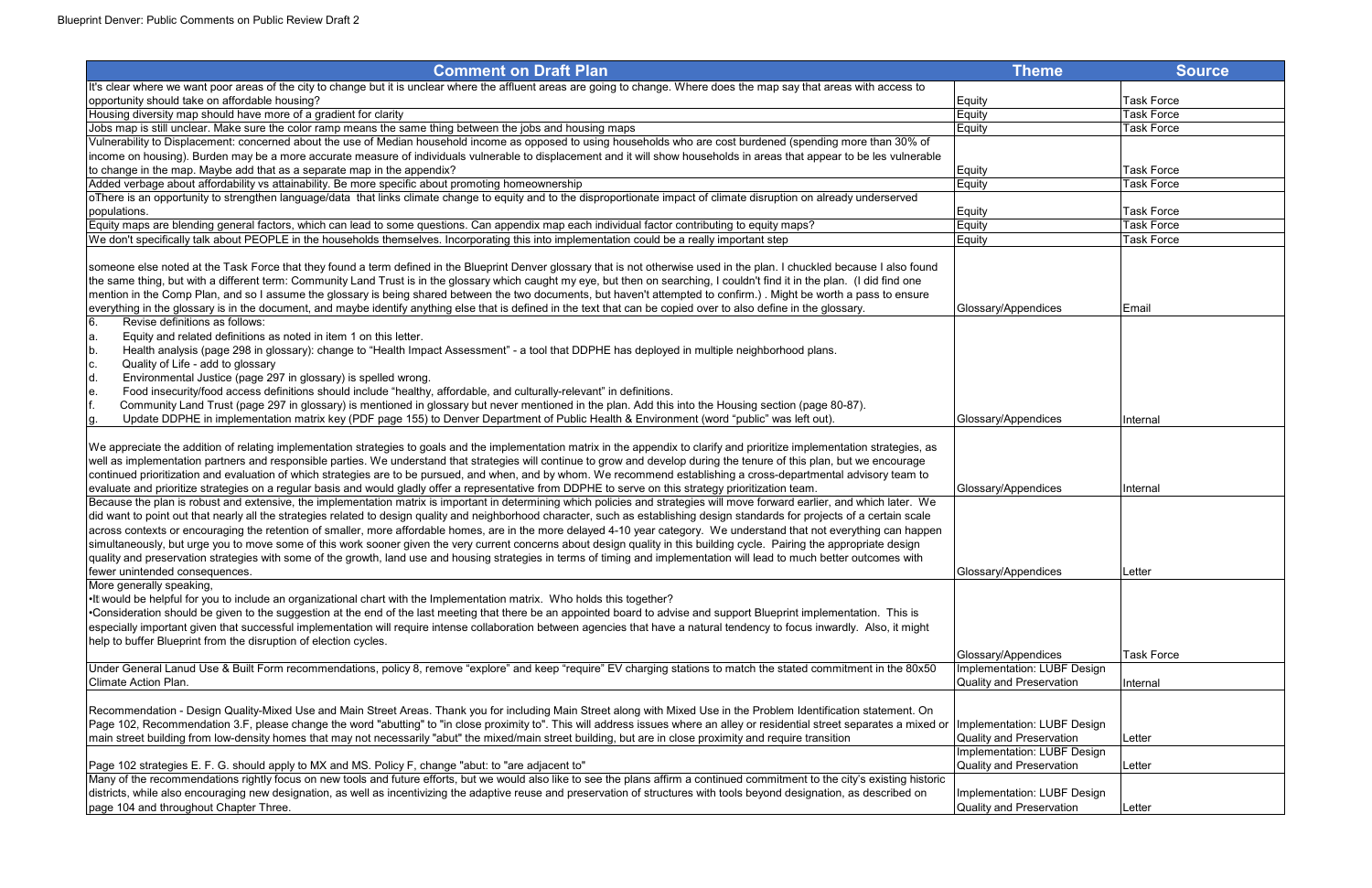| <b>Theme</b>                                                   | <b>Source</b>                   |
|----------------------------------------------------------------|---------------------------------|
|                                                                |                                 |
|                                                                |                                 |
| Implementation: LUBF Design                                    |                                 |
| Quality and Preservation                                       | Letter                          |
|                                                                |                                 |
|                                                                |                                 |
|                                                                |                                 |
|                                                                |                                 |
|                                                                |                                 |
|                                                                |                                 |
|                                                                |                                 |
| Implementation: LUBF Design                                    |                                 |
| Quality and Preservation<br><b>Implementation: LUBF Design</b> | Letter                          |
| Quality and Preservation                                       | Letter                          |
| <b>Implementation: LUBF Design</b>                             | <b>Planning Board Listening</b> |
| <b>Quality and Preservation</b>                                | Session                         |
|                                                                |                                 |
| Implementation: LUBF Design                                    |                                 |
| <b>Quality and Preservation</b>                                | Letter                          |
|                                                                |                                 |
| Implementation: LUBF                                           |                                 |
| Economics                                                      | Internal                        |
|                                                                |                                 |
|                                                                |                                 |
|                                                                |                                 |
|                                                                |                                 |
|                                                                |                                 |
|                                                                |                                 |
| Implementation: LUBF                                           |                                 |
| Economics<br><b>Implementation: LUBF</b>                       | Letter                          |
| Economics                                                      | Letter                          |
| <b>Implementation: LUBF</b>                                    | <b>Planning Board Listening</b> |
| Economics                                                      | Session                         |
| <b>Implementation: LUBF</b>                                    | <b>Planning Board Listening</b> |
| Economics<br><b>Implementation: LUBF</b>                       | Session                         |
| Economics                                                      | <b>Task Force</b>               |
|                                                                |                                 |
| Implementation: LUBF General                                   | Internal                        |
|                                                                |                                 |
|                                                                |                                 |
|                                                                |                                 |
|                                                                |                                 |
| Implementation: LUBF General                                   | Internal                        |
|                                                                |                                 |

| Additionally, on pages 102 and 103, pertaining to centers and corridors, there is little mention of historic preservation, which can be equally important in mixed-use areas as it is<br>in residential neighborhoods. In many cases preserving existing buildings can do as much or more to support exceptional design outcomes as establishing design standards<br>or zoning requirements. We'd like to see a strategy related to identifying important mixed-use historic structures, and encouraging their continued use or adaptive reuse,<br>Implementation: LUBF Design<br>Quality and Preservation<br>whether in generally "historic areas," or in areas of mixed-age development, such as corridors that have both old and new structures.<br>Letter<br>P 102-103, items 03-04: there is nothing here about providing pocket parks or plazas, or decreasing "build-to" requirements when if it would improve the pedestrian experience.<br>Item 03G - define massing variability. This is vague; e.g., is it a 5' differential, a 20' differential, or 50'?<br>Item 03H - need to give direction here on intent. Is it access to sky, or is it intended to regulate solar access and mountain views? If misinterpreted, this could be used<br>to really restrict vertical development.<br>Item 03I - love this idea.<br>Item 04A - do not agree with a complete prohibition on ground floor residential. It is very difficult to have continuous retail or other active commercial space everywhere<br>on ground floors. And, if residential is allowed, is there a residential setback for buffering/greenspace. Also, does residential use include common area for a residential<br>building? Need to clarify.<br>Item 04C - very supportive of this concept.<br>Implementation: LUBF Design<br>Quality and Preservation<br>Letter<br>Implementation: LUBF Design<br>Quality and Preservation<br>P104, item 06C – is it also possible to allow flexibility in non-life safety building code requirements to foster adaptive re-uses?<br>Letter<br>Implementation: LUBF Design<br>Quality and Preservation<br>Should add language that says respect views, privacy and light. What will happen inbetween this Blueprint and NPI plans?<br>Session<br>We call for language similar to "Preserve historic character and design including historic flagstone sidewalks, and develop policies for continued use of flagstone in historically<br>designated areas where this is a valued part of the area character" be added into policy 2 on page 99 of Blueprint Denver under "Ensure residential neighborhoods retain their<br>Implementation: LUBF Design<br>unique character as infill development occurs." Flagstone sidewalks deserve mention as much in the historic character section as in the mobility section.<br>Quality and Preservation<br>Letter<br>Under the "Economics" section, we appreciate the support for locally-owned businesses. We recommend enhancing this to also provide support for community-serving<br>businesses and organizations, particularly food-serving establishments that take SNAP benefits in areas of limited food access, by providing better access to navigation<br>through city processes, multi-lingual resources, fee/fine waivers or reductions, and/or funding.<br>Implementation: LUBF<br>Economics<br>Internal<br>P 92-93, item 04/05 - there is no discussion of small businesses other than the specific categories mentioned here - how do we foster the growth of small business in<br>general?•<br>Item 04 – add artists in addition to creative industries and maker spaces.<br>Item 04 C – add reduce rent and other costs of business.<br>Item 05 - need to add a goal of supporting economic opportunity across Denver and a tactic about partner with organizations already undertaking this work.<br>Item 06A add "education/training" after regulatory processes.<br>Item 06C – at the very least, add "and economic opportunity." Bigger question is how does being a destination for healthy living tie into this section?<br>Item 07, italicized paragraph – should we say Rocky Mountain region rather than just Colorado?. And, "tens of billions of dollars is vague – is there a more precise<br>number?<br>Implementation: LUBF<br>Economics<br>Letter<br>Implementation: LUBF<br>The fostering of existing businesses and support of new businesses needs to be addressed through an equity lens in the plan<br>Economics<br>Letter<br>Implementation: LUBF<br><b>Planning Board Lister</b><br>Street parking is important for small business. Concerns about tree planting and impacts on business signage.<br>Economics<br>Session<br>Implementation: LUBF<br>Plan does not address taxes needed to support the City. The plan should be more specific in terms of the economic impacts to the community.<br>Economics<br>Session<br>Implementation: LUBF<br>pg 92-93. Did not see anything about helping support small businesses, not just maker spaces. Request to broaden a bit<br><b>Task Force</b><br> Economics<br>On map of NPI areas, add a note that we are not officially adopting this map and it could change through NPI<br>Implementation: LUBF General<br>Internal<br>A key aspect of equity in this plan will hinge on how, when, and why communities are engaged throughout the tenure of this plan. We would like this plan to establish strong<br>commitments to equity in community engagement, including more concrete strategies to prevent involuntary displacement and to support community engagement in planning<br>and policy-making.<br>Under policy 10 of General Land Use & Built form recommendations (page 78): either add a strategy or combine into strategies B or C to enhance resources and<br>capacity and require city projects/programs to provide multilingual and culturally-relevant resources to better deliver services to diverse populations and increase engagement.<br>Implementation: LUBF General<br>Internal | <b>Comment on Draft Plan</b> | <b>Theme</b> | <b>Source</b>                |
|-------------------------------------------------------------------------------------------------------------------------------------------------------------------------------------------------------------------------------------------------------------------------------------------------------------------------------------------------------------------------------------------------------------------------------------------------------------------------------------------------------------------------------------------------------------------------------------------------------------------------------------------------------------------------------------------------------------------------------------------------------------------------------------------------------------------------------------------------------------------------------------------------------------------------------------------------------------------------------------------------------------------------------------------------------------------------------------------------------------------------------------------------------------------------------------------------------------------------------------------------------------------------------------------------------------------------------------------------------------------------------------------------------------------------------------------------------------------------------------------------------------------------------------------------------------------------------------------------------------------------------------------------------------------------------------------------------------------------------------------------------------------------------------------------------------------------------------------------------------------------------------------------------------------------------------------------------------------------------------------------------------------------------------------------------------------------------------------------------------------------------------------------------------------------------------------------------------------------------------------------------------------------------------------------------------------------------------------------------------------------------------------------------------------------------------------------------------------------------------------------------------------------------------------------------------------------------------------------------------------------------------------------------------------------------------------------------------------------------------------------------------------------------------------------------------------------------------------------------------------------------------------------------------------------------------------------------------------------------------------------------------------------------------------------------------------------------------------------------------------------------------------------------------------------------------------------------------------------------------------------------------------------------------------------------------------------------------------------------------------------------------------------------------------------------------------------------------------------------------------------------------------------------------------------------------------------------------------------------------------------------------------------------------------------------------------------------------------------------------------------------------------------------------------------------------------------------------------------------------------------------------------------------------------------------------------------------------------------------------------------------------------------------------------------------------------------------------------------------------------------------------------------------------------------------------------------------------------------------------------------------------------------------------------------------------------------------------------------------------------------------------------------------------------------------------------------------------------------------------------------------------------------------------------------------------------------------------------------------------------------------------------------------------------------------------------------------------------------------------------------------------------------------------------------------------------------------------------------------------------------------------------------------------------------------------------------------------------------------------------------------------------------------------------------------------------------------------------------------------------------------------------------------------------------------------------------------------------------------------------------------------------------------------------------------------------------------------------------------------------------------------------------------------------------------------------------------------------------------------------------------------------------------------------------------------------------------------------------------------------------------------------------------------------------------------------------------------------------------------------------------------------------------------------------------------------------------------------------------------------------------------------------------------------------------------------------------------------------------------------------------------------------------------------------------|------------------------------|--------------|------------------------------|
|                                                                                                                                                                                                                                                                                                                                                                                                                                                                                                                                                                                                                                                                                                                                                                                                                                                                                                                                                                                                                                                                                                                                                                                                                                                                                                                                                                                                                                                                                                                                                                                                                                                                                                                                                                                                                                                                                                                                                                                                                                                                                                                                                                                                                                                                                                                                                                                                                                                                                                                                                                                                                                                                                                                                                                                                                                                                                                                                                                                                                                                                                                                                                                                                                                                                                                                                                                                                                                                                                                                                                                                                                                                                                                                                                                                                                                                                                                                                                                                                                                                                                                                                                                                                                                                                                                                                                                                                                                                                                                                                                                                                                                                                                                                                                                                                                                                                                                                                                                                                                                                                                                                                                                                                                                                                                                                                                                                                                                                                                                                                                                                                                                                                                                                                                                                                                                                                                                                                                                                                                                                       |                              |              |                              |
|                                                                                                                                                                                                                                                                                                                                                                                                                                                                                                                                                                                                                                                                                                                                                                                                                                                                                                                                                                                                                                                                                                                                                                                                                                                                                                                                                                                                                                                                                                                                                                                                                                                                                                                                                                                                                                                                                                                                                                                                                                                                                                                                                                                                                                                                                                                                                                                                                                                                                                                                                                                                                                                                                                                                                                                                                                                                                                                                                                                                                                                                                                                                                                                                                                                                                                                                                                                                                                                                                                                                                                                                                                                                                                                                                                                                                                                                                                                                                                                                                                                                                                                                                                                                                                                                                                                                                                                                                                                                                                                                                                                                                                                                                                                                                                                                                                                                                                                                                                                                                                                                                                                                                                                                                                                                                                                                                                                                                                                                                                                                                                                                                                                                                                                                                                                                                                                                                                                                                                                                                                                       |                              |              |                              |
|                                                                                                                                                                                                                                                                                                                                                                                                                                                                                                                                                                                                                                                                                                                                                                                                                                                                                                                                                                                                                                                                                                                                                                                                                                                                                                                                                                                                                                                                                                                                                                                                                                                                                                                                                                                                                                                                                                                                                                                                                                                                                                                                                                                                                                                                                                                                                                                                                                                                                                                                                                                                                                                                                                                                                                                                                                                                                                                                                                                                                                                                                                                                                                                                                                                                                                                                                                                                                                                                                                                                                                                                                                                                                                                                                                                                                                                                                                                                                                                                                                                                                                                                                                                                                                                                                                                                                                                                                                                                                                                                                                                                                                                                                                                                                                                                                                                                                                                                                                                                                                                                                                                                                                                                                                                                                                                                                                                                                                                                                                                                                                                                                                                                                                                                                                                                                                                                                                                                                                                                                                                       |                              |              |                              |
|                                                                                                                                                                                                                                                                                                                                                                                                                                                                                                                                                                                                                                                                                                                                                                                                                                                                                                                                                                                                                                                                                                                                                                                                                                                                                                                                                                                                                                                                                                                                                                                                                                                                                                                                                                                                                                                                                                                                                                                                                                                                                                                                                                                                                                                                                                                                                                                                                                                                                                                                                                                                                                                                                                                                                                                                                                                                                                                                                                                                                                                                                                                                                                                                                                                                                                                                                                                                                                                                                                                                                                                                                                                                                                                                                                                                                                                                                                                                                                                                                                                                                                                                                                                                                                                                                                                                                                                                                                                                                                                                                                                                                                                                                                                                                                                                                                                                                                                                                                                                                                                                                                                                                                                                                                                                                                                                                                                                                                                                                                                                                                                                                                                                                                                                                                                                                                                                                                                                                                                                                                                       |                              |              |                              |
|                                                                                                                                                                                                                                                                                                                                                                                                                                                                                                                                                                                                                                                                                                                                                                                                                                                                                                                                                                                                                                                                                                                                                                                                                                                                                                                                                                                                                                                                                                                                                                                                                                                                                                                                                                                                                                                                                                                                                                                                                                                                                                                                                                                                                                                                                                                                                                                                                                                                                                                                                                                                                                                                                                                                                                                                                                                                                                                                                                                                                                                                                                                                                                                                                                                                                                                                                                                                                                                                                                                                                                                                                                                                                                                                                                                                                                                                                                                                                                                                                                                                                                                                                                                                                                                                                                                                                                                                                                                                                                                                                                                                                                                                                                                                                                                                                                                                                                                                                                                                                                                                                                                                                                                                                                                                                                                                                                                                                                                                                                                                                                                                                                                                                                                                                                                                                                                                                                                                                                                                                                                       |                              |              |                              |
|                                                                                                                                                                                                                                                                                                                                                                                                                                                                                                                                                                                                                                                                                                                                                                                                                                                                                                                                                                                                                                                                                                                                                                                                                                                                                                                                                                                                                                                                                                                                                                                                                                                                                                                                                                                                                                                                                                                                                                                                                                                                                                                                                                                                                                                                                                                                                                                                                                                                                                                                                                                                                                                                                                                                                                                                                                                                                                                                                                                                                                                                                                                                                                                                                                                                                                                                                                                                                                                                                                                                                                                                                                                                                                                                                                                                                                                                                                                                                                                                                                                                                                                                                                                                                                                                                                                                                                                                                                                                                                                                                                                                                                                                                                                                                                                                                                                                                                                                                                                                                                                                                                                                                                                                                                                                                                                                                                                                                                                                                                                                                                                                                                                                                                                                                                                                                                                                                                                                                                                                                                                       |                              |              | <b>Planning Board Lister</b> |
|                                                                                                                                                                                                                                                                                                                                                                                                                                                                                                                                                                                                                                                                                                                                                                                                                                                                                                                                                                                                                                                                                                                                                                                                                                                                                                                                                                                                                                                                                                                                                                                                                                                                                                                                                                                                                                                                                                                                                                                                                                                                                                                                                                                                                                                                                                                                                                                                                                                                                                                                                                                                                                                                                                                                                                                                                                                                                                                                                                                                                                                                                                                                                                                                                                                                                                                                                                                                                                                                                                                                                                                                                                                                                                                                                                                                                                                                                                                                                                                                                                                                                                                                                                                                                                                                                                                                                                                                                                                                                                                                                                                                                                                                                                                                                                                                                                                                                                                                                                                                                                                                                                                                                                                                                                                                                                                                                                                                                                                                                                                                                                                                                                                                                                                                                                                                                                                                                                                                                                                                                                                       |                              |              |                              |
|                                                                                                                                                                                                                                                                                                                                                                                                                                                                                                                                                                                                                                                                                                                                                                                                                                                                                                                                                                                                                                                                                                                                                                                                                                                                                                                                                                                                                                                                                                                                                                                                                                                                                                                                                                                                                                                                                                                                                                                                                                                                                                                                                                                                                                                                                                                                                                                                                                                                                                                                                                                                                                                                                                                                                                                                                                                                                                                                                                                                                                                                                                                                                                                                                                                                                                                                                                                                                                                                                                                                                                                                                                                                                                                                                                                                                                                                                                                                                                                                                                                                                                                                                                                                                                                                                                                                                                                                                                                                                                                                                                                                                                                                                                                                                                                                                                                                                                                                                                                                                                                                                                                                                                                                                                                                                                                                                                                                                                                                                                                                                                                                                                                                                                                                                                                                                                                                                                                                                                                                                                                       |                              |              |                              |
|                                                                                                                                                                                                                                                                                                                                                                                                                                                                                                                                                                                                                                                                                                                                                                                                                                                                                                                                                                                                                                                                                                                                                                                                                                                                                                                                                                                                                                                                                                                                                                                                                                                                                                                                                                                                                                                                                                                                                                                                                                                                                                                                                                                                                                                                                                                                                                                                                                                                                                                                                                                                                                                                                                                                                                                                                                                                                                                                                                                                                                                                                                                                                                                                                                                                                                                                                                                                                                                                                                                                                                                                                                                                                                                                                                                                                                                                                                                                                                                                                                                                                                                                                                                                                                                                                                                                                                                                                                                                                                                                                                                                                                                                                                                                                                                                                                                                                                                                                                                                                                                                                                                                                                                                                                                                                                                                                                                                                                                                                                                                                                                                                                                                                                                                                                                                                                                                                                                                                                                                                                                       |                              |              |                              |
|                                                                                                                                                                                                                                                                                                                                                                                                                                                                                                                                                                                                                                                                                                                                                                                                                                                                                                                                                                                                                                                                                                                                                                                                                                                                                                                                                                                                                                                                                                                                                                                                                                                                                                                                                                                                                                                                                                                                                                                                                                                                                                                                                                                                                                                                                                                                                                                                                                                                                                                                                                                                                                                                                                                                                                                                                                                                                                                                                                                                                                                                                                                                                                                                                                                                                                                                                                                                                                                                                                                                                                                                                                                                                                                                                                                                                                                                                                                                                                                                                                                                                                                                                                                                                                                                                                                                                                                                                                                                                                                                                                                                                                                                                                                                                                                                                                                                                                                                                                                                                                                                                                                                                                                                                                                                                                                                                                                                                                                                                                                                                                                                                                                                                                                                                                                                                                                                                                                                                                                                                                                       |                              |              |                              |
|                                                                                                                                                                                                                                                                                                                                                                                                                                                                                                                                                                                                                                                                                                                                                                                                                                                                                                                                                                                                                                                                                                                                                                                                                                                                                                                                                                                                                                                                                                                                                                                                                                                                                                                                                                                                                                                                                                                                                                                                                                                                                                                                                                                                                                                                                                                                                                                                                                                                                                                                                                                                                                                                                                                                                                                                                                                                                                                                                                                                                                                                                                                                                                                                                                                                                                                                                                                                                                                                                                                                                                                                                                                                                                                                                                                                                                                                                                                                                                                                                                                                                                                                                                                                                                                                                                                                                                                                                                                                                                                                                                                                                                                                                                                                                                                                                                                                                                                                                                                                                                                                                                                                                                                                                                                                                                                                                                                                                                                                                                                                                                                                                                                                                                                                                                                                                                                                                                                                                                                                                                                       |                              |              |                              |
|                                                                                                                                                                                                                                                                                                                                                                                                                                                                                                                                                                                                                                                                                                                                                                                                                                                                                                                                                                                                                                                                                                                                                                                                                                                                                                                                                                                                                                                                                                                                                                                                                                                                                                                                                                                                                                                                                                                                                                                                                                                                                                                                                                                                                                                                                                                                                                                                                                                                                                                                                                                                                                                                                                                                                                                                                                                                                                                                                                                                                                                                                                                                                                                                                                                                                                                                                                                                                                                                                                                                                                                                                                                                                                                                                                                                                                                                                                                                                                                                                                                                                                                                                                                                                                                                                                                                                                                                                                                                                                                                                                                                                                                                                                                                                                                                                                                                                                                                                                                                                                                                                                                                                                                                                                                                                                                                                                                                                                                                                                                                                                                                                                                                                                                                                                                                                                                                                                                                                                                                                                                       |                              |              |                              |
|                                                                                                                                                                                                                                                                                                                                                                                                                                                                                                                                                                                                                                                                                                                                                                                                                                                                                                                                                                                                                                                                                                                                                                                                                                                                                                                                                                                                                                                                                                                                                                                                                                                                                                                                                                                                                                                                                                                                                                                                                                                                                                                                                                                                                                                                                                                                                                                                                                                                                                                                                                                                                                                                                                                                                                                                                                                                                                                                                                                                                                                                                                                                                                                                                                                                                                                                                                                                                                                                                                                                                                                                                                                                                                                                                                                                                                                                                                                                                                                                                                                                                                                                                                                                                                                                                                                                                                                                                                                                                                                                                                                                                                                                                                                                                                                                                                                                                                                                                                                                                                                                                                                                                                                                                                                                                                                                                                                                                                                                                                                                                                                                                                                                                                                                                                                                                                                                                                                                                                                                                                                       |                              |              |                              |
|                                                                                                                                                                                                                                                                                                                                                                                                                                                                                                                                                                                                                                                                                                                                                                                                                                                                                                                                                                                                                                                                                                                                                                                                                                                                                                                                                                                                                                                                                                                                                                                                                                                                                                                                                                                                                                                                                                                                                                                                                                                                                                                                                                                                                                                                                                                                                                                                                                                                                                                                                                                                                                                                                                                                                                                                                                                                                                                                                                                                                                                                                                                                                                                                                                                                                                                                                                                                                                                                                                                                                                                                                                                                                                                                                                                                                                                                                                                                                                                                                                                                                                                                                                                                                                                                                                                                                                                                                                                                                                                                                                                                                                                                                                                                                                                                                                                                                                                                                                                                                                                                                                                                                                                                                                                                                                                                                                                                                                                                                                                                                                                                                                                                                                                                                                                                                                                                                                                                                                                                                                                       |                              |              |                              |
|                                                                                                                                                                                                                                                                                                                                                                                                                                                                                                                                                                                                                                                                                                                                                                                                                                                                                                                                                                                                                                                                                                                                                                                                                                                                                                                                                                                                                                                                                                                                                                                                                                                                                                                                                                                                                                                                                                                                                                                                                                                                                                                                                                                                                                                                                                                                                                                                                                                                                                                                                                                                                                                                                                                                                                                                                                                                                                                                                                                                                                                                                                                                                                                                                                                                                                                                                                                                                                                                                                                                                                                                                                                                                                                                                                                                                                                                                                                                                                                                                                                                                                                                                                                                                                                                                                                                                                                                                                                                                                                                                                                                                                                                                                                                                                                                                                                                                                                                                                                                                                                                                                                                                                                                                                                                                                                                                                                                                                                                                                                                                                                                                                                                                                                                                                                                                                                                                                                                                                                                                                                       |                              |              | <b>Planning Board Lister</b> |
|                                                                                                                                                                                                                                                                                                                                                                                                                                                                                                                                                                                                                                                                                                                                                                                                                                                                                                                                                                                                                                                                                                                                                                                                                                                                                                                                                                                                                                                                                                                                                                                                                                                                                                                                                                                                                                                                                                                                                                                                                                                                                                                                                                                                                                                                                                                                                                                                                                                                                                                                                                                                                                                                                                                                                                                                                                                                                                                                                                                                                                                                                                                                                                                                                                                                                                                                                                                                                                                                                                                                                                                                                                                                                                                                                                                                                                                                                                                                                                                                                                                                                                                                                                                                                                                                                                                                                                                                                                                                                                                                                                                                                                                                                                                                                                                                                                                                                                                                                                                                                                                                                                                                                                                                                                                                                                                                                                                                                                                                                                                                                                                                                                                                                                                                                                                                                                                                                                                                                                                                                                                       |                              |              |                              |
|                                                                                                                                                                                                                                                                                                                                                                                                                                                                                                                                                                                                                                                                                                                                                                                                                                                                                                                                                                                                                                                                                                                                                                                                                                                                                                                                                                                                                                                                                                                                                                                                                                                                                                                                                                                                                                                                                                                                                                                                                                                                                                                                                                                                                                                                                                                                                                                                                                                                                                                                                                                                                                                                                                                                                                                                                                                                                                                                                                                                                                                                                                                                                                                                                                                                                                                                                                                                                                                                                                                                                                                                                                                                                                                                                                                                                                                                                                                                                                                                                                                                                                                                                                                                                                                                                                                                                                                                                                                                                                                                                                                                                                                                                                                                                                                                                                                                                                                                                                                                                                                                                                                                                                                                                                                                                                                                                                                                                                                                                                                                                                                                                                                                                                                                                                                                                                                                                                                                                                                                                                                       |                              |              |                              |
|                                                                                                                                                                                                                                                                                                                                                                                                                                                                                                                                                                                                                                                                                                                                                                                                                                                                                                                                                                                                                                                                                                                                                                                                                                                                                                                                                                                                                                                                                                                                                                                                                                                                                                                                                                                                                                                                                                                                                                                                                                                                                                                                                                                                                                                                                                                                                                                                                                                                                                                                                                                                                                                                                                                                                                                                                                                                                                                                                                                                                                                                                                                                                                                                                                                                                                                                                                                                                                                                                                                                                                                                                                                                                                                                                                                                                                                                                                                                                                                                                                                                                                                                                                                                                                                                                                                                                                                                                                                                                                                                                                                                                                                                                                                                                                                                                                                                                                                                                                                                                                                                                                                                                                                                                                                                                                                                                                                                                                                                                                                                                                                                                                                                                                                                                                                                                                                                                                                                                                                                                                                       |                              |              |                              |
|                                                                                                                                                                                                                                                                                                                                                                                                                                                                                                                                                                                                                                                                                                                                                                                                                                                                                                                                                                                                                                                                                                                                                                                                                                                                                                                                                                                                                                                                                                                                                                                                                                                                                                                                                                                                                                                                                                                                                                                                                                                                                                                                                                                                                                                                                                                                                                                                                                                                                                                                                                                                                                                                                                                                                                                                                                                                                                                                                                                                                                                                                                                                                                                                                                                                                                                                                                                                                                                                                                                                                                                                                                                                                                                                                                                                                                                                                                                                                                                                                                                                                                                                                                                                                                                                                                                                                                                                                                                                                                                                                                                                                                                                                                                                                                                                                                                                                                                                                                                                                                                                                                                                                                                                                                                                                                                                                                                                                                                                                                                                                                                                                                                                                                                                                                                                                                                                                                                                                                                                                                                       |                              |              |                              |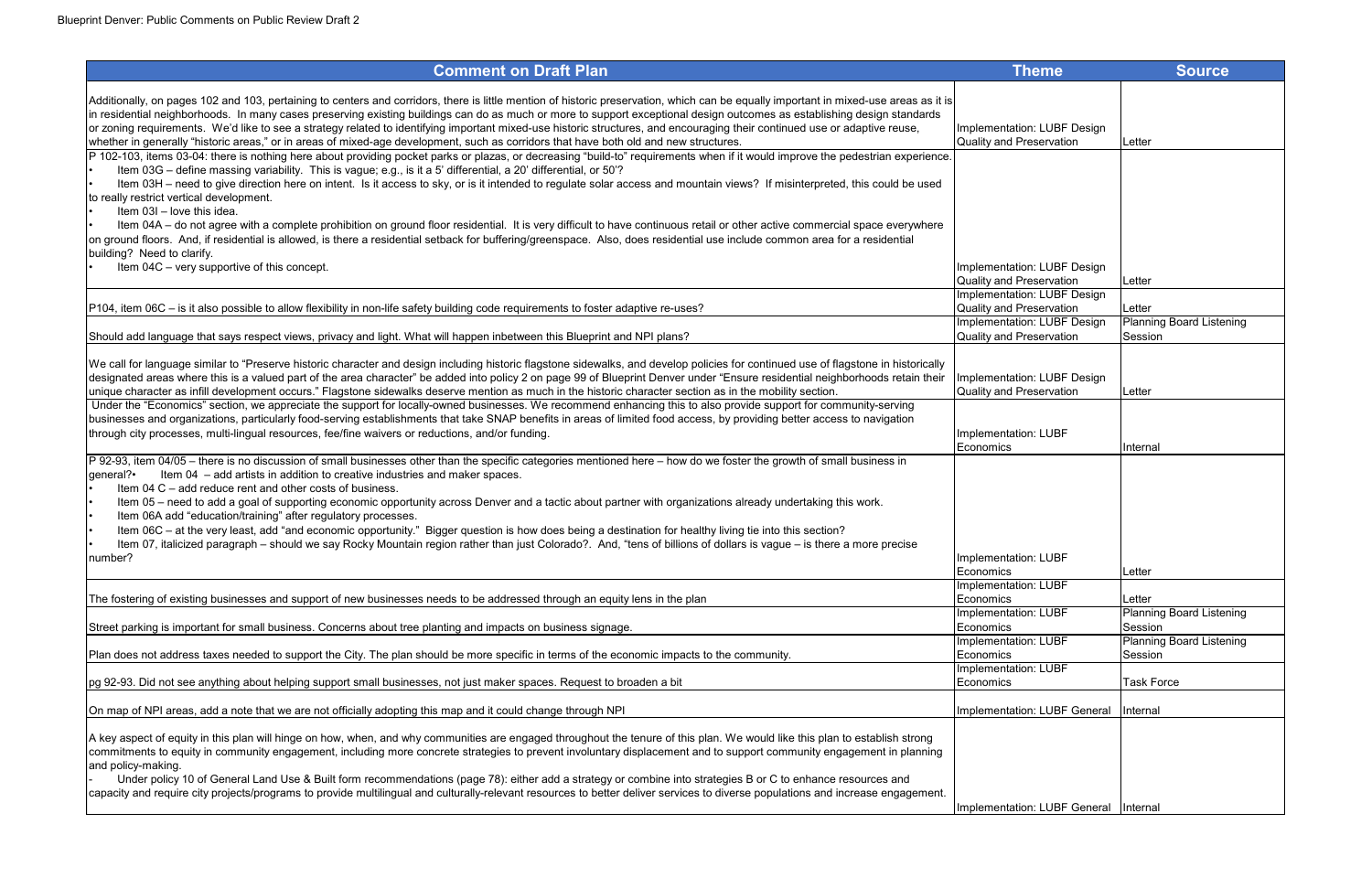| <b>Comment on Draft Plan</b>                                                                                                                                                                                                                                                                                                                                      | <b>Theme</b>                       |        | <b>Source</b> |
|-------------------------------------------------------------------------------------------------------------------------------------------------------------------------------------------------------------------------------------------------------------------------------------------------------------------------------------------------------------------|------------------------------------|--------|---------------|
| Land Use and Built Form   General Policy 01, Strategy A Recommended strategies for growth do not reference the need for following Neighborhood PlansUsing zoning and                                                                                                                                                                                              |                                    |        |               |
| land use regulations to encourage higher-density development MUST be tempered by conformance with adopted Neighborhood Plans. This Strategy should state: GROWTH<br><b>IMUST FOLLOW NEIGHBORHOOD PLANS.</b>                                                                                                                                                       | Implementation: LUBF General       | Letter |               |
| Land Use and Built Form   General Policy 01, Strategy B Recommended strategy for large rezonings along transit corridors does not reference need for following                                                                                                                                                                                                    |                                    |        |               |
| Neighborhood Plans. Using zoning to encourage higher-density development along transit corridors MUST be tempered by conformance with adopted Neighborhood Plans.                                                                                                                                                                                                 |                                    |        |               |
| This Strategy should add: WITHIN THE CONTEXT OF THE NEIGHBORHOOD, FOLLOWING THE NEIGHBORHOOD PLAN.                                                                                                                                                                                                                                                                | Implementation: LUBF General       | Letter |               |
| Land Use and Built Form   General Policy 02, Strategy A Recommended strategy for incentivizing density does not reference need for following Neighborhood Plans.Using                                                                                                                                                                                             |                                    |        |               |
| incentives and requirements to encourage higher-density development MUST be tempered by conformance with adopted Neighborhood Plans. This Strategy should add:                                                                                                                                                                                                    |                                    |        |               |
| WITHIN THE CONTEXT OF THE NEIGHBORHOOD, FOLLOWING THE NEIGHBORHOOD PLAN.                                                                                                                                                                                                                                                                                          | Implementation: LUBF General       | Letter |               |
| Land Use and Built Form   General Policy 11, Strategy A Recommended strategy for larger-scale legislative map amendments does not address what the public process would                                                                                                                                                                                           |                                    |        |               |
| be. This approach of larger-scale legislative map amendments would be transformational, to the detriment of existing neighborhoods. A carefully considered public process                                                                                                                                                                                         |                                    |        |               |
| would be needed to ensure a voice for all affected stakeholders. A plan for the public process should be included in this strategy, with reference to following NEIGHBORHOOD                                                                                                                                                                                      |                                    |        |               |
| PLANS. While updated language improves upon the first draft, we believe this could be strengthened further.                                                                                                                                                                                                                                                       | Implementation: LUBF General       | Letter |               |
| Include the points of ensuring input from communities of color, robust community engagement with benchmarks, use a race and social justice lens and/or the City's developing                                                                                                                                                                                      |                                    |        |               |
| Race and Social Initiative, be intentional about inclusion and engagement of vulnerable populations who are most impacted. look at equity maps with legislative rezoning as an                                                                                                                                                                                    |                                    |        |               |
| implementation measure in the matrix                                                                                                                                                                                                                                                                                                                              | Implementation: LUBF General       | Letter |               |
| Chapter 3: WWPNA continues to object to broad-brush recommendations that do not differentiate between types of transit stations and areas where they are located. The                                                                                                                                                                                             |                                    |        |               |
| Growth Strategy and Growth Strategy Map state that 80% of growth is to be focused downtown, e.g., in regional centers. However, lack of specificity in the recommendations                                                                                                                                                                                        |                                    |        |               |
| creates the impression that all areas anywhere near any type of transit station area, high-capacity corridor or medium-capacity corridor are open for redevelopment. Words                                                                                                                                                                                        |                                    |        |               |
| such as "adjacent to", "close to", in "transit-rich" areas (see e.g., General Recommendation No. 2) deeply concern WWPNA, as we are close to two major transit stations and                                                                                                                                                                                       |                                    |        |               |
| to a third station intended as a neighborhood walk-up station. We renew our request that Item B of Recommendation No. 2 and the introductory language be revised to clarify                                                                                                                                                                                       |                                    |        |               |
| that maximized development opportunities are to be directed to the regional centers and corridors and in the high-intensity downtown and urban center contexts areas                                                                                                                                                                                              |                                    |        |               |
| identified in the Growth Strategy.                                                                                                                                                                                                                                                                                                                                | Implementation: LUBF General       | Letter |               |
|                                                                                                                                                                                                                                                                                                                                                                   |                                    |        |               |
| Land Use and Built Form   General Policy 07 How will sites be defined? Will RNOs be consulted in determining compatibility? We agree with this policy to facilitate compatible<br>redevelopment of institutional sites within neighborhoods. How will such sites be identified? Will preservation of existing structures be an important component/requirement of |                                    |        |               |
|                                                                                                                                                                                                                                                                                                                                                                   | Implementation: LUBF General       |        |               |
| redevelopment? Will RNOs and neighbors be consulted in determining what is considered "compatible"? This policy still needs to answer our questions.                                                                                                                                                                                                              |                                    | Letter |               |
| P 74-75, item 05B - how do you mandate affordable commercial spaces? This could discourage constructing commercial space altogether.                                                                                                                                                                                                                              | Implementation: LUBF General       | Letter |               |
| I'm writing to support the ADU recommendations for Denver in your recent plan. I am a Denver native, growing up in North Denver - now known as the Highlands. I've seen the                                                                                                                                                                                       |                                    |        |               |
| city, especially my neighborhood, grow and change quite a bit. The need for additional affordable housing is needed more than ever in the city. I believe ADU's can provide                                                                                                                                                                                       |                                    |        |               |
| some of that relief. I own a small home on a large lot. An ADU would allow me to to offer a home for rent, help with additional income, save me money on yard and water                                                                                                                                                                                           |                                    |        |               |
| maintenance, and help me afford to stay in the city as I reach retirement. Currently, my house is not zoned for ADU's. One of the things I loved about growing up in North                                                                                                                                                                                        |                                    |        |               |
| Denver was the diversity. Many families have moved out of the city for more affordable homes. I believe ADU's could help. If a homeowner has the option to build an ADU and                                                                                                                                                                                       |                                    |        |               |
| stay in their home, it helps maintain the balance of people who live there. It's not just the more affluent moving in. I support the Blueprint adoption right away. I would love to                                                                                                                                                                               |                                    |        |               |
| start planning the addition to my property as soon as possible. I appreciate the work you are doing!                                                                                                                                                                                                                                                              |                                    |        |               |
|                                                                                                                                                                                                                                                                                                                                                                   | Implementation: LUBF Housing Email |        |               |
| I am expressing my support for the recommendations for ADU's on page 84 of the suggested changes.                                                                                                                                                                                                                                                                 |                                    |        |               |
| ADU's are proving to provide low impact, affordable and usable housing in many markets. Their inclusion as legal dwelling units is having positive impact on many cities                                                                                                                                                                                          |                                    |        |               |
| across North America. Denver should lead this movement.                                                                                                                                                                                                                                                                                                           |                                    |        |               |
| would like to see these changes implemented as quickly as possible.                                                                                                                                                                                                                                                                                               |                                    |        |               |
|                                                                                                                                                                                                                                                                                                                                                                   | Implementation: LUBF Housing Email |        |               |
| Hello Planning Board - I was told that I could email Denver City Planners and weight in on whether I support accessory dwelling units becoming more accepted in Denver                                                                                                                                                                                            |                                    |        |               |
| neighborhoods. I am a single mom living in Mayfair and would LOVE to have the option of building an ADU on my property to retire in some day when my daughter goes off to                                                                                                                                                                                         |                                    |        |               |
| college and I am ready to downsize! This plan could help me rent out the big house to help pay for my daughter to attend college. As of right now my property does not have                                                                                                                                                                                       |                                    |        |               |
| the proper zoning and was told it could be costly to change that. I think there are so many benefits to ADU's in our neighborhoods and that they could really solve a lot of                                                                                                                                                                                      |                                    |        |               |
| housing issues as house prices rise to levels that become hard to manage with Denver salaries. I believe this is especially true for neighborhood that have enough street                                                                                                                                                                                         |                                    |        |               |
| parking to handle more density, and a lot of Northeast Denver neighborhoods fit that bill. I have also been selling houses in Denver for 17 years and I have had so many clients                                                                                                                                                                                  |                                    |        |               |
| that get excited about the idea of buying properties with ADU's, though a rare find.<br>I fully support the ADU recommendations in Blueprint Denver I think that ADU's are the solution to Denver's housing needs. For both the higher rental prices and the need to                                                                                              | Implementation: LUBF Housing Email |        |               |
| senior family housing                                                                                                                                                                                                                                                                                                                                             |                                    |        |               |
|                                                                                                                                                                                                                                                                                                                                                                   | Implementation: LUBF Housing Email |        |               |

| <b>Theme</b>                 | <b>Source</b> |
|------------------------------|---------------|
|                              |               |
| Implementation: LUBF General | Letter        |
|                              |               |
| Implementation: LUBF General | Letter        |
|                              |               |
| Implementation: LUBF General | Letter        |
|                              |               |
| Implementation: LUBF General | Letter        |
|                              |               |
| Implementation: LUBF General | Letter        |
|                              |               |
|                              |               |
|                              |               |
| Implementation: LUBF General | Letter        |
|                              |               |
|                              |               |
| Implementation: LUBF General | Letter        |
| Implementation: LUBF General | Letter        |
|                              |               |
|                              |               |
|                              |               |
|                              |               |
| Implementation: LUBF Housing | Email         |
|                              |               |
|                              | Email         |
| Implementation: LUBF Housing |               |
|                              |               |
|                              |               |
|                              |               |
| Implementation: LUBF Housing | Email         |
| Implementation: LUBF Housing | Email         |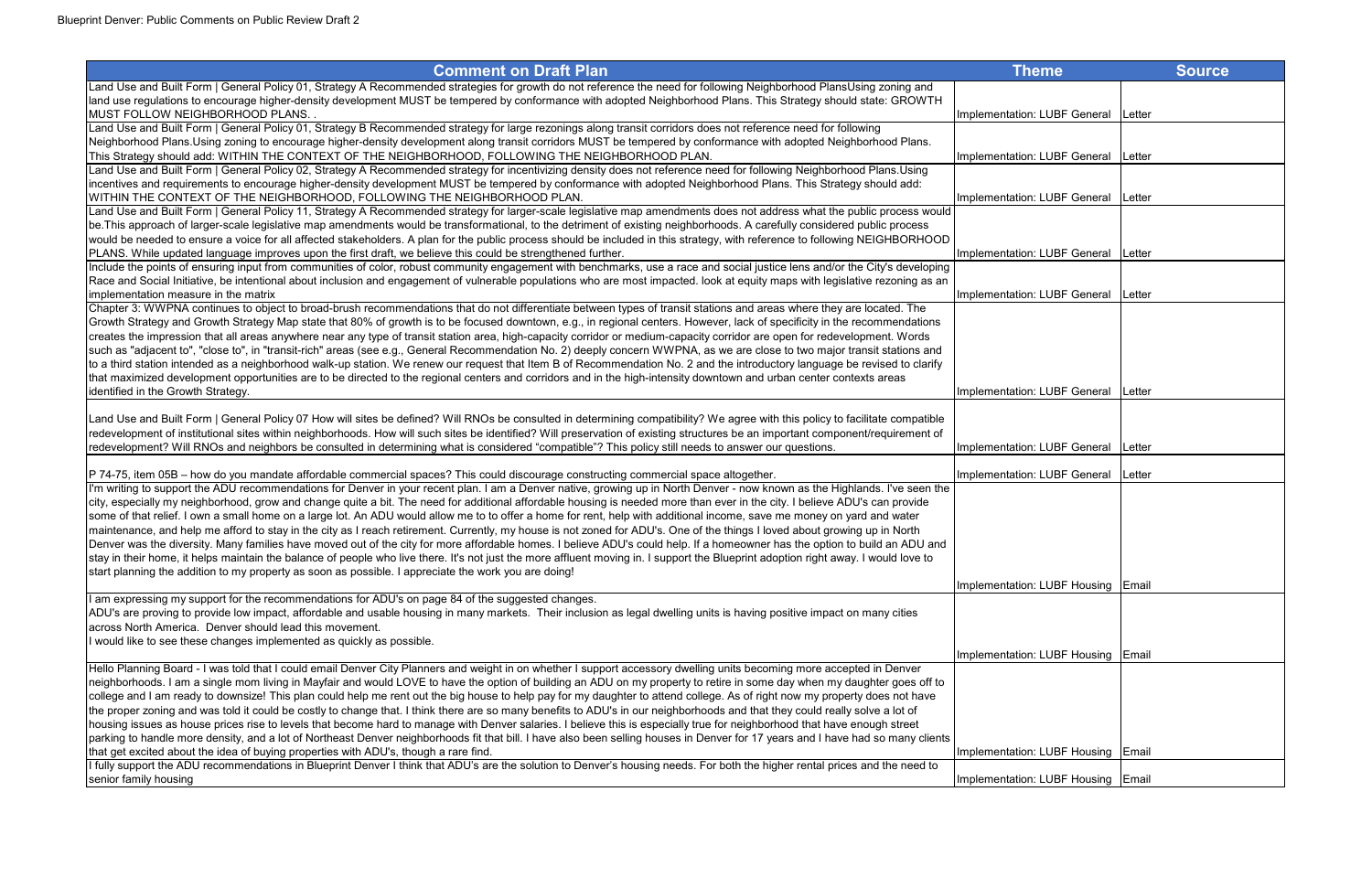| <b>Comment on Draft Plan</b>                                                                                                                                                         | <b>Theme</b>                          | <b>Source</b> |
|--------------------------------------------------------------------------------------------------------------------------------------------------------------------------------------|---------------------------------------|---------------|
| Denver needs to provide diverse housing options - including filling the gap of "missing middle" housing options that fall between high-density and single-unit houses. Denver        |                                       |               |
| Zoning Code needs to include 2-4 unit building forms that promote the quality of urban design and are mapped within 1/2 mile along transit corridors.                                |                                       |               |
| I also support the use of Accessory Dwelling Units and eliminating limits to unrelated adults cohabiting in homes, especially as there are many single-unit homes where there        |                                       |               |
| could be adults living together in community or as friends, but as I understand is technically illegal now above a certain number of individuals. We need creative solutions to      |                                       |               |
| housing issues and less barriers. This is a specific request, but I'd like to see the intersection of York and 26th to be changed to add left-hand turning lanes from 26th onto      |                                       |               |
| York, as 26th seems to be used as an arterial road at least going westbound, so oftentimes, especially in the winter during rush hour, the road will clog up and drivers will then   |                                       |               |
| take 27th, a small road with just a stop sign in order to turn onto York, usually going south. It makes the side road more congested and dangerous and doesn't seem to really        |                                       |               |
| alleviate the traffic at 26th. It just seems hazardous and ineffective. Is there a way to add signage or redesign many of the intersections, like 16th and Park, where I see drivers |                                       |               |
| nearly every day pulling into what should be the bike lane in order to make right turns? It seems people just want to turn wherever they feel like it and can't be bothered to wait, |                                       |               |
| and the street design and markings on the road currently aren't dissuading drivers from just doing what they'd like. Some sort of system to slow down traffic on York, especially    |                                       |               |
| between 17th st and 40th would be really fantastic. The speed limit is 30 miles per hour but I regularly observe cars going down it, north and southbound, going at least 40         |                                       |               |
| miles per hour. In light of the common collisions there, including one I heard happen on 2/25 at York and 26th and the fatal crash at 27th and York on Oct 13th 2018 (if a cause     |                                       |               |
| was determined I didn't hear it, but I wouldn't be surprised if speed had something to do with it), I really think that a redesign, maybe a median or more radar scanners that       |                                       |               |
| display speed should be added to slow the traffic down. I'm not sure all my comments are in the purview of Blueprint, but I hope they are considered by the city in any case.        | Implementation: LUBF Housing Email    |               |
| My husband and I currently own a home in the Platt Park neighborhood. We support the adoption of Blueprint Denver, especially the ADU recommendations. We strongly                   |                                       |               |
| support the broad and immediate adoption of ADUs to increase housing density in a progressive, independent, and demand driven manner. We also feel that ADUs provide                 |                                       |               |
| the unique solution of increasing housing density without sacrificing a neighborhood's character. ADUs provide better housing accessibility and increases supply of housing          |                                       |               |
| within Denver. Lastly, we strongly feel it is the right of a homeowner to construct an ADU on their own property whether that ultimate use will be for out-of-town family, renters,  |                                       |               |
| or short-term bookings.                                                                                                                                                              | Implementation: LUBF Housing Email    |               |
| Land Use and Built Form   Housing Policy 02, Strategy A-1 Concern with implications of adding density at corner lots along collector streets, Oart 1. The idea of allowing 2 to 4-   |                                       |               |
| unit buildings at corner lots along collector streets and along corridors or at centers would have unintended consequences: Incentivizing demolition and replacement of corner       |                                       |               |
| structures and those along corridors and at centers would transform the urban form of our city and eliminate the iconic corner lot and commercial node structures that give our      |                                       |               |
| neighborhoods their character. We can see examples of this along corridors like West 44th Avenue where the corner houses are being lost to new duplexes under the 2010               |                                       |               |
| Zoning Code.                                                                                                                                                                         | Implementation: LUBF Housing   Letter |               |
| Land Use and Built Form   Housing Policy 06, Strategy A Concern with incentivizing additional height without following Neighborhood Plans. Height bonuses city-wide would            |                                       |               |
| conflict with adopted Neighborhood Plans. There must be requirements to work within the Neighborhood Context and following the Neighborhood Plan.                                    | Implementation: LUBF Housing   Letter |               |
| We, however, remain concerned that without more description of the intent related to strategy 02.A, which suggests adding 2- to 4-unit structures on collector streets or corner     |                                       |               |
| lots as an example, could exacerbate the loss of key, character-defining homes in our older neighborhoods. We believe the goal should be to add density without, or certainly        |                                       |               |
| with less, demolition. This not only sustains neighborhood character, but also reduces the waste lost in demolition and can support affordable housing goals by introducing          |                                       |               |
| new housing options within existing buildings. A solution could be to more closely tie the two bullet points under strategy 02.A.                                                    | Implementation: LUBF Housing   Letter |               |
|                                                                                                                                                                                      |                                       |               |
| Without limiting the generality of the above, WWPNA objects in particular to the language in Recommendation No. 2 - Hou ing that would allow duplexes, and in particular             |                                       |               |
| fourplexes, on the corners of collector streets in Low density residential areas. Allowing a duplex to replace an existing single-family home in a current SU only Low density       |                                       |               |
| zone may be tolerable on an arterial, but not on collector streets. There are sufficient numbers of comer arterial lots throughout Denver to allow the City to incrementally         |                                       |               |
| increase density in Denver neighborhoods, if indeed the number of units intended through all such neighborhoods is 900, as you indicated in our recent meeting. However, we          |                                       |               |
| entirely disagree with allowing fourplexes in an area presently zoned SU. Frankly, the West Washington Park and Speer neighborhoods already are shouldering their share (or          |                                       |               |
| more) of growth and density with the over 5,000 new housing units (including affordable and multi-unit housing) built or in the works in our community or on our exterior borders    |                                       |               |
| and the existing ADUs already on the ground here. If the City is truly concerned about equity, then please consider what is equitable to existing residents and limit anything       |                                       |               |
| more than a two-unit structure in an area currently mapped under Blueprint Denver for single-family homes only to comers on arterial streets, not collectors.                        | Implementation: LUBF Housing Letter   |               |
|                                                                                                                                                                                      |                                       |               |
| Recommendation No. 4 - Housing promotes ADUs in all zone districts and WWPNA continues to object to this. Many lots in WWP and Speer are 6,250 square feet or less -                 |                                       |               |
| small compared to the 7,500 to 10,000 square lots existing in other Denver neighborhoods. The impact of this is that a 2-story ADU built across the alley (and our alleys are not    |                                       |               |
| as wide as residential streets) from one's property can and in many instances will totally deprive the other property owner of any privacy in their own backyard. As Denver          |                                       |               |
| becomes ever denser, we at WWPNA are hearing more push back from residents who see the quiet enjoyment in their own homes and backyards eliminated or materially                     |                                       |               |
| reduced. Additionally, a 2-story ADU also may adversely impact solar access/panels of an abutting or across-the-alley neighbor. When we have held meetings with residents            |                                       |               |
| where a request for an ADU is at issue, lack of privacy, reduction of solar access and lost parking are the opposing issues we hear.                                                 | Implementation: LUBF Housing   Letter |               |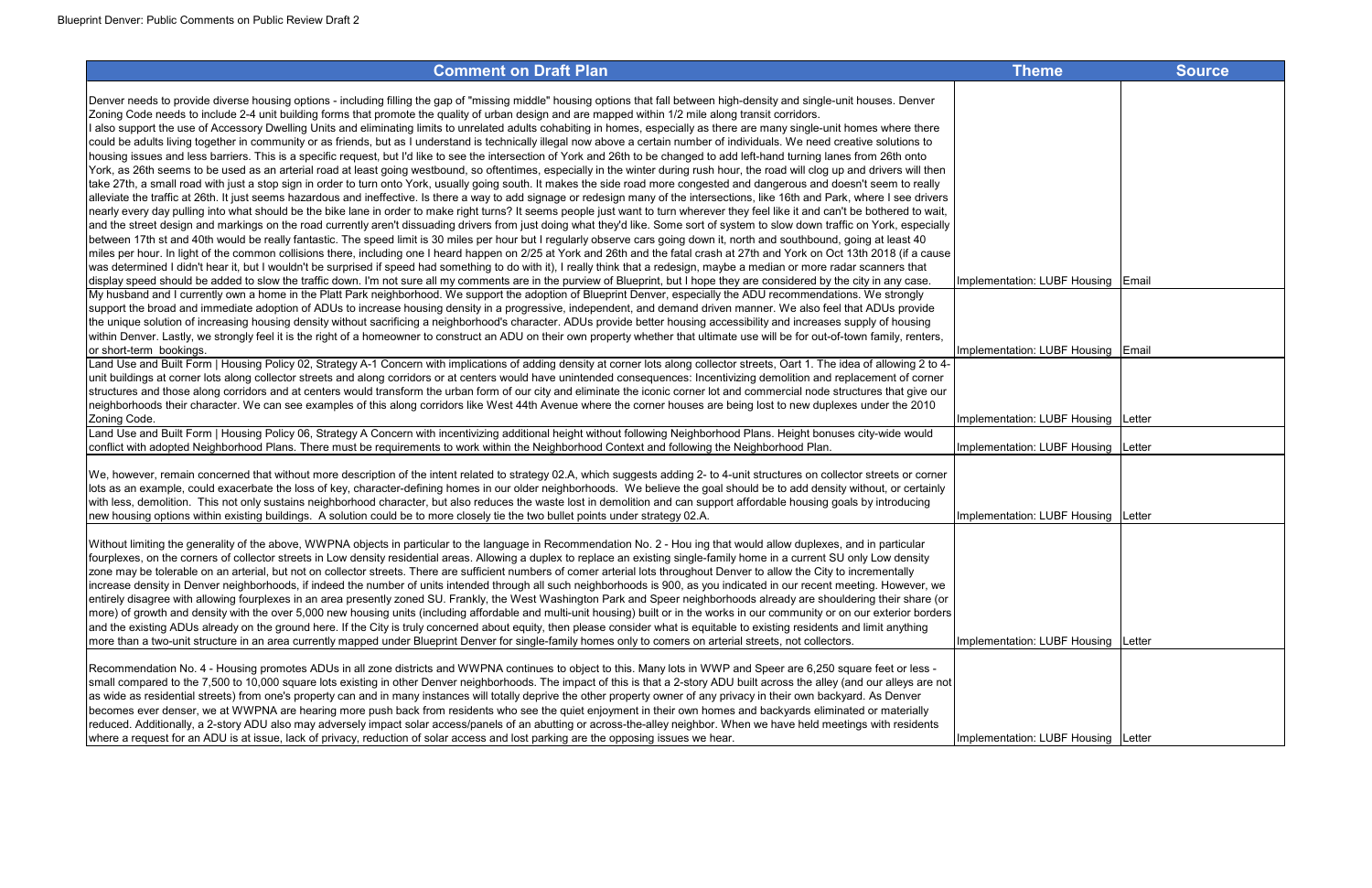| <b>Comment on Draft Plan</b>                                                                                                                                                         | Theme                                        | <b>Source</b>  |
|--------------------------------------------------------------------------------------------------------------------------------------------------------------------------------------|----------------------------------------------|----------------|
| We suggest that rather than stating in the Plan that ADUs are permitted everywhere and then putting the onus on residents to reject this premise in neighborhood plans or with       |                                              |                |
| the Board of Adjustments in the event of applicant-driven proposed rezonings, the City adopt an approach used by other municipalities (see enclosed Zoning Summary of                |                                              |                |
| ADUs in Lakewood) and limit ADUs to areas zoned "D" or "E" or zone lots of 7,500 feet or more. Neighborhoods wishing to permit ADUs on smaller lots then can "opt in" to             |                                              |                |
| allow this in their neighborhood plans and maps. We also ask that the Plan be revised to prohibit ADUs on lots where an existing single-family home in an area mapped                |                                              |                |
| currently for only single-family homes is replaced with a two-unit or greater density structure. Allowing ADUs in this situation could thrust quadruple or greater density on our    |                                              |                |
| neighborhoods.                                                                                                                                                                       | Implementation: LUBF Housing   Letter        |                |
|                                                                                                                                                                                      |                                              |                |
| P 84-85 general – we talk about aging in place but don't offer any specific policies on how to foster it.                                                                            | Implementation: LUBF Housing   Letter        |                |
|                                                                                                                                                                                      |                                              |                |
| Land Use and Built Form   Housing Policy 01 Will changes to city regulations include changes to zoning regulations on unit sizes and allowances for ADUs?                            | Implementation: LUBF Housing                 | <b>ILetter</b> |
| Land Use and Built Form   Housing Policy 02, Strategies A-1 and A-2 Concern with implications of adding density at corner lots along collector streets, Part 2. Increasing           |                                              |                |
| density needs to follow the local context. What is the process for implementation if the increased density exceeds the current zoning?                                               | Implementation: LUBF Housing   Letter        |                |
| $P$ 84-85, item 04E – this item needs clarification                                                                                                                                  | Implementation: LUBF Housing                 | <b>Letter</b>  |
| Redlines - page 82 - remove "to 4" (just state 2 unit structure) and change collector to Arterial from Policy 2 Strategy A. as we can not agree to allow a 4-unit structure where    |                                              |                |
| we worked so hard for SF homes zoning. Add "as provided in a small area plan, neighborhood plan or with significant neighborhood support" after the first sentance in the            |                                              |                |
| second sub-bullet. .                                                                                                                                                                 | Implementation: LUBF Housing   Letter        |                |
| We also noted and support the changes in Chapter Three (page 82) that do more to clarify that introducing missing-middle housing can be done in a way that does not                  |                                              |                |
| increase speculative demolition but does add housing units and options to our neighborhoods.                                                                                         | Implementation: LUBF Housing                 | Letter         |
| Concerned about ADUs detracting from the character of single unit areas. Consider using the ADU zoning and TU zoning we already have in place today before expanding                 |                                              |                |
| ADUs. If we ADUs citywide, do it incrementally                                                                                                                                       | Implementation: LUBF Housing   Office Hours  |                |
|                                                                                                                                                                                      |                                              |                |
| I wholeheartedly support the cottage zoning concept.                                                                                                                                 | Implementation: LUBF Housing   Online Survey |                |
|                                                                                                                                                                                      |                                              |                |
| I would like to show my support of "cottage zoning" and more attainable housing in the Denver area.                                                                                  | Implementation: LUBF Housing   Online Survey |                |
| Please consider cottage zoning in urban and urban edge zone districts. We need to add more units on the large lots in our inner ring suburbs.                                        | Implementation: LUBF Housing   Online Survey |                |
|                                                                                                                                                                                      |                                              |                |
| Overall I believe the City is attempting to solve a number of policy issues. However, I do not believe the City has gone far enough to address Attainable Solutions. Expanding       |                                              |                |
| the viability of ADU is is a start; however, they are very expensive to construct and hard to finance. The City should consider "Cottage Zoning" as a way to provide small lot       |                                              |                |
| housing within the existing neighborhoods. Cottage Zoning would allow owners to subdivide traditional larger SFD lots creating cost effective small cottage housing options.         |                                              |                |
| The interesting component is how Urban Cottages can be implemented throughout a large portion of Denver; without concentrated developments that really no longer exist.              | Implementation: LUBF Housing   Online Survey |                |
| I am a professor at the University of Denver in the Burns School of Real Estate and a homeowner/resident of the City and County of Denver. I fully support the Cottage Zoning        |                                              |                |
| (#CottageZoning) both professionally and personally. There is a huge need for attainable housing in the Denver metro market, and this initiative does a great job opening up         |                                              |                |
| many zoning opportunities to fill that need.                                                                                                                                         | Implementation: LUBF Housing   Online Survey |                |
| Agree with the conclusions of Blueprint 2040 but would also request that the concept of "Cottage Zoning" which is being discussed also be included as part of the solution to        |                                              |                |
| the attainable housing issue.                                                                                                                                                        | Implementation: LUBF Housing   Online Survey |                |
| Overall I think this is a good plan for the city. We are growing and will continue to grow. We have to be proactive as a city and implement smart development. I believe that        |                                              |                |
| ADUs are an answer to the cities housing issues. They will help keep families in neighborhoods, they will allow more housing stock that will help with affordability, it's a great   |                                              |                |
| option for aging in place, it allows for additional income for some families to have an additional rental unit on their property. The current zoning is like a checkerboard and it's |                                              |                |
| hard for homeowners to know if they can even build an ADU. I would like to see ADUs by right throughout the city. I would like to see the current code changed to allow a full 2-    |                                              |                |
| stories for ADUs. We are forcing people to build a larger footprint than they want to so they can have a comfortable living quarters above the garage. We have three ways to         |                                              |                |
| protect the neighbors from shading currently in the code and this is too much. Remove the 1.5 story rule, it doesn't make any sense! Many of the ADUs that have been built in        |                                              |                |
| the city so far have provided more parking. Many of the old garages in the city aren't even used for cars. When they build a garage apartment they provide living and parking        |                                              |                |
| space. I would also see higher density zoning near the light rail systems. More ADUs!!                                                                                               | Implementation: LUBF Housing   Online Survey |                |
| I really like the pro ADU stance of the blue print. I would hope that as the city rezones, that properties along transportation corridors would be given priority ADU rezoning       |                                              |                |
| attention. Any home along a bus route or a street with dedicated bike lanes should be allowed to build an ADU. Any home along a traffic collector is a target for redevelopment.     |                                              |                |
| Allowing ADUs on these corridors will preserve neighborhoods and increase the ROI of public and private development.                                                                 | Implementation: LUBF Housing   Online Survey |                |
| We need to get rid of single family zoning in Denver. We live in a city that is fighting affordability issues. The only true solution to this is to get more housing supply. ADUs    |                                              |                |
| should be allowed on every lot. Minimum lot size restrictions should be eliminated. Seattle, Minneapolis and Boulder (among other cities) have all reduced or eliminated single      |                                              |                |
| family zoning. Blueprint does a great job of addressing alternative transportation solutions outside of cars but that does not good if we are pushing people to the suburbs. We      |                                              |                |
| need to allow for more density.                                                                                                                                                      | Implementation: LUBF Housing   Online Survey |                |

| <b>Comment on Draft Plan</b> |  |
|------------------------------|--|
|------------------------------|--|

| <b>Theme</b>        | <b>Source</b>        |
|---------------------|----------------------|
|                     |                      |
|                     |                      |
| ation: LUBF Housing | Letter               |
| ation: LUBF Housing | Letter               |
| ation: LUBF Housing | Letter               |
| ation: LUBF Housing | Letter               |
| ation: LUBF Housing | Letter               |
| ation: LUBF Housing | Letter               |
| ation: LUBF Housing | Letter               |
| ation: LUBF Housing | <b>Office Hours</b>  |
|                     |                      |
| ation: LUBF Housing | <b>Online Survey</b> |
| ation: LUBF Housing | Online Survey        |
| ation: LUBF Housing | <b>Online Survey</b> |
|                     |                      |
| ation: LUBF Housing | Online Survey        |
|                     |                      |
| ation: LUBF Housing | Online Survey        |
| ation: LUBF Housing | Online Survey        |
|                     |                      |
|                     |                      |
|                     |                      |
| ation: LUBF Housing | <b>Online Survey</b> |
| ation: LUBF Housing | Online Survey        |
|                     |                      |
| ation: LUBF Housing | <b>Online Survey</b> |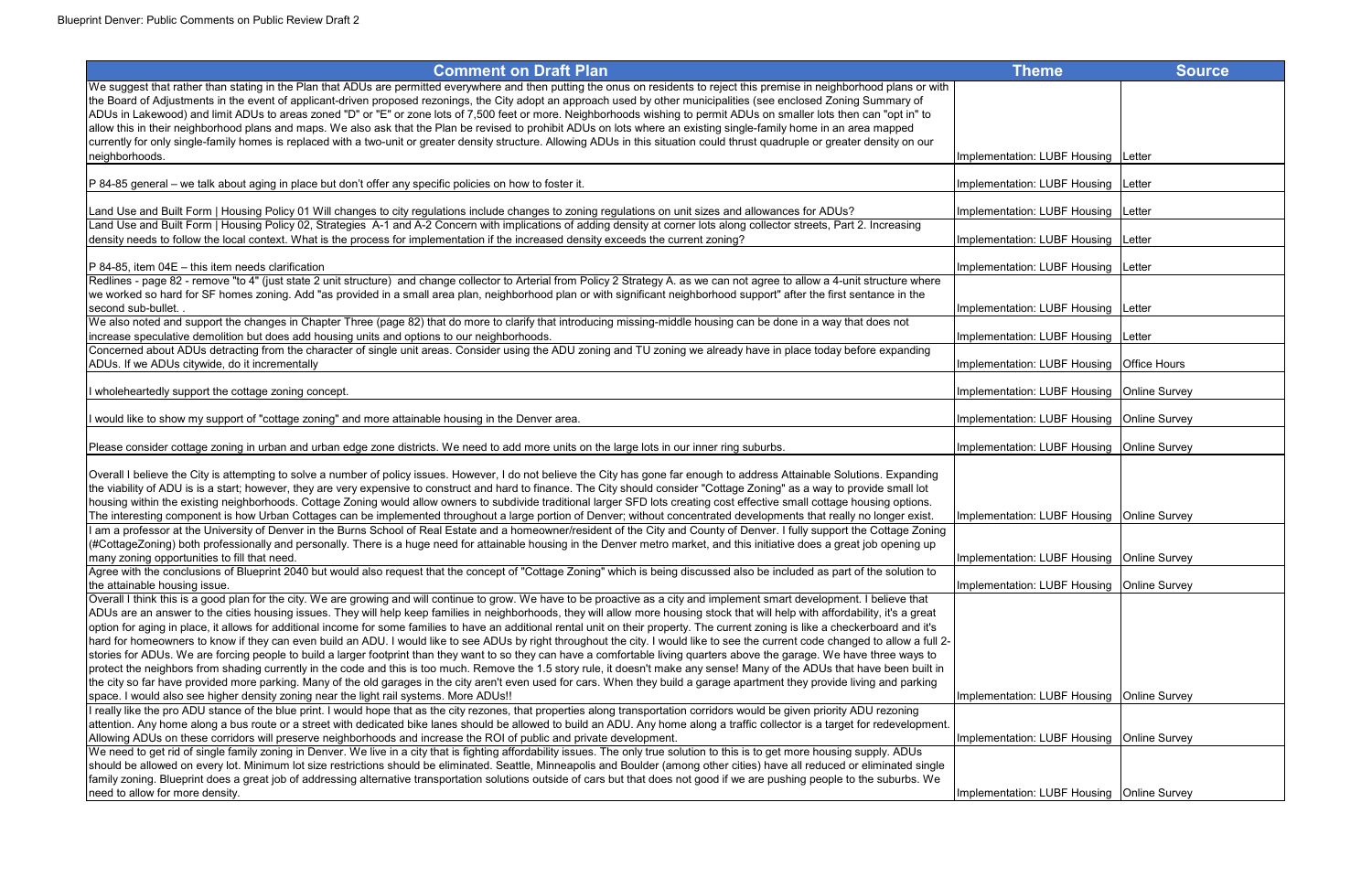| I think a lot of good work has occurred on this but feel very strongly that those of us that live in urban Denver should be allowed to have ADU's. I don't believe ADU's change                       |                                              |  |
|-------------------------------------------------------------------------------------------------------------------------------------------------------------------------------------------------------|----------------------------------------------|--|
| the character of neighborhoods anymore than the very modern looking duplexes that are occurring everywhere. I live in Packard Hill Historic District which was contentious to                         |                                              |  |
| say the least and limits what homeowners there can do with their existing structures. Allowing ADU's not only can assist with infill and smaller more affordable units but can                        |                                              |  |
| also allow expansion on homes that otherwise have no room or are prohibited in other ways from expanding. This allows people to increase their existing square footage with a                         |                                              |  |
| multiple use space that has the ability to serve their varying needs over time whether it be as a rental, to make room for aging parents, or even to act as their spouses separate                    |                                              |  |
| space. I would strongly encourage this to be proposed as a more immediate solution and if needs to be phased in, I would strongly suggest that areas such as the Packard Hill                         |                                              |  |
| Historic district be one of the first where it is allowed. They are allowed north of 38th but not south of 38th and could really assist in this neighborhood specifically.                            | Implementation: LUBF Housing   Online Survey |  |
| Just a short note to let you know my support for your comprehensive plan to allow ADUs in Denver. I think at a minimum ADUs should be encouraged and allowed along                                    |                                              |  |
| transportation corridors. Specifically bus routes and streets with designated bike lanes. Allowing ADUs along transportation corridors is a win win win. The city will receive a                      |                                              |  |
| greater return on its transportation investment, home owners along these corridors will be able to increase the value of their home and the charm and character of the                                |                                              |  |
| neighborhood will be preserved.                                                                                                                                                                       | Implementation: LUBF Housing   Online Survey |  |
| I support the ADU recommendations in the draft. ADU's can support affordable housing, increase property values, support neighborhood diversity and more. ADU's also allow                             |                                              |  |
| for people to live in neighborhoods with houses, not just apartment/condo complexes. They would help families afford to stay in the city by either building one on their property                     |                                              |  |
|                                                                                                                                                                                                       | Implementation: LUBF Housing   Online Survey |  |
| or living in one.<br>Want to note that it is incredibly important that ADUs are made a priority and that the constraints are such that they can be built cost effectively and consistently across the |                                              |  |
|                                                                                                                                                                                                       |                                              |  |
| standard lots of Denver. Don't prioritize parking and give coverage exemptions only if the unit is above a garage, don't limit then to 1.5 stories, and allow them everywhere.                        |                                              |  |
| These three small changes could make an incredible dent in affordability and limit gentrification but right now even developers and architects who want to build affordable or                        |                                              |  |
| attainable units cannot get it done.                                                                                                                                                                  | Implementation: LUBF Housing   Online Survey |  |
|                                                                                                                                                                                                       |                                              |  |
| I would really like to see ADUs allowed throughout Denver including options for attached properties.                                                                                                  | Implementation: LUBF Housing   Online Survey |  |
|                                                                                                                                                                                                       |                                              |  |
| My only thoughts as a homeowner are that "ADU's" should be greatly encouraged along bus routes and other busy transportation corridors.                                                               | Implementation: LUBF Housing   Online Survey |  |
|                                                                                                                                                                                                       |                                              |  |
| am in full support of the recommendations on p84 allowing ADUs in all areas of Denver, and removing the layers of barriers that make it difficult for home-owners to have                             |                                              |  |
| one. The ADU is an "invisible" housing form that does not disrupt the patterns of homes from the street and it cleans up the alleys. I would like to see this implemented ASAP. I                     |                                              |  |
| have spoken with at least 20 people that want to live in an ADU but there are not enough out there, and I have spoken to even more people that want one but can not have one                          |                                              |  |
| for a number of reasons including cost and zoning restrictions. I also recommend that we go further and allow an internal and an external ADU on a Single Unit Property, like                         |                                              |  |
| Vancouver. We would be the first in the US to do this, and it makes sense. People are already putting ADUs into their basements without permission (permits). This is a life                          |                                              |  |
| safety issue, so like California, that allowed ADUs everywhere IN THE STATE to save lives, we should permit both interior and detached ADUs.                                                          | Implementation: LUBF Housing   Online Survey |  |
| It has not addressed the middle class or affordable housing. It favors developers and development. It sacrifices public amenities and will make Denver even more unaffordable                         |                                              |  |
| and ultimately boring. It also favors cars too much and parking over bikes and pedestrians                                                                                                            | Implementation: LUBF Housing   Online Survey |  |
| My wife and I live in the West Colfax neighborhood and really love the recommendations in Blueprint for expansion of ADU zoning. We believe that your recommendations can                             |                                              |  |
| have a real impact on affordability while adding additional density to our neighborhoods. Smart density means more walkable neighborhoods with more services. ADU                                     |                                              |  |
| development is the only real grassroots development opportunity that the common person has access to. It's seems crazy to allow some homeowners this opportunity but not                              |                                              |  |
| allow their neighbor down the street who isn't zoned this opportunity. We are hoping that this moves towards adoption quickly as this process is already been stretched out far                       |                                              |  |
| too long.                                                                                                                                                                                             | Implementation: LUBF Housing   Online Survey |  |
| am writing to express my support for the ADU recommendations in the current draft. I strongly believe that expanding access to ADUs is an important part of addressing our                            |                                              |  |
| city's affordability crisis. ADUs represent an easy way to add density to our city without negatively impacting neighbors/communities. Moreover, it does not make sense to me                         |                                              |  |
| why they should be allowed in certain parts of the city but not others. I support adopting the recommendations as drafted, but would actually like to see them go further (e.g.,                      |                                              |  |
| allowing ADUs on duplex lots and behind townhomes). Please adopt the plan as drafted!                                                                                                                 | Implementation: LUBF Housing   Online Survey |  |
| We live in the Berkeley Regis neighborhood at 49th and Stuart. Our neighborhood is cut in half by zoning, the south of I70 area zoned in support of ADUs the north of I70 part,                       |                                              |  |
| zoned single family (despite dozens of duplex units spread all over). Being so close to the school, being able to offer students rental options that are less expensive than a "full                  |                                              |  |
| house" while freeing up multi room housing for families could be a huge win for the neighborhood and Regis students. Additionally, down the road, our hops is to allow my                             |                                              |  |
|                                                                                                                                                                                                       |                                              |  |
| parents to age in place near us, but still being as independent as possible.                                                                                                                          | Implementation: LUBF Housing   Online Survey |  |
| I want to express my strong support for the ADU guidelines laid out in the draft of Blueprint Denver. I believe they provide a much needed supply of housing without changing                         |                                              |  |
| the characteristics of a neighborhood. Increasing density in ALL Denver neighborhoods is much more sustainable than sprawling into the burbs.                                                         | Implementation: LUBF Housing   Online Survey |  |
|                                                                                                                                                                                                       |                                              |  |
| ADU's need to be allowed in North Park Hill.                                                                                                                                                          | Implementation: LUBF Housing   Online Survey |  |
| ADU's must be approved citywide. You can't allow one street to have them and not others. These structures are beneficial and needed in our ever growing population. As a                              |                                              |  |
| taxpayer, I demand they be approved for all citizens. It feels unethical and criminal to allow my neighbor to build one and not me. My elderly parents will need one built at my                      |                                              |  |
| home soon and I don't want to have to beg and plead for it. Please change the zoning codes at once.                                                                                                   | Implementation: LUBF Housing   Online Survey |  |

| <b>Theme</b>        | <b>Source</b>        |
|---------------------|----------------------|
|                     |                      |
|                     |                      |
|                     |                      |
|                     |                      |
| ation: LUBF Housing | <b>Online Survey</b> |
|                     |                      |
| ation: LUBF Housing | <b>Online Survey</b> |
|                     |                      |
| ation: LUBF Housing | Online Survey        |
|                     |                      |
| ation: LUBF Housing | <b>Online Survey</b> |
| ation: LUBF Housing | Online Survey        |
| ation: LUBF Housing | Online Survey        |
|                     |                      |
|                     |                      |
|                     |                      |
| ation: LUBF Housing | <b>Online Survey</b> |
|                     |                      |
| ation: LUBF Housing | <b>Online Survey</b> |
|                     |                      |
| ation: LUBF Housing | Online Survey        |
|                     |                      |
|                     |                      |
| ation: LUBF Housing | <b>Online Survey</b> |
|                     |                      |
| ation: LUBF Housing | <b>Online Survey</b> |
| ation: LUBF Housing | Online Survey        |
| ation: LUBF Housing | <b>Online Survey</b> |
|                     |                      |
| ation: LUBF Housing | Online Survey        |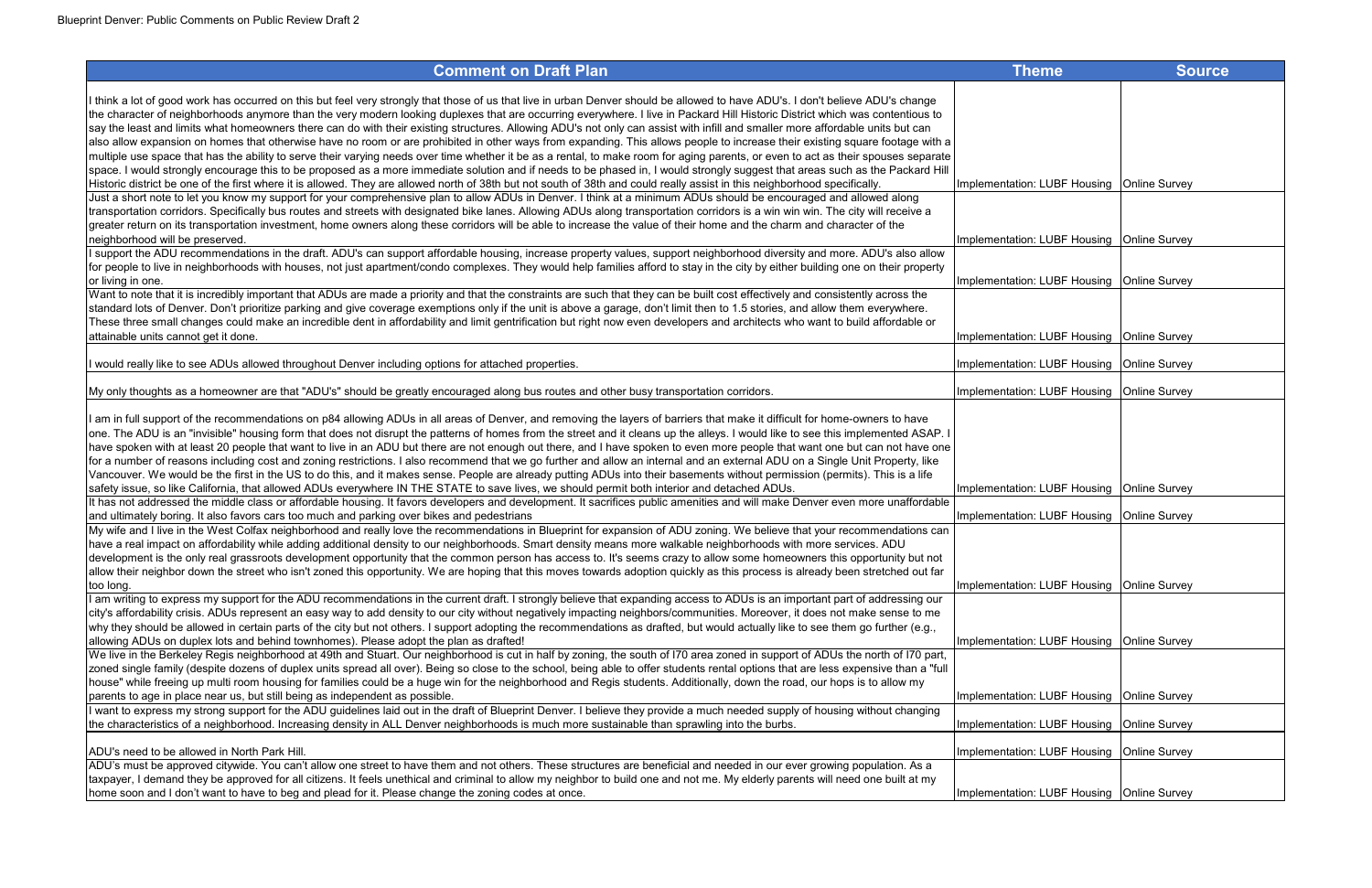| <b>Comment on Draft Plan</b>                                                                                                                                                                                                                                                                                                                                          | <b>Theme</b>                                 | <b>Source</b>                |
|-----------------------------------------------------------------------------------------------------------------------------------------------------------------------------------------------------------------------------------------------------------------------------------------------------------------------------------------------------------------------|----------------------------------------------|------------------------------|
| More ADUs!!! Allow 3 foot side interior setbacks for ADUs, where the primary house also has 3 foot side setbacks. Currently ADUs must have 5 foot side interior setbacks,                                                                                                                                                                                             |                                              |                              |
| even when the primary house has 3 foot setbacks.                                                                                                                                                                                                                                                                                                                      | Implementation: LUBF Housing                 | <b>Online Survey</b>         |
| Overall, I am pleased with the potential progress afforded by the update Blueprint and I support its adoption by City Council immediately. This has already been going on for                                                                                                                                                                                         |                                              |                              |
| three years and it would be a grave disappointment if this much needed update were pushed back any further. Some specific policies I would like to see more overt direction                                                                                                                                                                                           |                                              |                              |
| are a) city wide loosening of zoning and increasing of density (with fourplexes being the minimum residential density) and b) a complete abolition of all parking minimums city                                                                                                                                                                                       |                                              |                              |
| wide. Given the serious housing and climate crises our city (and planet) face, doing anything less only serves to protect the interests of single family homeowners seeking to                                                                                                                                                                                        |                                              |                              |
| maximum their investment and to keep us in a myopic, 1960s era automobile focused dark age. It's time to stop subsidizing car storage on public right of way and to allow                                                                                                                                                                                             |                                              |                              |
| missing middle housing to flourish in our city.                                                                                                                                                                                                                                                                                                                       | Implementation: LUBF Housing   Online Survey |                              |
|                                                                                                                                                                                                                                                                                                                                                                       |                                              |                              |
| The voices of the disenfranchised citizens have not been adequately represented through this process. As the President and CEO of Florence Crittenton Services, a Denver<br>non-profit that educates pregnant and parenting teen moms and their young children, I see that our young families continue to be pushed out of Denver due to a lack of                    |                                              |                              |
| affordable housing. In speaking with our moms and their families, I have not heard of one of them renting an ADU. This is not helping the disenfranchised in our communities.                                                                                                                                                                                         |                                              |                              |
| Instead, I have heard the stories of them having to leave their former Section 8 housing because of someone selling it or renting it out at market rates.                                                                                                                                                                                                             | Implementation: LUBF Housing   Online Survey |                              |
|                                                                                                                                                                                                                                                                                                                                                                       |                                              |                              |
| I support of "cottage zoning" and more attainable housing                                                                                                                                                                                                                                                                                                             | Implementation: LUBF Housing                 | <b>Online Survey</b>         |
|                                                                                                                                                                                                                                                                                                                                                                       |                                              |                              |
| I would like to support the concept of "cottage zoning" as a potential component of increased access to "attainable" or market-rate affordable housing.                                                                                                                                                                                                               | Implementation: LUBF Housing                 | <b>Online Survey</b>         |
|                                                                                                                                                                                                                                                                                                                                                                       |                                              |                              |
| This is a timely and important initiative, I appreciate the acknowledgement that the conversation and vision are likely to evolve over the next 20 years. I am excited about the                                                                                                                                                                                      |                                              |                              |
| role that ADUs can play in meeting many of the goals outlined. ADUs can decrease the cost burden of home ownership by allowing lot owners to increase the utilization of their                                                                                                                                                                                        |                                              |                              |
| land asset as well as decrease the cost burden for additional occupants by increasing the supply of housing units without displacement. As units that are often different from<br>the "primary unit" on a lot, ADUs increase diversity by attracting residents from different walks of life into increasingly dense proximity. I most often hear about the housing    |                                              |                              |
| elements of ADUs, but economic diversity is also served by increasing ADU ownership, homeowners become landlords with an additional income stream which they can use                                                                                                                                                                                                  |                                              |                              |
| for income security as well as for additional spending in their neighborhood from dining out to reinvesting in their primary home.                                                                                                                                                                                                                                    | Implementation: LUBF Housing   Online Survey |                              |
|                                                                                                                                                                                                                                                                                                                                                                       |                                              |                              |
| I am in support of the concept of Cottage Zoning. The idea of an ADU is great, but many of the people who would benefit from it wouldn't have the finances to be able to afford                                                                                                                                                                                       |                                              |                              |
| to do it. Allowing a further subdivision of lots could allow more attainable housing and current homeowners to be able to benefit from their larger backyards.                                                                                                                                                                                                        | Implementation: LUBF Housing   Online Survey |                              |
| My wife and I currently own a home in the Platt Park neighborhood. We support the adoption of Blueprint Denver, especially the ADU recommendations. We strongly support                                                                                                                                                                                               |                                              |                              |
| the broad and immediate adoption of ADUs to increase housing density in a progressive, independent, and demand driven manner. We also feel that ADUs provide the unique                                                                                                                                                                                               |                                              |                              |
| solution of increasing housing density without sacrificing a neighborhood's character. ADUs provide better housing accessibility and increases supply of housing within Denver.                                                                                                                                                                                       |                                              |                              |
| Lastly, we strongly feel it is the right of a homeowner to construct an ADU on their own property whether that ultimate use will be for out-of-town family, renters, or short-term                                                                                                                                                                                    |                                              |                              |
| bookings.                                                                                                                                                                                                                                                                                                                                                             | Implementation: LUBF Housing   Online Survey |                              |
| Neighbors for neighbors please! I've lived in Denver about 30 years and I think that if we keep making decisions about the entire city based on specific neighborhood protests,                                                                                                                                                                                       |                                              |                              |
| we risk freezing Denver in place. Single-family neighborhoods should not be immune from growth - it's unrealistic and lacks vision for tackling our future. That future includes<br>having to plan for 900k new residents. It is really unfair that older folks who want to downsize can't find affordable and/or smaller places to live in the neighborhoods they've |                                              |                              |
| lived in for so long. It's also really unfair that staff at the neighborhood coffee shop everyone wants aren't allowed to live in the neighborhood they work in because "we don't                                                                                                                                                                                     |                                              |                              |
| want THAT kind of housing in our neighborhood." By allowing flexibility and growth, missing middle economic, environmental, and social success for all residents in all all of our                                                                                                                                                                                    |                                              |                              |
| neighborhoods we can create vibrant, beautiful, and sustainable housing, accessory dwelling units, parks, and small businesses back into neighborhoods for ALL to enjoy, not                                                                                                                                                                                          |                                              |                              |
| just the privileged few who are continuing to benefit off the red-lining days of old.                                                                                                                                                                                                                                                                                 | Implementation: LUBF Housing   Online Survey |                              |
| came and testified today but I wanted to belabor one point in particular. This plan is going to determine who can live in Denver for the next several decades. It's not going to                                                                                                                                                                                      |                                              |                              |
| be possible to maintain any degree of affordability without removing the 20th century concept of single family zoning. Denver's population did not grow for 50 years, but has                                                                                                                                                                                         |                                              |                              |
| skyrocketed in the last 10, our old plans won't cut it. I also don't feel the concept of "areas of stability and growth" works. Cities are alive, we can't arbitrarily decide which                                                                                                                                                                                   |                                              |                              |
| neighborhoods are off limits based on the kinds of folks who can come to these sorts of meetings. Thanks for all your work, I look forward to arguing over the Denver 2070                                                                                                                                                                                            |                                              |                              |
| plan                                                                                                                                                                                                                                                                                                                                                                  | Implementation: LUBF Housing   Online Survey |                              |
| listened to the discussion this evening on Cottage Zoning and completely agree. The draft of Blueprint and the zoning code exclude moderate density increases in the vast                                                                                                                                                                                             |                                              |                              |
| majority of the city. This will combined with the changes made with the adoption of the zoning code combine to continue exacerbating the supply of housing and dramatic                                                                                                                                                                                               |                                              |                              |
| increases in cost of housing and degradation of existing housing stock. Both these documents increase the likelihood of pushing existing residents out of their communities                                                                                                                                                                                           |                                              |                              |
| while encouraging scrape off of existing homes.                                                                                                                                                                                                                                                                                                                       | Implementation: LUBF Housing   Online Survey |                              |
| We support the adoption of the ADU recommendations contained within Blueprint Denver. The ADU recommendations should be adopted broadly and immediately. We feel                                                                                                                                                                                                      |                                              |                              |
| that ADUs help solve Denver's housing shortage crisis while preserving a neighborhood's character.<br>Paul and Michele                                                                                                                                                                                                                                                | Implementation: LUBF Housing                 | <b>Online Survey</b>         |
|                                                                                                                                                                                                                                                                                                                                                                       |                                              | <b>Planning Board Lister</b> |
| Home ownership - helps build wealth. Not mentioned enough in the plan. Plan needs to add that ownership is a key strategy and that we want to encourage home ownership.                                                                                                                                                                                               | Implementation: LUBF Housing                 | Session                      |
|                                                                                                                                                                                                                                                                                                                                                                       |                                              |                              |

| Theme               | <b>Source</b>                                           |
|---------------------|---------------------------------------------------------|
| ation: LUBF Housing | Online Survey                                           |
|                     |                                                         |
|                     |                                                         |
| ation: LUBF Housing | Online Survey                                           |
|                     |                                                         |
|                     |                                                         |
| ation: LUBF Housing | <b>Online Survey</b>                                    |
| ation: LUBF Housing | Online Survey                                           |
| ation: LUBF Housing | Online Survey                                           |
|                     |                                                         |
|                     |                                                         |
|                     |                                                         |
| ation: LUBF Housing | <b>Online Survey</b>                                    |
|                     |                                                         |
| ation: LUBF Housing | <b>Online Survey</b>                                    |
|                     |                                                         |
| ation: LUBF Housing | Online Survey                                           |
|                     |                                                         |
|                     |                                                         |
|                     |                                                         |
| ation: LUBF Housing | <b>Online Survey</b>                                    |
|                     |                                                         |
|                     |                                                         |
| ation: LUBF Housing | <b>Online Survey</b>                                    |
|                     |                                                         |
| ation: LUBF Housing | <b>Online Survey</b>                                    |
|                     |                                                         |
| ation: LUBF Housing | <b>Online Survey</b><br><b>Planning Board Listening</b> |
| ation: LUBF Housing | Session                                                 |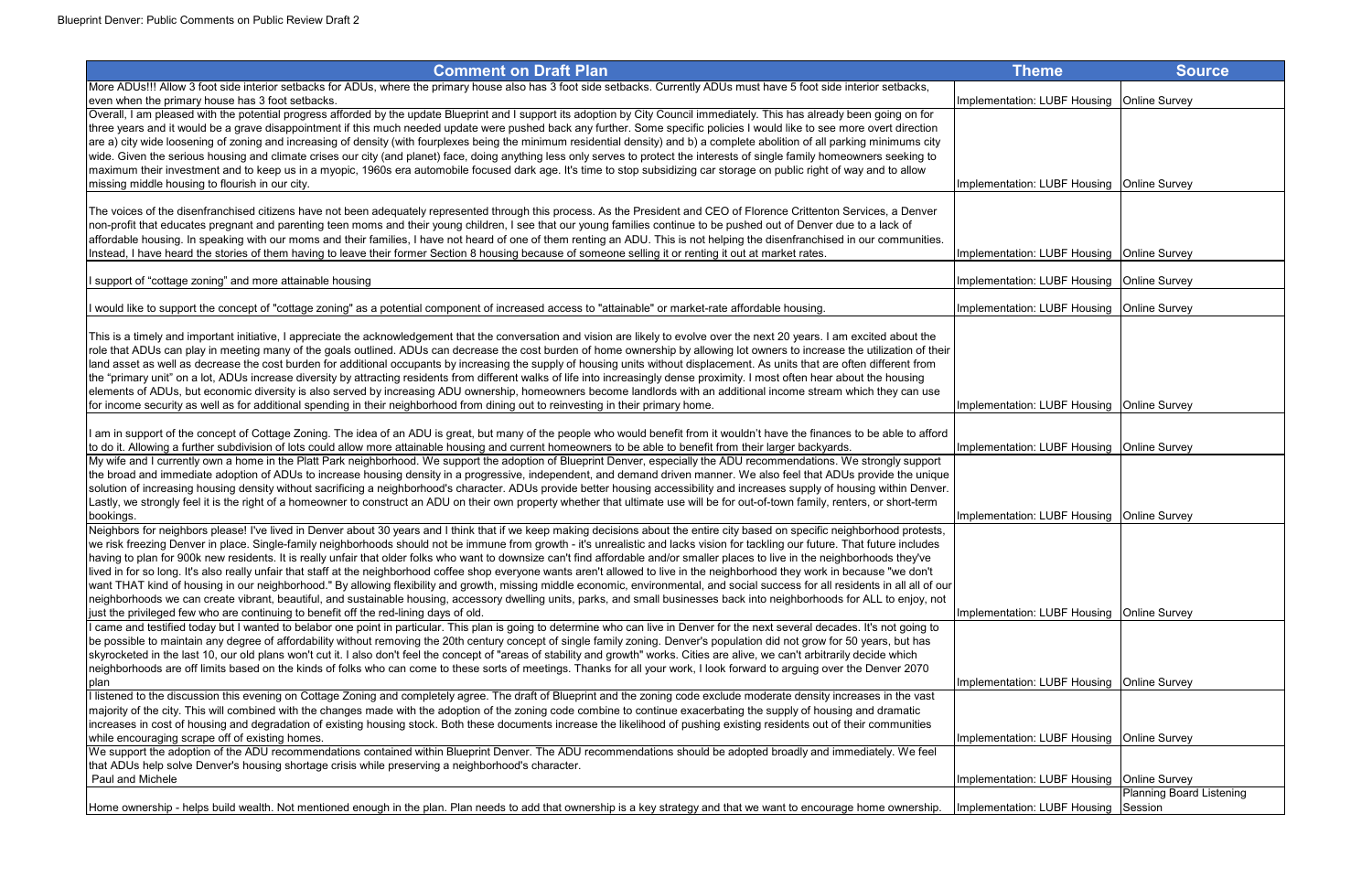| <b>Comment on Draft Plan</b>                                                                                                                                                                                                  | Theme                                        | <b>Source</b>                |
|-------------------------------------------------------------------------------------------------------------------------------------------------------------------------------------------------------------------------------|----------------------------------------------|------------------------------|
| Blueprint is lacking "cottage zoning" provision (provided white paper). Like an ADU but freestanding-not an accessory. Cottage zoning or similar is necessary to achieve many                                                 |                                              | <b>Planning Board Lister</b> |
| of the strategies in the plans. Missing Middle needs more, high density housing is not enough on its own.                                                                                                                     | Implementation: LUBF Housing                 | Session                      |
| Language needs to be amendmended to require NPI plans to state where density in each neighborhood should go in order for shared responsibility towards growth. Missing                                                        |                                              | <b>Planning Board Lister</b> |
| middle housing - attainable housing for middle income folks- we believe the map should show where the duplexes and fourplexes will go                                                                                         | Implementation: LUBF Housing                 | Session                      |
| Denveright process was inclusive, open and transparent. While there are concerns, I recommend this plan move forward as scheduled. I am supportive of missing middle                                                          |                                              |                              |
| housing, as it creates options. Also supportive of ADU policies as it enriches quality of life. Support parking maximums as we need to learn how to move around differently.                                                  |                                              | <b>Planning Board Lister</b> |
| Concerned about revision that took out the option to rezone from single unit to two unit                                                                                                                                      | Implementation: LUBF Housing                 | Session                      |
|                                                                                                                                                                                                                               |                                              | <b>Planning Board Lister</b> |
| Short term rentals are impactful to neighborhoods and should be required to be rezoned. ADU's should not be allowed to be used as a Short term Rentals                                                                        | Implementation: LUBF Housing                 | Session                      |
| West Wash park does not agree with ADU's everywhere recommendation as it impacts privacy and other negative aspects. Recommends looking at Lakewood's ADU                                                                     |                                              | <b>Planning Board Lister</b> |
| standards. These standards require design standards, minimum lot sizes. 2-4 units on corners should be limited to arterials and not collector streets.                                                                        | Implementation: LUBF Housing                 | Session                      |
|                                                                                                                                                                                                                               |                                              | <b>Planning Board Lister</b> |
| Supportive of ADU recommendations. I would be willing to give up privacy and solar access in order for the greater good.                                                                                                      | Implementation: LUBF Housing                 | Session                      |
|                                                                                                                                                                                                                               |                                              |                              |
| Denser neighborhoods can pay for their own infrastructure, single unit neighborhoods cannot. The plan is not calling for getting rid of single unit zoning, it just says that it                                              |                                              |                              |
| doesn't have to be a requirement. The majority of enviornmental impacts come from suburban and urban edge single unit neighborhoods. What people say they want their                                                          |                                              | <b>Planning Board Lister</b> |
| neighborhood to be would require traveling back in time. We need strong leadership. Supportive of allowing ADU's and two units in single unit neighborhoods.                                                                  | Implementation: LUBF Housing                 | Session                      |
|                                                                                                                                                                                                                               |                                              | <b>Planning Board Lister</b> |
| Supportive of ADU recommendations. I have a 4,000 square foot lot because it is going to be expensive to construct. Pedestrian safety should be a priority.                                                                   | Implementation: LUBF Housing                 | Session                      |
|                                                                                                                                                                                                                               |                                              | <b>Planning Board Lister</b> |
| In Support of ADUs and Transit oriented zoning. Plan for next 20 years, not 20 years ago                                                                                                                                      | Implementation: LUBF Housing                 | Session                      |
| In favor of removing areas of stability and single family zoning. Feel that it's necessary to maintain/provide affordable/attainable housing. Environmental benefits of providing                                             |                                              | <b>Planning Board Lister</b> |
| more housing choices. Give flexibility for housing diversity.                                                                                                                                                                 | Implementation: LUBF Housing                 | Session                      |
|                                                                                                                                                                                                                               |                                              |                              |
| We would be remiss to not look for opportunties to mention homlesness issue.                                                                                                                                                  | Implementation: LUBF Housing   Task Force    |                              |
|                                                                                                                                                                                                                               |                                              |                              |
| Concerned with the alignment of transit investment and density how that impacts implementation of missing middle housing policy,                                                                                              | Implementation: LUBF Housing   Task Force    |                              |
| I applaud the hard work, public outreach and initiatives put forth in the most recent draft of Blueprint Denver. As a business owner, attainable housing and how Denver                                                       |                                              |                              |
| attempts to solve this issue is one of my and I believe Denver's biggest challenges over the next 20+ years. The cost of housing has outpaced household incomes to point                                                      |                                              |                              |
| where a majority can't afford to live in Denver. This results in a multitude of economic impacts, traffic and infrastructure demands, growth limitations in surrounding counties                                              |                                              |                              |
| and a number of other synergistic issues. While the expansion of ADU's will help, I believe the committee should strongly consider "Cottage Zoning". Cottage zoning is a                                                      |                                              |                              |
| concept that would provide existing homeowners the ability to subdivide larger SFD lots with the Denver framework for smaller cottage units to be constructed. Denver has                                                     |                                              |                              |
| very limited land for housing. The large master plans such as Stapleton, Lowry, Green Valley Ranch and others have a limited life. Construction defect has stifled the ability                                                |                                              |                              |
| to build condos that are affordable. The only ones being constructed are high priced and not attainable. The key to long term viability is to allow density to be spread across                                               |                                              |                              |
| Denver within the existing neighborhoods.                                                                                                                                                                                     | Implementation: LUBF Housing   Online Survey |                              |
|                                                                                                                                                                                                                               |                                              |                              |
| Denver needs to provide diverse housing options – including filling the gap of "missing middle" of housing options that fall between high-density and single-unit houses. Denver                                              |                                              |                              |
| Zoning Code needs to include 2-4 unit building forms to promote the quality of urban design and they need to be mapped within 1/2 mile along all transit corridors. Adding these                                              |                                              |                              |
| options will not eliminate single family housing as some people fear, it will only allow options for homeowners who believe it's the best option for them and their neighborhoods. Implementation: LUBF Housing Online Survey |                                              |                              |
|                                                                                                                                                                                                                               |                                              |                              |
| I support ADUs, density bonuses, inclusionary housing reqs and increasing linkage fees. I dream of a Vision Zero Denver with Complete Streets and more publicly funded                                                        |                                              |                              |
| housing. I want more Mariposas and Sun Valley EcoDistricts. Additionally, we need a diversity of housing options. Thus Denver should do more to encourage 2-4 unit building                                                   |                                              |                              |
| forms "within 1/2 mile along transit corridors." Plus, expand it's existing stock of 2 to 3 story courtyard, dingbats or Deco/Moderne style of "Poets Row". As criticism gets louder, I                                       |                                              |                              |
| also think it is important to remember that Denveright has many aspects that (based on conversations even with some "NIMBYs") enjoy widespread support (for instance the                                                      |                                              |                              |
| parts focusing on Parks & Rec or Pedestrians and Trails) and I would suggest that it shouldn't all be viewed through lens of those arguing for more/less density ie: NIMBY vs                                                 |                                              |                              |
| YIMBY. Yet, I would note that the much ballyhoed Minneapolis 2040 changes were the result of, to quote it's own website (as of today 2/11/19), "three years of civic                                                          |                                              |                              |
| engagement" whereas Denveright's own website (also, as today 2/11/19) references "the city's two-year" process. Why not allow all citizens to feel they were heard and no                                                     |                                              |                              |
| criticism that the process was rushed. Why not wait until after elections to ratify and add to the legitimacy of the outcome, at least in eyes of some few holdouts? I firmly believe                                         |                                              |                              |
| that the larger goals (affordability, equity, livability) have wide support and that the momentum built up to date will not be at risk by a short delay in adoption.                                                          |                                              |                              |
|                                                                                                                                                                                                                               | Implementation: LUBF Housing   Online Survey |                              |

| <b>Theme</b>                        | <b>Source</b>                              |
|-------------------------------------|--------------------------------------------|
|                                     | <b>Planning Board Listening</b>            |
| Implementation: LUBF Housing        | Session                                    |
|                                     | <b>Planning Board Listening</b>            |
| <b>Implementation: LUBF Housing</b> | Session                                    |
|                                     |                                            |
|                                     | <b>Planning Board Listening</b>            |
| Implementation: LUBF Housing        | Session                                    |
|                                     | <b>Planning Board Listening</b>            |
| Implementation: LUBF Housing        | Session                                    |
| Implementation: LUBF Housing        | <b>Planning Board Listening</b><br>Session |
|                                     | <b>Planning Board Listening</b>            |
| Implementation: LUBF Housing        | Session                                    |
|                                     |                                            |
|                                     |                                            |
|                                     | <b>Planning Board Listening</b>            |
| Implementation: LUBF Housing        | Session                                    |
|                                     | <b>Planning Board Listening</b>            |
| Implementation: LUBF Housing        | Session                                    |
|                                     | <b>Planning Board Listening</b>            |
| Implementation: LUBF Housing        | Session                                    |
|                                     | <b>Planning Board Listening</b>            |
| Implementation: LUBF Housing        | Session                                    |
|                                     |                                            |
| Implementation: LUBF Housing        | <b>Task Force</b>                          |
| Implementation: LUBF Housing        | <b>Task Force</b>                          |
|                                     |                                            |
|                                     |                                            |
|                                     |                                            |
|                                     |                                            |
|                                     |                                            |
|                                     |                                            |
|                                     |                                            |
| Implementation: LUBF Housing        | <b>Online Survey</b>                       |
|                                     |                                            |
|                                     |                                            |
| Implementation: LUBF Housing        | <b>Online Survey</b>                       |
|                                     |                                            |
|                                     |                                            |
|                                     |                                            |
|                                     |                                            |
|                                     |                                            |
|                                     |                                            |
|                                     |                                            |
|                                     |                                            |
|                                     |                                            |
|                                     |                                            |
| Implementation: LUBF Housing        | <b>Online Survey</b>                       |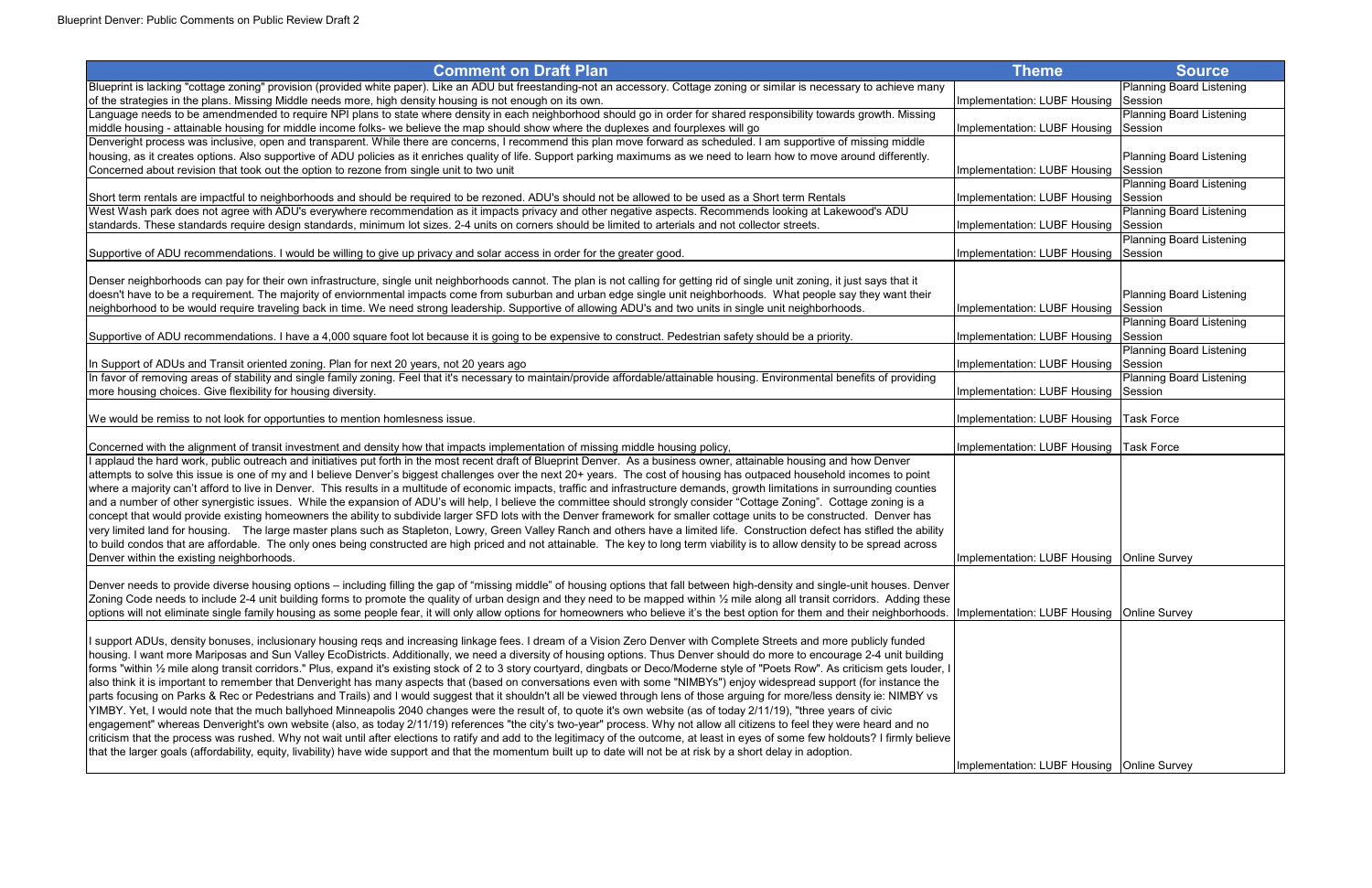| <b>Comment on Draft Plan</b>                                                                                                                                                                                                                                                                                                                                                                                                                                                                                                                                                                                                                                                                                                                                                                                                                                                                                                                                                                                                                                                                                                                                                                                                                                                                                                                                                                                                                                                                                                                                                                                                                                                                                                                                                                                                                                                                                                                                                                                                                                                                                                                                                                                                                                    | <b>Theme</b>                       | <b>Source</b> |
|-----------------------------------------------------------------------------------------------------------------------------------------------------------------------------------------------------------------------------------------------------------------------------------------------------------------------------------------------------------------------------------------------------------------------------------------------------------------------------------------------------------------------------------------------------------------------------------------------------------------------------------------------------------------------------------------------------------------------------------------------------------------------------------------------------------------------------------------------------------------------------------------------------------------------------------------------------------------------------------------------------------------------------------------------------------------------------------------------------------------------------------------------------------------------------------------------------------------------------------------------------------------------------------------------------------------------------------------------------------------------------------------------------------------------------------------------------------------------------------------------------------------------------------------------------------------------------------------------------------------------------------------------------------------------------------------------------------------------------------------------------------------------------------------------------------------------------------------------------------------------------------------------------------------------------------------------------------------------------------------------------------------------------------------------------------------------------------------------------------------------------------------------------------------------------------------------------------------------------------------------------------------|------------------------------------|---------------|
| I'm writing to support the ADU recommendations in Blueprint Denver. My wife and I moved to Denver a little over a year ago. In that time, we bought a house, had a baby, and<br>have become enamored with this city and lifestyle. We want to see Denver continue to thrive and we see the ADU recommendations as one way to do so.                                                                                                                                                                                                                                                                                                                                                                                                                                                                                                                                                                                                                                                                                                                                                                                                                                                                                                                                                                                                                                                                                                                                                                                                                                                                                                                                                                                                                                                                                                                                                                                                                                                                                                                                                                                                                                                                                                                             |                                    |               |
| The house we bought actually had another dwelling unit on the property (not sure if it's officially an "ADU") and we fixed it up for family, guests, and short term renters to stay<br>there. Our first rental was a young woman who is looking to move to Denver and needed a place to stay for a few months.                                                                                                                                                                                                                                                                                                                                                                                                                                                                                                                                                                                                                                                                                                                                                                                                                                                                                                                                                                                                                                                                                                                                                                                                                                                                                                                                                                                                                                                                                                                                                                                                                                                                                                                                                                                                                                                                                                                                                  |                                    |               |
| Once the initial wave of baby visitors wears off, we will rent the the unit full time and I'm sure the renters will be a great addition to the neighborhood.                                                                                                                                                                                                                                                                                                                                                                                                                                                                                                                                                                                                                                                                                                                                                                                                                                                                                                                                                                                                                                                                                                                                                                                                                                                                                                                                                                                                                                                                                                                                                                                                                                                                                                                                                                                                                                                                                                                                                                                                                                                                                                    |                                    |               |
| We believe that more ADUs in Denver will help with affordable housing, neighborhood density, and do this with little to no ill effect on the fabric of the neighborhoods.                                                                                                                                                                                                                                                                                                                                                                                                                                                                                                                                                                                                                                                                                                                                                                                                                                                                                                                                                                                                                                                                                                                                                                                                                                                                                                                                                                                                                                                                                                                                                                                                                                                                                                                                                                                                                                                                                                                                                                                                                                                                                       |                                    |               |
| We ask that Blueprint Denver gets adopted as soon as possible to open the doors to more ADUs being built.                                                                                                                                                                                                                                                                                                                                                                                                                                                                                                                                                                                                                                                                                                                                                                                                                                                                                                                                                                                                                                                                                                                                                                                                                                                                                                                                                                                                                                                                                                                                                                                                                                                                                                                                                                                                                                                                                                                                                                                                                                                                                                                                                       | Implementation: LUBF Housing Email |               |
| Hello whomever gets to read these emails! my name is Krista and I support the ADU recommendations in Blueprint Denver. Since incomes have not matched the increase in<br>rents around town, one way families can reach the very important middle class bracket is to more fully utilize and monetize their existing resources - aka the property they                                                                                                                                                                                                                                                                                                                                                                                                                                                                                                                                                                                                                                                                                                                                                                                                                                                                                                                                                                                                                                                                                                                                                                                                                                                                                                                                                                                                                                                                                                                                                                                                                                                                                                                                                                                                                                                                                                           |                                    |               |
| already have. Lets support manageable growth. Also, I'd rather that home owners benefit from the housing crisis then out of state developers.<br>With all the explosive growth out city has undergone in recent years, the growing pains associated have taken a significant toll on longtime residents. With skyrocketing home<br>values and soaring rents, the situation for many residents has become dire- pay rent or eat is of course one reality for young, elderly and other marginalized and somewhat<br>financially powerless groups of citizens.<br>Ruthless gentrification of longtime minority and immigrant neighborhoods has pushed out residents with generational neighborhood roots.<br>Also impacted heavily are Service workers, working class & the shrinking middle class from living where the jobs are and ultimately preventing home ownership by also<br>elevating cost of living in the suburban markets.<br>DENVER should not be only for the Gentry, a sanitized playground for the privileged.<br>How we got here is open for much protracted debate and discussion. The road back to a diverse and inclusive city is a tricky one to be sure.<br>An elegant solution could be the expansion of ADU's or Accessory Dwelling Units.<br>Without the neighborhood impact of new large apartments, these ADU's would open up much needed affordable housing a handful of ways:<br>1. Create affordable options for renters in the city 2. Offset high mortgage payments for current homeowners and more importantly open up home ownership to a large group<br>that could apply the ancillary revenue stream of an ADU rental to their bottom line by greatly reducing their monthly housing cost.<br>3. The implications are huge- with more affordable housing consumer confidence rises and more money is flowing through the community and ultimately increased sales tax<br>receipts and thriving businesses.<br>I realize I haven't touched on everything and have been somewhat condensed here But this has helped Vancouver deal well with affordability crisis- they are the most<br>expensive city in North America.<br>Ok just some quick thoughts here<br>Thank you for taking the time to consider one citizens opinion. | Implementation: LUBF Housing Email |               |
| Although not a citizen of Denver, we represent 700 Real Estate Investors throughout the Metro area, the vast majority of their properties are in Denver.                                                                                                                                                                                                                                                                                                                                                                                                                                                                                                                                                                                                                                                                                                                                                                                                                                                                                                                                                                                                                                                                                                                                                                                                                                                                                                                                                                                                                                                                                                                                                                                                                                                                                                                                                                                                                                                                                                                                                                                                                                                                                                        | Implementation: LUBF Housing Email |               |
| We are fully in support of the ADU recommendations in Blueprint Denver.                                                                                                                                                                                                                                                                                                                                                                                                                                                                                                                                                                                                                                                                                                                                                                                                                                                                                                                                                                                                                                                                                                                                                                                                                                                                                                                                                                                                                                                                                                                                                                                                                                                                                                                                                                                                                                                                                                                                                                                                                                                                                                                                                                                         |                                    |               |
| Affordable and attainable housing is a key issue in Denver. Many property owners cannot rent their properties in this market as rent compared to mortgage payments at<br>current property values makes rental housing difficult.                                                                                                                                                                                                                                                                                                                                                                                                                                                                                                                                                                                                                                                                                                                                                                                                                                                                                                                                                                                                                                                                                                                                                                                                                                                                                                                                                                                                                                                                                                                                                                                                                                                                                                                                                                                                                                                                                                                                                                                                                                |                                    |               |
| ADUs would allow for a property owner to add a unit to help with that shortage, and make the home more affordable.                                                                                                                                                                                                                                                                                                                                                                                                                                                                                                                                                                                                                                                                                                                                                                                                                                                                                                                                                                                                                                                                                                                                                                                                                                                                                                                                                                                                                                                                                                                                                                                                                                                                                                                                                                                                                                                                                                                                                                                                                                                                                                                                              |                                    |               |
| I built an ADU when I lived in the DFW area years ago. My father died, and my mother suffered a stroke. Had we not been able to build that Mother-In-Law suite for my Mom<br>and allow us to care for her while affording her privacy, she would have had to liquidate all her assets and live in a nursing facility.                                                                                                                                                                                                                                                                                                                                                                                                                                                                                                                                                                                                                                                                                                                                                                                                                                                                                                                                                                                                                                                                                                                                                                                                                                                                                                                                                                                                                                                                                                                                                                                                                                                                                                                                                                                                                                                                                                                                           |                                    |               |
| Thank you for reading my comments                                                                                                                                                                                                                                                                                                                                                                                                                                                                                                                                                                                                                                                                                                                                                                                                                                                                                                                                                                                                                                                                                                                                                                                                                                                                                                                                                                                                                                                                                                                                                                                                                                                                                                                                                                                                                                                                                                                                                                                                                                                                                                                                                                                                                               | Implementation: LUBF Housing Email |               |

| <b>Theme</b>                        | <b>Source</b> |
|-------------------------------------|---------------|
|                                     |               |
|                                     |               |
|                                     |               |
|                                     |               |
|                                     |               |
|                                     |               |
| <b>Implementation: LUBF Housing</b> | Email         |
|                                     |               |
| Implementation: LUBF Housing        | Email         |
|                                     |               |
|                                     |               |
|                                     |               |
|                                     |               |
|                                     |               |
|                                     |               |
|                                     |               |
|                                     |               |
|                                     |               |
| <b>Implementation: LUBF Housing</b> | Email         |
|                                     |               |
|                                     |               |
|                                     |               |
|                                     |               |
|                                     |               |
|                                     |               |
|                                     |               |
| Implementation: LUBF Housing Email  |               |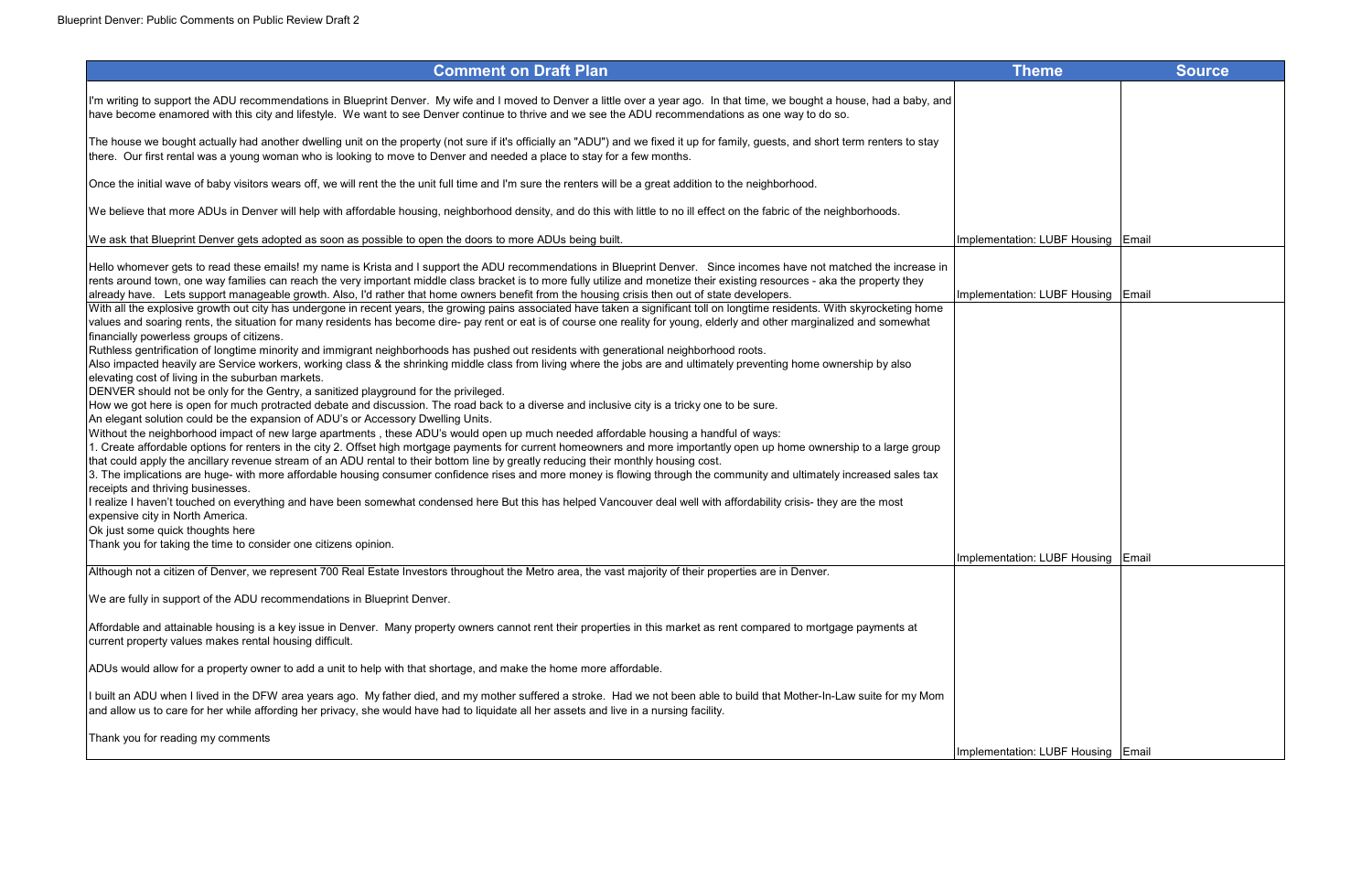| <b>Comment on Draft Plan</b>                                                                                                                                                                                                                                                                                                                                           | <b>Theme</b>                       | <b>Source</b> |
|------------------------------------------------------------------------------------------------------------------------------------------------------------------------------------------------------------------------------------------------------------------------------------------------------------------------------------------------------------------------|------------------------------------|---------------|
| In my opinion, allowing A D U's is a very practical approach to impacting the affordable issue in Denver in a positive way. It's quite similar to carriage houses that for many                                                                                                                                                                                        |                                    |               |
| years were built in many neighborhoods.                                                                                                                                                                                                                                                                                                                                |                                    |               |
| Obviously, there will need to be some practical controls with the proper conditions and requirements.                                                                                                                                                                                                                                                                  |                                    |               |
| If do not believe that the city will be over run with A D U's.                                                                                                                                                                                                                                                                                                         |                                    |               |
| As a property owner in Denver, I only see an up side to adding to the affordable housing stock in Denver.                                                                                                                                                                                                                                                              |                                    |               |
| Thank you for your consideration in this matter                                                                                                                                                                                                                                                                                                                        |                                    |               |
|                                                                                                                                                                                                                                                                                                                                                                        | Implementation: LUBF Housing Email |               |
| I just wanted to send a quick email regarding my strong support for Accessory Dwelling Units (ADU's), their future in Denver and their roll in our ever-growing city. I believe                                                                                                                                                                                        |                                    |               |
| ADU's are a wonderful opportunity for so many reasons. Firstly, it legally allows more people to live on one lot or in other words, it will continue helping Denver to infill existing<br>space without tearing down homes, rebuilding or rezoning. I would also find it to be a more organic approach than multi-unit buildings or condo complexes. Lastly, it allows |                                    |               |
| current homeowners to offset their mortgage by creating rental space on their property, though also extremely ideal for aging parents (mother-in-law suite), out-of-town guests,                                                                                                                                                                                       |                                    |               |
| or adult children who are pursuing studies and trying to wean themselves from mom and dad's house.                                                                                                                                                                                                                                                                     |                                    |               |
| All in all, I strongly support Accessory Dwelling Units, their existence in our city and hopefully the continuance of leniency towards zoning and allowance to make the permitting                                                                                                                                                                                     |                                    |               |
| process easier and more attainable for homeowners who are willing to invest the upfront costs. I hope you will take these thoughts into consideration when implementing future                                                                                                                                                                                         |                                    |               |
| laws and regulations regarding ADU's. Thank you very much for your time.                                                                                                                                                                                                                                                                                               |                                    |               |
|                                                                                                                                                                                                                                                                                                                                                                        | Implementation: LUBF Housing Email |               |
| I am writing in support of the ADU recommendations found in Blueprint Denver. As a moderate income owner of a 1000sq ft home on a 9000 sqft lot, the ability to build an ADU                                                                                                                                                                                           |                                    |               |
| on our lot would present a way to allow our family to grow in place by allowing additional room for children and aging parents. It would also represent a wealth building<br>opportunity for us and other low and moderate income homeowners feeling the pressure of increasing cost of living. More broadly, ADUs represent a form of densification our               |                                    |               |
| city needs to keep up with its increasing need for affordable housing with easy access to transit, amenities, jobs, and social services.                                                                                                                                                                                                                               | Implementation: LUBF Housing       | Email         |
| To Community Planning & Development:                                                                                                                                                                                                                                                                                                                                   |                                    |               |
| I want to contact you to register my support for the ADU recommendations in Blueprint Denver. ADUs represent the "low-hanging" fruit of tools to expand affordable housing                                                                                                                                                                                             |                                    |               |
| options in Denver. They also can build household wealth in the face of rising property taxes and so can help stem the tide of displacement.                                                                                                                                                                                                                            |                                    |               |
| Please proceed Blueprint Denver adoption with ADUs ASAP so that implementation can begin without delay.<br>Thanks,                                                                                                                                                                                                                                                     |                                    |               |
|                                                                                                                                                                                                                                                                                                                                                                        | Implementation: LUBF Housing Email |               |
| I am emailing you to say great work on the current draft of Blueprint Denver and to note a particular itemI am in support of.                                                                                                                                                                                                                                          |                                    |               |
| 1. Lam in support of the ADU recommendations in Blueprint Denver                                                                                                                                                                                                                                                                                                       |                                    |               |
| 2. Making ADU's accessible to all of Denver will create OPTIONS for homeowners, as well as increasing density, increasing small more affordable housing stock, that                                                                                                                                                                                                    |                                    |               |
| contributes to mobility, (as many of these tenants will be vehicle-less), and gives homeowners income potential to stay in their home longer without changing the character of<br>neighborhoods. This is a component of the affordable housing crisis we are currently in and if Denver wants to continue to grow, we need to find a way to get more of these          |                                    |               |
| built every year.                                                                                                                                                                                                                                                                                                                                                      |                                    |               |
| 3. This plan has been a long time coming and it deserves to be pushed to the finish line. I do not support delaying this plan any longer like some opponents are suggesting.                                                                                                                                                                                           |                                    |               |
| Please implement Blueprint Denver ASAP, on the original schedule                                                                                                                                                                                                                                                                                                       |                                    |               |
|                                                                                                                                                                                                                                                                                                                                                                        | Implementation: LUBF Housing Email |               |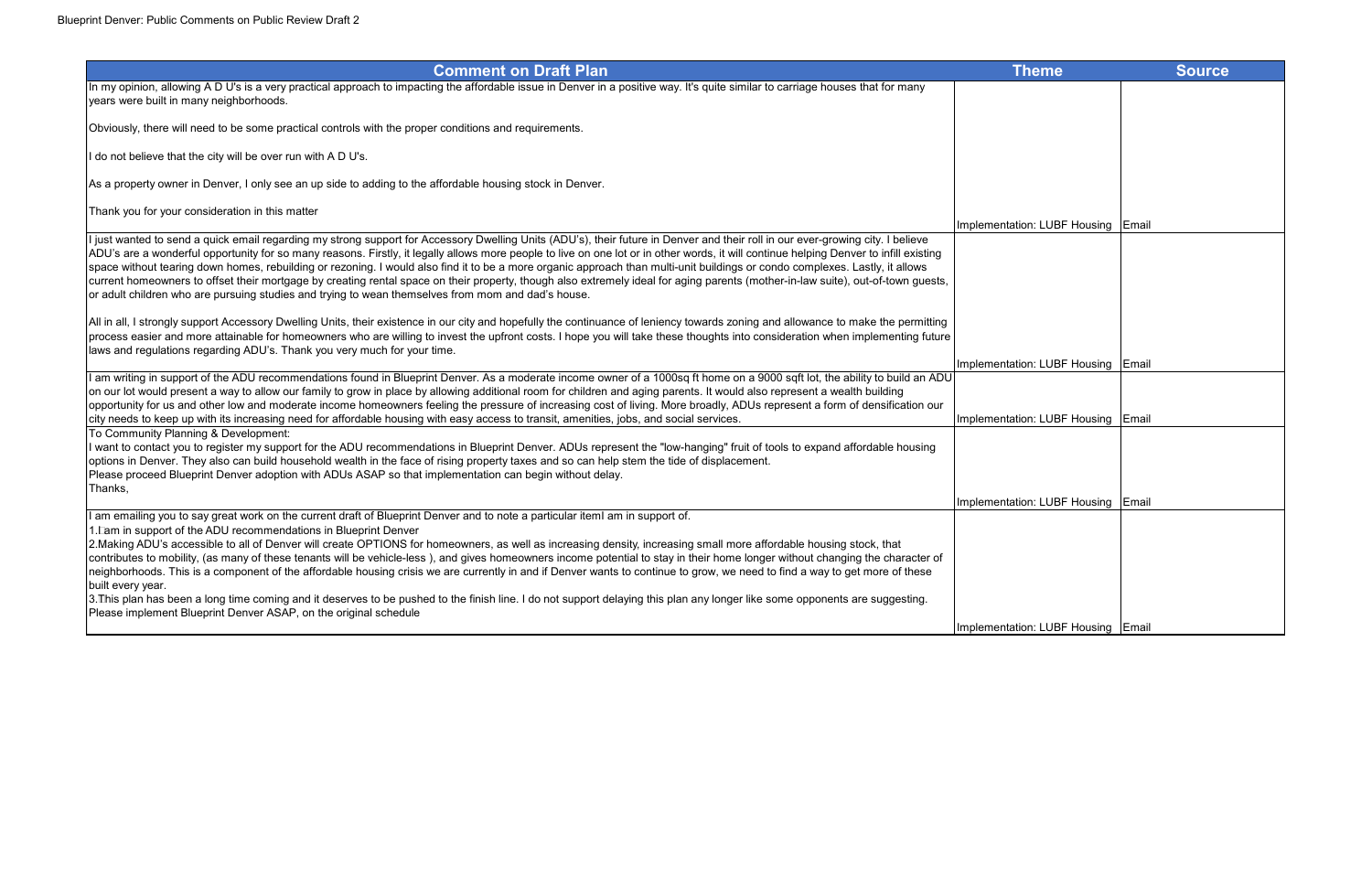

planning, building, and financing of the building, I find you have very thoughtful and well designed home as the final product. I also like that adding ADU zoning preserves the neighborhood character, create density, and activate alleys. Neighborhoods like Highlands are a hodgepodge of old and new standing in juxtaposition. If homeowners have another opportunity to expand on their property in a different way, they may not to scrape the existing structure. ADUs also add density into city center neighborhoods with amenities where people want to live. Businesses need high density neighborhoods to flourish and buses need ridership to keep routes open. We need density to create walkable cities. Denver witnessed the opening of the Dairy Block alley last summer and I think it is the first step in opening our eyes and mind the the amazing potential of our abandoned alleys throughout the city.

Struggles:

1. The city needs some dedicated people in permitting who really understand ADUs to help citizen, architects, and builders navigating the permitting process.

2. Private partnership with banks would be helpful to enable financing for these projects. If the city could cut any of the fees to incentive the building of these structures, it would help... they cost \$200K-\$300K!

3. Why no decks? Come on... we have such get weather, a deck would make the space much more livable.

4. A full second story would also make these things live so much better. The story and half rule makes creates all sorts of weird spaces. If I'm spending \$300K, I want to be able to hang a picture on the wall.

5. Why does the second level must be no more than 75% of the total ground level?

6. The dedicated parking square-footage required to achieve the maximum buildable square-footage exemption incentives second level living not good for aging population.

Please include ADUs in BluePrint Denver!

| Theme                     | <b>Source</b> |
|---------------------------|---------------|
|                           |               |
|                           |               |
|                           |               |
|                           |               |
|                           |               |
|                           |               |
|                           |               |
|                           |               |
|                           |               |
|                           |               |
|                           |               |
| ation: LUBF Housing       | Email         |
|                           |               |
|                           |               |
|                           |               |
|                           |               |
|                           |               |
|                           |               |
|                           |               |
|                           |               |
|                           |               |
|                           |               |
|                           |               |
|                           |               |
|                           |               |
|                           |               |
|                           |               |
| ation: LUBF Housing Email |               |
|                           |               |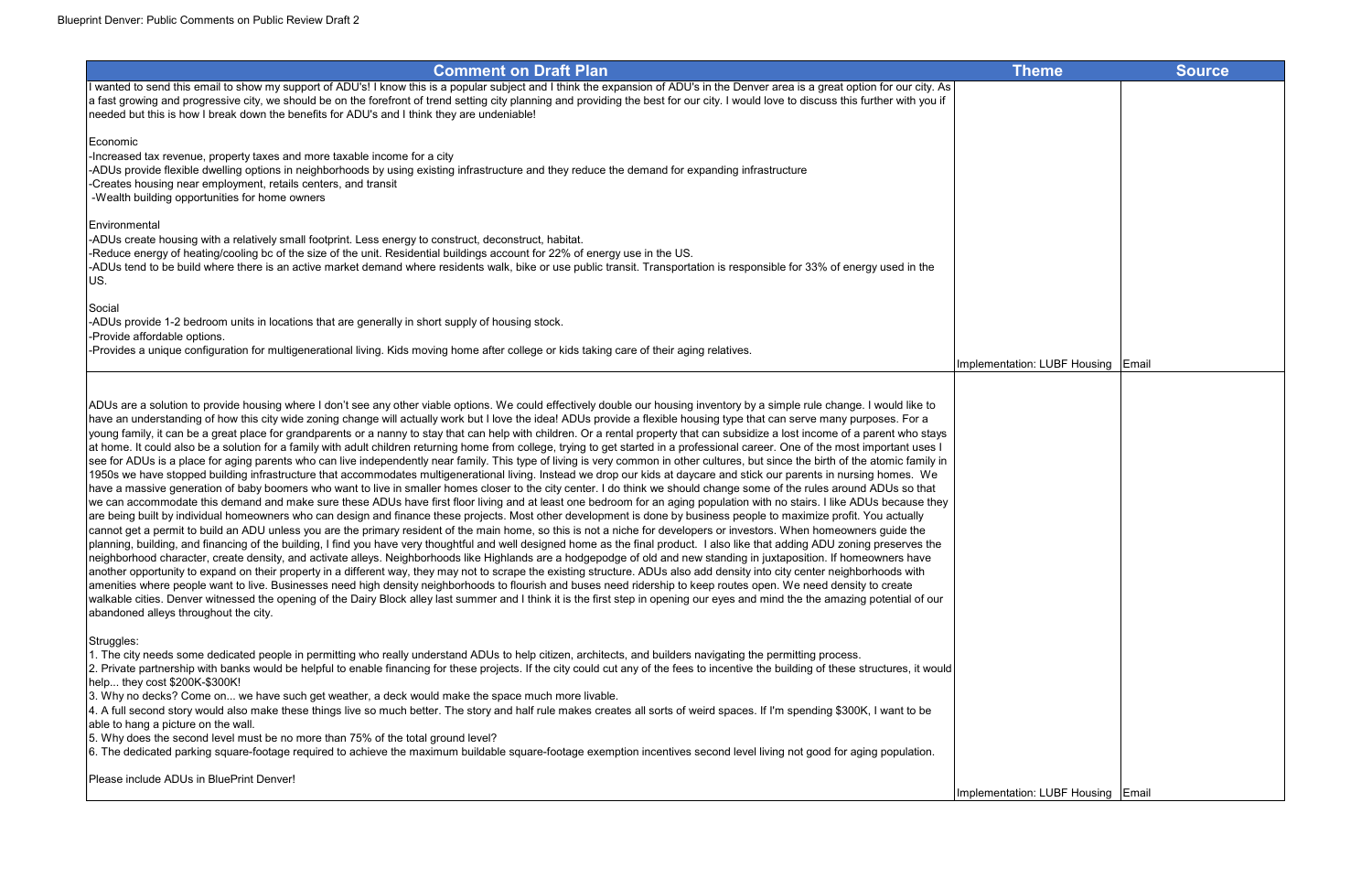| <b>Comment on Draft Plan</b>                                                                                                                                                                                                                                                                                                                                                                                                                                                                                                                                                                                                                                                                                                                                                                                                                                                                                         | <b>Theme</b>                       | Source |
|----------------------------------------------------------------------------------------------------------------------------------------------------------------------------------------------------------------------------------------------------------------------------------------------------------------------------------------------------------------------------------------------------------------------------------------------------------------------------------------------------------------------------------------------------------------------------------------------------------------------------------------------------------------------------------------------------------------------------------------------------------------------------------------------------------------------------------------------------------------------------------------------------------------------|------------------------------------|--------|
| k you for all your work and the comprehensive process that led to the second draft of the Denver Blueprint plan.                                                                                                                                                                                                                                                                                                                                                                                                                                                                                                                                                                                                                                                                                                                                                                                                     |                                    |        |
| I wanted to comment on the process that led to this point. I was involved in early conversations about the makeup of task force groups in 2016 as the Executive Director<br>alkDenver. We were disappointed to not be invited to participate in the process as members of the task force groups. However as the process went on our comments<br>included in the plans and given fair consideration. I feel like resulting Denver Moves Pedestrians and Trails Plan was reflective of our feedback. I also believe that public<br>gement process was robust and allowed residents who wanted to contribute multiple opportunities to do so. My personal favorite was the board game linking growth to<br>it network. It was brilliant!                                                                                                                                                                                |                                    |        |
| e near the end of the process there are groups who want to delay adoption of the plans arguing the lack of opportunity to contribute. While there is not a perfect process I<br>ve that Denveright was extensive, transparent, and accessible to all and therefore I would encourage you to not delay adoption and move forward with implementation of<br>lans.                                                                                                                                                                                                                                                                                                                                                                                                                                                                                                                                                      |                                    |        |
| w are my comments regarding Blueprint Denver plan:                                                                                                                                                                                                                                                                                                                                                                                                                                                                                                                                                                                                                                                                                                                                                                                                                                                                   |                                    |        |
| huge supporter of inclusion of "missing middle" housing in the plan (p.82). As always the challenge will come with implementation and the zoning code amendments that<br>llow for duplexes, fourplexes, row homes, and townhomes in SU zones. I'm personally interested in assisting CPD in building support for more inclusive housing options in<br>er's neighborhoods.                                                                                                                                                                                                                                                                                                                                                                                                                                                                                                                                            |                                    |        |
| want to voice my support for expansion of accessory dwelling unit allowance throughout all residential areas (p. 84). I keep hearing an overwhelming support for these<br>ing forms among my friends and neighbors. It's another excellent tool to increase affordability and diversity of housing stock in our neighborhoods without altering the<br>tectural character.                                                                                                                                                                                                                                                                                                                                                                                                                                                                                                                                            |                                    |        |
| port implementation of parking maximums in the downtown and urban center contexts (p. 108) and eliminating parking requirements in residential areas near transit ( $\frac{1}{2}$<br>along transit corridors designated in the Transit Plan).                                                                                                                                                                                                                                                                                                                                                                                                                                                                                                                                                                                                                                                                        |                                    |        |
| oncerned to see CPD removing the recommendation that existing predominant pattern of development can be considered when an application is made for rezoning from<br>unit to two-unit zoning. (p.198, 215, 231). This change sets our neighborhoods up to move backward — when single unit zoning exists in a neighborhood with a pattern of<br>exes already, this change increases the likelihood that non-conforming duplexes will be replaced with large single houses, reducing the available housing stock and<br>sifying the housing shortage, rather than allowing zoning that allows the continuation of existing patterns. This needs to be changed back, as it avoids even the most<br>le and straightforward implementation of Land Use & Built Form Policy 2 (pg. 82): "Diversify housing options by exploring opportunities to integrate missing middle housing<br>ow- and low-medium residential areas" |                                    |        |
|                                                                                                                                                                                                                                                                                                                                                                                                                                                                                                                                                                                                                                                                                                                                                                                                                                                                                                                      | Implementation: LUBF Housing Email |        |
| our support for the ADU recommendations in Blueprint Denver<br>olutely agree to the use of ADUs withing reason. They must provide their own parking and it must be within the fair market price rental value. I would support rezoning for<br>eighborhood of Athmar park to allow for ADUs from E-SU-Dx to E-SU-DX1                                                                                                                                                                                                                                                                                                                                                                                                                                                                                                                                                                                                  |                                    |        |
| hy you want to see ADUs available more broadly in Denver<br>resident and home owner, I would be looking at an ADU on my property to provide fair market price housing during this housing crisis. Building an ADU would pay for the<br>truction loan I would need to take out and hopefully make some profit in the future for house maintenance.                                                                                                                                                                                                                                                                                                                                                                                                                                                                                                                                                                    |                                    |        |
| ipport for Blueprint Denver adoption ASAP so that implementation can begin without delay                                                                                                                                                                                                                                                                                                                                                                                                                                                                                                                                                                                                                                                                                                                                                                                                                             |                                    |        |
|                                                                                                                                                                                                                                                                                                                                                                                                                                                                                                                                                                                                                                                                                                                                                                                                                                                                                                                      | Implementation: LUBF Housing Email |        |
| eve that ADU's are one piece of the puzzle to help increase the number of housing units in Denver. Many of them are small, so hopefully they are somewhat affordable.<br>er has walkable neighborhoods and decent public transportation, so many of the new residents may reduce their daily driving, compared to suburban locations.                                                                                                                                                                                                                                                                                                                                                                                                                                                                                                                                                                                |                                    |        |
| e should be design guidelines to ensure the ADU's fit into, and even enhance existing neighborhoods. Also, parking requirements should be carefully considered. Maybe<br>me cases, on-street parking or no parking requirement is sufficient.                                                                                                                                                                                                                                                                                                                                                                                                                                                                                                                                                                                                                                                                        |                                    |        |
| by the way, can you do something about those ugly utility boxes visible on slot homes? Why aren't they screened?                                                                                                                                                                                                                                                                                                                                                                                                                                                                                                                                                                                                                                                                                                                                                                                                     | Implementation: LUBF Housing Email |        |

Below are my comments regarding Blueprint Denver plan: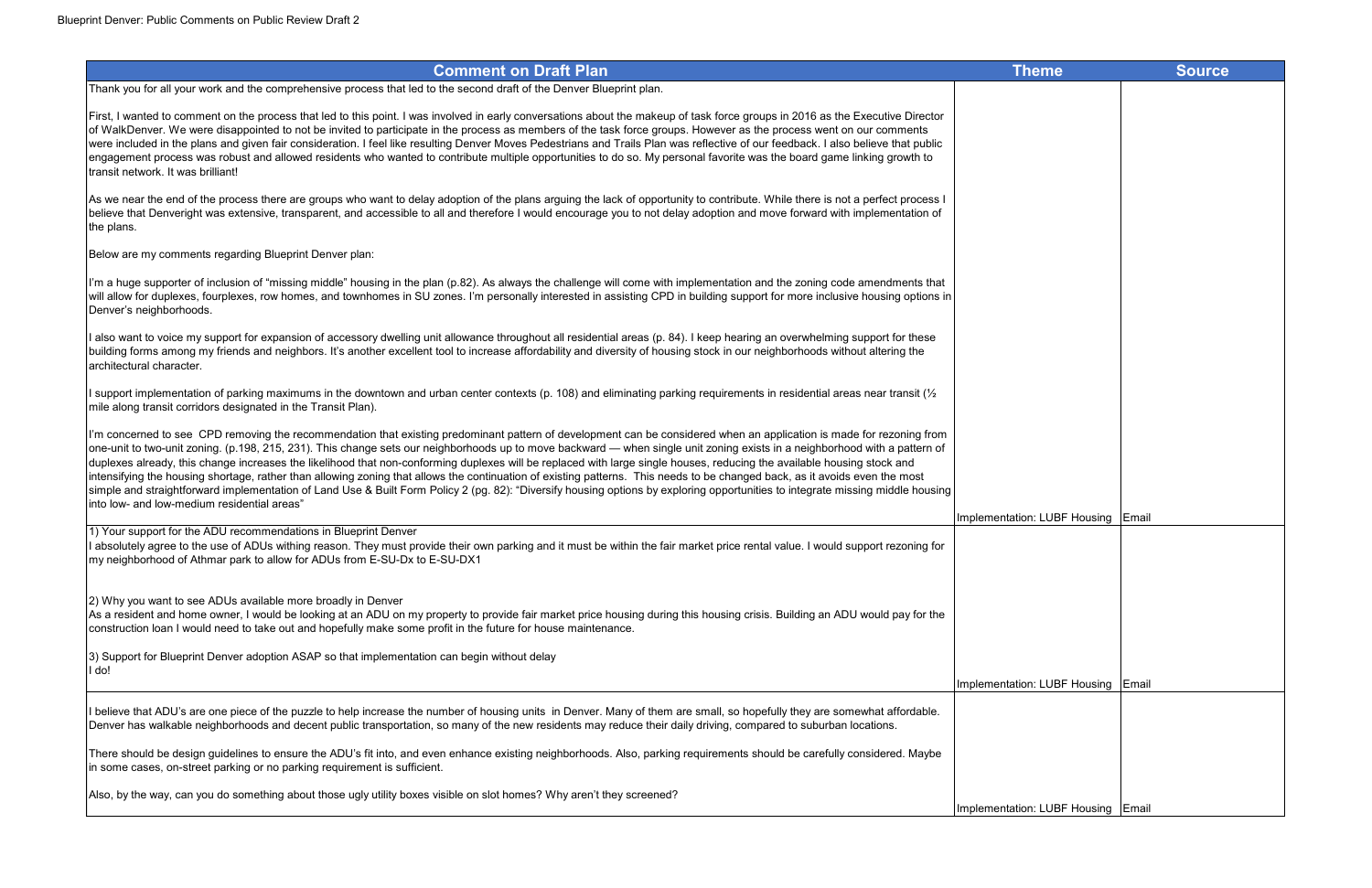| <b>Theme</b>                         | <b>Source</b>                              |
|--------------------------------------|--------------------------------------------|
|                                      |                                            |
|                                      |                                            |
|                                      |                                            |
|                                      |                                            |
|                                      |                                            |
| Implementation: LUBF Housing         | Email                                      |
|                                      |                                            |
| Implementation: LUBF Urban           |                                            |
| Design                               | Letter                                     |
|                                      |                                            |
|                                      |                                            |
| Implementation: LUBF Urban           |                                            |
| Design<br>Implementation: LUBF Urban | <b>Online Survey</b>                       |
| Design                               | Online Survey                              |
|                                      |                                            |
|                                      |                                            |
|                                      |                                            |
|                                      |                                            |
| Implementation: LUBF Urban<br>Design | Online Survey                              |
| Implementation: LUBF Urban           | <b>Planning Board Listening</b>            |
| Design<br>Implementation: LUBF Urban | Session                                    |
| Design                               | <b>Planning Board Listening</b><br>Session |
| Implementation: LUBF Urban           | <b>Planning Board Listening</b>            |
| Design                               | Session                                    |
|                                      |                                            |
|                                      |                                            |
|                                      |                                            |
|                                      |                                            |
|                                      |                                            |
| Implementation: Mobility             | Email                                      |
|                                      |                                            |
|                                      |                                            |
| Implementation: Mobility             | Internal                                   |
|                                      |                                            |
| Implementation: Mobility             | Letter                                     |
|                                      |                                            |
| Implementation: Mobility             | Letter                                     |

| To the Planning Board, and City Council:<br>This is to register firm support for Attached and Detached ADUs throughout Denver as a Zoning Use by Right.<br>Current regulations are too restrictive for many contextual forms. An alternative Design review should be added to allow for administrative adjustments, and contextual deign<br>The benefits of ADUs are many--most significantly are the possibility ADUs give us to maintain neighborhood street character while increasing dwelling unit density in a<br>distributed and incremental way.<br>Thank you for your time on this.<br>Implementation: LUBF Housing Email<br>DQ and Preservation Policy 6 Strategy 1 and 2. How will non-landmarked structures or districts be preserved? Will RNOs be involved? We agree with this policy to incentivize<br>the preservation of structures that contribute to the established character of an area, even if they are not designated as landmarks or historic districts. The strategies are<br>vague. How will this happen? Do RNOs have input into where incentives are applied? This would be very helpful in preserving what's left of our neighborhood's history in non-<br>Implementation: LUBF Urban<br>landmarked areas. This policy and strategies have been relocated and strengthened, but our questions on vagueness and RNOs still remain<br>Design<br>Letter<br>The old blueprint Denver made mention of the importance of respecting privacy (and views/air/etc) in areas of stability. The new blueprint Denver makes no mention of<br>privacy. New construction in our neighborhood towers over adjacent low height homes, and it destroys the sense of privacy in back yards and interior spaces.<br>Privacy fences cannot address height discrepancies of several 10s of feet, and sadly it seems easier for developers gain entitlements for more stories than it is for a resident<br>Implementation: LUBF Urban<br>to get a height variance on a privacy fence. This is not an equitable situation.<br><b>Online Survey</b><br>Design<br>Implementation: LUBF Urban<br>Architectural design and density of neighborhoods is still a concern<br><b>Online Survey</b><br>Design<br>During permitting process of large-scale developments (more than 4 units?), please require notification of surrounding neighbors and RNO's<br>2. Please set more ambitious design standards for City Park West to maintain character of community. Make CPW a Landmark District like Curtis Park or approve a<br>Conservation Overlay for CPW to maintain character and residential / human scale.<br>3. Please require an aesthetic review including more serious evaluation of scale compared to existing buildings for proposed projects as part of zoning including higher quality<br>standards<br>4. Require as part of permitting, construction parking planning and worker parking planning. Also require long-term plan for parking and alley use rather than allowing a large<br>developer without any notice to dump hundreds of units and decide to make parking garage access through a heavily traveled alley. Requiring advance planning for parking<br>Implementation: LUBF Urban<br>and traffic during construction and advance notification of events that require heavy equipment, and long- or short-term road closures.<br><b>Online Survey</b><br>Design<br>Implementation: LUBF Urban<br>Overlays are heavy handed and should not be used.<br>Session<br>Design<br>Implementation: LUBF Urban<br>Session<br>Need more standard, stringent design standards for multi-unit structures in order to enhance compatibility with single unit homes.<br>Design<br>Implementation: LUBF Urban<br><b>Planning Board Lister</b><br>Concerns about the level of design and 0' setback in some zone districts.<br>Design<br>Session<br>•We need more 4 way stops in residential areas. I live on 24th and vine, and people drive 30-40 mph down our street regularly to avoid york. It's unsafe to walk or bike without<br>the stop signs.<br>•We need more ped crossing signs and flashing lights. The ped crossing at 23rd and Gaylord has no signs, and drivers cannot see the zebra crossing. It has a double yellow<br>line, so they drive fast up to the light at york. This is adjacent to the St. Elizabeth's school, and endangers students and locals walking to City Park. I almost got hit here, myself<br>trying to cross. Can we have a flashing ped sign, or even just a sign here?<br>·similarly, we need safe ped crossings on 17th and 198th. It is exceedingly difficult to get to colfax businesses on foot or bike from whittier, cole, etc. because of 17th and 18th.<br>There are few pedestrian crossings, if any. Cars drive very quickly and it's hard to see if its safe to cross because of parked cars along 17th and 18th. Please invest in<br>pedestrian crossings on 17th and 18th, so that it's not just an urban highway.<br>Implementation: Mobility<br>Email<br>Page 58 under Implementation; more proactively commit to a city-wide Complete Streets policy. We recommend using the same language from Denver Moves: Pedestrians &<br>Trails under Recommendation #24: "Update Denver's Complete Streets policy so that it reflects current city transportation values and priorities, as well as national best-<br>practices for Complete Streets policies. A City Council-adopted policy is stronger than a policy of a city department." Complete Streets has been well-researched and shown to<br>be an evidence-based approach to increase equity.<br>Implementation: Mobility<br>Internal<br>Redlines- page 114, strategy D should add the following, " such changes shall be consistent with the designations on the Future Places Map and Growth Strategy Map and<br>shall be undertaken in a manner dessigned not to disrupt the existingland use pattern in already complete neighborhoods."<br>Implementation: Mobility<br>Letter | <b>Comment on Draft Plan</b>                                                                                                                                                       | <b>Theme</b> | <b>Source</b>                |
|-------------------------------------------------------------------------------------------------------------------------------------------------------------------------------------------------------------------------------------------------------------------------------------------------------------------------------------------------------------------------------------------------------------------------------------------------------------------------------------------------------------------------------------------------------------------------------------------------------------------------------------------------------------------------------------------------------------------------------------------------------------------------------------------------------------------------------------------------------------------------------------------------------------------------------------------------------------------------------------------------------------------------------------------------------------------------------------------------------------------------------------------------------------------------------------------------------------------------------------------------------------------------------------------------------------------------------------------------------------------------------------------------------------------------------------------------------------------------------------------------------------------------------------------------------------------------------------------------------------------------------------------------------------------------------------------------------------------------------------------------------------------------------------------------------------------------------------------------------------------------------------------------------------------------------------------------------------------------------------------------------------------------------------------------------------------------------------------------------------------------------------------------------------------------------------------------------------------------------------------------------------------------------------------------------------------------------------------------------------------------------------------------------------------------------------------------------------------------------------------------------------------------------------------------------------------------------------------------------------------------------------------------------------------------------------------------------------------------------------------------------------------------------------------------------------------------------------------------------------------------------------------------------------------------------------------------------------------------------------------------------------------------------------------------------------------------------------------------------------------------------------------------------------------------------------------------------------------------------------------------------------------------------------------------------------------------------------------------------------------------------------------------------------------------------------------------------------------------------------------------------------------------------------------------------------------------------------------------------------------------------------------------------------------------------------------------------------------------------------------------------------------------------------------------------------------------------------------------------------------------------------------------------------------------------------------------------------------------------------------------------------------------------------------------------------------------------------------------------------------------------------------------------------------------------------------------------------------------------------------------------------------------------------------------------------------------------------------------------------------------------------------------------------------------------------------------------------------------------------------------------------------------------------------------------------------------------------------------------------------------------------------------------------------------------------------------------------------------------------------------------------------------------------------------------------------------------------------------------------------------------------------------------------------------------------------------------------------------------------------------------------------------------------------------------------------------------------------------------------------------------------------------------------------------------------------------------------------------------------------------------------------------------------------------------------------------------------------------------------------------------------------------------------------------------------------------------------------------------------------------------------------------------------------------------------------------------------------------------------------------------------------------------------------------------------------------------------------------------------------------------------------------------------------------------------------------------------------------------------------------------------------------------------------------------------------------------------------------------------------------------------|------------------------------------------------------------------------------------------------------------------------------------------------------------------------------------|--------------|------------------------------|
|                                                                                                                                                                                                                                                                                                                                                                                                                                                                                                                                                                                                                                                                                                                                                                                                                                                                                                                                                                                                                                                                                                                                                                                                                                                                                                                                                                                                                                                                                                                                                                                                                                                                                                                                                                                                                                                                                                                                                                                                                                                                                                                                                                                                                                                                                                                                                                                                                                                                                                                                                                                                                                                                                                                                                                                                                                                                                                                                                                                                                                                                                                                                                                                                                                                                                                                                                                                                                                                                                                                                                                                                                                                                                                                                                                                                                                                                                                                                                                                                                                                                                                                                                                                                                                                                                                                                                                                                                                                                                                                                                                                                                                                                                                                                                                                                                                                                                                                                                                                                                                                                                                                                                                                                                                                                                                                                                                                                                                                                                                                                                                                                                                                                                                                                                                                                                                                                                                                                                                                                             |                                                                                                                                                                                    |              |                              |
|                                                                                                                                                                                                                                                                                                                                                                                                                                                                                                                                                                                                                                                                                                                                                                                                                                                                                                                                                                                                                                                                                                                                                                                                                                                                                                                                                                                                                                                                                                                                                                                                                                                                                                                                                                                                                                                                                                                                                                                                                                                                                                                                                                                                                                                                                                                                                                                                                                                                                                                                                                                                                                                                                                                                                                                                                                                                                                                                                                                                                                                                                                                                                                                                                                                                                                                                                                                                                                                                                                                                                                                                                                                                                                                                                                                                                                                                                                                                                                                                                                                                                                                                                                                                                                                                                                                                                                                                                                                                                                                                                                                                                                                                                                                                                                                                                                                                                                                                                                                                                                                                                                                                                                                                                                                                                                                                                                                                                                                                                                                                                                                                                                                                                                                                                                                                                                                                                                                                                                                                             |                                                                                                                                                                                    |              |                              |
|                                                                                                                                                                                                                                                                                                                                                                                                                                                                                                                                                                                                                                                                                                                                                                                                                                                                                                                                                                                                                                                                                                                                                                                                                                                                                                                                                                                                                                                                                                                                                                                                                                                                                                                                                                                                                                                                                                                                                                                                                                                                                                                                                                                                                                                                                                                                                                                                                                                                                                                                                                                                                                                                                                                                                                                                                                                                                                                                                                                                                                                                                                                                                                                                                                                                                                                                                                                                                                                                                                                                                                                                                                                                                                                                                                                                                                                                                                                                                                                                                                                                                                                                                                                                                                                                                                                                                                                                                                                                                                                                                                                                                                                                                                                                                                                                                                                                                                                                                                                                                                                                                                                                                                                                                                                                                                                                                                                                                                                                                                                                                                                                                                                                                                                                                                                                                                                                                                                                                                                                             |                                                                                                                                                                                    |              |                              |
|                                                                                                                                                                                                                                                                                                                                                                                                                                                                                                                                                                                                                                                                                                                                                                                                                                                                                                                                                                                                                                                                                                                                                                                                                                                                                                                                                                                                                                                                                                                                                                                                                                                                                                                                                                                                                                                                                                                                                                                                                                                                                                                                                                                                                                                                                                                                                                                                                                                                                                                                                                                                                                                                                                                                                                                                                                                                                                                                                                                                                                                                                                                                                                                                                                                                                                                                                                                                                                                                                                                                                                                                                                                                                                                                                                                                                                                                                                                                                                                                                                                                                                                                                                                                                                                                                                                                                                                                                                                                                                                                                                                                                                                                                                                                                                                                                                                                                                                                                                                                                                                                                                                                                                                                                                                                                                                                                                                                                                                                                                                                                                                                                                                                                                                                                                                                                                                                                                                                                                                                             | thinking.                                                                                                                                                                          |              |                              |
|                                                                                                                                                                                                                                                                                                                                                                                                                                                                                                                                                                                                                                                                                                                                                                                                                                                                                                                                                                                                                                                                                                                                                                                                                                                                                                                                                                                                                                                                                                                                                                                                                                                                                                                                                                                                                                                                                                                                                                                                                                                                                                                                                                                                                                                                                                                                                                                                                                                                                                                                                                                                                                                                                                                                                                                                                                                                                                                                                                                                                                                                                                                                                                                                                                                                                                                                                                                                                                                                                                                                                                                                                                                                                                                                                                                                                                                                                                                                                                                                                                                                                                                                                                                                                                                                                                                                                                                                                                                                                                                                                                                                                                                                                                                                                                                                                                                                                                                                                                                                                                                                                                                                                                                                                                                                                                                                                                                                                                                                                                                                                                                                                                                                                                                                                                                                                                                                                                                                                                                                             |                                                                                                                                                                                    |              |                              |
|                                                                                                                                                                                                                                                                                                                                                                                                                                                                                                                                                                                                                                                                                                                                                                                                                                                                                                                                                                                                                                                                                                                                                                                                                                                                                                                                                                                                                                                                                                                                                                                                                                                                                                                                                                                                                                                                                                                                                                                                                                                                                                                                                                                                                                                                                                                                                                                                                                                                                                                                                                                                                                                                                                                                                                                                                                                                                                                                                                                                                                                                                                                                                                                                                                                                                                                                                                                                                                                                                                                                                                                                                                                                                                                                                                                                                                                                                                                                                                                                                                                                                                                                                                                                                                                                                                                                                                                                                                                                                                                                                                                                                                                                                                                                                                                                                                                                                                                                                                                                                                                                                                                                                                                                                                                                                                                                                                                                                                                                                                                                                                                                                                                                                                                                                                                                                                                                                                                                                                                                             |                                                                                                                                                                                    |              |                              |
|                                                                                                                                                                                                                                                                                                                                                                                                                                                                                                                                                                                                                                                                                                                                                                                                                                                                                                                                                                                                                                                                                                                                                                                                                                                                                                                                                                                                                                                                                                                                                                                                                                                                                                                                                                                                                                                                                                                                                                                                                                                                                                                                                                                                                                                                                                                                                                                                                                                                                                                                                                                                                                                                                                                                                                                                                                                                                                                                                                                                                                                                                                                                                                                                                                                                                                                                                                                                                                                                                                                                                                                                                                                                                                                                                                                                                                                                                                                                                                                                                                                                                                                                                                                                                                                                                                                                                                                                                                                                                                                                                                                                                                                                                                                                                                                                                                                                                                                                                                                                                                                                                                                                                                                                                                                                                                                                                                                                                                                                                                                                                                                                                                                                                                                                                                                                                                                                                                                                                                                                             |                                                                                                                                                                                    |              |                              |
|                                                                                                                                                                                                                                                                                                                                                                                                                                                                                                                                                                                                                                                                                                                                                                                                                                                                                                                                                                                                                                                                                                                                                                                                                                                                                                                                                                                                                                                                                                                                                                                                                                                                                                                                                                                                                                                                                                                                                                                                                                                                                                                                                                                                                                                                                                                                                                                                                                                                                                                                                                                                                                                                                                                                                                                                                                                                                                                                                                                                                                                                                                                                                                                                                                                                                                                                                                                                                                                                                                                                                                                                                                                                                                                                                                                                                                                                                                                                                                                                                                                                                                                                                                                                                                                                                                                                                                                                                                                                                                                                                                                                                                                                                                                                                                                                                                                                                                                                                                                                                                                                                                                                                                                                                                                                                                                                                                                                                                                                                                                                                                                                                                                                                                                                                                                                                                                                                                                                                                                                             |                                                                                                                                                                                    |              |                              |
|                                                                                                                                                                                                                                                                                                                                                                                                                                                                                                                                                                                                                                                                                                                                                                                                                                                                                                                                                                                                                                                                                                                                                                                                                                                                                                                                                                                                                                                                                                                                                                                                                                                                                                                                                                                                                                                                                                                                                                                                                                                                                                                                                                                                                                                                                                                                                                                                                                                                                                                                                                                                                                                                                                                                                                                                                                                                                                                                                                                                                                                                                                                                                                                                                                                                                                                                                                                                                                                                                                                                                                                                                                                                                                                                                                                                                                                                                                                                                                                                                                                                                                                                                                                                                                                                                                                                                                                                                                                                                                                                                                                                                                                                                                                                                                                                                                                                                                                                                                                                                                                                                                                                                                                                                                                                                                                                                                                                                                                                                                                                                                                                                                                                                                                                                                                                                                                                                                                                                                                                             |                                                                                                                                                                                    |              |                              |
|                                                                                                                                                                                                                                                                                                                                                                                                                                                                                                                                                                                                                                                                                                                                                                                                                                                                                                                                                                                                                                                                                                                                                                                                                                                                                                                                                                                                                                                                                                                                                                                                                                                                                                                                                                                                                                                                                                                                                                                                                                                                                                                                                                                                                                                                                                                                                                                                                                                                                                                                                                                                                                                                                                                                                                                                                                                                                                                                                                                                                                                                                                                                                                                                                                                                                                                                                                                                                                                                                                                                                                                                                                                                                                                                                                                                                                                                                                                                                                                                                                                                                                                                                                                                                                                                                                                                                                                                                                                                                                                                                                                                                                                                                                                                                                                                                                                                                                                                                                                                                                                                                                                                                                                                                                                                                                                                                                                                                                                                                                                                                                                                                                                                                                                                                                                                                                                                                                                                                                                                             |                                                                                                                                                                                    |              |                              |
|                                                                                                                                                                                                                                                                                                                                                                                                                                                                                                                                                                                                                                                                                                                                                                                                                                                                                                                                                                                                                                                                                                                                                                                                                                                                                                                                                                                                                                                                                                                                                                                                                                                                                                                                                                                                                                                                                                                                                                                                                                                                                                                                                                                                                                                                                                                                                                                                                                                                                                                                                                                                                                                                                                                                                                                                                                                                                                                                                                                                                                                                                                                                                                                                                                                                                                                                                                                                                                                                                                                                                                                                                                                                                                                                                                                                                                                                                                                                                                                                                                                                                                                                                                                                                                                                                                                                                                                                                                                                                                                                                                                                                                                                                                                                                                                                                                                                                                                                                                                                                                                                                                                                                                                                                                                                                                                                                                                                                                                                                                                                                                                                                                                                                                                                                                                                                                                                                                                                                                                                             |                                                                                                                                                                                    |              |                              |
|                                                                                                                                                                                                                                                                                                                                                                                                                                                                                                                                                                                                                                                                                                                                                                                                                                                                                                                                                                                                                                                                                                                                                                                                                                                                                                                                                                                                                                                                                                                                                                                                                                                                                                                                                                                                                                                                                                                                                                                                                                                                                                                                                                                                                                                                                                                                                                                                                                                                                                                                                                                                                                                                                                                                                                                                                                                                                                                                                                                                                                                                                                                                                                                                                                                                                                                                                                                                                                                                                                                                                                                                                                                                                                                                                                                                                                                                                                                                                                                                                                                                                                                                                                                                                                                                                                                                                                                                                                                                                                                                                                                                                                                                                                                                                                                                                                                                                                                                                                                                                                                                                                                                                                                                                                                                                                                                                                                                                                                                                                                                                                                                                                                                                                                                                                                                                                                                                                                                                                                                             |                                                                                                                                                                                    |              |                              |
|                                                                                                                                                                                                                                                                                                                                                                                                                                                                                                                                                                                                                                                                                                                                                                                                                                                                                                                                                                                                                                                                                                                                                                                                                                                                                                                                                                                                                                                                                                                                                                                                                                                                                                                                                                                                                                                                                                                                                                                                                                                                                                                                                                                                                                                                                                                                                                                                                                                                                                                                                                                                                                                                                                                                                                                                                                                                                                                                                                                                                                                                                                                                                                                                                                                                                                                                                                                                                                                                                                                                                                                                                                                                                                                                                                                                                                                                                                                                                                                                                                                                                                                                                                                                                                                                                                                                                                                                                                                                                                                                                                                                                                                                                                                                                                                                                                                                                                                                                                                                                                                                                                                                                                                                                                                                                                                                                                                                                                                                                                                                                                                                                                                                                                                                                                                                                                                                                                                                                                                                             |                                                                                                                                                                                    |              |                              |
|                                                                                                                                                                                                                                                                                                                                                                                                                                                                                                                                                                                                                                                                                                                                                                                                                                                                                                                                                                                                                                                                                                                                                                                                                                                                                                                                                                                                                                                                                                                                                                                                                                                                                                                                                                                                                                                                                                                                                                                                                                                                                                                                                                                                                                                                                                                                                                                                                                                                                                                                                                                                                                                                                                                                                                                                                                                                                                                                                                                                                                                                                                                                                                                                                                                                                                                                                                                                                                                                                                                                                                                                                                                                                                                                                                                                                                                                                                                                                                                                                                                                                                                                                                                                                                                                                                                                                                                                                                                                                                                                                                                                                                                                                                                                                                                                                                                                                                                                                                                                                                                                                                                                                                                                                                                                                                                                                                                                                                                                                                                                                                                                                                                                                                                                                                                                                                                                                                                                                                                                             |                                                                                                                                                                                    |              |                              |
|                                                                                                                                                                                                                                                                                                                                                                                                                                                                                                                                                                                                                                                                                                                                                                                                                                                                                                                                                                                                                                                                                                                                                                                                                                                                                                                                                                                                                                                                                                                                                                                                                                                                                                                                                                                                                                                                                                                                                                                                                                                                                                                                                                                                                                                                                                                                                                                                                                                                                                                                                                                                                                                                                                                                                                                                                                                                                                                                                                                                                                                                                                                                                                                                                                                                                                                                                                                                                                                                                                                                                                                                                                                                                                                                                                                                                                                                                                                                                                                                                                                                                                                                                                                                                                                                                                                                                                                                                                                                                                                                                                                                                                                                                                                                                                                                                                                                                                                                                                                                                                                                                                                                                                                                                                                                                                                                                                                                                                                                                                                                                                                                                                                                                                                                                                                                                                                                                                                                                                                                             |                                                                                                                                                                                    |              |                              |
|                                                                                                                                                                                                                                                                                                                                                                                                                                                                                                                                                                                                                                                                                                                                                                                                                                                                                                                                                                                                                                                                                                                                                                                                                                                                                                                                                                                                                                                                                                                                                                                                                                                                                                                                                                                                                                                                                                                                                                                                                                                                                                                                                                                                                                                                                                                                                                                                                                                                                                                                                                                                                                                                                                                                                                                                                                                                                                                                                                                                                                                                                                                                                                                                                                                                                                                                                                                                                                                                                                                                                                                                                                                                                                                                                                                                                                                                                                                                                                                                                                                                                                                                                                                                                                                                                                                                                                                                                                                                                                                                                                                                                                                                                                                                                                                                                                                                                                                                                                                                                                                                                                                                                                                                                                                                                                                                                                                                                                                                                                                                                                                                                                                                                                                                                                                                                                                                                                                                                                                                             |                                                                                                                                                                                    |              |                              |
|                                                                                                                                                                                                                                                                                                                                                                                                                                                                                                                                                                                                                                                                                                                                                                                                                                                                                                                                                                                                                                                                                                                                                                                                                                                                                                                                                                                                                                                                                                                                                                                                                                                                                                                                                                                                                                                                                                                                                                                                                                                                                                                                                                                                                                                                                                                                                                                                                                                                                                                                                                                                                                                                                                                                                                                                                                                                                                                                                                                                                                                                                                                                                                                                                                                                                                                                                                                                                                                                                                                                                                                                                                                                                                                                                                                                                                                                                                                                                                                                                                                                                                                                                                                                                                                                                                                                                                                                                                                                                                                                                                                                                                                                                                                                                                                                                                                                                                                                                                                                                                                                                                                                                                                                                                                                                                                                                                                                                                                                                                                                                                                                                                                                                                                                                                                                                                                                                                                                                                                                             |                                                                                                                                                                                    |              |                              |
|                                                                                                                                                                                                                                                                                                                                                                                                                                                                                                                                                                                                                                                                                                                                                                                                                                                                                                                                                                                                                                                                                                                                                                                                                                                                                                                                                                                                                                                                                                                                                                                                                                                                                                                                                                                                                                                                                                                                                                                                                                                                                                                                                                                                                                                                                                                                                                                                                                                                                                                                                                                                                                                                                                                                                                                                                                                                                                                                                                                                                                                                                                                                                                                                                                                                                                                                                                                                                                                                                                                                                                                                                                                                                                                                                                                                                                                                                                                                                                                                                                                                                                                                                                                                                                                                                                                                                                                                                                                                                                                                                                                                                                                                                                                                                                                                                                                                                                                                                                                                                                                                                                                                                                                                                                                                                                                                                                                                                                                                                                                                                                                                                                                                                                                                                                                                                                                                                                                                                                                                             |                                                                                                                                                                                    |              |                              |
|                                                                                                                                                                                                                                                                                                                                                                                                                                                                                                                                                                                                                                                                                                                                                                                                                                                                                                                                                                                                                                                                                                                                                                                                                                                                                                                                                                                                                                                                                                                                                                                                                                                                                                                                                                                                                                                                                                                                                                                                                                                                                                                                                                                                                                                                                                                                                                                                                                                                                                                                                                                                                                                                                                                                                                                                                                                                                                                                                                                                                                                                                                                                                                                                                                                                                                                                                                                                                                                                                                                                                                                                                                                                                                                                                                                                                                                                                                                                                                                                                                                                                                                                                                                                                                                                                                                                                                                                                                                                                                                                                                                                                                                                                                                                                                                                                                                                                                                                                                                                                                                                                                                                                                                                                                                                                                                                                                                                                                                                                                                                                                                                                                                                                                                                                                                                                                                                                                                                                                                                             |                                                                                                                                                                                    |              |                              |
|                                                                                                                                                                                                                                                                                                                                                                                                                                                                                                                                                                                                                                                                                                                                                                                                                                                                                                                                                                                                                                                                                                                                                                                                                                                                                                                                                                                                                                                                                                                                                                                                                                                                                                                                                                                                                                                                                                                                                                                                                                                                                                                                                                                                                                                                                                                                                                                                                                                                                                                                                                                                                                                                                                                                                                                                                                                                                                                                                                                                                                                                                                                                                                                                                                                                                                                                                                                                                                                                                                                                                                                                                                                                                                                                                                                                                                                                                                                                                                                                                                                                                                                                                                                                                                                                                                                                                                                                                                                                                                                                                                                                                                                                                                                                                                                                                                                                                                                                                                                                                                                                                                                                                                                                                                                                                                                                                                                                                                                                                                                                                                                                                                                                                                                                                                                                                                                                                                                                                                                                             |                                                                                                                                                                                    |              |                              |
|                                                                                                                                                                                                                                                                                                                                                                                                                                                                                                                                                                                                                                                                                                                                                                                                                                                                                                                                                                                                                                                                                                                                                                                                                                                                                                                                                                                                                                                                                                                                                                                                                                                                                                                                                                                                                                                                                                                                                                                                                                                                                                                                                                                                                                                                                                                                                                                                                                                                                                                                                                                                                                                                                                                                                                                                                                                                                                                                                                                                                                                                                                                                                                                                                                                                                                                                                                                                                                                                                                                                                                                                                                                                                                                                                                                                                                                                                                                                                                                                                                                                                                                                                                                                                                                                                                                                                                                                                                                                                                                                                                                                                                                                                                                                                                                                                                                                                                                                                                                                                                                                                                                                                                                                                                                                                                                                                                                                                                                                                                                                                                                                                                                                                                                                                                                                                                                                                                                                                                                                             |                                                                                                                                                                                    |              |                              |
|                                                                                                                                                                                                                                                                                                                                                                                                                                                                                                                                                                                                                                                                                                                                                                                                                                                                                                                                                                                                                                                                                                                                                                                                                                                                                                                                                                                                                                                                                                                                                                                                                                                                                                                                                                                                                                                                                                                                                                                                                                                                                                                                                                                                                                                                                                                                                                                                                                                                                                                                                                                                                                                                                                                                                                                                                                                                                                                                                                                                                                                                                                                                                                                                                                                                                                                                                                                                                                                                                                                                                                                                                                                                                                                                                                                                                                                                                                                                                                                                                                                                                                                                                                                                                                                                                                                                                                                                                                                                                                                                                                                                                                                                                                                                                                                                                                                                                                                                                                                                                                                                                                                                                                                                                                                                                                                                                                                                                                                                                                                                                                                                                                                                                                                                                                                                                                                                                                                                                                                                             |                                                                                                                                                                                    |              |                              |
|                                                                                                                                                                                                                                                                                                                                                                                                                                                                                                                                                                                                                                                                                                                                                                                                                                                                                                                                                                                                                                                                                                                                                                                                                                                                                                                                                                                                                                                                                                                                                                                                                                                                                                                                                                                                                                                                                                                                                                                                                                                                                                                                                                                                                                                                                                                                                                                                                                                                                                                                                                                                                                                                                                                                                                                                                                                                                                                                                                                                                                                                                                                                                                                                                                                                                                                                                                                                                                                                                                                                                                                                                                                                                                                                                                                                                                                                                                                                                                                                                                                                                                                                                                                                                                                                                                                                                                                                                                                                                                                                                                                                                                                                                                                                                                                                                                                                                                                                                                                                                                                                                                                                                                                                                                                                                                                                                                                                                                                                                                                                                                                                                                                                                                                                                                                                                                                                                                                                                                                                             |                                                                                                                                                                                    |              |                              |
|                                                                                                                                                                                                                                                                                                                                                                                                                                                                                                                                                                                                                                                                                                                                                                                                                                                                                                                                                                                                                                                                                                                                                                                                                                                                                                                                                                                                                                                                                                                                                                                                                                                                                                                                                                                                                                                                                                                                                                                                                                                                                                                                                                                                                                                                                                                                                                                                                                                                                                                                                                                                                                                                                                                                                                                                                                                                                                                                                                                                                                                                                                                                                                                                                                                                                                                                                                                                                                                                                                                                                                                                                                                                                                                                                                                                                                                                                                                                                                                                                                                                                                                                                                                                                                                                                                                                                                                                                                                                                                                                                                                                                                                                                                                                                                                                                                                                                                                                                                                                                                                                                                                                                                                                                                                                                                                                                                                                                                                                                                                                                                                                                                                                                                                                                                                                                                                                                                                                                                                                             |                                                                                                                                                                                    |              |                              |
|                                                                                                                                                                                                                                                                                                                                                                                                                                                                                                                                                                                                                                                                                                                                                                                                                                                                                                                                                                                                                                                                                                                                                                                                                                                                                                                                                                                                                                                                                                                                                                                                                                                                                                                                                                                                                                                                                                                                                                                                                                                                                                                                                                                                                                                                                                                                                                                                                                                                                                                                                                                                                                                                                                                                                                                                                                                                                                                                                                                                                                                                                                                                                                                                                                                                                                                                                                                                                                                                                                                                                                                                                                                                                                                                                                                                                                                                                                                                                                                                                                                                                                                                                                                                                                                                                                                                                                                                                                                                                                                                                                                                                                                                                                                                                                                                                                                                                                                                                                                                                                                                                                                                                                                                                                                                                                                                                                                                                                                                                                                                                                                                                                                                                                                                                                                                                                                                                                                                                                                                             |                                                                                                                                                                                    |              |                              |
|                                                                                                                                                                                                                                                                                                                                                                                                                                                                                                                                                                                                                                                                                                                                                                                                                                                                                                                                                                                                                                                                                                                                                                                                                                                                                                                                                                                                                                                                                                                                                                                                                                                                                                                                                                                                                                                                                                                                                                                                                                                                                                                                                                                                                                                                                                                                                                                                                                                                                                                                                                                                                                                                                                                                                                                                                                                                                                                                                                                                                                                                                                                                                                                                                                                                                                                                                                                                                                                                                                                                                                                                                                                                                                                                                                                                                                                                                                                                                                                                                                                                                                                                                                                                                                                                                                                                                                                                                                                                                                                                                                                                                                                                                                                                                                                                                                                                                                                                                                                                                                                                                                                                                                                                                                                                                                                                                                                                                                                                                                                                                                                                                                                                                                                                                                                                                                                                                                                                                                                                             |                                                                                                                                                                                    |              |                              |
|                                                                                                                                                                                                                                                                                                                                                                                                                                                                                                                                                                                                                                                                                                                                                                                                                                                                                                                                                                                                                                                                                                                                                                                                                                                                                                                                                                                                                                                                                                                                                                                                                                                                                                                                                                                                                                                                                                                                                                                                                                                                                                                                                                                                                                                                                                                                                                                                                                                                                                                                                                                                                                                                                                                                                                                                                                                                                                                                                                                                                                                                                                                                                                                                                                                                                                                                                                                                                                                                                                                                                                                                                                                                                                                                                                                                                                                                                                                                                                                                                                                                                                                                                                                                                                                                                                                                                                                                                                                                                                                                                                                                                                                                                                                                                                                                                                                                                                                                                                                                                                                                                                                                                                                                                                                                                                                                                                                                                                                                                                                                                                                                                                                                                                                                                                                                                                                                                                                                                                                                             |                                                                                                                                                                                    |              |                              |
|                                                                                                                                                                                                                                                                                                                                                                                                                                                                                                                                                                                                                                                                                                                                                                                                                                                                                                                                                                                                                                                                                                                                                                                                                                                                                                                                                                                                                                                                                                                                                                                                                                                                                                                                                                                                                                                                                                                                                                                                                                                                                                                                                                                                                                                                                                                                                                                                                                                                                                                                                                                                                                                                                                                                                                                                                                                                                                                                                                                                                                                                                                                                                                                                                                                                                                                                                                                                                                                                                                                                                                                                                                                                                                                                                                                                                                                                                                                                                                                                                                                                                                                                                                                                                                                                                                                                                                                                                                                                                                                                                                                                                                                                                                                                                                                                                                                                                                                                                                                                                                                                                                                                                                                                                                                                                                                                                                                                                                                                                                                                                                                                                                                                                                                                                                                                                                                                                                                                                                                                             |                                                                                                                                                                                    |              | <b>Planning Board Lister</b> |
|                                                                                                                                                                                                                                                                                                                                                                                                                                                                                                                                                                                                                                                                                                                                                                                                                                                                                                                                                                                                                                                                                                                                                                                                                                                                                                                                                                                                                                                                                                                                                                                                                                                                                                                                                                                                                                                                                                                                                                                                                                                                                                                                                                                                                                                                                                                                                                                                                                                                                                                                                                                                                                                                                                                                                                                                                                                                                                                                                                                                                                                                                                                                                                                                                                                                                                                                                                                                                                                                                                                                                                                                                                                                                                                                                                                                                                                                                                                                                                                                                                                                                                                                                                                                                                                                                                                                                                                                                                                                                                                                                                                                                                                                                                                                                                                                                                                                                                                                                                                                                                                                                                                                                                                                                                                                                                                                                                                                                                                                                                                                                                                                                                                                                                                                                                                                                                                                                                                                                                                                             |                                                                                                                                                                                    |              |                              |
|                                                                                                                                                                                                                                                                                                                                                                                                                                                                                                                                                                                                                                                                                                                                                                                                                                                                                                                                                                                                                                                                                                                                                                                                                                                                                                                                                                                                                                                                                                                                                                                                                                                                                                                                                                                                                                                                                                                                                                                                                                                                                                                                                                                                                                                                                                                                                                                                                                                                                                                                                                                                                                                                                                                                                                                                                                                                                                                                                                                                                                                                                                                                                                                                                                                                                                                                                                                                                                                                                                                                                                                                                                                                                                                                                                                                                                                                                                                                                                                                                                                                                                                                                                                                                                                                                                                                                                                                                                                                                                                                                                                                                                                                                                                                                                                                                                                                                                                                                                                                                                                                                                                                                                                                                                                                                                                                                                                                                                                                                                                                                                                                                                                                                                                                                                                                                                                                                                                                                                                                             |                                                                                                                                                                                    |              | <b>Planning Board Lister</b> |
|                                                                                                                                                                                                                                                                                                                                                                                                                                                                                                                                                                                                                                                                                                                                                                                                                                                                                                                                                                                                                                                                                                                                                                                                                                                                                                                                                                                                                                                                                                                                                                                                                                                                                                                                                                                                                                                                                                                                                                                                                                                                                                                                                                                                                                                                                                                                                                                                                                                                                                                                                                                                                                                                                                                                                                                                                                                                                                                                                                                                                                                                                                                                                                                                                                                                                                                                                                                                                                                                                                                                                                                                                                                                                                                                                                                                                                                                                                                                                                                                                                                                                                                                                                                                                                                                                                                                                                                                                                                                                                                                                                                                                                                                                                                                                                                                                                                                                                                                                                                                                                                                                                                                                                                                                                                                                                                                                                                                                                                                                                                                                                                                                                                                                                                                                                                                                                                                                                                                                                                                             |                                                                                                                                                                                    |              |                              |
|                                                                                                                                                                                                                                                                                                                                                                                                                                                                                                                                                                                                                                                                                                                                                                                                                                                                                                                                                                                                                                                                                                                                                                                                                                                                                                                                                                                                                                                                                                                                                                                                                                                                                                                                                                                                                                                                                                                                                                                                                                                                                                                                                                                                                                                                                                                                                                                                                                                                                                                                                                                                                                                                                                                                                                                                                                                                                                                                                                                                                                                                                                                                                                                                                                                                                                                                                                                                                                                                                                                                                                                                                                                                                                                                                                                                                                                                                                                                                                                                                                                                                                                                                                                                                                                                                                                                                                                                                                                                                                                                                                                                                                                                                                                                                                                                                                                                                                                                                                                                                                                                                                                                                                                                                                                                                                                                                                                                                                                                                                                                                                                                                                                                                                                                                                                                                                                                                                                                                                                                             |                                                                                                                                                                                    |              |                              |
|                                                                                                                                                                                                                                                                                                                                                                                                                                                                                                                                                                                                                                                                                                                                                                                                                                                                                                                                                                                                                                                                                                                                                                                                                                                                                                                                                                                                                                                                                                                                                                                                                                                                                                                                                                                                                                                                                                                                                                                                                                                                                                                                                                                                                                                                                                                                                                                                                                                                                                                                                                                                                                                                                                                                                                                                                                                                                                                                                                                                                                                                                                                                                                                                                                                                                                                                                                                                                                                                                                                                                                                                                                                                                                                                                                                                                                                                                                                                                                                                                                                                                                                                                                                                                                                                                                                                                                                                                                                                                                                                                                                                                                                                                                                                                                                                                                                                                                                                                                                                                                                                                                                                                                                                                                                                                                                                                                                                                                                                                                                                                                                                                                                                                                                                                                                                                                                                                                                                                                                                             |                                                                                                                                                                                    |              |                              |
|                                                                                                                                                                                                                                                                                                                                                                                                                                                                                                                                                                                                                                                                                                                                                                                                                                                                                                                                                                                                                                                                                                                                                                                                                                                                                                                                                                                                                                                                                                                                                                                                                                                                                                                                                                                                                                                                                                                                                                                                                                                                                                                                                                                                                                                                                                                                                                                                                                                                                                                                                                                                                                                                                                                                                                                                                                                                                                                                                                                                                                                                                                                                                                                                                                                                                                                                                                                                                                                                                                                                                                                                                                                                                                                                                                                                                                                                                                                                                                                                                                                                                                                                                                                                                                                                                                                                                                                                                                                                                                                                                                                                                                                                                                                                                                                                                                                                                                                                                                                                                                                                                                                                                                                                                                                                                                                                                                                                                                                                                                                                                                                                                                                                                                                                                                                                                                                                                                                                                                                                             |                                                                                                                                                                                    |              |                              |
|                                                                                                                                                                                                                                                                                                                                                                                                                                                                                                                                                                                                                                                                                                                                                                                                                                                                                                                                                                                                                                                                                                                                                                                                                                                                                                                                                                                                                                                                                                                                                                                                                                                                                                                                                                                                                                                                                                                                                                                                                                                                                                                                                                                                                                                                                                                                                                                                                                                                                                                                                                                                                                                                                                                                                                                                                                                                                                                                                                                                                                                                                                                                                                                                                                                                                                                                                                                                                                                                                                                                                                                                                                                                                                                                                                                                                                                                                                                                                                                                                                                                                                                                                                                                                                                                                                                                                                                                                                                                                                                                                                                                                                                                                                                                                                                                                                                                                                                                                                                                                                                                                                                                                                                                                                                                                                                                                                                                                                                                                                                                                                                                                                                                                                                                                                                                                                                                                                                                                                                                             |                                                                                                                                                                                    |              |                              |
|                                                                                                                                                                                                                                                                                                                                                                                                                                                                                                                                                                                                                                                                                                                                                                                                                                                                                                                                                                                                                                                                                                                                                                                                                                                                                                                                                                                                                                                                                                                                                                                                                                                                                                                                                                                                                                                                                                                                                                                                                                                                                                                                                                                                                                                                                                                                                                                                                                                                                                                                                                                                                                                                                                                                                                                                                                                                                                                                                                                                                                                                                                                                                                                                                                                                                                                                                                                                                                                                                                                                                                                                                                                                                                                                                                                                                                                                                                                                                                                                                                                                                                                                                                                                                                                                                                                                                                                                                                                                                                                                                                                                                                                                                                                                                                                                                                                                                                                                                                                                                                                                                                                                                                                                                                                                                                                                                                                                                                                                                                                                                                                                                                                                                                                                                                                                                                                                                                                                                                                                             |                                                                                                                                                                                    |              |                              |
|                                                                                                                                                                                                                                                                                                                                                                                                                                                                                                                                                                                                                                                                                                                                                                                                                                                                                                                                                                                                                                                                                                                                                                                                                                                                                                                                                                                                                                                                                                                                                                                                                                                                                                                                                                                                                                                                                                                                                                                                                                                                                                                                                                                                                                                                                                                                                                                                                                                                                                                                                                                                                                                                                                                                                                                                                                                                                                                                                                                                                                                                                                                                                                                                                                                                                                                                                                                                                                                                                                                                                                                                                                                                                                                                                                                                                                                                                                                                                                                                                                                                                                                                                                                                                                                                                                                                                                                                                                                                                                                                                                                                                                                                                                                                                                                                                                                                                                                                                                                                                                                                                                                                                                                                                                                                                                                                                                                                                                                                                                                                                                                                                                                                                                                                                                                                                                                                                                                                                                                                             |                                                                                                                                                                                    |              |                              |
|                                                                                                                                                                                                                                                                                                                                                                                                                                                                                                                                                                                                                                                                                                                                                                                                                                                                                                                                                                                                                                                                                                                                                                                                                                                                                                                                                                                                                                                                                                                                                                                                                                                                                                                                                                                                                                                                                                                                                                                                                                                                                                                                                                                                                                                                                                                                                                                                                                                                                                                                                                                                                                                                                                                                                                                                                                                                                                                                                                                                                                                                                                                                                                                                                                                                                                                                                                                                                                                                                                                                                                                                                                                                                                                                                                                                                                                                                                                                                                                                                                                                                                                                                                                                                                                                                                                                                                                                                                                                                                                                                                                                                                                                                                                                                                                                                                                                                                                                                                                                                                                                                                                                                                                                                                                                                                                                                                                                                                                                                                                                                                                                                                                                                                                                                                                                                                                                                                                                                                                                             |                                                                                                                                                                                    |              |                              |
|                                                                                                                                                                                                                                                                                                                                                                                                                                                                                                                                                                                                                                                                                                                                                                                                                                                                                                                                                                                                                                                                                                                                                                                                                                                                                                                                                                                                                                                                                                                                                                                                                                                                                                                                                                                                                                                                                                                                                                                                                                                                                                                                                                                                                                                                                                                                                                                                                                                                                                                                                                                                                                                                                                                                                                                                                                                                                                                                                                                                                                                                                                                                                                                                                                                                                                                                                                                                                                                                                                                                                                                                                                                                                                                                                                                                                                                                                                                                                                                                                                                                                                                                                                                                                                                                                                                                                                                                                                                                                                                                                                                                                                                                                                                                                                                                                                                                                                                                                                                                                                                                                                                                                                                                                                                                                                                                                                                                                                                                                                                                                                                                                                                                                                                                                                                                                                                                                                                                                                                                             |                                                                                                                                                                                    |              |                              |
|                                                                                                                                                                                                                                                                                                                                                                                                                                                                                                                                                                                                                                                                                                                                                                                                                                                                                                                                                                                                                                                                                                                                                                                                                                                                                                                                                                                                                                                                                                                                                                                                                                                                                                                                                                                                                                                                                                                                                                                                                                                                                                                                                                                                                                                                                                                                                                                                                                                                                                                                                                                                                                                                                                                                                                                                                                                                                                                                                                                                                                                                                                                                                                                                                                                                                                                                                                                                                                                                                                                                                                                                                                                                                                                                                                                                                                                                                                                                                                                                                                                                                                                                                                                                                                                                                                                                                                                                                                                                                                                                                                                                                                                                                                                                                                                                                                                                                                                                                                                                                                                                                                                                                                                                                                                                                                                                                                                                                                                                                                                                                                                                                                                                                                                                                                                                                                                                                                                                                                                                             |                                                                                                                                                                                    |              |                              |
|                                                                                                                                                                                                                                                                                                                                                                                                                                                                                                                                                                                                                                                                                                                                                                                                                                                                                                                                                                                                                                                                                                                                                                                                                                                                                                                                                                                                                                                                                                                                                                                                                                                                                                                                                                                                                                                                                                                                                                                                                                                                                                                                                                                                                                                                                                                                                                                                                                                                                                                                                                                                                                                                                                                                                                                                                                                                                                                                                                                                                                                                                                                                                                                                                                                                                                                                                                                                                                                                                                                                                                                                                                                                                                                                                                                                                                                                                                                                                                                                                                                                                                                                                                                                                                                                                                                                                                                                                                                                                                                                                                                                                                                                                                                                                                                                                                                                                                                                                                                                                                                                                                                                                                                                                                                                                                                                                                                                                                                                                                                                                                                                                                                                                                                                                                                                                                                                                                                                                                                                             |                                                                                                                                                                                    |              |                              |
|                                                                                                                                                                                                                                                                                                                                                                                                                                                                                                                                                                                                                                                                                                                                                                                                                                                                                                                                                                                                                                                                                                                                                                                                                                                                                                                                                                                                                                                                                                                                                                                                                                                                                                                                                                                                                                                                                                                                                                                                                                                                                                                                                                                                                                                                                                                                                                                                                                                                                                                                                                                                                                                                                                                                                                                                                                                                                                                                                                                                                                                                                                                                                                                                                                                                                                                                                                                                                                                                                                                                                                                                                                                                                                                                                                                                                                                                                                                                                                                                                                                                                                                                                                                                                                                                                                                                                                                                                                                                                                                                                                                                                                                                                                                                                                                                                                                                                                                                                                                                                                                                                                                                                                                                                                                                                                                                                                                                                                                                                                                                                                                                                                                                                                                                                                                                                                                                                                                                                                                                             |                                                                                                                                                                                    |              |                              |
|                                                                                                                                                                                                                                                                                                                                                                                                                                                                                                                                                                                                                                                                                                                                                                                                                                                                                                                                                                                                                                                                                                                                                                                                                                                                                                                                                                                                                                                                                                                                                                                                                                                                                                                                                                                                                                                                                                                                                                                                                                                                                                                                                                                                                                                                                                                                                                                                                                                                                                                                                                                                                                                                                                                                                                                                                                                                                                                                                                                                                                                                                                                                                                                                                                                                                                                                                                                                                                                                                                                                                                                                                                                                                                                                                                                                                                                                                                                                                                                                                                                                                                                                                                                                                                                                                                                                                                                                                                                                                                                                                                                                                                                                                                                                                                                                                                                                                                                                                                                                                                                                                                                                                                                                                                                                                                                                                                                                                                                                                                                                                                                                                                                                                                                                                                                                                                                                                                                                                                                                             |                                                                                                                                                                                    |              |                              |
|                                                                                                                                                                                                                                                                                                                                                                                                                                                                                                                                                                                                                                                                                                                                                                                                                                                                                                                                                                                                                                                                                                                                                                                                                                                                                                                                                                                                                                                                                                                                                                                                                                                                                                                                                                                                                                                                                                                                                                                                                                                                                                                                                                                                                                                                                                                                                                                                                                                                                                                                                                                                                                                                                                                                                                                                                                                                                                                                                                                                                                                                                                                                                                                                                                                                                                                                                                                                                                                                                                                                                                                                                                                                                                                                                                                                                                                                                                                                                                                                                                                                                                                                                                                                                                                                                                                                                                                                                                                                                                                                                                                                                                                                                                                                                                                                                                                                                                                                                                                                                                                                                                                                                                                                                                                                                                                                                                                                                                                                                                                                                                                                                                                                                                                                                                                                                                                                                                                                                                                                             |                                                                                                                                                                                    |              |                              |
|                                                                                                                                                                                                                                                                                                                                                                                                                                                                                                                                                                                                                                                                                                                                                                                                                                                                                                                                                                                                                                                                                                                                                                                                                                                                                                                                                                                                                                                                                                                                                                                                                                                                                                                                                                                                                                                                                                                                                                                                                                                                                                                                                                                                                                                                                                                                                                                                                                                                                                                                                                                                                                                                                                                                                                                                                                                                                                                                                                                                                                                                                                                                                                                                                                                                                                                                                                                                                                                                                                                                                                                                                                                                                                                                                                                                                                                                                                                                                                                                                                                                                                                                                                                                                                                                                                                                                                                                                                                                                                                                                                                                                                                                                                                                                                                                                                                                                                                                                                                                                                                                                                                                                                                                                                                                                                                                                                                                                                                                                                                                                                                                                                                                                                                                                                                                                                                                                                                                                                                                             |                                                                                                                                                                                    |              |                              |
|                                                                                                                                                                                                                                                                                                                                                                                                                                                                                                                                                                                                                                                                                                                                                                                                                                                                                                                                                                                                                                                                                                                                                                                                                                                                                                                                                                                                                                                                                                                                                                                                                                                                                                                                                                                                                                                                                                                                                                                                                                                                                                                                                                                                                                                                                                                                                                                                                                                                                                                                                                                                                                                                                                                                                                                                                                                                                                                                                                                                                                                                                                                                                                                                                                                                                                                                                                                                                                                                                                                                                                                                                                                                                                                                                                                                                                                                                                                                                                                                                                                                                                                                                                                                                                                                                                                                                                                                                                                                                                                                                                                                                                                                                                                                                                                                                                                                                                                                                                                                                                                                                                                                                                                                                                                                                                                                                                                                                                                                                                                                                                                                                                                                                                                                                                                                                                                                                                                                                                                                             |                                                                                                                                                                                    |              |                              |
|                                                                                                                                                                                                                                                                                                                                                                                                                                                                                                                                                                                                                                                                                                                                                                                                                                                                                                                                                                                                                                                                                                                                                                                                                                                                                                                                                                                                                                                                                                                                                                                                                                                                                                                                                                                                                                                                                                                                                                                                                                                                                                                                                                                                                                                                                                                                                                                                                                                                                                                                                                                                                                                                                                                                                                                                                                                                                                                                                                                                                                                                                                                                                                                                                                                                                                                                                                                                                                                                                                                                                                                                                                                                                                                                                                                                                                                                                                                                                                                                                                                                                                                                                                                                                                                                                                                                                                                                                                                                                                                                                                                                                                                                                                                                                                                                                                                                                                                                                                                                                                                                                                                                                                                                                                                                                                                                                                                                                                                                                                                                                                                                                                                                                                                                                                                                                                                                                                                                                                                                             |                                                                                                                                                                                    |              |                              |
|                                                                                                                                                                                                                                                                                                                                                                                                                                                                                                                                                                                                                                                                                                                                                                                                                                                                                                                                                                                                                                                                                                                                                                                                                                                                                                                                                                                                                                                                                                                                                                                                                                                                                                                                                                                                                                                                                                                                                                                                                                                                                                                                                                                                                                                                                                                                                                                                                                                                                                                                                                                                                                                                                                                                                                                                                                                                                                                                                                                                                                                                                                                                                                                                                                                                                                                                                                                                                                                                                                                                                                                                                                                                                                                                                                                                                                                                                                                                                                                                                                                                                                                                                                                                                                                                                                                                                                                                                                                                                                                                                                                                                                                                                                                                                                                                                                                                                                                                                                                                                                                                                                                                                                                                                                                                                                                                                                                                                                                                                                                                                                                                                                                                                                                                                                                                                                                                                                                                                                                                             |                                                                                                                                                                                    |              |                              |
|                                                                                                                                                                                                                                                                                                                                                                                                                                                                                                                                                                                                                                                                                                                                                                                                                                                                                                                                                                                                                                                                                                                                                                                                                                                                                                                                                                                                                                                                                                                                                                                                                                                                                                                                                                                                                                                                                                                                                                                                                                                                                                                                                                                                                                                                                                                                                                                                                                                                                                                                                                                                                                                                                                                                                                                                                                                                                                                                                                                                                                                                                                                                                                                                                                                                                                                                                                                                                                                                                                                                                                                                                                                                                                                                                                                                                                                                                                                                                                                                                                                                                                                                                                                                                                                                                                                                                                                                                                                                                                                                                                                                                                                                                                                                                                                                                                                                                                                                                                                                                                                                                                                                                                                                                                                                                                                                                                                                                                                                                                                                                                                                                                                                                                                                                                                                                                                                                                                                                                                                             | P109 (Policy 3) This is an important aspiration policy, yet strategies are not necessarily enough to get there. E.g. How does a bicycle priority or transit priority street always |              |                              |
| accommodate pedestrians above all? There are bound to be trade-offs that reduce the priority of peds. Another example – any time we have a driveway crossing across a                                                                                                                                                                                                                                                                                                                                                                                                                                                                                                                                                                                                                                                                                                                                                                                                                                                                                                                                                                                                                                                                                                                                                                                                                                                                                                                                                                                                                                                                                                                                                                                                                                                                                                                                                                                                                                                                                                                                                                                                                                                                                                                                                                                                                                                                                                                                                                                                                                                                                                                                                                                                                                                                                                                                                                                                                                                                                                                                                                                                                                                                                                                                                                                                                                                                                                                                                                                                                                                                                                                                                                                                                                                                                                                                                                                                                                                                                                                                                                                                                                                                                                                                                                                                                                                                                                                                                                                                                                                                                                                                                                                                                                                                                                                                                                                                                                                                                                                                                                                                                                                                                                                                                                                                                                                                                                                                                                                                                                                                                                                                                                                                                                                                                                                                                                                                                                       |                                                                                                                                                                                    |              |                              |
| sidewalk, the vehicle is typically prioritized.<br>Implementation: Mobility<br>Letter                                                                                                                                                                                                                                                                                                                                                                                                                                                                                                                                                                                                                                                                                                                                                                                                                                                                                                                                                                                                                                                                                                                                                                                                                                                                                                                                                                                                                                                                                                                                                                                                                                                                                                                                                                                                                                                                                                                                                                                                                                                                                                                                                                                                                                                                                                                                                                                                                                                                                                                                                                                                                                                                                                                                                                                                                                                                                                                                                                                                                                                                                                                                                                                                                                                                                                                                                                                                                                                                                                                                                                                                                                                                                                                                                                                                                                                                                                                                                                                                                                                                                                                                                                                                                                                                                                                                                                                                                                                                                                                                                                                                                                                                                                                                                                                                                                                                                                                                                                                                                                                                                                                                                                                                                                                                                                                                                                                                                                                                                                                                                                                                                                                                                                                                                                                                                                                                                                                       |                                                                                                                                                                                    |              |                              |
|                                                                                                                                                                                                                                                                                                                                                                                                                                                                                                                                                                                                                                                                                                                                                                                                                                                                                                                                                                                                                                                                                                                                                                                                                                                                                                                                                                                                                                                                                                                                                                                                                                                                                                                                                                                                                                                                                                                                                                                                                                                                                                                                                                                                                                                                                                                                                                                                                                                                                                                                                                                                                                                                                                                                                                                                                                                                                                                                                                                                                                                                                                                                                                                                                                                                                                                                                                                                                                                                                                                                                                                                                                                                                                                                                                                                                                                                                                                                                                                                                                                                                                                                                                                                                                                                                                                                                                                                                                                                                                                                                                                                                                                                                                                                                                                                                                                                                                                                                                                                                                                                                                                                                                                                                                                                                                                                                                                                                                                                                                                                                                                                                                                                                                                                                                                                                                                                                                                                                                                                             |                                                                                                                                                                                    |              |                              |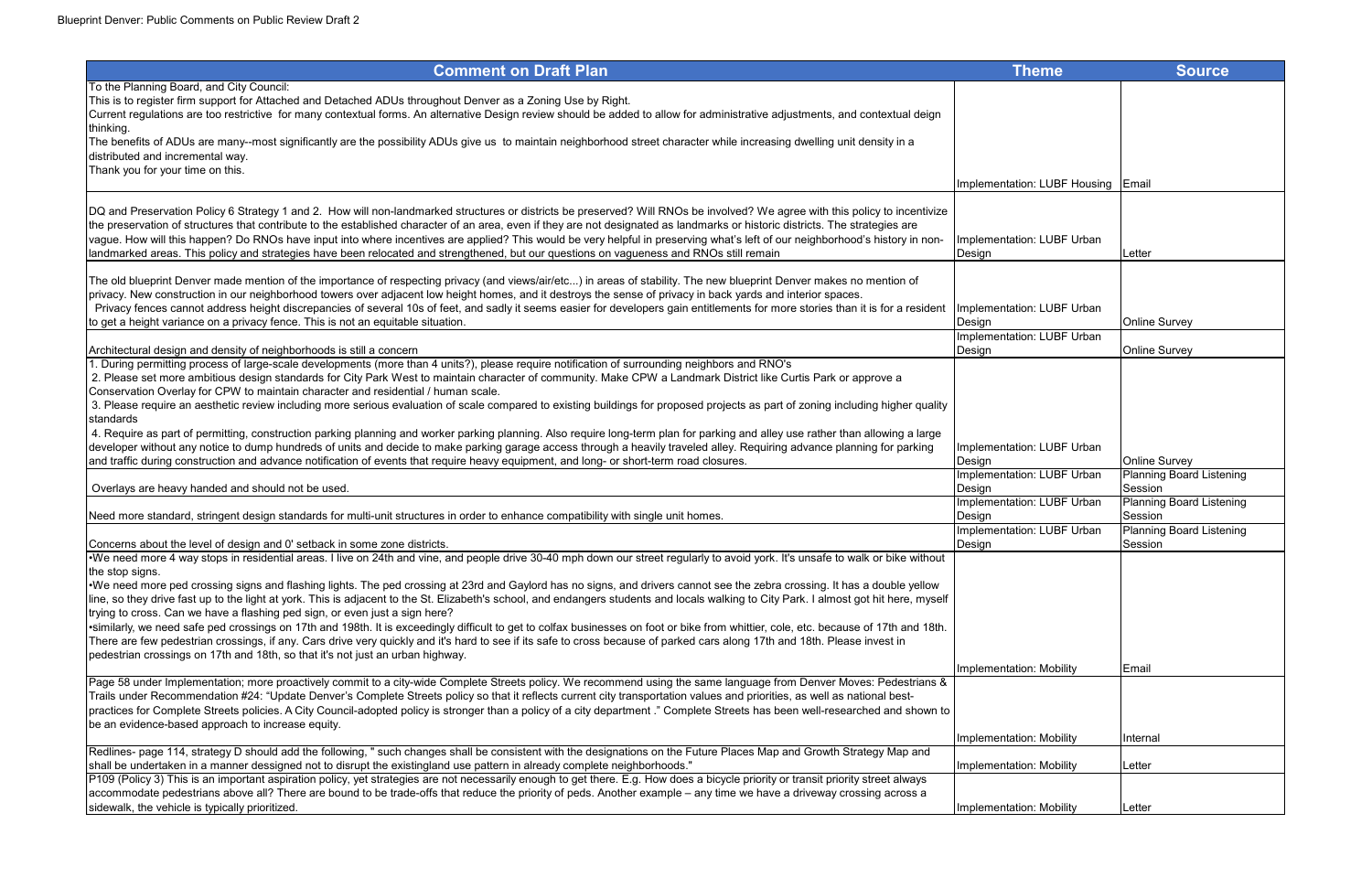| <b>Comment on Draft Plan</b>                                                                                                                                                        | <b>Theme</b>                    |                     |
|-------------------------------------------------------------------------------------------------------------------------------------------------------------------------------------|---------------------------------|---------------------|
|                                                                                                                                                                                     |                                 | <b>Source</b>       |
| P109 (Policy 3, Strategy B) No, this should be about design speed, not about access management; design speed should be appropriate for the context, separation between              |                                 |                     |
| modes is only appropriate where speed differential is anticipated to be higher.                                                                                                     | Implementation: Mobility        | Letter              |
| P109 (Policy 3) Add new strategy G. to update pedestrian crossing guidance to be consistent with FHWA Safe Transportation for Every Step (STEP) guidance.                           | Implementation: Mobility        | Letter              |
| P115 (Policy 13, Strategy B) No exactly sure what this means: is everything on the table? Would like to see specific mention of multipurpose tools such as congestion pricing       |                                 |                     |
| and VMT-based user fees.                                                                                                                                                            | Implementation: Mobility        | Letter              |
| P115 (Policy 14, Strategy C) This strategy seems out of place - these do not belong as a comp plan strategy                                                                         | <b>Implementation: Mobility</b> | Letter              |
|                                                                                                                                                                                     |                                 |                     |
| State the real problem: The conflict between reliance on cars as a primary mode of transportation and other community needs. As we pointed out in our comments on the               |                                 |                     |
| previous draft, we are troubled that the introduction to the Mobility Recommendations (page 106 in the updated draft), inaccurately states that safety, moving people, and          |                                 |                     |
| creating attractive public spaces are competing needs, while failing to acknowledge that these three needs do compete with reliance on cars as a primary mode of                    |                                 |                     |
| transportation. Rather than correcting this fallacy, the updated draft actually further obscures the real trade-offs that Denver faces by stating on page 46 that in the envisioned |                                 |                     |
| future it will be "convenient to drive throughout the city." The reality is that achieving many of the Blueprint Denver goals -- including providing mobility options beyond        |                                 |                     |
| driving for people of all ages and abilities and promoting a healthy community with equitable access to healthy living for all residents -- will require making driving less        |                                 |                     |
| convenient in at least some parts of the city. In addition to correcting the problem statement to more accurately reflect these trade-offs, we recommend describing driving in the  |                                 |                     |
| envisioned future as "safe" rather than "convenient."                                                                                                                               | Implementation: Mobility        | Letter              |
| P111 (Policy 7, Strategy A) Make a reference to Denver Moves: Transit after calling out transit priority corridors.                                                                 | Implementation: Mobility        | Letter              |
| Equitable TOD investments should be included in the plan                                                                                                                            | Implementation: Mobility        | Letter              |
| Recommendation No. 12- Mobility. We continue to believe that this Recommendation requires revision. Please see our attached mark-up of Page 114.                                    | Implementation: Mobility        | Letter              |
| Redlines - page 114. The background text stating "A foundatuon of the BP Denver growth strategy is focusing growth along transit priority corridors, which martch the high-and      |                                 |                     |
| medium capacity transit corridors" This does not necessarily comport with the growth strategy map, which you said focuses growth 80% downtown. Please make an insert to             |                                 |                     |
| make clear that this must comport with the growth strategy map                                                                                                                      | Implementation: Mobility        | Letter              |
| We also support the following revisions to the draft Plan:                                                                                                                          |                                 |                     |
| • Adding "Eliminate traffic related deaths and serious injuries by 2030" as one of the main                                                                                         |                                 |                     |
| metrics for "Measuring Our Success" (page 52).                                                                                                                                      |                                 |                     |
| Incorporating more specific Vision Zero strategies into the plan, including the following                                                                                           |                                 |                     |
| (page 109):                                                                                                                                                                         |                                 |                     |
| o Ensure safe pedestrian crossings, especially along the High Injury Network                                                                                                        |                                 |                     |
| identified by Vision Zero.                                                                                                                                                          |                                 |                     |
| o Create and adopt a citywide "Complete Streets" policy to support comprehensive                                                                                                    |                                 |                     |
| street design guidelines.                                                                                                                                                           |                                 |                     |
| o Align street design guidelines, standards and rules and regulations to support                                                                                                    |                                 |                     |
| Vision Zero goals and improve safety along the High Injury Network.                                                                                                                 |                                 |                     |
| Revised strategies to ensure pedestrians remain prioritized and to discourage zerooccupancy                                                                                         |                                 |                     |
| vehicle trips as technology evolves (page 110).                                                                                                                                     |                                 |                     |
| • Adding a policy and strategies to support the creation of a new long-range                                                                                                        |                                 |                     |
| comprehensive transportation plan, as well as a strategy to pursue increased long-term                                                                                              |                                 |                     |
| funding for mobility (page 115).                                                                                                                                                    |                                 |                     |
|                                                                                                                                                                                     |                                 |                     |
| • Adding to the description of "Complete Networks" recognizing that "all streets should be                                                                                          |                                 |                     |
| designed safely for the most vulnerable users, especially those in our community who                                                                                                |                                 |                     |
| are the youngest and oldest and those with disabilities" (page 166).                                                                                                                | Implementation: Mobility        | Letter              |
| P108 (Policy 2, Strategy B) Is this implying an increased interest in engaging in public-private-partnerships to complete strategic public infrastructure                           | Implementation: Mobility        | Letter              |
| P109 (Policy 3, Strategy C) This strategy seems out of place here – depending on the context this varies greatly from a transportation perspective.                                 | <b>Implementation: Mobility</b> | Letter              |
| P110 (Policy 5, Strategy A) The primary purpose of these technologies is to improve vehicle through-put; seems out of place with an emphasis on safety                              | Implementation: Mobility        | Letter              |
| P113 (Policy 11, Strategy A) the highest and best use may not necessarily accommodate the most people – suggest removing the phrase                                                 | Implementation: Mobility        | Letter              |
| Should include mitigating measures for improving safety on Denver streets                                                                                                           | Implementation: Mobility        | Letter              |
| Need more pedestrian infrasttructure, need safer streets in S Denver                                                                                                                | Implementation: Mobility        | <b>Office Hours</b> |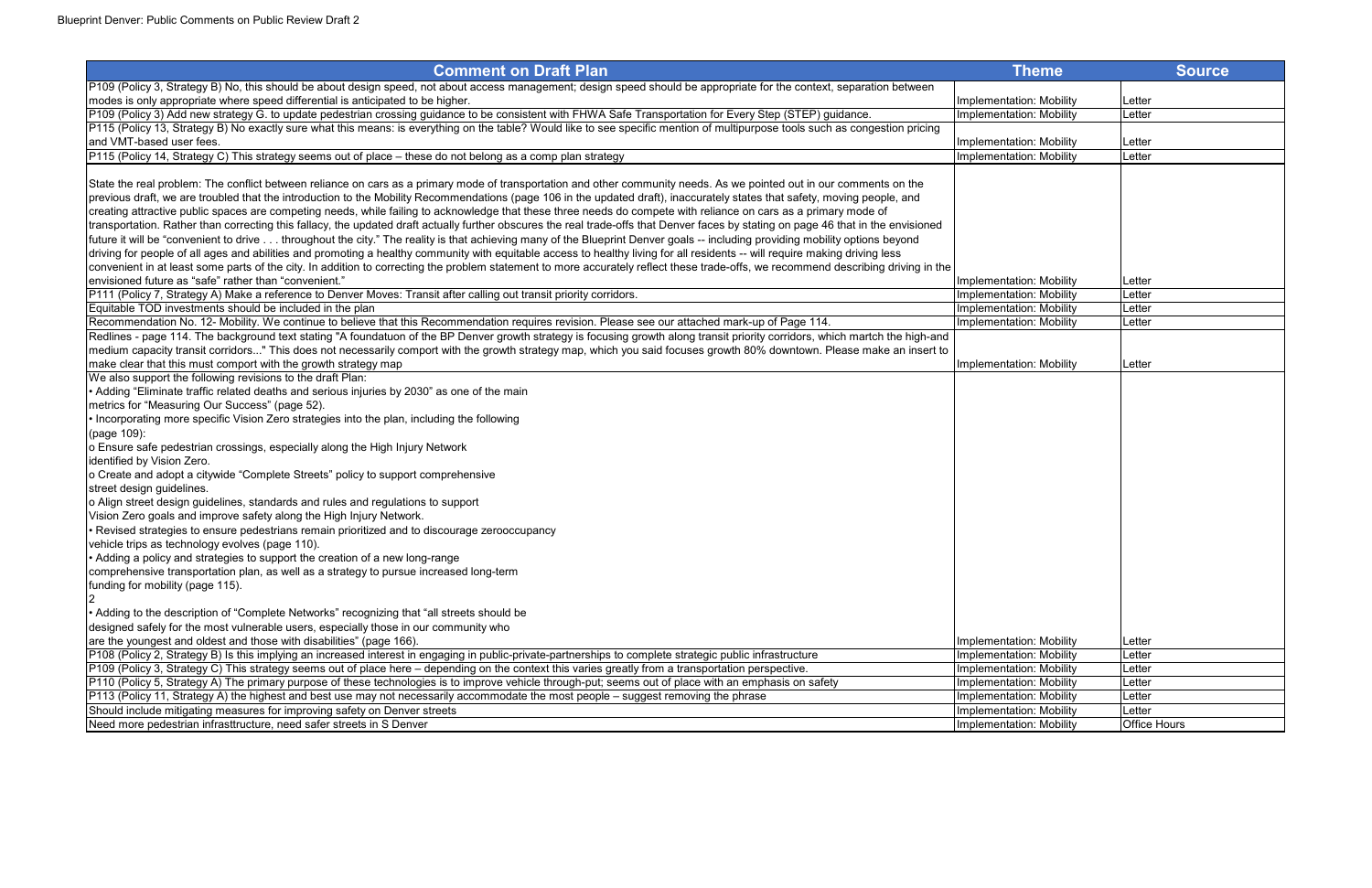# **Comment on Draft Plan** There should be stronger language and funding proposals for multimodal streets that discourage single passenger automobiles, encourage biking and walking, and enable useful transit. The transit plans should be further emphasized in other documents besides Move, specifically talking about how zoning should change to support the new transit routes. Greater emphasis should be placed on actual residents of Denver having choices in their movement, with less deference given to suburbanites commuting in. Focus on the "missing middle" of housing density should be increased, with middle density housing allowed everywhere in the city, with no single family housing only areas. This is the only way Denver has any hope of growing smartly and remaining economical. An education component should be added so that residents understand that density doesn't cause traffic, sprawl does. Investment Survey on the Implement On page 112 of the document you refer to the "Neighborhood Traffic Management Program." The program is actually called the Neighborhood Transportation Management Program. https://www.denvergov.org/content/denvergov/en/transportation-mobility/neighborhoods.html Implementation: Mobility Online Survey and Dementation: Mobility Online Survey and Dementation: Mobility Online Survey and We need better and proper bus systems taking residents in GVR to 61st and Pena station. As residents have to pay to park their cars over there. There currently is no bus system operating to the station. Please ensure bus frequency to/From 61st and Pena is running every 15 minutes from 5am-9:00am and from 5:00pm-7:30pm on weekdays. Also please use courtesy planning to ensure the bus schedule and route is planned so that it arrives to the station with 5 mins to give so folks can board the train. Currently the bus system to 40th and gateway park comes 1 min after the train leaves to Union, and everyone is taking in the cold at 5:30am for 15 mins for the next train to arrive. Implementation: Concerned about Pedestrian and Trails plan is not going to be open for comments or re-released. Concerned how often we give patio permits. It is un-acceptable to make lsidewalk smaller if patio encroaches **Implementation: Mobility of the Control**ler of the Umplementation: Mobility of the Umplementation: Mobility of the Umplementation: Mobility of the Umplementation: Mobility of the Umpl Supportive of the plan generally. More mixed use in neighborhoods means: more mass transit, better energy and water usage in multi-family. More walkable, less reliance on cars, less crime. cars, less crime. Implementation: Mobility Think about reallocation of time - traffic singals. How much time does the pedestrian get vs the car. HOV lanes as getting priority in allocating space. We should say in the plan that the reallocaton of space or possibly timing of lights for pedestrian could resault in a convience trade off for motorist Implementation: Implementation: Implementation: Implementation: Implementation: Implementation: Since the first draft of Blueprint Denver was published, City Council and DPW have made progress on clarifying where low-speed vehicles such as electric scooters may be used, but as yet we have no guidance as to where space should be allocated to store them, balancing proximity to destinations with appropriate space allocation, and avoiding impeding sidewalks for those walking and rolling. Policy 11, Strategy B, assigned to DPW, calls for maximizing use of curb space including "shared mobility and on-demand services, including transportation network companies" – we recommend adding "and storage of personal mobility vehicles such as dockless bike share, scooter share, personal bike corrals" to Policy 11, Strategy B on page 113 to emphasize the need to consider these non-automobile needs for curb space. Implement Blueprint Denver should specifically call for the creation of "neighborhood slow zones" as a Vision Zero strategy, which appears in the Vision Zero Action Plan. Implementation: We continue to call for a strategy to be added to Policy 13 ("Pursue funding mechanisms to raise revenue to fund multimodal infrastructure improvements and maintenance") lon page 115 of Blueprint Denver, to "Study simple, fair, efficient and scalable ways to fund sidewalk installation, enhancement and maintenance citywide." The existing strategies speak far too generally about "multimodal infrastructure" for any reader to know whether this long-standing problem with the way we pay for sidewalk installation and maintenance is being considered, or if the identification of this problem in the older Pedestrian Master Plan has been forgotten. In the maintenance is being considered, or if the identification of this problem in the olde Policy 3, Strategy C on page 109 calls for café seating in the right of way to leave "adequate" space for pedestrians and streetscaping – however this continues to sound minimal, in line with existing practice in which a minimal 5-foot sidewalk with the pedestrians pushed up against moving traffic is the result, when a nice, wide comfortable sidewalk was available prior to the café introduction. Strategy C is not strong enough to prevent this all-too-common outcome. We recommend replacing "adequate" with "ample and high-quality" to better capture the intention implied elsewhere in the document regarding pedestrians having priority. Blueprint Denver should identify the need to diagnose and correct whatever regulatory limitation is preventing enforcement streetscape design and maintenance standards for what is installed and maintained in the right-of-way by adjacent property owners. Without clearly identifying this problem, we have little hope that Denver will prioritize addressing the problem so that we can benefit from effective streetscape requirements. This may belong in Quality of Life Infrastructure Policy 5 in page 121, replacing the weak "Encourage" language. It may also belong in an appropriate Mobility strategy. As it is, we can find no acknowledgement of this de facto regulatory gap, nor goal to solve it. A subset of the contraction: Mobility the contraction: Mobility the Letter of the contraction: Mobility the  $\sf L$ etter  $\sf L$ Thank you for Policy 10, Strategy B, "Explore partnerships and programs for preserving and maintain existing flagstone sidewalks" in the Mobility section. We recommend the addition of "where this is a valued part of the area character" to this Strategy B, as it sets up a discussion about identifying areas in the city where the community values these assets, in order to scope the partnerships, programs and policies to follow. Including the state of the partnerships, programs and policies to follow. The new Blueprint Denver draft extensively promotes the Vision Zero goal and key elements of the Vision Zero Action Plan, such as the High Injury Network. Thank you! Implementation: Mobility Letter Thank in Thank you! Blueprint Denver has added more high-level measures of mobility improvement, including the Vision Zero goal and the Mayor's mobility mode-shift goal, on pages 52-53. Implementa

| Theme           | <b>Source</b>                              |
|-----------------|--------------------------------------------|
|                 |                                            |
|                 |                                            |
|                 |                                            |
|                 |                                            |
|                 |                                            |
|                 |                                            |
|                 |                                            |
| ation: Mobility | <b>Online Survey</b>                       |
|                 |                                            |
| ation: Mobility | <b>Online Survey</b>                       |
|                 |                                            |
|                 |                                            |
| ation: Mobility | <b>Online Survey</b>                       |
| ation: Mobility | <b>Planning Board Listening</b><br>Session |
|                 | <b>Planning Board Listening</b>            |
| ation: Mobility | Session                                    |
| ation: Mobility | <b>Task Force</b>                          |
|                 |                                            |
|                 |                                            |
|                 |                                            |
| ation: Mobility | Letter                                     |
| ation: Mobility | Letter                                     |
|                 |                                            |
| ation: Mobility | Letter                                     |
|                 |                                            |
|                 |                                            |
| ation: Mobility | Letter                                     |
|                 |                                            |
|                 |                                            |
| ation: Mobility | Letter                                     |
|                 |                                            |
| ation: Mobility | Letter                                     |
|                 |                                            |
| ation: Mobility | Letter                                     |
|                 |                                            |
| ation: Mobility | Letter                                     |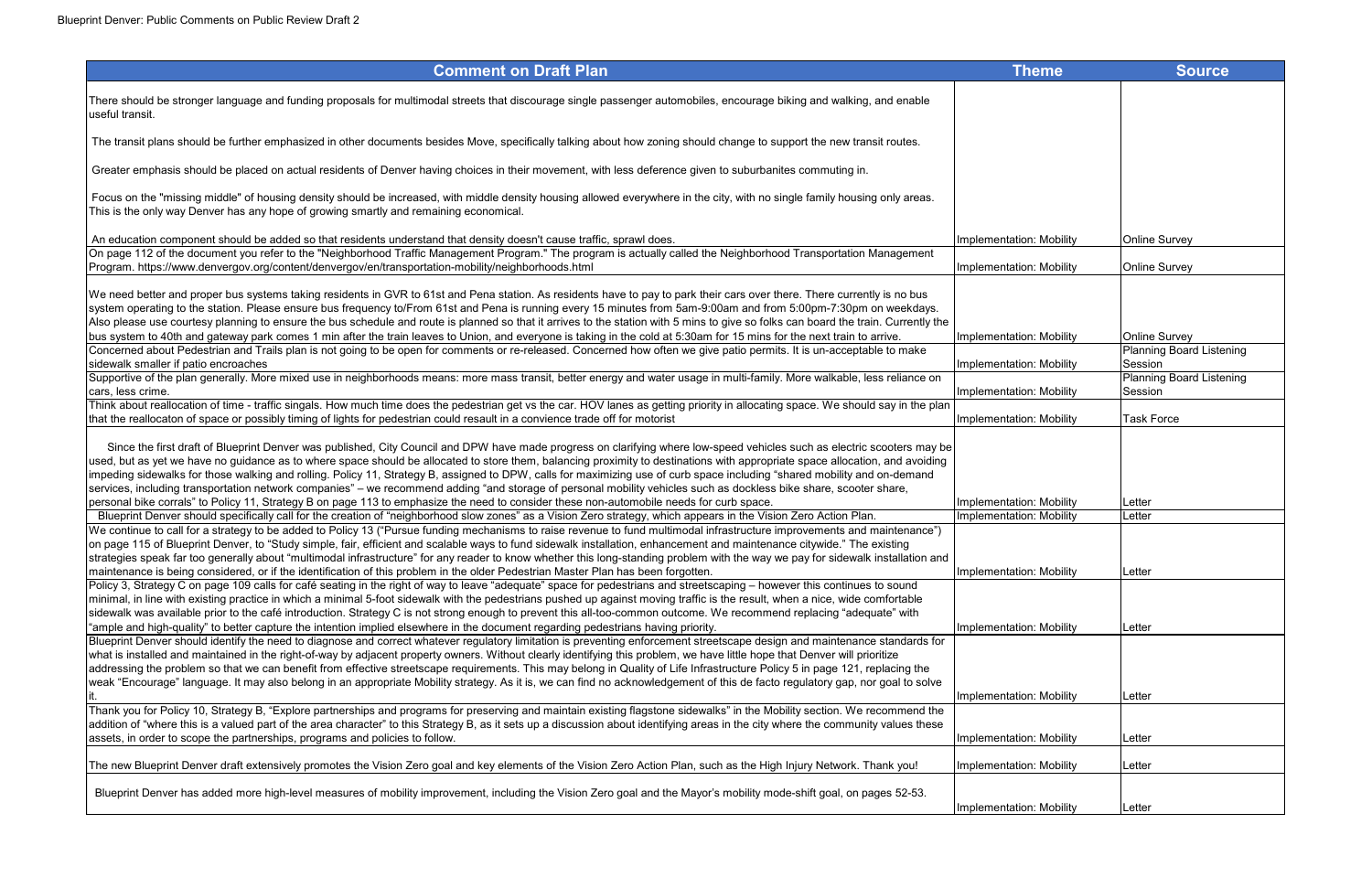| <b>Comment on Draft Plan</b>                                                                                                                                                       | <b>Theme</b>             | <b>Source</b>            |
|------------------------------------------------------------------------------------------------------------------------------------------------------------------------------------|--------------------------|--------------------------|
| Thank you for clearly calling for a Complete Streets policy, in addition to an update of comprehensive street design guidelines. (Blueprint Denver Policy 4, Strategy B on page    |                          |                          |
| 109). When implemented with a commitment at the highest levels, a Complete Streets policy will flow through to day-to-day street design decisions and have a major effect on       |                          |                          |
| the rate of implementation of safe, multimodal streets.                                                                                                                            |                          |                          |
|                                                                                                                                                                                    | Implementation: Mobility | Letter                   |
| As discussed above, the new Blueprint Denver draft extensively promotes the Vision Zero goal and key elements of the Vision Zero Action Plan, such as the High Injury              |                          |                          |
| Network. Thank you!                                                                                                                                                                |                          |                          |
|                                                                                                                                                                                    | Implementation: Mobility | Letter                   |
| Policy 5, strategy C on page 110 of Blueprint Denver looks toward emerging technologies for mobility and transportation safety, with a focus on reducing single-occupant-          |                          |                          |
| vehicle trips in favor of more efficient modes that move the greatest number of people. Thank you for the strategy to disincentivize zero-occupancy vehicle trips, should the      |                          |                          |
| technology advance to the point where autonomous operations make this congestion-accelerant possible.                                                                              | Implementation: Mobility | Letter                   |
| In coordination with the Denver Food Vision, we recommend enhancing language around retail and food systems. DDPHE supports the expanded inclusion of references to                |                          |                          |
| health, affordable, and                                                                                                                                                            |                          |                          |
| culturally-relevant food as a key community need and infrastructure throughout the Blueprint.                                                                                      |                          |                          |
| Food access/systems goals should strive for "healthy, affordable, and culturally-relevant" food options as vital community amenities                                               | Implementation: QOLI     | Internal                 |
| Page 122 - DDPHE supports the inclusion and specific language around Recommendation 8 to "Develop tools to improve access to healthy foods to support community health             |                          |                          |
| outcomes."                                                                                                                                                                         | Implementation: QOLI     | Internal                 |
| Qof L Goal 10, strategy 2: use "accessible" instead of walkable to acknowledge those with mobility issues or disabilities                                                          | Implementation: QOLI     | Letter                   |
| P118, item 02F – strengthen this by changing incentives to requirements for landscaping that also incentivize redevelopment.                                                       | Implementation: QOLI     | Letter                   |
| Environmental concerns and burdens should be better addressed in the plan                                                                                                          | Implementation: QOLI     | ∟etter                   |
|                                                                                                                                                                                    |                          |                          |
| P119, item 03D - state ways to use public ROW space for meeting development water quality requirements that provide additional public benefits, such as green space.               | Implementation: QOLI     | Letter                   |
|                                                                                                                                                                                    |                          |                          |
| Concern with environmental aspects of carbon absorption. Not enough undeveloped land, too much concrete. Would like to see more land reserved to promote air quality.              |                          | Planning Board Listening |
| Local ecology is overtaxed from carbon absorption. Consider soil health, animal health, plant health. Heat island effect. Composting, greenwater and greywater.                    | Implementation: QOLI     | Session                  |
| We have climate adaption in the glossary but never use it in the document. Find a way to use it in the document                                                                    | Implementation: QOLI     | Task Force               |
| •Many reasonable people believe that the city's current goals and Climate Action Plan is not aggressive enough in light of the most recent findings by international climate       |                          |                          |
| scientists. Advances in knowledge about the science of climate and behavioral/technological solutions will pick up speed. Denver's Climate Goals & Plans have to keep pace         |                          |                          |
| and should be continually assessed and updated. Clearly, Blueprint cannot do it all, but just as Blueprint calls for Denver Moves Bikes to be updated and for a Comprehensive      |                          |                          |
| Transportation Plan to be developed, Blueprint should call out the need to beef up our Climate planning and programs.                                                              |                          |                          |
| oThis plan should address the fact that Denver is not currently dedicating sufficient resources to mount a credible response to the challenge of climate change. Resources         |                          |                          |
| dedicated to Climate Change should be increased, be annual and be permanent.                                                                                                       |                          |                          |
|                                                                                                                                                                                    | Implementation: QOLI     | <b>Task Force</b>        |
| Include the idea of bringing back public water fountains -- this helps to reduce plastic                                                                                           | Implementation: QOLI     | <b>Task Force</b>        |
|                                                                                                                                                                                    |                          |                          |
| The current Blueprint Draft leads with a statement highlighting Water and Climate as a prominent cross cutting theme for the plan. This is visionary. However, climate             |                          |                          |
| change is not subsequently treated as theme throughout the plan.                                                                                                                   |                          |                          |
| oThere should be more clarity and urgency in the body about the difference between mitigation and adaptation. Climate change is happening now; and it will get worse. If           |                          |                          |
| Denver were to meet our 80/50 goals tomorrow, climate disruption is still assured, there will be no sighs of relief. And if we don't meet our goals, if the world continues to act |                          |                          |
| slowly as it appears it will, climate disruption will get dramatically worse than we are currently imagining. It is equally vital that we simultaneously take steps to reduce      |                          |                          |
| greenhouse gas emissions to minimize the potential impact AND to create a resilient city that is ready to adapt to inevitable and unpredictable climate disruption: extreme        |                          |                          |
| weather events, wind, heat, drought in Denver AND in the Mountains, water supply disruption ("think Capetown, S Africa - day Zero"), environmental refugee migration, etc.         | Implementation: QOLI     | <b>Task Force</b>        |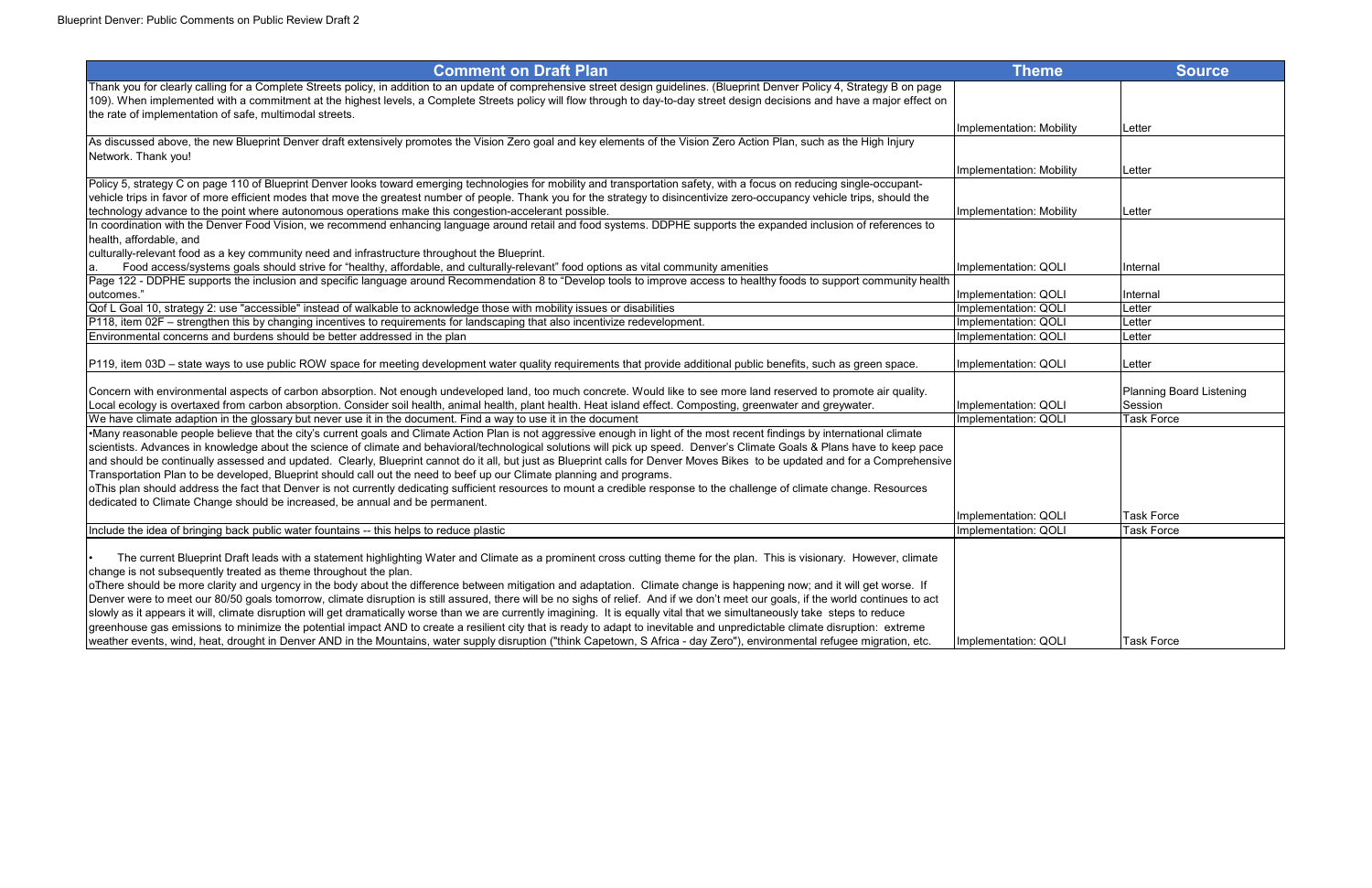| <b>Comment on Draft Plan</b>                                                                                                                                                          | <b>Theme</b>          | <b>Source</b>     |
|---------------------------------------------------------------------------------------------------------------------------------------------------------------------------------------|-----------------------|-------------------|
| There are currently many recommendations in BP that are "deep climate actions" but not identified as such. Unless a reader or resident has already been thinking about<br>ıο          |                       |                   |
| climate change and solutions, the importance of these actions will not be recognized. A growing number of individuals want their neighborhoods and communities to take                |                       |                   |
| climate action, but don't realize how solutions pervade virtually all municipal planning decisions that affect how and were we live and move. e.g. many residents may be happy        |                       |                   |
| to ride a bike or buy an electric vehicle but may be less likely to accept higher density on their block or in their neighbor's back yard. An opportunity for building a sense of     |                       |                   |
| urgency and support for Blueprint actions is missed in the current draft. These actions should be highlighted - either through a sidebar or an appendix. To look at the current       |                       |                   |
| language, one would think that trees and impervious surfaces are the only solutions offered. I believe that Blueprint may well be a new standard for Climate forward urban            |                       |                   |
| planning, but I believe that the reader has to work too hard to see it. Examples:                                                                                                     |                       |                   |
| $\Box$ Complete neighborhoods, complete networks, any measure that keeps people out of a fossil fuel burning vehicle reduces emissions.                                               |                       |                   |
| $\Box$ Any measure that reduces the distance between origins and destinations, home and work, home and school, home and recreation, home and commerce . reduces                       |                       |                   |
| greenhouse gases.                                                                                                                                                                     |                       |                   |
| $\Box$ Any measure that reduces the number of people moving distances to meet their needs reduces greenhouse gases.                                                                   |                       |                   |
| $\Box$ Any measure that increases social interaction between residents and neighborhoods increases our resilience during times of stress. Complete neighborhoods, higher              |                       |                   |
| density, mixed use, local food and community urban gardens, turning vacant buildings into community centers, any action that enhances the use of shared assets all of                 |                       |                   |
| these reduce greenhouse gases and build resilience at the same time.                                                                                                                  |                       |                   |
|                                                                                                                                                                                       | Implementation: QOLI  | <b>Task Force</b> |
| •Staffing - To say that city staffing for climate change adaptation and mitigation is woefully inadequate for the current workload is an understatement. Blueprint will increase      |                       |                   |
| that workload. The Blueprint Implementation matrix should include, at least, a FT person in DDPHE to monitor BP implementation from the perspective of climate. In addition,          |                       |                   |
| CPD should have a FT urban planner who is an expert in urban planning and climate change. You would know more than me, but I believe that this is a growing niche within              |                       |                   |
| the field of urban planning.                                                                                                                                                          | Implementation: QOLI  | <b>Task Force</b> |
| Mode share chart on page 10-11 is still confusing and hard to read.                                                                                                                   | Introduction          | Internal          |
| Page 31 - there is only one sentence that says ' Because all of the measurementsthey cannot be effectively applied to small-scale rezonings'. This doesn't seem sufficient to         |                       |                   |
| be clear on how the Equity measures will or will not be used. Perhaps highlighting or expanding on this issue as was done on p 67.                                                    | Introduction          | Letter            |
| Transit Priority Streets" are well-defined and consistent with how Denver Moves: Transit defines them -- it's the subset of corridors that have high- or medium- capacity transit.    |                       |                   |
| In fact, it's the subset of High Frequency corridors that also have priority for high- or medium-capacity -- it's both. Every place I can find in Blueprint that "Transit Priority    |                       |                   |
| Streets" is defined, it's defined consistently. However, having done so, I would encourage an editing pass to find OTHER places in Blueprint that use "high capacity" or              |                       |                   |
| "medium capacity" and instead use the defined "Transit Priority Streets" term throughout instead of talking about capacity where the important point is the prioritized transit, not  |                       |                   |
| the "capacity" of it -- repeatedly saying "high capacity" treats the "capacity" as the key feature, not the prioritization or the frequency, and frequency is key. This seems fiddly, |                       |                   |
| but the word "capacity" is too specific, leading to reasonable questions about "what about high frequency -- that's just as important". After all, a long train that arrives once an  |                       |                   |
| hour has high capacity, and that's not what we're talking about.                                                                                                                      |                       |                   |
| oln short: we've defined the term "Transit Priority Streets" -- let's use it everywhere it makes sense, as it embodies both high-frequency and a medium- or high- level of            |                       |                   |
| capital investment for priority/capacity.                                                                                                                                             | <b>Modal Priority</b> | Email             |
| change transit priority legend and write up to say transit captial improvement corridors instead of high and medium                                                                   | <b>Modal Priority</b> | Internal          |
| update transit priority map to refect transit plan change to Speer Leetsdale corridor routing in Cherry Creek. Should use Steele, CCD North, Alameda, not 1st Ave                     | <b>Modal Priority</b> | Internal          |
| pg. 175, 183 - add "trails" to text on the lefthand side. Currently, the text on both the bicycle priority map and the multimodal networks map only reference "streets" and make      |                       |                   |
| no mention of trails (yet the map shows trails).                                                                                                                                      | <b>Modal Priority</b> | Internal          |
| We found discontinuous mode designations and missing connections. Here are the changes we request:                                                                                    |                       |                   |
| Fill in the gaps where West 32nd Avenue changes from Bike/Ped to Bike only along the south side of Highland Park, west of Federal (in West Highland), and at a block                  |                       |                   |
| between approximately Decatur and Eliot Streets east of Federal.                                                                                                                      |                       |                   |
| Fill in the gap on 16th Street between Boulder and Central (where Bike/Ped changes to Bike only) AND show connection over the Highland Bridge over I-25 to the Platte                 |                       |                   |
| River Trail and beyond.                                                                                                                                                               |                       |                   |
| SEE HUNI REDLINE OF MODAL PRIORITY MAP.                                                                                                                                               |                       |                   |
|                                                                                                                                                                                       | <b>Modal Priority</b> | Letter            |
| Zuni Street shows Ped/Bike designation between West 32nd Avenue and Speer Boulevard. This is not a designated bike route and it is not a safe street for bicyclists. There is         |                       |                   |
| also transit present south of 29th Avenue. We believe this street should be highlighted for pedestrian use between 32nd and 29th, and combined pedestrian and transit south           |                       |                   |
| of 29th. We request that the designation between 32nd and 29th Avenues be changed from Ped/Bike to Pedestrian Only, and that the designation between 29th and Speer be                |                       |                   |
| changed from Ped/Bike to Pedestrian/Transit. SEE HUNI REDLINE OF MODAL PRIORITY MAP.                                                                                                  | <b>Modal Priority</b> | Letter            |
| The 20th Street bridge over I-25 and the South Platte River serves pedestrians, cyclists, and transit, connecting to downtown and, in the case of pedestrians and cyclists, to the    |                       |                   |
| Platte River trails and Platte Street pedestrian route. We request that the map be changed to show the multi-modal nature of this bridge. SEE HUNI REDLINE OF MODAL                   |                       |                   |
| PRIORITY MAP.                                                                                                                                                                         | <b>Modal Priority</b> | <b>ILetter</b>    |
| P168-169 Consider adding increased crossing amenities such as curb daylighting, enhanced crosswalk design, pedestrian actuated signals, shortened signal cycle lengths,               |                       |                   |
| shortened crossing distances through the use of bulb-outs, crossing refuge islands.                                                                                                   | <b>Modal Priority</b> | Letter            |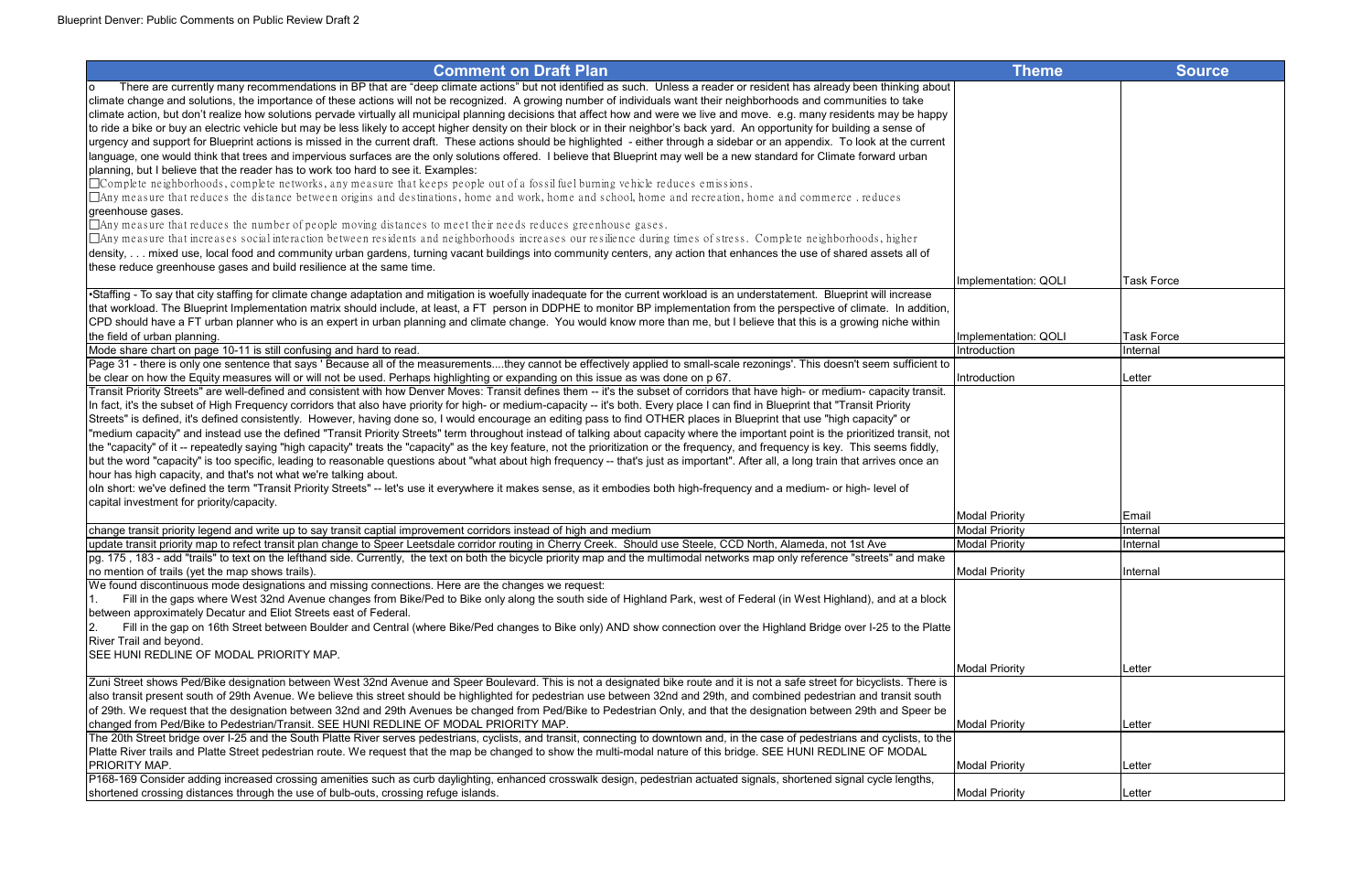| <b>Comment on Draft Plan</b>                                                                                                                                                                                                                                                                                                                                                                                                                                                                                                                                                                                                                                                                              | <b>Theme</b>          | <b>Source</b>        |
|-----------------------------------------------------------------------------------------------------------------------------------------------------------------------------------------------------------------------------------------------------------------------------------------------------------------------------------------------------------------------------------------------------------------------------------------------------------------------------------------------------------------------------------------------------------------------------------------------------------------------------------------------------------------------------------------------------------|-----------------------|----------------------|
| The Pedestrian/Bike path between Inca (and on to the Fox Street Commuter Rail Station) and Mile High Stadium has missing sections and omission of Pedestrian<br>designations. There is a mostly-completed ped/bike path from the Fox Street Commuter Rail Station to Mile High Stadium along the west side of I-25. We request that the map<br>be updated to show the completed section between 20th Street and Inca Street as a continuous ped/bike route, and continuing northward into Sunnyside along Inca Street<br>AND we request that the missing section at the top of the Speer/I-25 interchange connecting between the Speer/Zuni intersection and 15th Street. This should also continue       |                       |                      |
| south of Speer along Zuni Street in Jefferson Park. The path along the west bank of the South Platte River should also be shown as a Ped/Bike path. SEE HUNI REDLINE<br><b>MODAL PRIORITY MAP</b>                                                                                                                                                                                                                                                                                                                                                                                                                                                                                                         | <b>Modal Priority</b> | Letter               |
| Highlight the extensive overlap between the High Injury Network and other key geographies identified in the plan, and therefore the urgency of improving safety on                                                                                                                                                                                                                                                                                                                                                                                                                                                                                                                                        |                       |                      |
| these corridors. As we pointed out in our comments on the previous draft, this overlap includes priority transit and pedestrian streets, and community and regional corridors<br>where the majority of growth is targeted. The updated draft does mention the High Injury Network more frequently than the previous draft, but still fails to note this overlap. The<br>plan should also highlight the need to reduce speeds on streets citywide, and particularly on the High Injury Network. While the description of street typologies in the updated<br>draft adjusted the design speed to be lower for residential streets (page 164), many of the streets in the High Injury Network are mixed-used |                       |                      |
| and commercial streets.                                                                                                                                                                                                                                                                                                                                                                                                                                                                                                                                                                                                                                                                                   | <b>Modal Priority</b> | Letter               |
| There are gaps and missed connections in several locations, and there are incorrect designations that push cyclists onto unsafe streets and that miss transit connections. Our<br>goal is to create consistent corridors for all modes of travel that align with current and future paths that will strengthen Highland's connections to surrounding neighborhoods<br>and the entire metro area. SEE HUNI REDLINE OF MODAL PRIORITY MAP and specific descriptions of street types requiring modifications that follow:                                                                                                                                                                                    | <b>Modal Priority</b> | Letter               |
| P176-177 Replace large center transit-priority corridor photo. Design shown has a very dangerous situation for peds and is blatantly inaccessible for people with disabilities.                                                                                                                                                                                                                                                                                                                                                                                                                                                                                                                           | <b>Modal Priority</b> | Letter               |
| We were pleased to see that many of our comments on the previous draft were incorporated into the updated draft. We are particularly supportive of the "inverted                                                                                                                                                                                                                                                                                                                                                                                                                                                                                                                                          |                       |                      |
| pyramid" diagram added on page 166, and the revised text describing "Complete Networks" on this same page. The diagram and text now clearly convey an overarching<br>prioritization of the most efficient transportation modes, with people walking and rolling given top priority, followed closely by people using transit, bicycles, and other "small<br>vehicles" that are about the size and speed of bicycles (e.g., scooters). This clarity of priorities will be essential for achieving many of Blueprint Denver's goals, particularly                                                                                                                                                           |                       |                      |
| when our community is faced with difficult tradeoffs regarding how Denver's street space should be designed and managed                                                                                                                                                                                                                                                                                                                                                                                                                                                                                                                                                                                   | <b>Modal Priority</b> | Letter               |
| P166 Picture of cyclist should be more appropriate to show actual utilitarian use of a bike as a mode of transport                                                                                                                                                                                                                                                                                                                                                                                                                                                                                                                                                                                        | <b>Modal Priority</b> | Letter               |
| . The second objection is the identification of 1st Avenue from University to Downing as a transit priority street allowing it to be a high capacity transit corridor. . CCHN objects to                                                                                                                                                                                                                                                                                                                                                                                                                                                                                                                  |                       |                      |
| this identification as we believe that creating a high capacity corridor will create an upsurge in cut-through traffic in our neighborhood, intensify air pollution and increase overall                                                                                                                                                                                                                                                                                                                                                                                                                                                                                                                  |                       |                      |
| traffic congestion for our residents. CCHN would endorse a street design that is more consistent with our historic neighborhood.                                                                                                                                                                                                                                                                                                                                                                                                                                                                                                                                                                          | <b>Modal Priority</b> | Letter               |
| Regis neighborhood pedestrian north-south connectivity and safety crossing under I-70 at Tennyson and Lowell. What specific improvements will be made?                                                                                                                                                                                                                                                                                                                                                                                                                                                                                                                                                    | <b>Modal Priority</b> | <b>Office Hours</b>  |
| colorado and iliff needs ped improvements around U park elementary                                                                                                                                                                                                                                                                                                                                                                                                                                                                                                                                                                                                                                        | <b>Modal Priority</b> | <b>Office Hours</b>  |
| Concerned that the Future Multimodal Network Map on page 182-183 in Draft 2 does not align with the pedestrian priority zone map on page 17 of the Cherry Creek Area Plan. Modal Priority                                                                                                                                                                                                                                                                                                                                                                                                                                                                                                                 |                       | <b>Office Hours</b>  |
| would really like to see a bicycle lane, path, or trail going from Quincy & Happy Canyon to south Rosamond Park, along Quincy. That is a very important corridor for<br>connecting the Platte and Highline Canal to Cherry Creek, widely used by bicyclists. Since it is at the tail southern border of Denver's boundaries, it gets ignored and                                                                                                                                                                                                                                                                                                                                                          |                       |                      |
| overlooked. But that one connection would do a lot of bicyclists a ton of good, allowing them to get safely across the west, south, and east metro area. The current stretch                                                                                                                                                                                                                                                                                                                                                                                                                                                                                                                              |                       |                      |
| along Quincy is very scary and dangerous for bicycles.                                                                                                                                                                                                                                                                                                                                                                                                                                                                                                                                                                                                                                                    | <b>Modal Priority</b> | <b>Online Survey</b> |
| Too car centric! Isnt colorado supposed to be hydrocarbon free in 2040? How can we do that with such a car centric plan?                                                                                                                                                                                                                                                                                                                                                                                                                                                                                                                                                                                  | <b>Modal Priority</b> | <b>Online Survey</b> |
| I think Blueprint Denver needs to make explicit whether walking, biking and transit will be given priority over inefficient, pouting and dangerous single occupancy vehicles.<br>Otherwise the the oil, car and other interests will easily sidestep the good intentions of this plan.                                                                                                                                                                                                                                                                                                                                                                                                                    | <b>Modal Priority</b> | <b>Online Survey</b> |
| As every "big" city knows, cars and traffic have limits and we need to plan near transit, more local businesses integrated into our neighborhoods, for future growth with an                                                                                                                                                                                                                                                                                                                                                                                                                                                                                                                              |                       |                      |
| efficient multi-modal city with options to live and comfortable pedestrian and bike environments, so that cars aren't the only viable option. When you build for cars, you get more                                                                                                                                                                                                                                                                                                                                                                                                                                                                                                                       |                       |                      |
| cars. Please preserve Blueprint Denver's call for parking maximums in downtown and in urban center contexts as noted on page 108 of Blueprint Denver.                                                                                                                                                                                                                                                                                                                                                                                                                                                                                                                                                     | <b>Modal Priority</b> | <b>Online Survey</b> |
| I think we can go further with a focus on pedestrian and how we fund pedestrian treatments and safe streets. We have to be creative in denver with traffic calming techniques                                                                                                                                                                                                                                                                                                                                                                                                                                                                                                                             |                       |                      |
| and make people feel safe waking or rolling Instead of planning for cars always and defaulting to the argument "we need to move cars and we ran this engineer model" we                                                                                                                                                                                                                                                                                                                                                                                                                                                                                                                                   |                       |                      |
| need to start with the pedestrian and context. If we need to add better circulation for cars a pedestrian treatment should be part of that.                                                                                                                                                                                                                                                                                                                                                                                                                                                                                                                                                               |                       |                      |
| I do not think we should have residential arterials. If they are nessesaty they should be given highest priority of pedestrian treatments to slow traffic through neighborhoods.                                                                                                                                                                                                                                                                                                                                                                                                                                                                                                                          |                       |                      |
| Some metrics I think would be helpful. If it is a fully residential steeet car traffic should be limited to 10k/day and the speed limit should be no higher than 25. Additionally there                                                                                                                                                                                                                                                                                                                                                                                                                                                                                                                   |                       |                      |
| should be pedestrian crossings ever other block.                                                                                                                                                                                                                                                                                                                                                                                                                                                                                                                                                                                                                                                          | <b>Modal Priority</b> | <b>Online Survey</b> |
| am strongly in favor of more walkable neighborhoods with good sidewalks, slow car traffic, and mixed use density. I'm an avid walker and cyclist and want to be safe on our<br>streets.                                                                                                                                                                                                                                                                                                                                                                                                                                                                                                                   | <b>Modal Priority</b> | <b>Online Survey</b> |
| The city needs to prioritize the needs of pedestrians, cyclists and public transit over cars. Streets that work for people are always more pleasant. Streets that are car centric are                                                                                                                                                                                                                                                                                                                                                                                                                                                                                                                     |                       |                      |
| void of people. A city has life when the streets are full of people walking, riding and taking public transportation.                                                                                                                                                                                                                                                                                                                                                                                                                                                                                                                                                                                     | <b>Modal Priority</b> | <b>Online Survey</b> |

| Theme        | <b>Source</b>                         |
|--------------|---------------------------------------|
|              |                                       |
|              |                                       |
|              |                                       |
|              |                                       |
| rity         | Letter                                |
|              |                                       |
|              |                                       |
|              |                                       |
|              |                                       |
| rity         | Letter                                |
|              |                                       |
|              |                                       |
| rity         | Letter                                |
|              |                                       |
| rity         | Letter                                |
|              |                                       |
|              |                                       |
| rity         | Letter                                |
| rity         | Letter                                |
|              |                                       |
|              |                                       |
| rity<br>rity | Letter<br>Office Hours                |
| rity         | Office Hours                          |
|              |                                       |
| rity         | Office Hours                          |
|              |                                       |
|              |                                       |
| rity<br>rity | <b>Online Survey</b><br>Online Survey |
|              |                                       |
| rity         | Online Survey                         |
|              |                                       |
|              |                                       |
| rity         | Online Survey                         |
|              |                                       |
|              |                                       |
|              |                                       |
|              |                                       |
| rity         | Online Survey                         |
| rity         | Online Survey                         |
|              |                                       |
| rity         | Online Survey                         |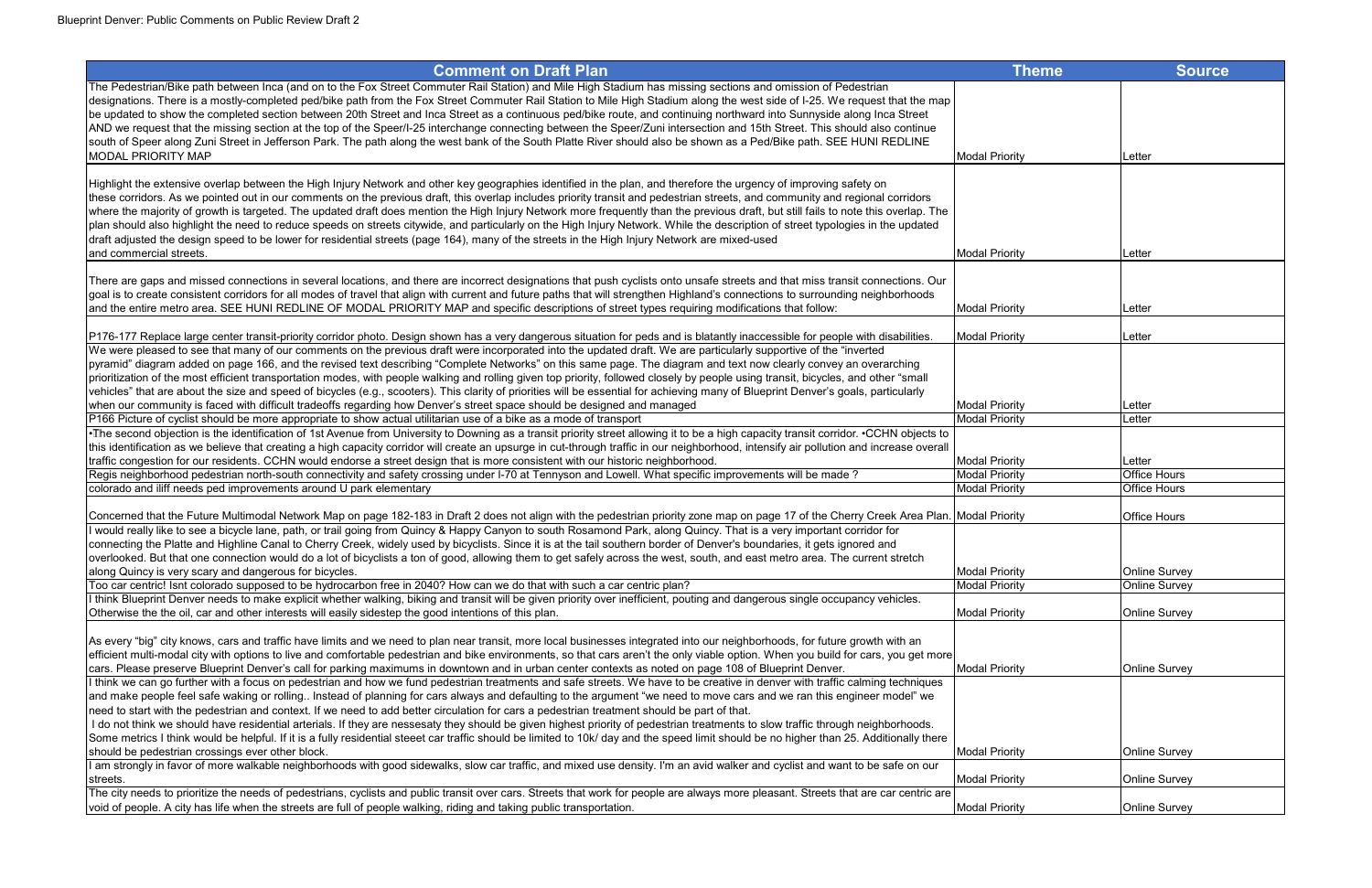| <b>Comment on Draft Plan</b>                                                                                                                                                                                       | <b>Theme</b>          | Source               |
|--------------------------------------------------------------------------------------------------------------------------------------------------------------------------------------------------------------------|-----------------------|----------------------|
| believe that transportation including biking and walking should be safe at all times . It should be a priority.                                                                                                    | <b>Modal Priority</b> | Online Survey        |
| I've been biking and walking to work, recreation and shopping opportunities in Denver for five decades. I would love to see more bikers and walkers in our community. But that                                     |                       |                      |
| will only happen if our sidewalks, bike paths and roads provide for a pleasant, non-threatening experience across Denver. We're not there yet. Your leadership on this issue will                                  |                       |                      |
| ensure our community is healthier and happier.                                                                                                                                                                     | <b>Modal Priority</b> | <b>Online Survey</b> |
| Denver needs an improved trail system that's interconnected with the rest or the day you w                                                                                                                         | <b>Modal Priority</b> | Online Survey        |
| We need to have a way to classify streets as pedestrian- / bike-only, or to leave room to have a classification that generally does not allow cars. Cities across the world are                                    |                       |                      |
| taking large areas of street space away from cars and giving them back to people. In our neighborhood community planning sessions we are hearing that there is a hunger for                                        |                       |                      |
| that throughout Denver. Let's not let policy get in the way of serving the people. If this means that these particular streets in question would have to be transitioned to Parks &                                |                       |                      |
| Rec as they are identified, so be it, but the language has to be in place to allow it.                                                                                                                             | <b>Modal Priority</b> | <b>Online Survey</b> |
| Scooters! Can we be more inclusive in this document now, enhanced bikeways network should be renamed to capture new technology.                                                                                    | <b>Modal Priority</b> | <b>Task Force</b>    |
| Complete networks section did not change (pages 167 - 183 or so) Ped enhanced map does not say much, maybe include the high injury map? More bold actions should be                                                |                       |                      |
| listed. Neighborhood bikeway description would be useful. High capacity vs high frequency needs more explaining                                                                                                    | <b>Modal Priority</b> | <b>Task Force</b>    |
| High capacity vs high frequency could be clearer. Should high capacity be linked to transit priority streets?                                                                                                      | <b>Modal Priority</b> | <b>Task Force</b>    |
| Would it help to include the 5280 loop in the modal priority maps                                                                                                                                                  | <b>Modal Priority</b> | <b>Task Force</b>    |
| The High Injury Network could helpfully be incorporated into more of the maps, such as the Pedestrian Enhanced map, Bicycle Priority Map, and Transit Priority map,                                                |                       |                      |
| reinforcing the combined priority that overlaps in these modal maps with the HIN should have.                                                                                                                      | <b>Modal Priority</b> | Letter               |
| It remains unclear in key plans, such as Denver Moves: Transit and Blueprint Denver, that implementation will require a high level of coordination with surrounding                                                |                       |                      |
| communities. In fact, despite acknowledging this feedback in the "summary of changes" transit plan document, the paragraph added to the plan on page 1-2 makes no                                                  |                       |                      |
| mention of surrounding communities. Similarly, no acknowledgement of this need was found in Blueprint Denver. We sincerely hope this doesn't indicate a "blind spot" that will                                     |                       |                      |
| become a problem during implementation.                                                                                                                                                                            | <b>Modal Priority</b> | Letter               |
| The major gap in Denver Moves: Transit as an implementation plan is the absence of strategy and prioritization for funding these important improvements to roadways,                                               |                       |                      |
| pedestrian access, and service. It appears that this discussion is being deferred to "Phase 2". If this plan is to gain traction in time to meet the 2030 and 2040 goals, Phase 2                                  |                       |                      |
| needs to begin promptly, and continue to have significant public involvement to ensure focus and support.                                                                                                          | <b>Modal Priority</b> | Letter               |
| Denver Moves: Transit identifies stop quality and stop amenities as important issues.                                                                                                                              | <b>Modal Priority</b> | Letter               |
| The final, updated Denver: Moves Transit adds an important near-term recommendation - Strategy 2, Action 2.1 - to develop a stop and station inventory and typologies,                                             |                       |                      |
| prioritize improvements, and develop guidelines for stop siting. This is a significant addition and is greatly appreciated.                                                                                        | <b>Modal Priority</b> | Letter               |
| To Whom It May Concern:                                                                                                                                                                                            |                       |                      |
| ith regard to the City of Denver's Comprehensive Plan 2040 and the City Blueprint Denver I respectfully request that you consider incorporating language that fulfills the intent                                  |                       |                      |
| of the following points:                                                                                                                                                                                           |                       |                      |
| Consideration of preserving neighborhood integrity (e.g. single-family dwellings, parking, and traffic) and that residential occupancy comply with HOA and City single                                             |                       |                      |
| family density requirements that preserve a neighborhood's character.                                                                                                                                              |                       |                      |
| Consideration of HOA / RNO (Registered Neighborhood Organization) covenants / by-laws: residential conditions that homeowners understood when they purchased<br>2.                                                 |                       |                      |
| their homes and conditions that have guided the respective neighborhood and sub-division living conditions.                                                                                                        |                       |                      |
| Advance notification by the City of Denver about residential use changes with adequate time to respond to neighborhood HOA / RNO concerns; moreover, residents must<br>I3.                                         |                       |                      |
| be assured that their voice can affect relevant City decision-makers.                                                                                                                                              |                       |                      |
| Clear steps for recourse or mitigation of HOA / RNO concerns.<br>4.                                                                                                                                                |                       |                      |
|                                                                                                                                                                                                                    | Other/General         | <b>Email</b>         |
| Landmark photos swap                                                                                                                                                                                               | Other/General         | Internal             |
|                                                                                                                                                                                                                    |                       |                      |
| DDPHE has been pleased to have several staff sit in on the project management and task force team of the Denveright planning process, and we are very pleased to see                                               |                       |                      |
| strong threads of equity throughout the Blueprint Denver Plan. We are also pleased to see many of our previous comments and revisions updated in this final draft and are                                          |                       |                      |
| looking forward to working with CPD and other city departments on deployment of these strategies as a foundation for land use, transportation, design, and growth for the City                                     |                       |                      |
| of Denver. We strongly endorse commitments to equity, evaluation, community context-specific strategies, and people-focused policies.                                                                              | Other/General         | Internal             |
| P264-265, 2nd para, 2nd line – change to "grid of streets, a complete network of pedestrian and bicycle routes, and diverse transit and other mobility options."                                                   | Other/General         | Letter               |
| Redlines - remove the words "and close" from the sentance under the Street Types guidance on pg67 heading as it was ambiguous. How close is close to. Adjacent is                                                  |                       |                      |
| adequate here.                                                                                                                                                                                                     | Other/General         | Letter               |
| We encourage the City to adhere to the current schedule aimed at City Council adoption of the                                                                                                                      |                       |                      |
| final Plan in spring of 2019 so planning transitions to action. The DSP looks forward to actively                                                                                                                  | Other/General         |                      |
| partnering with the City on implementation.<br>I really appreciate the tremendous amount of work the Blueprint Denver team has made to incorporate so many of the public and task force comments, and the Downtown |                       | Letter               |
| Denver Partnership comments in particular. Blueprint Draft #2 is a greatly improved document now – more obvious in its intent, with a balanced approach to growth, a better                                        |                       |                      |
| relationship (although still not completely clear) between the Equity section and the rest of the document, and a clearer roadmap regarding how the document should be used                                        |                       |                      |
| and how it can evolve in the future.                                                                                                                                                                               | Other/General         | Letter               |
|                                                                                                                                                                                                                    |                       |                      |

| <b>Theme</b>                                   | <b>Source</b>                         |
|------------------------------------------------|---------------------------------------|
| <b>Modal Priority</b>                          | Online Survey                         |
|                                                |                                       |
|                                                |                                       |
| <b>Modal Priority</b>                          | Online Survey<br><b>Online Survey</b> |
| <b>Modal Priority</b>                          |                                       |
|                                                |                                       |
|                                                |                                       |
| <b>Modal Priority</b>                          | Online Survey                         |
| <b>Modal Priority</b>                          | <b>Task Force</b>                     |
|                                                |                                       |
| <b>Modal Priority</b><br><b>Modal Priority</b> | <b>Task Force</b><br>Task Force       |
| <b>Modal Priority</b>                          | <b>Task Force</b>                     |
|                                                |                                       |
| <b>Modal Priority</b>                          | Letter                                |
|                                                |                                       |
|                                                |                                       |
|                                                |                                       |
| <b>Modal Priority</b>                          | Letter                                |
|                                                |                                       |
| <b>Modal Priority</b>                          | Letter                                |
| <b>Modal Priority</b>                          | Letter                                |
|                                                |                                       |
| <b>Modal Priority</b>                          | Letter                                |
|                                                |                                       |
|                                                |                                       |
|                                                |                                       |
|                                                |                                       |
|                                                |                                       |
|                                                |                                       |
|                                                |                                       |
|                                                |                                       |
| Other/General                                  | Email                                 |
| Other/General                                  | Internal                              |
|                                                |                                       |
|                                                |                                       |
|                                                |                                       |
| Other/General                                  |                                       |
| Other/General                                  | Internal<br>Letter                    |
|                                                |                                       |
| Other/General                                  | Letter                                |
|                                                |                                       |
|                                                |                                       |
| Other/General                                  | Letter                                |
|                                                |                                       |
|                                                |                                       |
| Other/General                                  | Letter                                |
|                                                |                                       |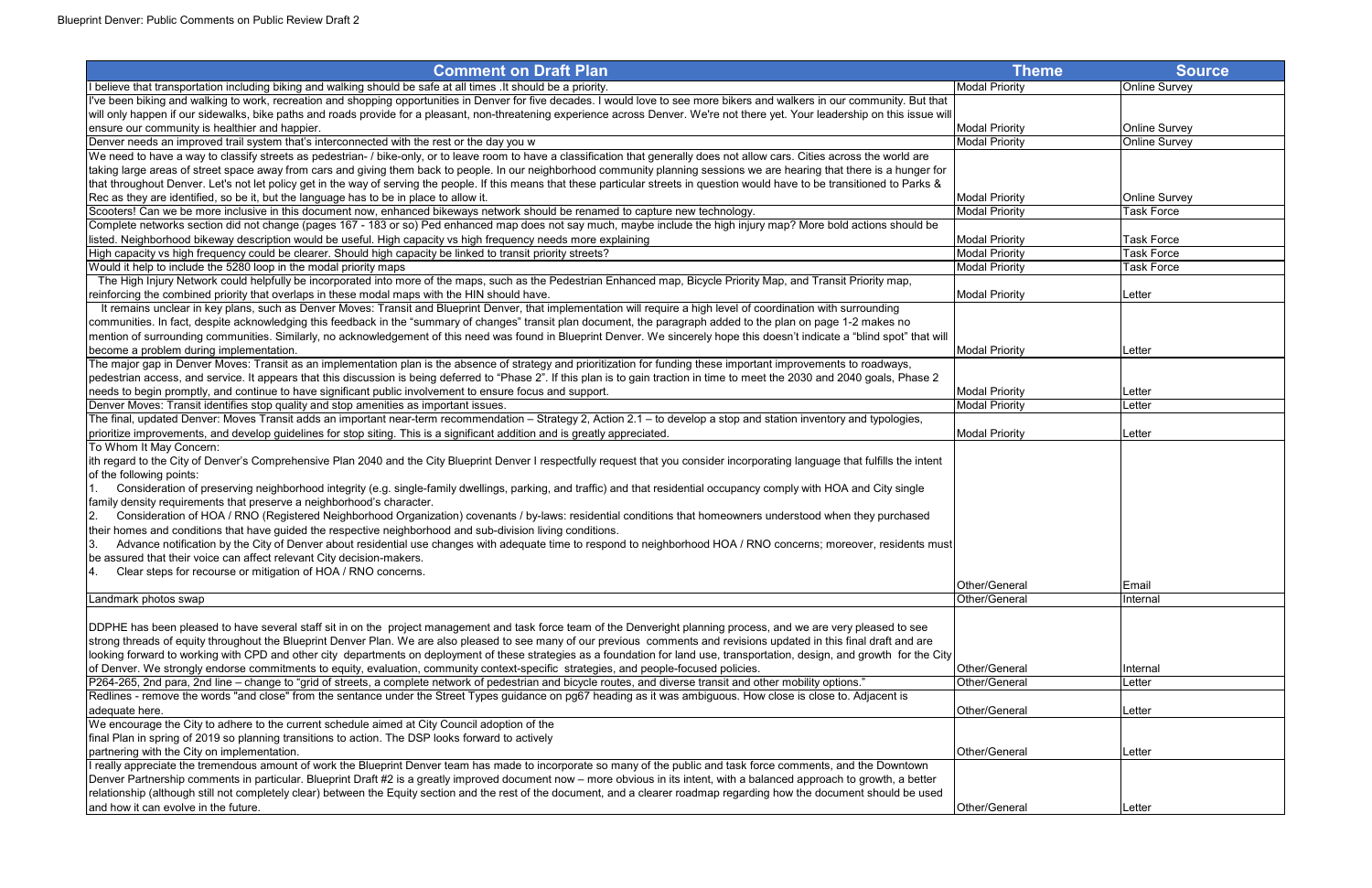| <b>Theme</b>  | <b>Source</b>        |
|---------------|----------------------|
|               |                      |
|               |                      |
|               |                      |
| Other/General | Letter               |
|               |                      |
|               |                      |
|               |                      |
|               |                      |
|               |                      |
| Other/General | Letter               |
|               |                      |
|               |                      |
| Other/General | Letter               |
|               |                      |
|               |                      |
| Other/General | Letter               |
|               |                      |
| Other/General | Letter               |
|               |                      |
|               |                      |
|               |                      |
|               |                      |
| Other/General | Letter               |
| Other/General | Online Survey        |
| Other/General | <b>Online Survey</b> |
| Other/General | <b>Online Survey</b> |
|               |                      |
|               |                      |
|               |                      |
| Other/General | Online Survey        |
| Other/General | <b>Online Survey</b> |
| Other/General | Online Survey        |

| <b>Comment on Draft Plan</b>                                                                                                                                                                                                                                                                                                                          | Theme         | <b>Source</b>        |
|-------------------------------------------------------------------------------------------------------------------------------------------------------------------------------------------------------------------------------------------------------------------------------------------------------------------------------------------------------|---------------|----------------------|
| Chapter 1 (Applying Blueprint to Rezonings). We still do not know what "interpretation of neighborhood context or future places with 'limited flexibility, especially at the edges"                                                                                                                                                                   |               |                      |
| is intended to convey. We renew our objection to the vague nature of this reference, and our concern that this creates significant uncertainty for residents. WWPNA residents                                                                                                                                                                         |               |                      |
| need and deserve assurances that allowing growth on our exterior borders won't serve as pretext for rezonings within our neighborhood, including erosion at the edges of our                                                                                                                                                                          |               |                      |
| borders. Thus, we disagree with any suggestion that rezonings at the "edges" of the Future Places Map would be acceptable and ask that this language be deleted from Page                                                                                                                                                                             |               |                      |
| 16, Chapter 1.                                                                                                                                                                                                                                                                                                                                        |               |                      |
|                                                                                                                                                                                                                                                                                                                                                       | Other/General | lLetter              |
| We appreciate that there has been favorable change in the January 2019 draft Plan compared to the 2018 draft. However, we continue to believe the Plan leaves residents                                                                                                                                                                               |               |                      |
| without protection from efforts by the City and/or the development community that would erode our neighborhood's existing land use pattern and character. In particular,                                                                                                                                                                              |               |                      |
| residents within the WWPNA boundaries seek to preserve the existing mix of land use; i.e., if a block in a SU zone has one duplex, then we don't want this used as a pretext to                                                                                                                                                                       |               |                      |
| add more. Similarly, we don't want to see a single-family home in our Speer neighborhood replaced with only a 3+-story building. CPD's approach is to leave such                                                                                                                                                                                      |               |                      |
| determinations to adopted small area and neighborhood plans, but residents want the certainty of having this addressed in the Plan itself. Denver residents are becoming                                                                                                                                                                              |               |                      |
| exhausted by the significant time and effort required of them to preserve a reasonable quality of life in the City. We encourage CPD to adopt our requested changes to the Plan                                                                                                                                                                       |               |                      |
| so that we can advise residents within our boundaries that their voices and desires have been not only heard but also addressed.                                                                                                                                                                                                                      | Other/General | Letter               |
|                                                                                                                                                                                                                                                                                                                                                       |               |                      |
| I am writing on behalf of Historic Denver, Inc. to offer feedback on both the draft Comprehensive Plan 2040 and the second public comment draft update to Blueprint Denver.                                                                                                                                                                           |               |                      |
| We recognize and very much appreciate that many of our November 2018 comments were included in the revised drafts, which now offer stronger language regarding historic                                                                                                                                                                               |               |                      |
| preservation values and strategies, including both traditional preservation tools as well as new ideas that will support the places that make Denver Denver.                                                                                                                                                                                          | Other/General | Letter               |
| Specific improvements in the revised drafts include a better description of the Strong and Authentic Neighborhoods vision element, as well as the inclusion of "preservation" in                                                                                                                                                                      |               |                      |
| the title and description for the recommendations related to Design Quality and Built Form. We do want to emphasize that people, culture, and the built environment are inter-<br>connected, and those relationships and how they support strong and authentic neighborhoods need to be well understood if Denver is going to sustain and enhance our |               |                      |
| diverse cultural heritage.                                                                                                                                                                                                                                                                                                                            | Other/General | Letter               |
| In closing, there are many elements of both the Comprehensive Plan and Blueprint Denver that we support, and with some additional refinement related to the topics in this                                                                                                                                                                            |               |                      |
| letter we believe the plans will reflect the value our community places in our historic assets and cultural history. It will then be imperative that the intentions of this plan be                                                                                                                                                                   |               |                      |
| reflected and applied consistently during implementation.                                                                                                                                                                                                                                                                                             | Other/General | <b>Letter</b>        |
|                                                                                                                                                                                                                                                                                                                                                       |               |                      |
| Miller Park is a low-density residential neighborhood. Specifically, Miller Park is currently zoned as a variety of residential zone districts, including the Suburban Single Unit (S-                                                                                                                                                                |               |                      |
| SU-D and S-SU-I) zone districts, the Residential-1 (R-1) zone district, a small portion of Planned Unit Development, and a small portion of Suburban Mixed Use (S-MU-20)                                                                                                                                                                              |               |                      |
| zone district. Blueprint Denver 2002 places Miller Park in an area of stability, which means that the current comprehensive plan does not contemplate change to the current                                                                                                                                                                           |               |                      |
| land uses and density in Miller Park.Miller Park is currently a quiet residential community with single-family homes on large lots, minimal traffic, minimal noise and minimal                                                                                                                                                                        |               |                      |
| impact from nearby non-residential uses. Miller Park strongly supports the current Blueprint Denver 2002's designation of Miller Park as an area of stability due to the concern                                                                                                                                                                      |               |                      |
| that change to the Miller Park neighborhood would significantly and negatively impact the characteristics of the neighborhood.                                                                                                                                                                                                                        | Other/General | Letter               |
| Please take time to prioritize density, improve transit, and do absolutely everything to reduce reliance on SOVs and eliminate all mandates for single family detached homes.                                                                                                                                                                         | Other/General | <b>Online Survey</b> |
| On the first draf t                                                                                                                                                                                                                                                                                                                                   | Other/General | <b>Online Survey</b> |
| I suggest you need 51% approval from the citizens and resident of Denver for this plan to be valid.                                                                                                                                                                                                                                                   | Other/General | Online Survey        |
| I like the focus in the new Blueprint Denver of creating complete, inclusive neighborhoods. Maintaining vast areas of the city as exclusively single-family detached                                                                                                                                                                                  |               |                      |
| neighborhoods is inequitable, unsustainable, and only worsens the affordable housing crisis. In order for Denver to truly be a great city, we need to have "missing middle"                                                                                                                                                                           |               |                      |
| housing found throughout all Denver neighborhoods. The Blueprint Denver process has been going on for several years with substantial community outreach. The people who                                                                                                                                                                               |               |                      |
| are not demanding that the process be delayed until after the municipal elections are known NIMBYs who only want to keep Denver's neighborhoods segregated by income,                                                                                                                                                                                 |               |                      |
| housing type, and housing tenure. I fully support the new Blueprint Denver and I urge Denver City Council and the Denver Planning Board to approve the new Blueprint Denver                                                                                                                                                                           |               |                      |
| as soon as possible (along with the rest of the Denveright plans) so we can get to work on implementing them!                                                                                                                                                                                                                                         | Other/General | <b>Online Survey</b> |
| It's really hard to figure out what I'm supposed to comment on. There's a ton of information, but it's very confusing. On purpose?                                                                                                                                                                                                                    | Other/General | <b>Online Survey</b> |

This would be a great plan for the city and add lots of opportunity! Denver is ready and in need of changes like this.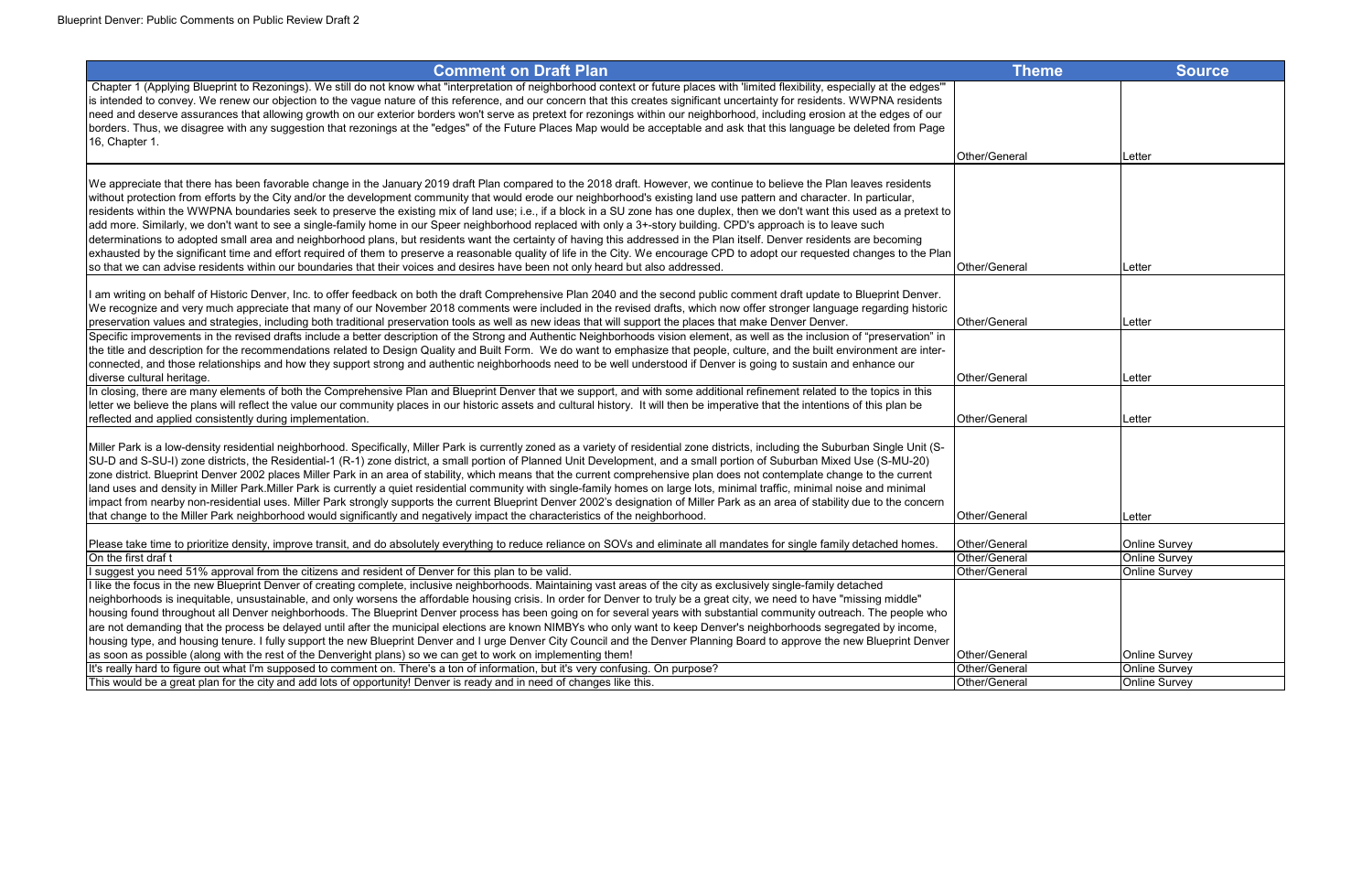Re: Park Hill Golf Course and green space.

 It is my understanding George Washington Clayton wanted his land to remain agricultural and entrusted the City of Denver to keep it so. Denver did not and instead used Clayton's estate for its own benefit. The probate court discovered and relieved the city of its executor duties. Nonetheless the city has found other ways to obtain Clayton's assets:

1. Use of its condemnation authority to obtain 90 acres of Park Hill Golf Course for a detention basin

2. Use of its power to rezone to change the classification of the golf course from open space subject to a perpetual conservation easement (current zoning) to privately owned open space unrestricted and potentially available for other uses subject to planning (proposed zoning) 3. Use of its planning authority to conduct a sham visioning process for the future of Park Hill Golf Course ignoring/violating the following: a. George Clayton's wishes, b. current zoning, c. taxpayer purchase of a conservation easement, d. opposition by stakeholders to the conclusions drawn by consultants in the visioning process, and, e. environmental considerations (heat island, air and water quality , wildlife habitat, need for parkland, quality of life, psycho-sociological impacts of nature deficit, health, etc.) Denver was once considered a city in a park. It now has less than 8% of its land designated as park land, much less than comparably sized cities which have designated over 20% of their lands for parks. The additional concrete called for in Blueprint Denver requires mitigation with offsetting green space. Park Hill Golf Course is one of the few large open spaces left in the city which could be designated a city park. If we want a livable city we must have green space, responsible stewardship of our land, and an enlightened fox guarding the hen house. Other/General Online Survey Transit: I support increased alternative transport (bike systems, trails, scooters), especially with dedicated and safe lanes. I think we needed dedicated lanes for buses so they don't get stuck in traffic. We do need affordable fares. I rode FF2 from Denver to Boulder once a week, until 36 got so busy that the bus was stuck right along with the traffic, and it cost me more than driving my '96 Bronco. ADU's: Full support. I built one in 2018, it has changed my financial reality and allowed me to remain in a neighborhood where the cost of living is rapidly escalating and pricing me out otherwise. Single Family Zoning - I propose that this designation is an outdated way to classify desired density. Marriage, blood, and adoption are the tickets into unlimited occupancy, whereas the limit is otherwise two unrelated people. It seems discriminatory, based on religious principle and increasingly outdated social norms to require marriage. What is the actual goal of this policy? Other/General Online Survey I was a part of Blueprint Denver back in 2010 with Councilwoman Jeanne Robb and soon to be Councilwoman Carla Madison. We worked together in charrettes all over town, talking with fellow stakeholders, meeting with representatives from Portland and other cities discussing the highest and best use for our neighborhoods and city. The city of Denver brought in city planning experts like Peter Park to truly meet with concerned and engaged citizens, and listen. That Blueprint Denver project was the most transparent and welcoming of neighbors ideas that I have ever been involved with before. City Council and the Denver Planning Office honestly and professionally wanted our engagement. This time around I do not see the same concern for openness nor commitment from the City or Council to protect the integrity of these historic and iconic neighborhoods. These neighborhoods are the pride of Denver. There are ways to blend business needs for expansion and growth, and residential concerns together with honest compromise. Based on what I see of this blueprint process neither the City nor Council have operated with the same level of integrity or respect for the stakeholders as back in 2010. It is with concern for the hard-won historic neighborhood protections that I am expressing my disappointment. Since former Councilwoman Carla cannot speak for herself, I believe she would be outraged.  $\Box$  Other/General Online Survey in the Survey of Survey of Survey Survey in the Survey of Survey of Survey Survey of Survey Survey Survey of Survey Survey Survey Survey Survey Love the idea. Other/General Online Survey Request that the Planning Board publc hearing be postponed until after May elections **Other Access 1996** (Other/General Ceneral Ceneral Ceneral Ceneral Ceneral Ceneral Ceneral Ceneral Ceneral Ceneral Ceneral Ceneral Cenera Concerned about the aspirational nature of the documents, looking for implementation. Concern about how complicated the documents are, inconistency between glossary defintions, no one will understand them anyway due to achievement gaps thanks to DPS. The plans do not do enough to address structural issues, capitalism, and displacement. You cannot take plans seriously in a democracy where only 20% of the population votes. Other/General Lot of talk about disparaging areas of stability and areas of change. Arapahoe Square should have the heights, with growth funneled there, whereas development in neighborhoods like Curtis Park should have appropriate re-development. We need to be more decisive and binary about where the growth should go. Plan is too vague. [Other/Gener] Sufficient time and process. This has been going on for years. Plan doesn't call for too much change, in fact it doesn't call for enough change. Better use of density and infrastructure. Need walkability and places to walk to. Allow a little more in single family neighborhoods. No parking minimums, excessive parking reduces quality of life. Restaurant patios need to be smarter and not take as much space with a fence in ROW. Too deferential to Single Family housing **Other Accepts** (Other/General Accepts) The meaning of areas of stability and change have changed significantly. 2010 zoning code update may have been most inclusive outreach in Denver history, and residents still didn't know about their zoning changed. Had no idea of the effects and unintended consequences of the code. The code has not been easy to change and no holistic

| <b>Theme</b> | Source                                     |
|--------------|--------------------------------------------|
|              |                                            |
|              |                                            |
|              |                                            |
|              |                                            |
|              |                                            |
|              |                                            |
|              |                                            |
|              |                                            |
|              |                                            |
|              |                                            |
|              |                                            |
|              |                                            |
| eral         | Online Survey                              |
|              |                                            |
|              |                                            |
|              |                                            |
|              |                                            |
|              |                                            |
|              |                                            |
| eral         | Online Survey                              |
|              |                                            |
|              |                                            |
|              |                                            |
|              |                                            |
|              |                                            |
| eral         | Online Survey                              |
| eral         | <b>Online Survey</b>                       |
| eral         | <b>Planning Board Listening</b><br>Session |
|              |                                            |
| eral         | <b>Planning Board Listening</b><br>Session |
|              |                                            |
| eral         | <b>Planning Board Listening</b><br>Session |
|              |                                            |
| eral         | <b>Planning Board Listening</b><br>Session |
|              |                                            |
| eral         | <b>Planning Board Listening</b><br>Session |
|              |                                            |

strategy has been considered, but instead taking on this extensive planning process. Vet plans further. Other/General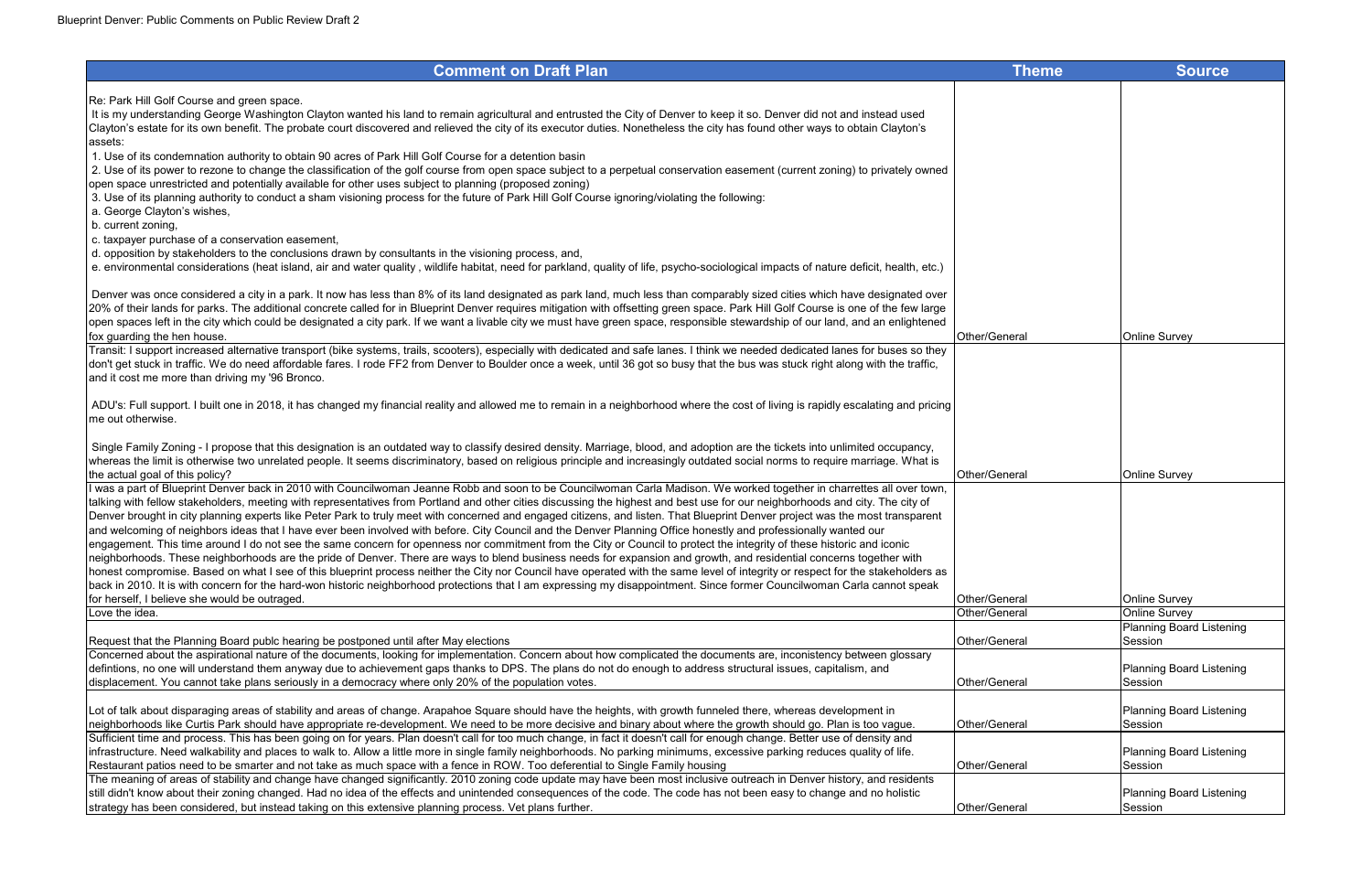| <b>Theme</b>                                             | <b>Source</b>                   |
|----------------------------------------------------------|---------------------------------|
|                                                          |                                 |
|                                                          |                                 |
|                                                          | <b>Planning Board Listening</b> |
| Other/General                                            | Session                         |
|                                                          |                                 |
|                                                          | <b>Planning Board Listening</b> |
| Other/General                                            | Session                         |
| Other/General                                            | Task Force                      |
| Other/General                                            | <b>Task Force</b>               |
|                                                          |                                 |
|                                                          |                                 |
|                                                          |                                 |
|                                                          |                                 |
|                                                          |                                 |
| Other/General                                            | Letter                          |
|                                                          |                                 |
|                                                          |                                 |
|                                                          |                                 |
|                                                          |                                 |
|                                                          |                                 |
|                                                          |                                 |
|                                                          |                                 |
|                                                          |                                 |
| <b>Places Descriptions</b>                               | Email                           |
|                                                          |                                 |
| <b>Places Descriptions</b>                               | Internal                        |
| <b>Places Descriptions</b><br><b>Places Descriptions</b> | Internal<br>Internal            |
| <b>Places Descriptions</b>                               | Internal                        |
| <b>Places Descriptions</b>                               | Internal                        |
|                                                          |                                 |
| <b>Places Descriptions</b>                               | Internal                        |
| <b>Places Descriptions</b>                               | Internal                        |
| <b>Places Descriptions</b>                               | Letter                          |
|                                                          |                                 |
|                                                          |                                 |
|                                                          |                                 |
|                                                          |                                 |
| <b>Places Descriptions</b>                               | Letter                          |
|                                                          |                                 |
| <b>Places Descriptions</b>                               | Letter                          |
|                                                          |                                 |
|                                                          |                                 |
| <b>Places Descriptions</b>                               | Letter                          |
| <b>Places Descriptions</b>                               | Letter                          |
| <b>Places Descriptions</b>                               | Letter                          |
| <b>Places Descriptions</b>                               | Letter                          |
|                                                          |                                 |
| <b>Places Descriptions</b>                               | Letter                          |

| <b>Comment on Draft Plan</b>                                                                                                                                                                                                                                                                                                                                                                                                                                                                                                                                                                                                                                                                                                                                                                                                                                                                                                                                                                                                                                                                                                                                                                                                                                               | <b>Theme</b>               | <b>Source</b>                |
|----------------------------------------------------------------------------------------------------------------------------------------------------------------------------------------------------------------------------------------------------------------------------------------------------------------------------------------------------------------------------------------------------------------------------------------------------------------------------------------------------------------------------------------------------------------------------------------------------------------------------------------------------------------------------------------------------------------------------------------------------------------------------------------------------------------------------------------------------------------------------------------------------------------------------------------------------------------------------------------------------------------------------------------------------------------------------------------------------------------------------------------------------------------------------------------------------------------------------------------------------------------------------|----------------------------|------------------------------|
| Keep the process moving forward, do not delay. There have been significant opportunities for involvement. Hope that plan will deliver a mandate to allow and facilitate ADUs<br>throughout the city. Remove procedural barriers to ADUs. Consider impacts of requirements for design standards, don't let it become a barrier to people staying in their homes.                                                                                                                                                                                                                                                                                                                                                                                                                                                                                                                                                                                                                                                                                                                                                                                                                                                                                                            |                            | <b>Planning Board Lister</b> |
| Neighborhood voice in plan is great, but small area plans can be awhile away. Assurance neighborhoods without plans will still have a voice in processes.                                                                                                                                                                                                                                                                                                                                                                                                                                                                                                                                                                                                                                                                                                                                                                                                                                                                                                                                                                                                                                                                                                                  | Other/General              | Session                      |
| Don't delay. The process has been happening for years and it's a good compromise. We even need it to do more. We have an affordability issue. Supply and demand-with a<br>good economy people want to move here. Need to be bolder than just ADUs (Minneapolis example). More choice is better. So many neighborhoods where you have to get in                                                                                                                                                                                                                                                                                                                                                                                                                                                                                                                                                                                                                                                                                                                                                                                                                                                                                                                             |                            | <b>Planning Board Lister</b> |
| your car to go anywhere. Need to zone for more intense uses.                                                                                                                                                                                                                                                                                                                                                                                                                                                                                                                                                                                                                                                                                                                                                                                                                                                                                                                                                                                                                                                                                                                                                                                                               | Other/General              | Session                      |
| The plan needs to be explicit on how to use this plan as it relates to their property. For example, when I help someone with the plan I say, "step one find the context, Step two,                                                                                                                                                                                                                                                                                                                                                                                                                                                                                                                                                                                                                                                                                                                                                                                                                                                                                                                                                                                                                                                                                         |                            |                              |
| find the place, then go to that description in Chapter 5 and read.                                                                                                                                                                                                                                                                                                                                                                                                                                                                                                                                                                                                                                                                                                                                                                                                                                                                                                                                                                                                                                                                                                                                                                                                         | Other/General              | <b>Task Force</b>            |
| Need to make sure RNO's have diverse representation from their neighborhoods.                                                                                                                                                                                                                                                                                                                                                                                                                                                                                                                                                                                                                                                                                                                                                                                                                                                                                                                                                                                                                                                                                                                                                                                              | Other/General              | <b>Task Force</b>            |
| The new Blueprint Denver draft clarifies high-level funding strategies for implementation of mobility improvements by clarifying that its recommendations are intended to be<br>used to inform annual budget and work plans, CIP priorities. The addition of consolidated strategies and recommendations in the implementation matrix improves the ability to<br>reference the plan on an ongoing basis. While it is in the nature of high-level plans that specific assurance cannot be given on funding the priorities identified – which is a major<br>concern in of our members – the new draft provides an appreciated improvement.                                                                                                                                                                                                                                                                                                                                                                                                                                                                                                                                                                                                                                   |                            |                              |
|                                                                                                                                                                                                                                                                                                                                                                                                                                                                                                                                                                                                                                                                                                                                                                                                                                                                                                                                                                                                                                                                                                                                                                                                                                                                            | Other/General              | Letter                       |
| Unfortunately, I will be unable to attend next weeks "listening session" on the draft of Blueprint. In general I believe there is much like and a little not to about the proposed plan,<br>but one section gives me grave concern. In the urban, urban edge, and suburban residential description the Blueprint draft includes the attached language which I would<br>suggest be removed or modified significantly: This passage biases Blueprint against individual homeowners while allowing latitude for developers doing large projects. What is<br>says to me as an individual homeowner is 'we don't have time for your case' This clause works against historic preservation goals. I renovated a vintage home that from an<br>economic perspective was not worth saving given the significant structural, mechanical and other work that was needed. It sits a very large urban lot that is expensive and<br>unnecessary in today's environment and that excess land gave us the confidence to invest in saving the structure as we could access it's value if we needed to. There many<br>other historic homes that have been saved because owners were able to make good use of land that they did not want or need. This passage is redundant as character and |                            |                              |
| context will already be addressed in other plans. Finally, there is no need for this passage. The prevalence of individual lot divisions is very small as noted by perhaps only 2-3<br>having reached planning board in the past 3 years. (regarding Residential Low implementation box)                                                                                                                                                                                                                                                                                                                                                                                                                                                                                                                                                                                                                                                                                                                                                                                                                                                                                                                                                                                   | <b>Places Descriptions</b> | Email                        |
|                                                                                                                                                                                                                                                                                                                                                                                                                                                                                                                                                                                                                                                                                                                                                                                                                                                                                                                                                                                                                                                                                                                                                                                                                                                                            |                            |                              |
| Consider adding language to Low Min Lot Size guidance that you need to look at lot patterns of SIMILAR land uses (ie. single unit to single unit, not single unit to industrial lots)  Places Descriptions                                                                                                                                                                                                                                                                                                                                                                                                                                                                                                                                                                                                                                                                                                                                                                                                                                                                                                                                                                                                                                                                 |                            | Internal                     |
| pg 290 - add description of influence area in text. Use "Airport Influence Overlay in the DZC"                                                                                                                                                                                                                                                                                                                                                                                                                                                                                                                                                                                                                                                                                                                                                                                                                                                                                                                                                                                                                                                                                                                                                                             | <b>Places Descriptions</b> | Internal                     |
| Add guidance to Res Low about minimum lot sizes and that patterns should be of similar uses.                                                                                                                                                                                                                                                                                                                                                                                                                                                                                                                                                                                                                                                                                                                                                                                                                                                                                                                                                                                                                                                                                                                                                                               | <b>Places Descriptions</b> | Internal                     |
| Remove reference to "residential" arterials and collectors in Low-Medium descriptions. No need to limit to only residential collectors.                                                                                                                                                                                                                                                                                                                                                                                                                                                                                                                                                                                                                                                                                                                                                                                                                                                                                                                                                                                                                                                                                                                                    | <b>Places Descriptions</b> | Internal                     |
| Consider changing heights in UC community centers from 8 to 12 stories or more. Could affect regional centers as well                                                                                                                                                                                                                                                                                                                                                                                                                                                                                                                                                                                                                                                                                                                                                                                                                                                                                                                                                                                                                                                                                                                                                      | <b>Places Descriptions</b> | Internal                     |
| In aiport section, where we describe potential process to change AIO, change from City-DEN led to City-led. Check if this is also in Airport recommendations in LUBF Econ                                                                                                                                                                                                                                                                                                                                                                                                                                                                                                                                                                                                                                                                                                                                                                                                                                                                                                                                                                                                                                                                                                  | <b>Places Descriptions</b> | Internal                     |
| Districts chapter: add description of AIO to airport section that can be referenced from maps.                                                                                                                                                                                                                                                                                                                                                                                                                                                                                                                                                                                                                                                                                                                                                                                                                                                                                                                                                                                                                                                                                                                                                                             | <b>Places Descriptions</b> | Internal                     |
| P270, Quality of Life para – second sentence is unclear – what does "Social interaction is prioritized through the center" mean?                                                                                                                                                                                                                                                                                                                                                                                                                                                                                                                                                                                                                                                                                                                                                                                                                                                                                                                                                                                                                                                                                                                                           | <b>Places Descriptions</b> | Letter                       |
| Chapter 5.4 - General Urban Context. Our Speer neighborhood is particularly vulnerable to excessive change that is incompatible with our existing land use patterns. As<br>previously indicated, we object to the lack of a "Low" designation for the General Urban Context. If a "Low" designation cannot or will not be added to the General Urban<br>Context, then please be advised that WWPNA will seek to have a number of blocks within our Speer neighborhood recharacterized as Urban Context. Additionally, assuming a<br>City-wide intended absorption for Denver neighborhoods of new units and given the current G-MU-3 zoning in our Speer neighborhood, how many units would that<br>accommodate? Furthermore, if our Speer neighborhood is allowed to expand to 5-8 stories, how many more units would that allow by 2040? We believe this would lead to                                                                                                                                                                                                                                                                                                                                                                                                   |                            |                              |
| considerably more density than has been suggested. Again, this is inequitable to our neighborhood.                                                                                                                                                                                                                                                                                                                                                                                                                                                                                                                                                                                                                                                                                                                                                                                                                                                                                                                                                                                                                                                                                                                                                                         | <b>Places Descriptions</b> | Letter                       |
| Redlines - page 231 For applying Residential low guidancen change "neighborhood input" in last sentance to "neighborhood support. Add "existing neighborhood plan" before<br>"adopted small area plan". With minimum lot size guidance change "in the surrounding blocks" to "on the applicable block"                                                                                                                                                                                                                                                                                                                                                                                                                                                                                                                                                                                                                                                                                                                                                                                                                                                                                                                                                                     | <b>Places Descriptions</b> | Letter                       |
| P267, Quality of Life para -add "A high quality, well-maintained network of parks, flexible outdoor spaces, plazas and landscaped streets is essential in the intensely built-up                                                                                                                                                                                                                                                                                                                                                                                                                                                                                                                                                                                                                                                                                                                                                                                                                                                                                                                                                                                                                                                                                           |                            |                              |
| Downtown context, in order to enhance the microclimate and pedestrian environment for all users. This is highlighted by a consistent canopy of street trees incorporated within                                                                                                                                                                                                                                                                                                                                                                                                                                                                                                                                                                                                                                                                                                                                                                                                                                                                                                                                                                                                                                                                                            |                            |                              |
| green infrastructure, planters, or structural cells.                                                                                                                                                                                                                                                                                                                                                                                                                                                                                                                                                                                                                                                                                                                                                                                                                                                                                                                                                                                                                                                                                                                                                                                                                       | <b>Places Descriptions</b> | Letter                       |
| P268-269, second para, first line, change to "Examples of iconic places in this context include"                                                                                                                                                                                                                                                                                                                                                                                                                                                                                                                                                                                                                                                                                                                                                                                                                                                                                                                                                                                                                                                                                                                                                                           | <b>Places Descriptions</b> | Letter                       |
| P 270, Mobility para, third line, change to "area with a complete network of high ease-of-use bicycle facilities."                                                                                                                                                                                                                                                                                                                                                                                                                                                                                                                                                                                                                                                                                                                                                                                                                                                                                                                                                                                                                                                                                                                                                         | <b>Places Descriptions</b> | Letter                       |
| P270, Quality of Life para –add "Streets are well-landscaped with a consistent and robust street-tree canopy to improve the microclimate and walkability."                                                                                                                                                                                                                                                                                                                                                                                                                                                                                                                                                                                                                                                                                                                                                                                                                                                                                                                                                                                                                                                                                                                 | <b>Places Descriptions</b> | Letter                       |
| P 272-273, Quality of Life para – add "These spaces are connected by a consistent canopy of street trees and landscaping incorporated within green infrastructure, planters or                                                                                                                                                                                                                                                                                                                                                                                                                                                                                                                                                                                                                                                                                                                                                                                                                                                                                                                                                                                                                                                                                             |                            |                              |
| structural cells."                                                                                                                                                                                                                                                                                                                                                                                                                                                                                                                                                                                                                                                                                                                                                                                                                                                                                                                                                                                                                                                                                                                                                                                                                                                         | <b>Places Descriptions</b> | Letter                       |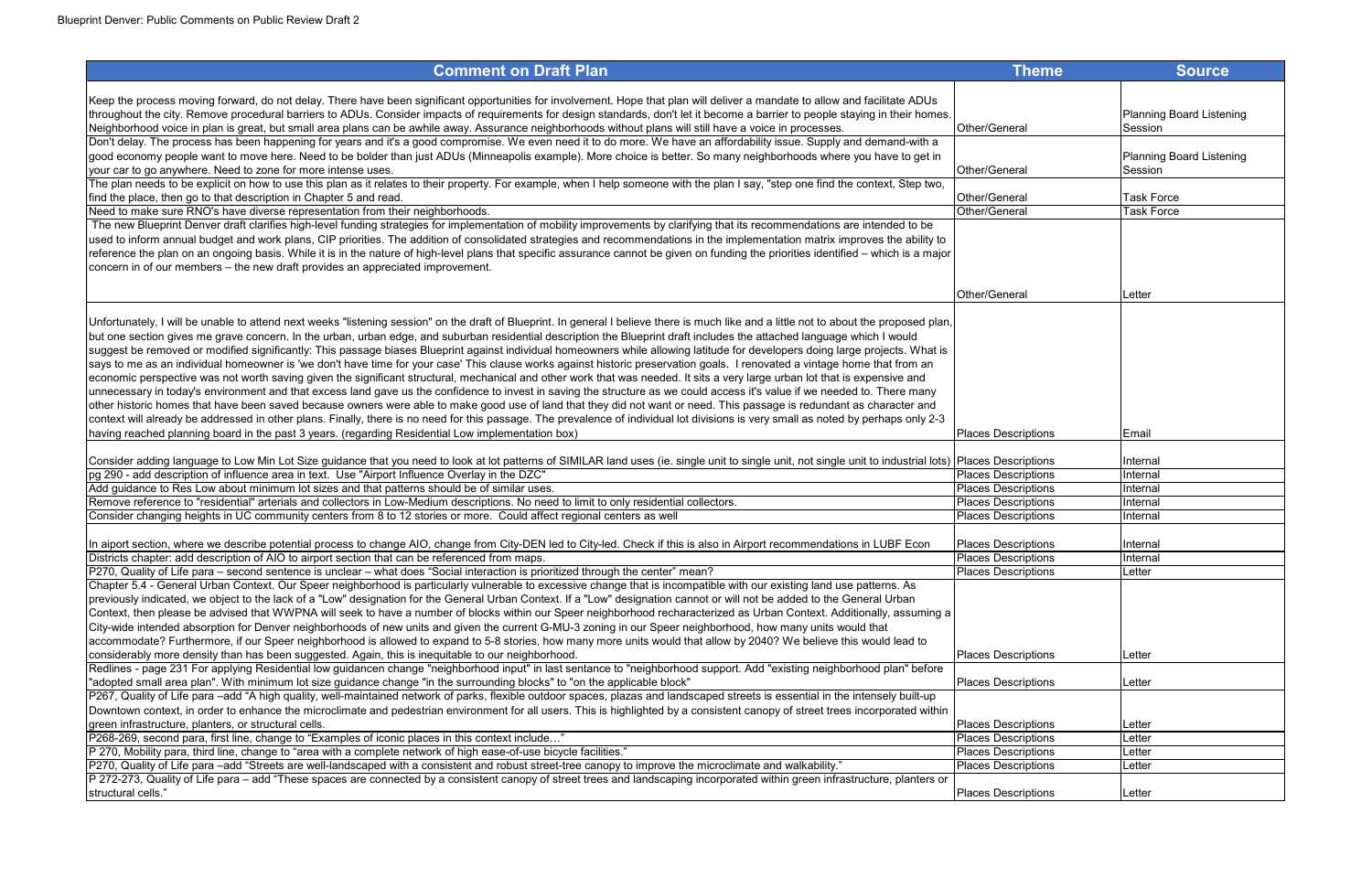| <b>Comment on Draft Plan</b>                                                                                                                                                                                                                                                                                                                                                                                                                                                                                                                                                                                                                                                                                                                                                                                                                                                                                                                                                                                                                                                                                                                                                                                                                                                                                                                                                                                                                                                                                                                                                                                                                                                                                                                                                                                                                                                                                                                                                                                                                                                                                                                                                                                                                                                                                                                                                                                                                                                                                                                                                                                                                                                                                                                                                                                                                                                                                                                                                                                                                                                                                                                                                                                                                                                                                                                                                                                                                                                                                                                                                                                                                                                                                                                                                                                                                                                                                                                                                                                                                                                                                                                                                                                                                                                                                                                                                                                                                                                                                                                                                                                                                                                                                                                                                                                                                                                                                                                                                                                                                                                                                                                                                                                                                                                                                                                                    | <b>Theme</b>                                             | <b>Source</b>        |
|-----------------------------------------------------------------------------------------------------------------------------------------------------------------------------------------------------------------------------------------------------------------------------------------------------------------------------------------------------------------------------------------------------------------------------------------------------------------------------------------------------------------------------------------------------------------------------------------------------------------------------------------------------------------------------------------------------------------------------------------------------------------------------------------------------------------------------------------------------------------------------------------------------------------------------------------------------------------------------------------------------------------------------------------------------------------------------------------------------------------------------------------------------------------------------------------------------------------------------------------------------------------------------------------------------------------------------------------------------------------------------------------------------------------------------------------------------------------------------------------------------------------------------------------------------------------------------------------------------------------------------------------------------------------------------------------------------------------------------------------------------------------------------------------------------------------------------------------------------------------------------------------------------------------------------------------------------------------------------------------------------------------------------------------------------------------------------------------------------------------------------------------------------------------------------------------------------------------------------------------------------------------------------------------------------------------------------------------------------------------------------------------------------------------------------------------------------------------------------------------------------------------------------------------------------------------------------------------------------------------------------------------------------------------------------------------------------------------------------------------------------------------------------------------------------------------------------------------------------------------------------------------------------------------------------------------------------------------------------------------------------------------------------------------------------------------------------------------------------------------------------------------------------------------------------------------------------------------------------------------------------------------------------------------------------------------------------------------------------------------------------------------------------------------------------------------------------------------------------------------------------------------------------------------------------------------------------------------------------------------------------------------------------------------------------------------------------------------------------------------------------------------------------------------------------------------------------------------------------------------------------------------------------------------------------------------------------------------------------------------------------------------------------------------------------------------------------------------------------------------------------------------------------------------------------------------------------------------------------------------------------------------------------------------------------------------------------------------------------------------------------------------------------------------------------------------------------------------------------------------------------------------------------------------------------------------------------------------------------------------------------------------------------------------------------------------------------------------------------------------------------------------------------------------------------------------------------------------------------------------------------------------------------------------------------------------------------------------------------------------------------------------------------------------------------------------------------------------------------------------------------------------------------------------------------------------------------------------------------------------------------------------------------------------------------------------------------------------------------------------|----------------------------------------------------------|----------------------|
| P 274-275 – Quality of Life para – at end of first sentence add " designed to be welcoming to all ages." Then change last sentence to "These spaces are connected by a<br>consistent canopy of street trees and landscaping incorporated within green infrastructure, planters or structural cells."                                                                                                                                                                                                                                                                                                                                                                                                                                                                                                                                                                                                                                                                                                                                                                                                                                                                                                                                                                                                                                                                                                                                                                                                                                                                                                                                                                                                                                                                                                                                                                                                                                                                                                                                                                                                                                                                                                                                                                                                                                                                                                                                                                                                                                                                                                                                                                                                                                                                                                                                                                                                                                                                                                                                                                                                                                                                                                                                                                                                                                                                                                                                                                                                                                                                                                                                                                                                                                                                                                                                                                                                                                                                                                                                                                                                                                                                                                                                                                                                                                                                                                                                                                                                                                                                                                                                                                                                                                                                                                                                                                                                                                                                                                                                                                                                                                                                                                                                                                                                                                                            | <b>Places Descriptions</b>                               | Letter               |
| P 276, Street Types - Add "Intersections are well-designed to clearly protect pedestrian and bicycle users"                                                                                                                                                                                                                                                                                                                                                                                                                                                                                                                                                                                                                                                                                                                                                                                                                                                                                                                                                                                                                                                                                                                                                                                                                                                                                                                                                                                                                                                                                                                                                                                                                                                                                                                                                                                                                                                                                                                                                                                                                                                                                                                                                                                                                                                                                                                                                                                                                                                                                                                                                                                                                                                                                                                                                                                                                                                                                                                                                                                                                                                                                                                                                                                                                                                                                                                                                                                                                                                                                                                                                                                                                                                                                                                                                                                                                                                                                                                                                                                                                                                                                                                                                                                                                                                                                                                                                                                                                                                                                                                                                                                                                                                                                                                                                                                                                                                                                                                                                                                                                                                                                                                                                                                                                                                     | <b>Places Descriptions</b>                               | Letter               |
| CI1apter 5.3 - Urban Context. We continue to object to the lack of a single-family only designation in the Plan itself. Reducing "Low" density to a combination of single family<br>and two-unit structures (and more, if your proposal allowing fourplexes on the corners of collector streets were to carry the day) puts our neighborhood in the position of having<br>all R-2 or greater density zoning, which is what we fought so hard to address as it did not match the predominant existing land use and still doesn't. This is not what residents<br>have told us they want. In 2018, the WWPNA membership voted to re-affirm heir support for our existing Neighborhood Plan and the U-SU-C, U-SU-B and U-SU-B2 contexts<br>In our Speer and WWP neighborhood. We continue to believe CPD's position that rezoning existing single-family only areas be determined by small area plans, neighborhood<br>plans, and neighborhood input is a flawed approach because: (a) it requires constant vigilance, time and effort on the part of residents to maintain the single-family quality of<br>life they already fought hard for, which is disrespectful of the years of effort already invested and (b) it pits residents against developers. Please also see our changes to Pages<br>[230 and 231 (enclosed herewith), which we believe are the minimum protections to which residents are entitled in the Plan document.<br>Redlines - page 230. From Low test remove"as well as" in the second sentance after collector streets. In the last sentance in the LUBF paragraph of low, change "generally up"<br>to" to "limited to" as it relates to 2.5 stories in height for Urban Residential. Add "as expressed by an existing neighborhood plan, adopted small area plan or with significant<br>neighborhood support."                                                                                                                                                                                                                                                                                                                                                                                                                                                                                                                                                                                                                                                                                                                                                                                                                                                                                                                                                                                                                                                                                                                                                                                                                                                                                                                                                                                                                                                                                                                                                                                                                                                                                                                                                                                                                                                                                                                                                                                                                                                                                                                                                                                                                                                                                                                                                                                                                                                                                                                                                                                                                                                                                                                                                                                                                                                                                                                                                                                                                                                                                                                                                                                                                                                                                                                                                                                                                                                                                                                           | <b>Places Descriptions</b><br><b>Places Descriptions</b> | Letter<br>Letter     |
| Dear Denver Community Planning and Development:<br>Foster Graham Milstein & Calisher, LLP ("FGMC") represents the Miller Park RNO ("Miller Park"), which is a registered neighborhood organization with the City and County of<br>Denver. Miller Park encompasses the region of real property that is located roughly East of University Boulevard, North of Alameda Avenue, West of South Steele Street and<br>South of Cedar Avenue. Miller Park is a low-density residential neighborhood. Specifically, Miller Park is currently zoned as a variety of residential zone districts, including the<br>Suburban Single Unit (S-SU-D and S-SU-I) zone districts, the Residential-1 (R-1) zone district, a small portion of Planned Unit Development, and a small portion of Suburban<br>Mixed Use (S-MU-20) zone district. Blueprint Denver 2002 places Miller Park in an area of stability, which means that the current comprehensive plan does not contemplate<br>change to the current land uses and density in Miller Park. Miller Park is currently a quiet residential community with single-family homes on large lots, minimal traffic, minimal<br>noise and minimal impact from nearby non-residential uses. Miller Park strongly supports the current Blueprint Denver 2002's designation of Miller Park as an area of stability<br>due to the concern that change to the Miller Park neighborhood would significantly and negatively impact the characteristics of the neighborhood. Denveright identifies Miller<br>Park as a Suburban Neighborhood Context and primarily as a Low Residential Future Place 2040. Denveright defines the Low Residential Future Place as "generally<br>characterized by single-unit uses on larger lots. Accessory dwelling units and compatible two-unit uses are appropriate and can be thoughtfully integrated."1 Miller Park<br>strongly supports Denveright's Low Residential designation because such designation reflects the current character of Miller Park, which should be maintained and continued.<br>However, Miller Park is concerned with Denveright's future place designation for the property on the far western and far eastern sides of Miller Park. Specifically, Denveright<br>jidentifies the western portion of Miller Park abutting University Boulevard as a Low-Medium Future Place. Denveright defines Low-Medium as a "mix of low-scale, multi-unit<br>residential as well as some more limited single- and two-unit residential uses."2 Miller Park respectfully opposes Denveright's designation of the western side of Miller Park as<br>a Low-Medium Future Place because such designation would significantly and negatively change the character of Miller Park. As explained above, Miller Park is currently<br>predominately single-family homes on large lots. The Low-Medium Residential district calls for low-scale multi-unit residential with a limited amount of single-family homes – a<br>drastic change from the current predominately single-family home neighborhood. The western portion of Miller Park identified as the Low-Medium Future Place is currently<br>developed as a church, however, its zoning designation is S-SU-D. Miller Park strongly believes that Denveright's future designation of the currently developed church property<br>should reflect the current area of stability and that any future redevelopment of the church should be limited to Low Residential Future Place to ensure compatibility with the<br>character of Miller Park. Denveright identifies the eastern portion of Miller Park abutting South Steele Street as a High Residential Future Place. Denveright defines High<br>Residential as "a high number of multi-unit residential buildings."3 Currently, this portion of Miller Park is zoned S-MU-20, which is a Suburban Mixed-Use Zone District<br>allowing 20-story buildings. To the extent that the High Residential Future Place designation does not increase the future developable density to greater than its current<br>density, Miller Park does not oppose this future place designation. However, to the extent that the High Residential Future Place designation would increase the allowable<br>density on the eastern portion of Miller Park, Miller Park strongly opposes such designation. Miller Park is specifically concerned that an increase in residential density in either<br>of the above discussed portions of Miller Park would: (1) increase both residential and non-residential traffic within Miller Park, thus changing the quiet neighborhood character;<br>(2) increase noise and parking congestion; (3) cause congestion on current open space in the neighborhood; and (4) strain the current infrastructure in Miller Park including,<br>but not limited to the drainage system, streets and sidewalks. For the foregoing reasons, Miller Park formally expresses its support for Denveright's Low Residential Future<br>Place designation in Miller Park. Miller Park also respectfully expresses its opposition of Denveright's Low-Medium and High Residential Future place designation for certain<br>portions of Miller Park. Thank you for the opportunity to provide these comments and thank you for your consideration of Miller Park's concern and support. | <b>Places Descriptions</b>                               | Letter               |
| It feels like the suburban context is still trying to approve an untenable, sprawling building form that should not be necessary just because there is available open space. By<br>signifying that suburban context is "more auto-oriented" than others, this document will basically ruin any attempt at "quality multimodal activity." I do appreciate mentioning<br>how people walking and biking need to be able to reach destinations safely. However, I feel like adding the caveat, " the trips may be longer than in other contexts," will be<br>interpreted by some to mean that long, circuitous routes are fine, meaning most pedestrian and bike routing will be long, inconvenient paths between two destinations that most<br>will not want to utilize. Block patterns, which prevent easy walking, biking, and emergency services, should not continue to be installed as irregular and curvilinear.                                                                                                                                                                                                                                                                                                                                                                                                                                                                                                                                                                                                                                                                                                                                                                                                                                                                                                                                                                                                                                                                                                                                                                                                                                                                                                                                                                                                                                                                                                                                                                                                                                                                                                                                                                                                                                                                                                                                                                                                                                                                                                                                                                                                                                                                                                                                                                                                                                                                                                                                                                                                                                                                                                                                                                                                                                                                                                                                                                                                                                                                                                                                                                                                                                                                                                                                                                                                                                                                                                                                                                                                                                                                                                                                                                                                                                                                                                                                                                                                                                                                                                                                                                                                                                                                                                                                                                                                                                             | <b>Places Descriptions</b>                               | <b>Online Survey</b> |

| Theme      | <b>Source</b> |
|------------|---------------|
| scriptions | Letter        |
| scriptions | Letter        |
|            |               |
|            |               |
|            |               |
|            |               |
|            |               |
|            |               |
| scriptions | Letter        |
|            |               |
| scriptions | Letter        |
|            |               |
|            |               |
|            |               |
|            |               |
|            |               |
|            |               |
|            |               |
|            |               |
|            |               |
|            |               |
|            |               |
|            |               |
|            |               |
|            |               |
|            |               |
|            |               |
|            |               |
|            |               |
|            |               |
|            |               |
|            |               |
|            |               |
| scriptions | Letter        |
|            |               |
|            |               |
|            |               |
| scriptions | Online Survey |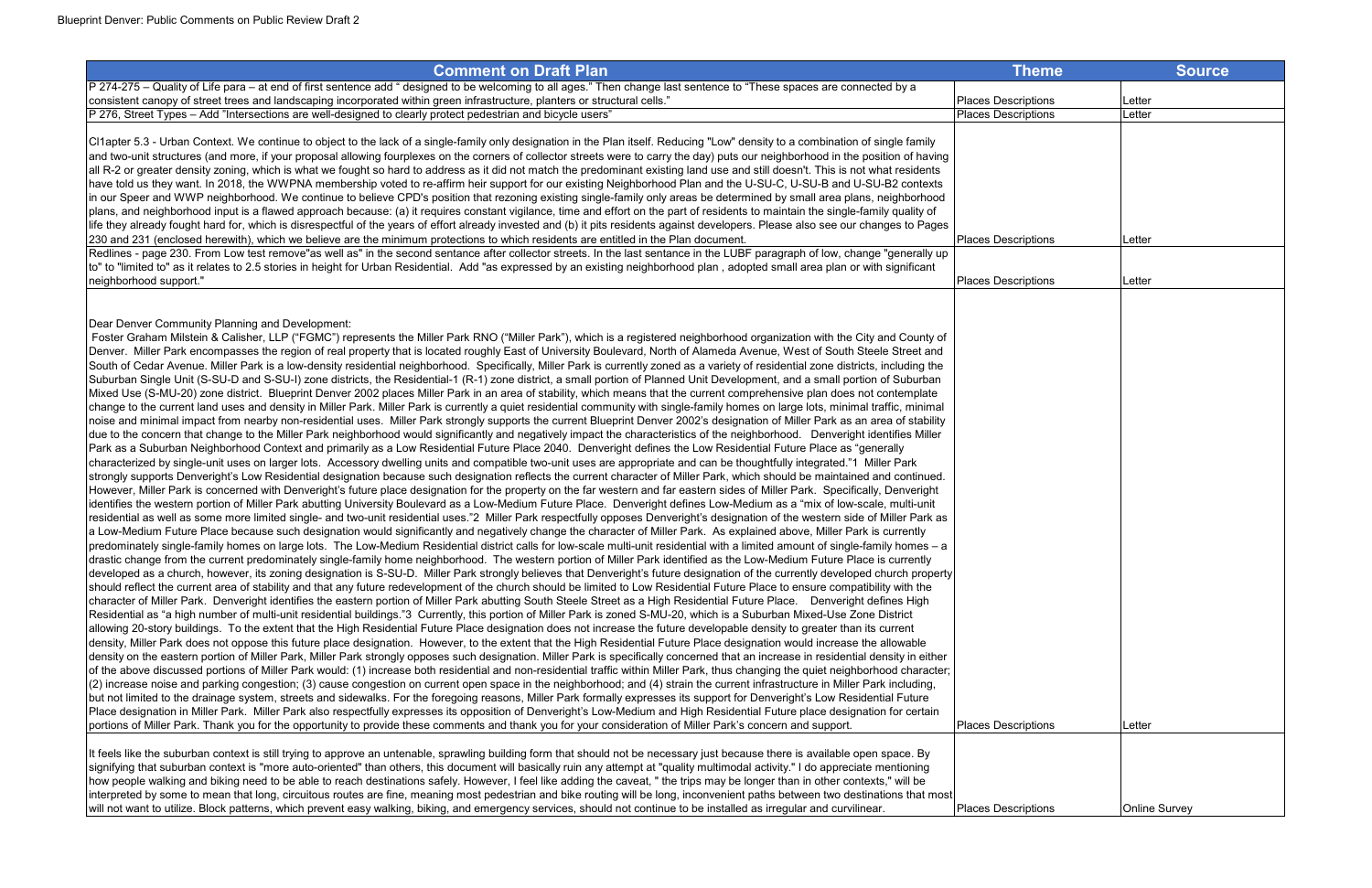| <b>Comment on Draft Plan</b>                                                                                                                                                         | <b>Theme</b>               | <b>Source</b>        |
|--------------------------------------------------------------------------------------------------------------------------------------------------------------------------------------|----------------------------|----------------------|
| The "Applying Residential "Low" Guidance to Proposed Rezonings" language or very similar appears to be included in the urban, urban edge, suburban residential sections of           |                            |                      |
| the plan as relates to rezonings. I live in an urban district and my reading is that this language biases the plan against individual homeowners vs developers doing large           |                            |                      |
| projects, it is a barrier to historic preservation where unnecessarily large lots by today's standards may be a burden to remodeling and preserving and existing structure, and it   |                            |                      |
| is redundant to other plans which will already set context and character requirements. The effect of this clause will be to make nearly any residential rezoning inconsistent with   |                            |                      |
| Blueprint and more flexibility should remain here.                                                                                                                                   | <b>Places Descriptions</b> | <b>Online Survey</b> |
| On p. 230, under the description of Urban Neighborhood, the language about providing "guidance for evaluating potential rezoning" in "low residential areas," is too restrictive,    |                            |                      |
| burdensome and unnecessary. The zoning code already has "minimum lot size requirements" and there is no need to further add restrictions. In fact, Blueprint should be               |                            |                      |
| supporting infill in Urban residential areas, especially on large estate lots and other underutilized plots of land like carriage lots.                                              | <b>Places Descriptions</b> | <b>Online Survey</b> |
| These comments are offered by Hilarie Portell, Executive Director of the Colfax Mayfair Business Improvement District, on behalf of our board of directors.                          |                            |                      |
|                                                                                                                                                                                      |                            |                      |
| <b>Street Type</b>                                                                                                                                                                   |                            |                      |
| Page 157: Colfax is characterized as a "Neighborhood Arterial" on the Street Types map. Yet Colfax is envisioned as a Main Street in the East Area Plan initiative and has           |                            |                      |
| been called a Main Street in numerous earlier plans for more than 20 years. The Bus Rapid Transit and Colfax Corridor Improvements plans contemplate a walkable Main                 |                            |                      |
| Street context and related public improvements, which would not be implementable in the Neighborhood Arterial type. The map itself shows NO main streets at all in Denver.           |                            |                      |
| This appears to be a mistake.                                                                                                                                                        |                            |                      |
| 2. Community Corridor                                                                                                                                                                |                            |                      |
| Page 228-229: A large portion of our district is called "Urban Neighborhood Community Corridor." This is East Colfax Avenue from Elm Street to Monaco Parkway on the north           |                            |                      |
| (South Park Hill) and roughly Holly Street to Monaco Parkway to the south (part of Mayfair Neighborhood). The description of "Urban Neighborhood Community Corridor"                 |                            |                      |
| includes mixed use buildings up to 8 stories tall. However, photos show 4-story buildings.                                                                                           |                            |                      |
| This is in direct conflict with language on the map of Urban Areas on pg. 225, which states: "Urban areas are largely residential, with low- and mid-scale mixed-use areas           |                            |                      |
| along community corridors."                                                                                                                                                          |                            |                      |
| It is also in conflict with language describing urban corridors on pg. 212, which states that urban corridors "should be consistent with the character of the surrounding area in    |                            |                      |
| scale and design." Adjacent neighborhoods (South Park Hill and part of Mayfair) are low density, predominately 1-and 2-unit neighborhoods, typical of the Urban Neighborhood         |                            |                      |
| context.                                                                                                                                                                             |                            |                      |
| In addition, most commercial parcels in that part of Colfax are too small for such large-scale development (75% of the parcels are less than 20,000 square feet). By contrast,       |                            |                      |
| parts of Colfax in the higher density "General Urban" context (Capitol Hill and West Colfax) allow for buildings up to 5 stories tall (pg. 244) but photos on pg. 245 show buildings |                            |                      |
| up to 10 stories tall. And parts of Colfax in the "Urban Edge" areas east of Monaco Parkway allow for buildings up to 5 stories tall (pg.212) Buildings up to 8 stories tall are     |                            |                      |
| allowed in the much higher-density "Urban Center Community Corridor" context, in areas like Cherry Creek and the Gates Redevelopment (pg. 258). Why would the city allow             |                            |                      |
| buildings up to 8 stories tall in the lower density Urban Neighborhood part of Colfax? This context is not remotely comparable to the Cherry Creek and Gates areas. Economic         |                            |                      |
| development planning for the East Area Plan is focused on encouraging taller buildings on large lots near BRT stations and in the Mayfair Town Center. A small-lot strategy is       |                            |                      |
| being analyzed for the smaller lots.                                                                                                                                                 |                            |                      |
| We request that the language for Urban Neighborhood Community Corridor in this section of Colfax be changed to buildings that are a maximum of 5 stories, with the location          |                            |                      |
| of those buildings being informed by the subsequent East Area Plan.                                                                                                                  | <b>Places Descriptions</b> | <b>Online Survey</b> |
| On page 234, concerns about the street graphic representation being accurate.                                                                                                        | <b>Places Descriptions</b> | <b>Task Force</b>    |
| I applaud the hard work, public outreach and initiatives put forth in the most recent draft of Blueprint Denver. As a business owner, attainable housing and how Denver              |                            |                      |
| attempts to solve this issue is one of my and I believe Denver's biggest challenges over the next 20+ years. The cost of housing has outpaced household incomes to point             |                            |                      |
| where a majority can't afford to live in Denver. This results in a multitude of economic impacts, traffic and infrastructure demands, growth limitations in surrounding counties     |                            |                      |
| and a number of other synergistic issues. While the expansion of ADU's will help, I believe the committee should strongly consider "Cottage Zoning". Cottage zoning is a             |                            |                      |
| concept that would provide existing homeowners the ability to subdivide larger SFD lots with the Denver framework for smaller cottage units to be constructed. Denver has            |                            |                      |
| very limited land for housing. The large master plans such as Stapleton, Lowry, Green Valley Ranch and others have a limited life. Construction defect has stifled the ability       |                            |                      |
| to build condos that are affordable. The only ones being constructed are high priced and not attainable. The key to long term viability is to allow density to be spread across      |                            |                      |
| Denver within the existing neighborhoods.                                                                                                                                            | <b>Places Mapping</b>      | Email                |
| •The Westwood Neighborhood Plan recommends the currently unavailable zoning code of UE-MX-5 (Urban Edge, Mixed-Use, 5 stories). The closest zoning code that is                      |                            |                      |
| available is UE-MX-3.                                                                                                                                                                |                            |                      |
| olf the corridor implements the plan's recommended zoning of UE-MX-5, it would encourage parcel assembly to allow for bigger sites all along the corridor. But the panelists         |                            |                      |
| recommended doing something different to highlight the unique sizes and shapes of the existing sites and to encourage the ongoing use of existing buildings along the                |                            |                      |
| northern end of the corridor to keep rents affordable, since new construction is expensive.                                                                                          |                            |                      |
| oThe problem with a single zoning code along the corridor is that when you want to do something unique, zoning typically won't allow it.                                             |                            |                      |
| oZoning in Denver was designed primarily for rectangular blocks on a street grid, but Morrison Road's diagonal creates unique parcel shapes and sizes that don't fit well with       |                            |                      |
| the existing code.                                                                                                                                                                   |                            |                      |
|                                                                                                                                                                                      | Places Mapping             | Email                |
|                                                                                                                                                                                      |                            |                      |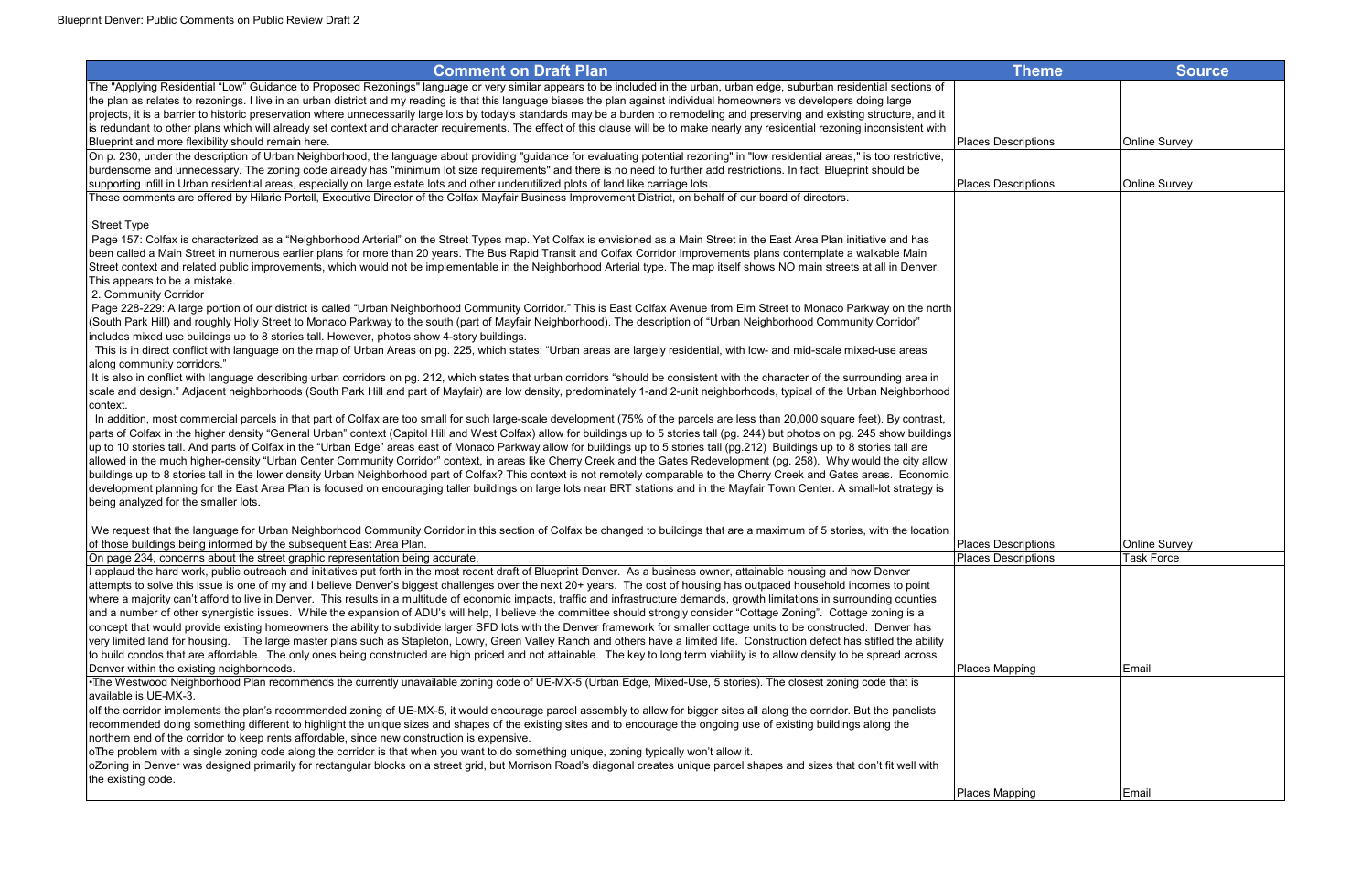| •Since Morrison Road has smaller parcels and uses in the north and larger parcels and uses along the southern end, overlay zoning can treat these areas differently. Variations<br>to be addressed in the overlay zoning:<br>oBuild-to (street activation). Flexibility in form standards: build-to requirements (variety in how buildings address the street)<br>oSiting (public and green space). Expand public space (with the goal of more public art, gathering space, and plazas)<br>oAccess (customized, shared)<br>OParking (creative solutions at site and on the street, incl. side streets)<br>oMassing & Setbacks (attn. to height and shading of adjacent properties)<br>oEnsure options for pop-up and cluster vending<br>oEnsure uses accommodate art making, live-work-exhibit space in the mixed-use zoning<br>oCreate options for interactive or installation public art (special uses)<br>•Sub-area 1: Alameda to Perry (Arts District) - small scale development, rehab, reuse (incentivize small local business, creative rehab, and new construction on large sites)<br>•Sub-area 2: Perry to Sheridan: larger scale development, mixed use<br>oProvide incentives (like a density/height bonus) in this subarea for developers who provide Community Benefits, such as: Affordable Housing & Retail Space, Community<br>Space/Plazas, Public Art, Tree Canopy and Green Space, Live/Work & Exhibit Space for artists. RiNo has implemented this if you would like a direct example of how to<br>implement.<br>-Adopt Morrison road overlay into Denver Zoning code including standards, guidelines, and an opportunity for community input.<br><b>Places Mapping</b><br>Email<br>Morrison Road<br>Blueprint Denver - Place designation from Community Corridor to Local Corridor<br>Currently listed as Pedestrian Shopping Corridor"<br>Places Mapping<br>Email<br>I represent the owners of 1634, 1640, 1650 and 1680 Sheridan. I am contacting you on behalf of these property owners to officially provide input to the January 7 Blueprint<br>Draft for the Sheridan Street area between Colfax and W 17th Ave. Regarding Neighborhood Context, we support the Urban Context. For the Future Places Map we support<br>the current High-Medium Residential designation at this location. It is appropriate for Sheridan properties here and is also consistent with the recommendations in the West<br>Colfax Plan. Given proximity to services, shopping, transit, parks and amenities in the immediate area High-Medium is the best designation. We request that High-Medium be<br>kept and made a part of the final version of Blueprint as Blueprint advances through the approval process.<br>Places Mapping<br>Email<br>I represent the owner of 1080 + 1090 King Street in Villa Park, just across Lakewood Dry Gulch Park from the Knox Court Rail Platform on RTD's W Line. I am contacting you<br>on behalf of this property owner to officially provide input to the January 7 Blueprint Draft for the Villa Park Neighborhood north of 19th Ave. Regarding Neighborhood Context,<br>we support the Urban Context. For the Future Places Map we support the current High-Medium Residential designation at this location. It is appropriate for Sheridan<br>properties here and is also consistent with the recommendations in the West Colfax Plan. Given proximity to services, shopping, transit, parks and amenities in the immediate<br>area High-Medium is the best designation. We request that High-Medium be kept and made a part of the final version of Blueprint as Blueprint advances through the approval<br>process. Please contact me should you wish to discuss this.<br>Places Mapping<br>Email<br>change Boulevard One from General Urban to Urban<br><b>Places Mapping</b><br><b>Internal</b><br>Places Mapping<br>Clean up "extra" corridor lots at Colfax & Osceola<br>Internal<br>Clean up "extra" corridor lots south of Colfax between Lowell & Knox<br>Places Mapping<br>Internal<br>Clean up "extra" corridor lots around Meade & 1st<br>Places Mapping<br>Internal<br>Park QA/QC for Far NE-SEE MAP FOR EDITS<br>Places Mapping<br>internal<br>Future Places QA/QC for Far NE- SEE MAP FOR EDITS<br>Places Mapping<br>internal<br>Places Mapping<br>Stadium district plan coordination for places mapping<br>Internal<br>fix urban edge color in context map legend on pg 139<br><b>Places Mapping</b><br><b>Internal</b><br>Add current boundaries of AIO overlay to the following maps, with legend explaining these are areas where residential is not allowed<br>Growth map<br>Places map<br>Neighborhood context map<br>Places map in suburban and districts chapters<br><b>Places Mapping</b><br>Internal<br>Some Low Residential areas are still noted as Low-Medium Residential Areas Where Low Residential areas are shown as Low-Medium Residential Areas, the Map and<br>accompanying descriptions of density and height would incentivize redevelopment, destroying the character of those areas of our neighborhood. Specific requests include<br>changing the map where U-TU-B and U-TU-B2 districts along Federal Boulevard (in the Potter Highlands Landmark District) are shown as Low-Medium to Low Residential<br>Areas, changing ALL U-RH-2.5 districts from Low-Medium to Low Residential Areas, and changing other U-TU-B, U-TU-B2 and U-RH-2.5 districts along West 32nd Avenue<br>and in Southeast Highland from Low-Medium to Low Residential Areas. SEE HUNI REDLINE OF FUTURE PLACES MAP.<br><b>Places Mapping</b><br>Letter | <b>Comment on Draft Plan</b> | <b>Theme</b> | <b>Source</b> |
|---------------------------------------------------------------------------------------------------------------------------------------------------------------------------------------------------------------------------------------------------------------------------------------------------------------------------------------------------------------------------------------------------------------------------------------------------------------------------------------------------------------------------------------------------------------------------------------------------------------------------------------------------------------------------------------------------------------------------------------------------------------------------------------------------------------------------------------------------------------------------------------------------------------------------------------------------------------------------------------------------------------------------------------------------------------------------------------------------------------------------------------------------------------------------------------------------------------------------------------------------------------------------------------------------------------------------------------------------------------------------------------------------------------------------------------------------------------------------------------------------------------------------------------------------------------------------------------------------------------------------------------------------------------------------------------------------------------------------------------------------------------------------------------------------------------------------------------------------------------------------------------------------------------------------------------------------------------------------------------------------------------------------------------------------------------------------------------------------------------------------------------------------------------------------------------------------------------------------------------------------------------------------------------------------------------------------------------------------------------------------------------------------------------------------------------------------------------------------------------------------------------------------------------------------------------------------------------------------------------------------------------------------------------------------------------------------------------------------------------------------------------------------------------------------------------------------------------------------------------------------------------------------------------------------------------------------------------------------------------------------------------------------------------------------------------------------------------------------------------------------------------------------------------------------------------------------------------------------------------------------------------------------------------------------------------------------------------------------------------------------------------------------------------------------------------------------------------------------------------------------------------------------------------------------------------------------------------------------------------------------------------------------------------------------------------------------------------------------------------------------------------------------------------------------------------------------------------------------------------------------------------------------------------------------------------------------------------------------------------------------------------------------------------------------------------------------------------------------------------------------------------------------------------------------------------------------------------------------------------------------------------------------------------------------------------------------------------------------------------------------------------------------------------------------------------------------------------------------------------------------------------------------------------------------------------------------------------------------------------------------------------------------------------------------------------------------------------------------------------------------------------------------------------------------------------------------------------------------------------------------------------------------------------------------------------------------------------------------------------------------------------------------------------------------------------------------------------------------------------------------------------------------------------------------------------------------------------------------------------------------------------------------------------------------------------------------------------------------------------------------------------------------------------------------------------------------------------------------------------------------------------------------------------------------------------------------------------------------------------------------|------------------------------|--------------|---------------|
|                                                                                                                                                                                                                                                                                                                                                                                                                                                                                                                                                                                                                                                                                                                                                                                                                                                                                                                                                                                                                                                                                                                                                                                                                                                                                                                                                                                                                                                                                                                                                                                                                                                                                                                                                                                                                                                                                                                                                                                                                                                                                                                                                                                                                                                                                                                                                                                                                                                                                                                                                                                                                                                                                                                                                                                                                                                                                                                                                                                                                                                                                                                                                                                                                                                                                                                                                                                                                                                                                                                                                                                                                                                                                                                                                                                                                                                                                                                                                                                                                                                                                                                                                                                                                                                                                                                                                                                                                                                                                                                                                                                                                                                                                                                                                                                                                                                                                                                                                                                                                                                                                                                                                                                                                                                                                                                                                                                                                                                                                                                                                                                                                           |                              |              |               |
|                                                                                                                                                                                                                                                                                                                                                                                                                                                                                                                                                                                                                                                                                                                                                                                                                                                                                                                                                                                                                                                                                                                                                                                                                                                                                                                                                                                                                                                                                                                                                                                                                                                                                                                                                                                                                                                                                                                                                                                                                                                                                                                                                                                                                                                                                                                                                                                                                                                                                                                                                                                                                                                                                                                                                                                                                                                                                                                                                                                                                                                                                                                                                                                                                                                                                                                                                                                                                                                                                                                                                                                                                                                                                                                                                                                                                                                                                                                                                                                                                                                                                                                                                                                                                                                                                                                                                                                                                                                                                                                                                                                                                                                                                                                                                                                                                                                                                                                                                                                                                                                                                                                                                                                                                                                                                                                                                                                                                                                                                                                                                                                                                           |                              |              |               |
|                                                                                                                                                                                                                                                                                                                                                                                                                                                                                                                                                                                                                                                                                                                                                                                                                                                                                                                                                                                                                                                                                                                                                                                                                                                                                                                                                                                                                                                                                                                                                                                                                                                                                                                                                                                                                                                                                                                                                                                                                                                                                                                                                                                                                                                                                                                                                                                                                                                                                                                                                                                                                                                                                                                                                                                                                                                                                                                                                                                                                                                                                                                                                                                                                                                                                                                                                                                                                                                                                                                                                                                                                                                                                                                                                                                                                                                                                                                                                                                                                                                                                                                                                                                                                                                                                                                                                                                                                                                                                                                                                                                                                                                                                                                                                                                                                                                                                                                                                                                                                                                                                                                                                                                                                                                                                                                                                                                                                                                                                                                                                                                                                           |                              |              |               |
|                                                                                                                                                                                                                                                                                                                                                                                                                                                                                                                                                                                                                                                                                                                                                                                                                                                                                                                                                                                                                                                                                                                                                                                                                                                                                                                                                                                                                                                                                                                                                                                                                                                                                                                                                                                                                                                                                                                                                                                                                                                                                                                                                                                                                                                                                                                                                                                                                                                                                                                                                                                                                                                                                                                                                                                                                                                                                                                                                                                                                                                                                                                                                                                                                                                                                                                                                                                                                                                                                                                                                                                                                                                                                                                                                                                                                                                                                                                                                                                                                                                                                                                                                                                                                                                                                                                                                                                                                                                                                                                                                                                                                                                                                                                                                                                                                                                                                                                                                                                                                                                                                                                                                                                                                                                                                                                                                                                                                                                                                                                                                                                                                           |                              |              |               |
|                                                                                                                                                                                                                                                                                                                                                                                                                                                                                                                                                                                                                                                                                                                                                                                                                                                                                                                                                                                                                                                                                                                                                                                                                                                                                                                                                                                                                                                                                                                                                                                                                                                                                                                                                                                                                                                                                                                                                                                                                                                                                                                                                                                                                                                                                                                                                                                                                                                                                                                                                                                                                                                                                                                                                                                                                                                                                                                                                                                                                                                                                                                                                                                                                                                                                                                                                                                                                                                                                                                                                                                                                                                                                                                                                                                                                                                                                                                                                                                                                                                                                                                                                                                                                                                                                                                                                                                                                                                                                                                                                                                                                                                                                                                                                                                                                                                                                                                                                                                                                                                                                                                                                                                                                                                                                                                                                                                                                                                                                                                                                                                                                           | lo                           |              |               |
|                                                                                                                                                                                                                                                                                                                                                                                                                                                                                                                                                                                                                                                                                                                                                                                                                                                                                                                                                                                                                                                                                                                                                                                                                                                                                                                                                                                                                                                                                                                                                                                                                                                                                                                                                                                                                                                                                                                                                                                                                                                                                                                                                                                                                                                                                                                                                                                                                                                                                                                                                                                                                                                                                                                                                                                                                                                                                                                                                                                                                                                                                                                                                                                                                                                                                                                                                                                                                                                                                                                                                                                                                                                                                                                                                                                                                                                                                                                                                                                                                                                                                                                                                                                                                                                                                                                                                                                                                                                                                                                                                                                                                                                                                                                                                                                                                                                                                                                                                                                                                                                                                                                                                                                                                                                                                                                                                                                                                                                                                                                                                                                                                           |                              |              |               |
|                                                                                                                                                                                                                                                                                                                                                                                                                                                                                                                                                                                                                                                                                                                                                                                                                                                                                                                                                                                                                                                                                                                                                                                                                                                                                                                                                                                                                                                                                                                                                                                                                                                                                                                                                                                                                                                                                                                                                                                                                                                                                                                                                                                                                                                                                                                                                                                                                                                                                                                                                                                                                                                                                                                                                                                                                                                                                                                                                                                                                                                                                                                                                                                                                                                                                                                                                                                                                                                                                                                                                                                                                                                                                                                                                                                                                                                                                                                                                                                                                                                                                                                                                                                                                                                                                                                                                                                                                                                                                                                                                                                                                                                                                                                                                                                                                                                                                                                                                                                                                                                                                                                                                                                                                                                                                                                                                                                                                                                                                                                                                                                                                           |                              |              |               |
|                                                                                                                                                                                                                                                                                                                                                                                                                                                                                                                                                                                                                                                                                                                                                                                                                                                                                                                                                                                                                                                                                                                                                                                                                                                                                                                                                                                                                                                                                                                                                                                                                                                                                                                                                                                                                                                                                                                                                                                                                                                                                                                                                                                                                                                                                                                                                                                                                                                                                                                                                                                                                                                                                                                                                                                                                                                                                                                                                                                                                                                                                                                                                                                                                                                                                                                                                                                                                                                                                                                                                                                                                                                                                                                                                                                                                                                                                                                                                                                                                                                                                                                                                                                                                                                                                                                                                                                                                                                                                                                                                                                                                                                                                                                                                                                                                                                                                                                                                                                                                                                                                                                                                                                                                                                                                                                                                                                                                                                                                                                                                                                                                           |                              |              |               |
|                                                                                                                                                                                                                                                                                                                                                                                                                                                                                                                                                                                                                                                                                                                                                                                                                                                                                                                                                                                                                                                                                                                                                                                                                                                                                                                                                                                                                                                                                                                                                                                                                                                                                                                                                                                                                                                                                                                                                                                                                                                                                                                                                                                                                                                                                                                                                                                                                                                                                                                                                                                                                                                                                                                                                                                                                                                                                                                                                                                                                                                                                                                                                                                                                                                                                                                                                                                                                                                                                                                                                                                                                                                                                                                                                                                                                                                                                                                                                                                                                                                                                                                                                                                                                                                                                                                                                                                                                                                                                                                                                                                                                                                                                                                                                                                                                                                                                                                                                                                                                                                                                                                                                                                                                                                                                                                                                                                                                                                                                                                                                                                                                           |                              |              |               |
|                                                                                                                                                                                                                                                                                                                                                                                                                                                                                                                                                                                                                                                                                                                                                                                                                                                                                                                                                                                                                                                                                                                                                                                                                                                                                                                                                                                                                                                                                                                                                                                                                                                                                                                                                                                                                                                                                                                                                                                                                                                                                                                                                                                                                                                                                                                                                                                                                                                                                                                                                                                                                                                                                                                                                                                                                                                                                                                                                                                                                                                                                                                                                                                                                                                                                                                                                                                                                                                                                                                                                                                                                                                                                                                                                                                                                                                                                                                                                                                                                                                                                                                                                                                                                                                                                                                                                                                                                                                                                                                                                                                                                                                                                                                                                                                                                                                                                                                                                                                                                                                                                                                                                                                                                                                                                                                                                                                                                                                                                                                                                                                                                           |                              |              |               |
|                                                                                                                                                                                                                                                                                                                                                                                                                                                                                                                                                                                                                                                                                                                                                                                                                                                                                                                                                                                                                                                                                                                                                                                                                                                                                                                                                                                                                                                                                                                                                                                                                                                                                                                                                                                                                                                                                                                                                                                                                                                                                                                                                                                                                                                                                                                                                                                                                                                                                                                                                                                                                                                                                                                                                                                                                                                                                                                                                                                                                                                                                                                                                                                                                                                                                                                                                                                                                                                                                                                                                                                                                                                                                                                                                                                                                                                                                                                                                                                                                                                                                                                                                                                                                                                                                                                                                                                                                                                                                                                                                                                                                                                                                                                                                                                                                                                                                                                                                                                                                                                                                                                                                                                                                                                                                                                                                                                                                                                                                                                                                                                                                           |                              |              |               |
|                                                                                                                                                                                                                                                                                                                                                                                                                                                                                                                                                                                                                                                                                                                                                                                                                                                                                                                                                                                                                                                                                                                                                                                                                                                                                                                                                                                                                                                                                                                                                                                                                                                                                                                                                                                                                                                                                                                                                                                                                                                                                                                                                                                                                                                                                                                                                                                                                                                                                                                                                                                                                                                                                                                                                                                                                                                                                                                                                                                                                                                                                                                                                                                                                                                                                                                                                                                                                                                                                                                                                                                                                                                                                                                                                                                                                                                                                                                                                                                                                                                                                                                                                                                                                                                                                                                                                                                                                                                                                                                                                                                                                                                                                                                                                                                                                                                                                                                                                                                                                                                                                                                                                                                                                                                                                                                                                                                                                                                                                                                                                                                                                           |                              |              |               |
|                                                                                                                                                                                                                                                                                                                                                                                                                                                                                                                                                                                                                                                                                                                                                                                                                                                                                                                                                                                                                                                                                                                                                                                                                                                                                                                                                                                                                                                                                                                                                                                                                                                                                                                                                                                                                                                                                                                                                                                                                                                                                                                                                                                                                                                                                                                                                                                                                                                                                                                                                                                                                                                                                                                                                                                                                                                                                                                                                                                                                                                                                                                                                                                                                                                                                                                                                                                                                                                                                                                                                                                                                                                                                                                                                                                                                                                                                                                                                                                                                                                                                                                                                                                                                                                                                                                                                                                                                                                                                                                                                                                                                                                                                                                                                                                                                                                                                                                                                                                                                                                                                                                                                                                                                                                                                                                                                                                                                                                                                                                                                                                                                           |                              |              |               |
|                                                                                                                                                                                                                                                                                                                                                                                                                                                                                                                                                                                                                                                                                                                                                                                                                                                                                                                                                                                                                                                                                                                                                                                                                                                                                                                                                                                                                                                                                                                                                                                                                                                                                                                                                                                                                                                                                                                                                                                                                                                                                                                                                                                                                                                                                                                                                                                                                                                                                                                                                                                                                                                                                                                                                                                                                                                                                                                                                                                                                                                                                                                                                                                                                                                                                                                                                                                                                                                                                                                                                                                                                                                                                                                                                                                                                                                                                                                                                                                                                                                                                                                                                                                                                                                                                                                                                                                                                                                                                                                                                                                                                                                                                                                                                                                                                                                                                                                                                                                                                                                                                                                                                                                                                                                                                                                                                                                                                                                                                                                                                                                                                           |                              |              |               |
|                                                                                                                                                                                                                                                                                                                                                                                                                                                                                                                                                                                                                                                                                                                                                                                                                                                                                                                                                                                                                                                                                                                                                                                                                                                                                                                                                                                                                                                                                                                                                                                                                                                                                                                                                                                                                                                                                                                                                                                                                                                                                                                                                                                                                                                                                                                                                                                                                                                                                                                                                                                                                                                                                                                                                                                                                                                                                                                                                                                                                                                                                                                                                                                                                                                                                                                                                                                                                                                                                                                                                                                                                                                                                                                                                                                                                                                                                                                                                                                                                                                                                                                                                                                                                                                                                                                                                                                                                                                                                                                                                                                                                                                                                                                                                                                                                                                                                                                                                                                                                                                                                                                                                                                                                                                                                                                                                                                                                                                                                                                                                                                                                           |                              |              |               |
|                                                                                                                                                                                                                                                                                                                                                                                                                                                                                                                                                                                                                                                                                                                                                                                                                                                                                                                                                                                                                                                                                                                                                                                                                                                                                                                                                                                                                                                                                                                                                                                                                                                                                                                                                                                                                                                                                                                                                                                                                                                                                                                                                                                                                                                                                                                                                                                                                                                                                                                                                                                                                                                                                                                                                                                                                                                                                                                                                                                                                                                                                                                                                                                                                                                                                                                                                                                                                                                                                                                                                                                                                                                                                                                                                                                                                                                                                                                                                                                                                                                                                                                                                                                                                                                                                                                                                                                                                                                                                                                                                                                                                                                                                                                                                                                                                                                                                                                                                                                                                                                                                                                                                                                                                                                                                                                                                                                                                                                                                                                                                                                                                           |                              |              |               |
|                                                                                                                                                                                                                                                                                                                                                                                                                                                                                                                                                                                                                                                                                                                                                                                                                                                                                                                                                                                                                                                                                                                                                                                                                                                                                                                                                                                                                                                                                                                                                                                                                                                                                                                                                                                                                                                                                                                                                                                                                                                                                                                                                                                                                                                                                                                                                                                                                                                                                                                                                                                                                                                                                                                                                                                                                                                                                                                                                                                                                                                                                                                                                                                                                                                                                                                                                                                                                                                                                                                                                                                                                                                                                                                                                                                                                                                                                                                                                                                                                                                                                                                                                                                                                                                                                                                                                                                                                                                                                                                                                                                                                                                                                                                                                                                                                                                                                                                                                                                                                                                                                                                                                                                                                                                                                                                                                                                                                                                                                                                                                                                                                           |                              |              |               |
|                                                                                                                                                                                                                                                                                                                                                                                                                                                                                                                                                                                                                                                                                                                                                                                                                                                                                                                                                                                                                                                                                                                                                                                                                                                                                                                                                                                                                                                                                                                                                                                                                                                                                                                                                                                                                                                                                                                                                                                                                                                                                                                                                                                                                                                                                                                                                                                                                                                                                                                                                                                                                                                                                                                                                                                                                                                                                                                                                                                                                                                                                                                                                                                                                                                                                                                                                                                                                                                                                                                                                                                                                                                                                                                                                                                                                                                                                                                                                                                                                                                                                                                                                                                                                                                                                                                                                                                                                                                                                                                                                                                                                                                                                                                                                                                                                                                                                                                                                                                                                                                                                                                                                                                                                                                                                                                                                                                                                                                                                                                                                                                                                           |                              |              |               |
|                                                                                                                                                                                                                                                                                                                                                                                                                                                                                                                                                                                                                                                                                                                                                                                                                                                                                                                                                                                                                                                                                                                                                                                                                                                                                                                                                                                                                                                                                                                                                                                                                                                                                                                                                                                                                                                                                                                                                                                                                                                                                                                                                                                                                                                                                                                                                                                                                                                                                                                                                                                                                                                                                                                                                                                                                                                                                                                                                                                                                                                                                                                                                                                                                                                                                                                                                                                                                                                                                                                                                                                                                                                                                                                                                                                                                                                                                                                                                                                                                                                                                                                                                                                                                                                                                                                                                                                                                                                                                                                                                                                                                                                                                                                                                                                                                                                                                                                                                                                                                                                                                                                                                                                                                                                                                                                                                                                                                                                                                                                                                                                                                           |                              |              |               |
|                                                                                                                                                                                                                                                                                                                                                                                                                                                                                                                                                                                                                                                                                                                                                                                                                                                                                                                                                                                                                                                                                                                                                                                                                                                                                                                                                                                                                                                                                                                                                                                                                                                                                                                                                                                                                                                                                                                                                                                                                                                                                                                                                                                                                                                                                                                                                                                                                                                                                                                                                                                                                                                                                                                                                                                                                                                                                                                                                                                                                                                                                                                                                                                                                                                                                                                                                                                                                                                                                                                                                                                                                                                                                                                                                                                                                                                                                                                                                                                                                                                                                                                                                                                                                                                                                                                                                                                                                                                                                                                                                                                                                                                                                                                                                                                                                                                                                                                                                                                                                                                                                                                                                                                                                                                                                                                                                                                                                                                                                                                                                                                                                           |                              |              |               |
|                                                                                                                                                                                                                                                                                                                                                                                                                                                                                                                                                                                                                                                                                                                                                                                                                                                                                                                                                                                                                                                                                                                                                                                                                                                                                                                                                                                                                                                                                                                                                                                                                                                                                                                                                                                                                                                                                                                                                                                                                                                                                                                                                                                                                                                                                                                                                                                                                                                                                                                                                                                                                                                                                                                                                                                                                                                                                                                                                                                                                                                                                                                                                                                                                                                                                                                                                                                                                                                                                                                                                                                                                                                                                                                                                                                                                                                                                                                                                                                                                                                                                                                                                                                                                                                                                                                                                                                                                                                                                                                                                                                                                                                                                                                                                                                                                                                                                                                                                                                                                                                                                                                                                                                                                                                                                                                                                                                                                                                                                                                                                                                                                           |                              |              |               |
|                                                                                                                                                                                                                                                                                                                                                                                                                                                                                                                                                                                                                                                                                                                                                                                                                                                                                                                                                                                                                                                                                                                                                                                                                                                                                                                                                                                                                                                                                                                                                                                                                                                                                                                                                                                                                                                                                                                                                                                                                                                                                                                                                                                                                                                                                                                                                                                                                                                                                                                                                                                                                                                                                                                                                                                                                                                                                                                                                                                                                                                                                                                                                                                                                                                                                                                                                                                                                                                                                                                                                                                                                                                                                                                                                                                                                                                                                                                                                                                                                                                                                                                                                                                                                                                                                                                                                                                                                                                                                                                                                                                                                                                                                                                                                                                                                                                                                                                                                                                                                                                                                                                                                                                                                                                                                                                                                                                                                                                                                                                                                                                                                           |                              |              |               |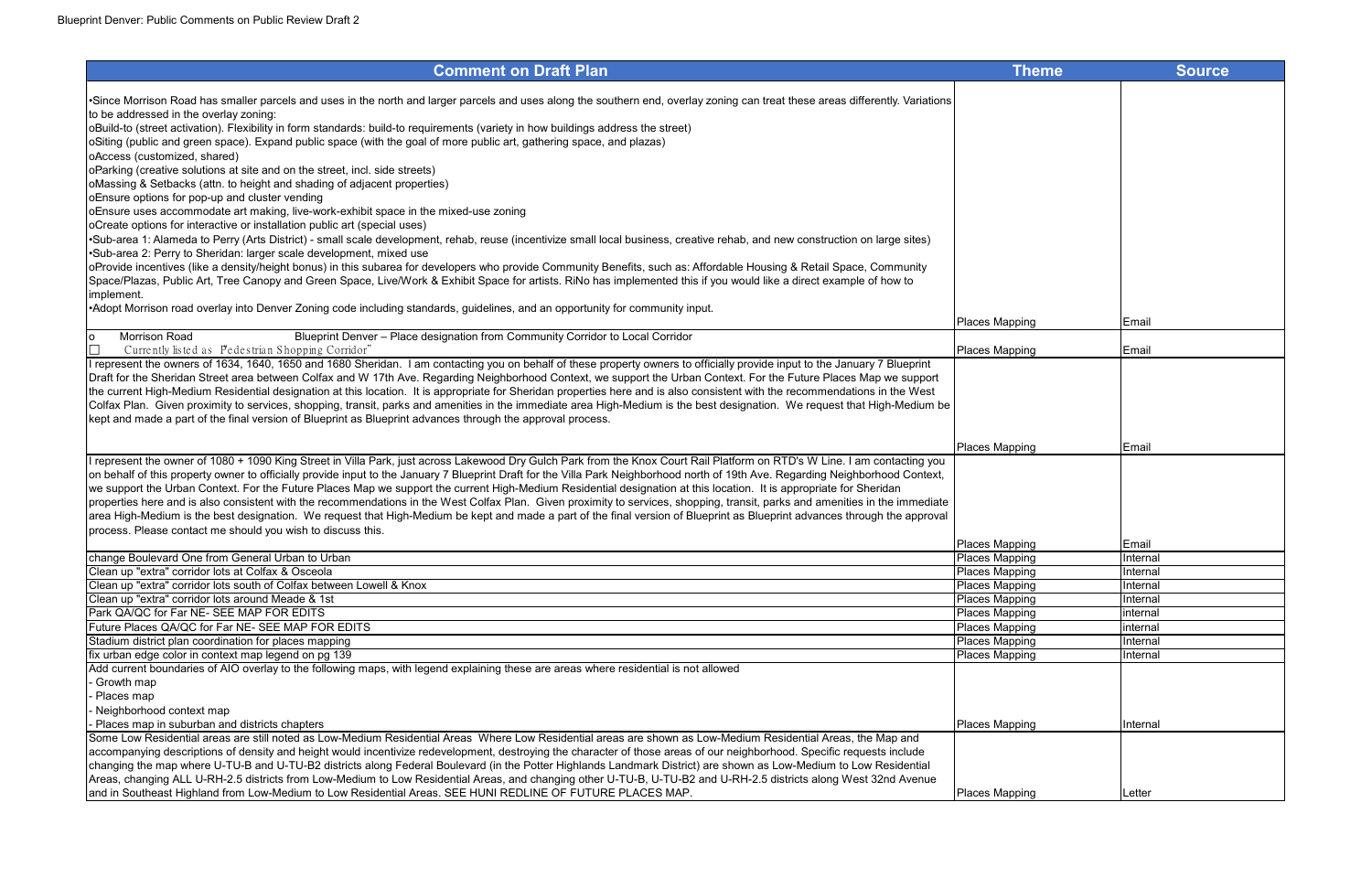| <b>Comment on Draft Plan</b>                                                                                                                                                         | <b>Theme</b>          | <b>Source</b> |
|--------------------------------------------------------------------------------------------------------------------------------------------------------------------------------------|-----------------------|---------------|
| Some U-MX-3 areas are still mis-characterized as High-Medium Residential Areas. Where U-MX-3 districts are shown as High-Medium Residential Areas, the Map and                       |                       |               |
| accompanying descriptions of land uses, density, and height would incentivize redevelopment beyond current zoning regulations, destroying the character of those areas of our        |                       |               |
| neighborhood. These 3-story districts should be shown as Low-Medium Residential Areas. Our specific request is to change the map where the U-MX-3 district along Navajo              |                       |               |
| Street between West 35th and West 37th Avenues is shown as High-Medium Residential to a Low-Medium Residential Area. The extent of this Low-Medium Residential Area                  |                       |               |
| should correspond to the boundaries of the U-MX-3 district. SEE HUNI REDLINE of FUTURE PLACES MAP.                                                                                   | Places Mapping        | Letter        |
| The U-MS-3 parcel at the NE corner of West 32nd Avenue and Zuni Street is mis-characterized as a Local Center. The U-MS-3 parcel at the NE corner of West 32nd Avenue                |                       |               |
| and Zuni Street is mis-characterized as a Local Center. This is a residential structure developed by a neighborhood organization. Our request is to change the mapping from          |                       |               |
| Local Center to Low-Medium Residential Area. SEE HUNI FUTURE PLACES MAP.                                                                                                             | Places Mapping        | Letter        |
| The B-4 parcel at the NE corner of Speer and Federal is mis-characterized as a Community Corridor. The B-4 parcel at the NE corner of Speer Boulevard and Federal                    |                       |               |
| Boulevard is mis-characterized as a Community Corridor. Because commercial uses along both Boulevards in Highland tend to be nodal rather linear, we request that this               |                       |               |
| parcel be changed from Community Corridor to Community Center. Community Corridor designation allows heights up to 8 stories, well beyond Highland's typical allowed                 |                       |               |
| heights. Community Center would allow a more reasonable 5 stories. SEE HUNI REDLINE of FUTURE PLACES MAP.                                                                            | Places Mapping        | Letter        |
| Some U-MS-2 districts are mis-characterized as Community Centers or Local Corridors. Along West 38th Avenue between Decatur Street and Alcott Street, areas zoned U-                 |                       |               |
| MS-2 are mapped as Local Corridor (3 stories). This is another location where the commercial uses are at nodes rather than being continuous along a corridor. These                  |                       |               |
| designations on the Map and in accompanying descriptions of land uses, density, and height would incentivize redevelopment beyond current zoning regulations, significantly          |                       |               |
| altering the character of those areas of our neighborhood which are particularly sensitive to change because of the adjoining Potter Highlands Landmark District. Heights are        |                       |               |
| currently limited to two stories. Our request is to change the Map from Local Corridor to Local Center to better align with the Highland Neighborhood. SEE HUNI REDLINE OF           |                       |               |
| <b>FUTURE PLACES MAP.</b>                                                                                                                                                            | Places Mapping        | Letter        |
|                                                                                                                                                                                      |                       |               |
| The first objection is the identification of the section along the west side of University Boulevard, from 1st Avenue to 4th Avenue (the "Area"), as Community and Regional          |                       |               |
| Urban Centers.                                                                                                                                                                       |                       |               |
| •CCHN objects to this designation as it does not accurately reflect the character of the CCHN neighborhood which the Area borders nor does it recognize the potential                |                       |               |
| limpact to the residences the Area adjoins. While the Area is considered part of the Cherry Creek Business Improvement District (the "BID"), it shares a boundary line with          |                       |               |
| CCHN. As such, we believe that the Area should be designated in keeping with the zoning laws (C-CCN-5 and PUD) previously approved by City Council for the Area. We                  |                       |               |
| seek assurance that the Planning Board recognizes the CCHN historic residential neighborhood adjoining the BID and provides a transition between the Area and our                    |                       |               |
| neighbors' backyards.                                                                                                                                                                | Places Mapping        | Letter        |
| However, Miller Park is concerned with Denveright's future place designation for the property on the far western and far eastern sides of Miller Park. Specifically, Denveright      |                       |               |
| identifies the western portion of Miller Park abutting University Boulevard as a Low-Medium Future Place. Denveright defines Low-Medium as a "mix of low-scale, multi-unit           |                       |               |
| residential as well as some more limited single- and two-unit residential uses."2 Miller Park respectfully opposes Denveright's designation of the western side of Miller Park as    |                       |               |
| a Low-Medium Future Place because such designation would significantly and negatively change the character of Miller Park. As explained above, Miller Park is currently              |                       |               |
| predominately single-family homes on large lots. The Low-Medium Residential district calls for low-scale multi-unit residential with a limited amount of single-family homes - a     |                       |               |
| drastic change from the current predominately single-family home neighborhood. The western portion of Miller Park identified as the Low-Medium Future Place is currently             |                       |               |
| developed as a church, however, its zoning designation is S-SU-D. Miller Park strongly believes that Denveright's future designation of the currently developed church property      |                       |               |
| should reflect the current area of stability and that any future redevelopment of the church should be limited to Low Residential Future Place to ensure compatibility with the      |                       |               |
| character of Miller Park.                                                                                                                                                            | Places Mapping        | Letter        |
|                                                                                                                                                                                      |                       |               |
| Denveright identifies the eastern portion of Miller Park abutting South Steele Street as a High Residential Future Place. Denveright defines High Residential as "a high number      |                       |               |
| of multi-unit residential buildings."3 Currently, this portion of Miller Park is zoned S-MU-20, which is a Suburban Mixed-Use Zone District allowing 20-story buildings. To the      |                       |               |
| extent that the High Residential Future Place designation does not increase the future developable density to greater than its current density, Miller Park does not oppose this     |                       |               |
| future place designation. However, to the extent that the High Residential Future Place designation would increase the allowable density on the eastern portion of Miller Park,      |                       |               |
| Miller Park strongly opposes such designation.                                                                                                                                       |                       |               |
| Miller Park is specifically concerned that an increase in residential density in either of the above discussed portions of Miller Park would: (1) increase both residential and non- |                       |               |
| residential traffic within Miller Park, thus changing the quiet neighborhood character; (2) increase noise and parking congestion; (3) cause congestion on current open space in     |                       |               |
| the neighborhood; and (4) strain the current infrastructure in Miller Park including, but not limited to the drainage system, streets and sidewalks.                                 | Places Mapping        | Letter        |
| The designation of the C-MX-5 district on the north side of the intersection of West 32nd Avenue and Tejon Street is difficult to discern on the map. It appears to be half-way      |                       |               |
| between Low-Medium and High-Medium Residential. We request that the C-MX-5 zone district at this location be shown CLEARLY as a Medium-High Residential Area to                      |                       |               |
| conform to actual and proposed development. SEE HUNI REDLINE OF FUTURE PLACES MAP.                                                                                                   | Places Mapping        | Letter        |
| FUTURE PLACES MAP This map still mis-characterizes some portions of the Highland Neighborhood We request that this map be fully updated per our version of the map.                  |                       |               |
| We have superimposed existing zoning districts to help clarify where the currently proposed map does not correspond to currently allowed zoning, densities, height, and              |                       |               |
| locations of Centers and Corridors. SEE REDLINE OF FUTURE PLACES MAP and specific descriptions of areas still requiring modifications that follow:                                   | Places Mapping        | Letter        |
| Change context from General Urban to Urban in Residential Core                                                                                                                       | <b>Places Mapping</b> | Letter        |
| Change Federal from Community to Local Corridor (no taller than 5 stories)                                                                                                           | <b>Places Mapping</b> | Letter        |
|                                                                                                                                                                                      |                       |               |

| Theme        | Source           |
|--------------|------------------|
|              |                  |
|              |                  |
|              |                  |
| pping        | Letter           |
|              |                  |
| <u>pping</u> | Letter           |
|              |                  |
|              |                  |
| pping        | Letter           |
|              |                  |
|              |                  |
|              |                  |
|              |                  |
| pping        | Letter           |
|              |                  |
|              |                  |
|              |                  |
|              |                  |
| pping        | Letter           |
|              |                  |
|              |                  |
|              |                  |
|              |                  |
|              |                  |
|              |                  |
| pping        | Letter           |
|              |                  |
|              |                  |
|              |                  |
|              |                  |
|              |                  |
|              |                  |
| pping        | Letter           |
|              |                  |
| <u>pping</u> | Letter           |
|              |                  |
|              |                  |
| pping        | Letter           |
| pping        | Letter<br>Letter |
| pping        |                  |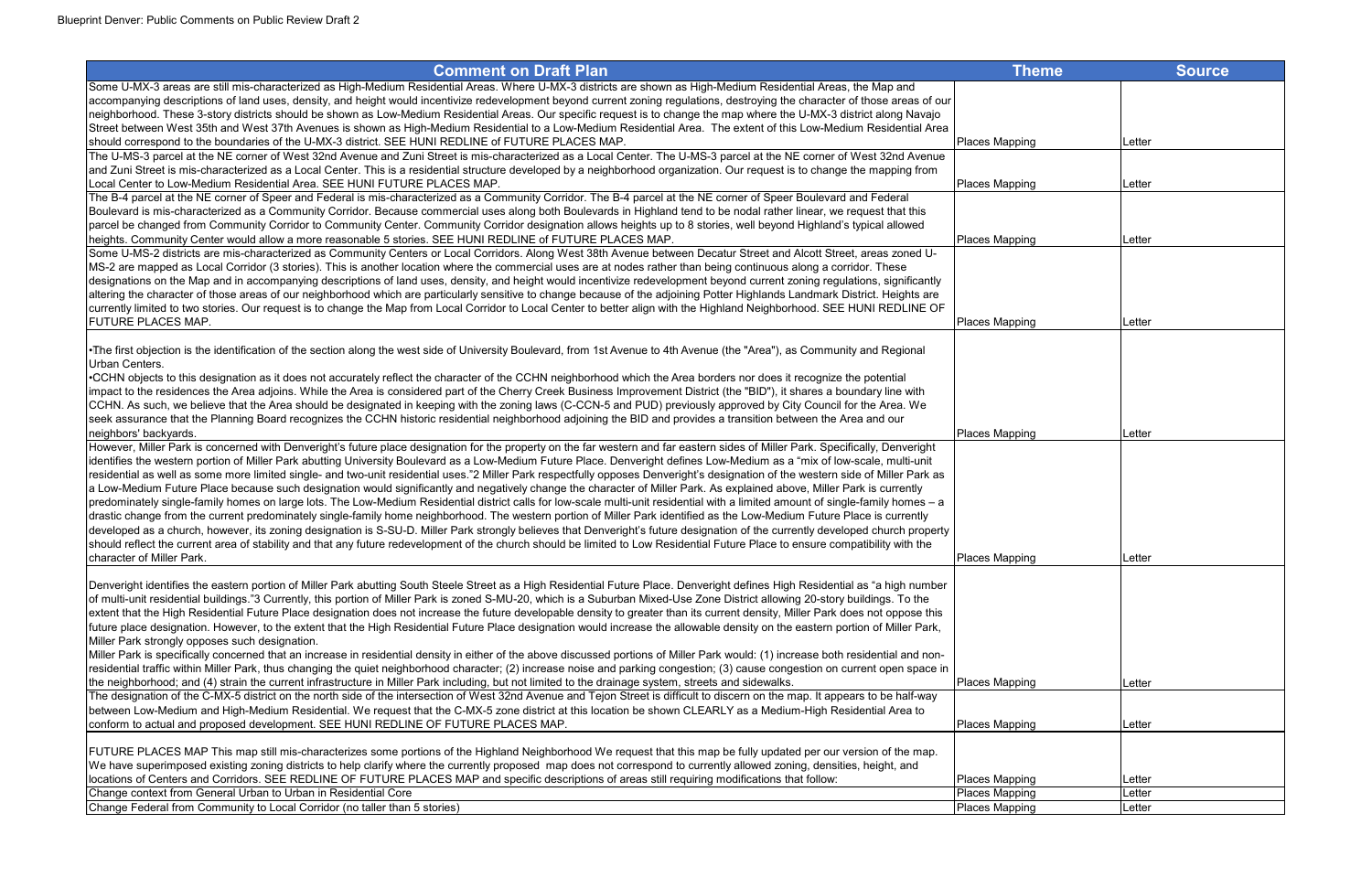| <b>Comment on Draft Plan</b>                                                                                                                                                                                                                                                                                                                                           | <b>Theme</b>          | <b>Source</b>        |
|------------------------------------------------------------------------------------------------------------------------------------------------------------------------------------------------------------------------------------------------------------------------------------------------------------------------------------------------------------------------|-----------------------|----------------------|
| Denveright identifies Miller Park as a Suburban Neighborhood Context and primarily as a Low Residential Future Place 2040. Denveright defines the Low Residential Future                                                                                                                                                                                               |                       |                      |
| Place as "generally characterized by single-unit uses on larger lots. Accessory dwelling units and compatible two-unit uses are appropriate and can be thoughtfully<br>ntegrated."1 Miller Park strongly supports Denveright's Low Residential designation because such designation reflects the current character of Miller Park, which should be                     |                       |                      |
| maintained and continued.                                                                                                                                                                                                                                                                                                                                              | Places Mapping        | Letter               |
| Change properties at 3411 Albion and 3400 Albion from Residental Low Medium to Medium High                                                                                                                                                                                                                                                                             | Places Mapping        | <b>Office Hours</b>  |
| Overall, I believe it is a good plan. However, I am particularly concerned about your designation of Country Club being bordered by an area designated as Urban Center.                                                                                                                                                                                                |                       |                      |
| Currently, there does exist some commercial development that borders Gaylord Street from 1st Avenue up to 4th Avenue; however, the houses that line Gaylord Street are                                                                                                                                                                                                 |                       |                      |
| historically designated. To allow their backyards to potentially be developed according to the guidelines of community and regional centers of an Urban Center would negatively                                                                                                                                                                                        |                       |                      |
| impact the historic feel of these homes and neighborhood. Please designate that area - the area from 1st Avenue north along University Boulevard - as Urban Edge. I believe                                                                                                                                                                                            |                       |                      |
| that this would ensure that this area does not develop into something that causes conflict with the historically designated neighborhood that it borders.                                                                                                                                                                                                              | <b>Places Mapping</b> | <b>Online Survey</b> |
| On the places map, the region along Sheridan between 16th and 17th changed from a 'Local Corridor' in the original draft to 'High Medium' residential area, which is still                                                                                                                                                                                             |                       |                      |
| described as generally supporting '5 story' buildings. This is incredibly frustrating that the plan still seems to justify 5 story buildings given the current configuration of the<br>neighborhood and overwhelming neighborhood sentiment that 5 story buildings are entirely inappropriate here.                                                                    |                       |                      |
|                                                                                                                                                                                                                                                                                                                                                                        |                       |                      |
| As you know, the entire 'low residential' neighborhood surrounding these properties is fighting an effort by those property owners along Sheridan to upzone from their current 2                                                                                                                                                                                       |                       |                      |
| story residential property zone code to allow for 5 stories, and surrounding neighbors also provided significant feedback about the previous draft maps seemingly still justifying<br>this scale of high density redevelopment in the currently low density neighborhood. So, it seems the change to 'High Medium' in this new draft is still largely ignoring the     |                       |                      |
| sentiment of the surrounding community about these properties, and what neighbors founds so objectionable about the earlier draft.                                                                                                                                                                                                                                     |                       |                      |
|                                                                                                                                                                                                                                                                                                                                                                        |                       |                      |
| Neighbors were not so much upset about potential mixed-user / commercial development along here, but were outraged at a plan that could be used to justify construction of<br>potentially 50-70ft tall buildings and 100's of units separated by just a narrow alley from a neighborhood of largely 1 story, single family homes. Even in a 3 story zoning code,       |                       |                      |
| the slope of the street could be leveraged by a developer to get an extra above ground floor and an extra 12' feet above the already generous 45' foot height restriction. It is                                                                                                                                                                                       |                       |                      |
| ridiculous to consider construction of that scale as respectful of the adjacent properties, who would have their view of the sky and foothills entirely blocked and their back yard                                                                                                                                                                                    |                       |                      |
| privacy ruined.                                                                                                                                                                                                                                                                                                                                                        |                       |                      |
| Furthermore, and almost more significantly, the properties along Sheridan here do not have direct access to Sherdian, and so the burden of increased traffic and parking                                                                                                                                                                                               |                       |                      |
| would fall to the adjacent neighborhood streets. The properties along Sheridan are no more equipped to handle high density than the properties along Zenobia, so why are they                                                                                                                                                                                          |                       |                      |
| being singled out for 'High Medium' residential redevelopment at the expense of established low density neighborhood that they are in.                                                                                                                                                                                                                                 |                       |                      |
| It's like CPD is applying an oversimplified formula of 'Sheridan is a busy street', so let's allow them to build tall buildings, without even considering how traffic flow into and out                                                                                                                                                                                |                       |                      |
| of those properties would work, or how tall buildings there would do nothing but diminish the surrounding properties and quality of life for the established residents. Having                                                                                                                                                                                         |                       |                      |
| spent so much time trying to gather this input from the neighbors, and to provide this input to CPD both in person, and in written feedback to the surveys, and through RNO<br>letters, it is now incredibly frustrating to see that CPD has ignored this input and has released a new draft plan that still justifies 5 story, high density development here.         |                       |                      |
|                                                                                                                                                                                                                                                                                                                                                                        |                       |                      |
| Given the details of the surrounding properties, the topology of neighborhood streets, and the overwhelming sentiment of the surrounding neighborhood, these properties                                                                                                                                                                                                |                       |                      |
| should be low, or low-medium places as most in this plan. A place type designation of low, or low-medium would still allow development of higher density row homes or small<br>apartments, like what has been done closer to the light rail station. However, a place-type designation that seemingly justifies 5 story buildings, is ridiculous and is not reflective |                       |                      |
| of neighborhood input to these plans.                                                                                                                                                                                                                                                                                                                                  | Places Mapping        | <b>Online Survey</b> |
| am a longtime resident and now business owner in the Uptown/City Park West neighborhood. Current zoning regulations governing my neighborhood prohibit buildings over 3                                                                                                                                                                                                |                       |                      |
| stories and require new construction to match setbacks of existing buildings. Blueprint Denver classifies my neighborhood as "General Urban Low-Medium Residential," which                                                                                                                                                                                             |                       |                      |
| contemplates building heights of "generally up to 5 stories" and "consistent, shallow setback[s]." I object to any plan that would allow my neighborhood to be rezoned to change<br>the existing building height and setback restrictions.                                                                                                                             | Places Mapping        | <b>Online Survey</b> |
| The residential area bounded by Colfax, 17th Ave., Park Ave. West, and York needs to remain limited to three stories, with front setbacks respected. This area needs to                                                                                                                                                                                                |                       |                      |
| maintain a diversity of housing stock, which includes housing for families, which includes front and back yards. In addition, the impact of future development along 16th Ave.                                                                                                                                                                                         |                       |                      |
| must consider the impact on the 16th Ave. bike lane, one of the most heavily used bike lanes. In particular, developments that shade the bike lanes in the winter, which can<br>render the bike lanes unusable, should not be allowed.                                                                                                                                 | Places Mapping        | <b>Online Survey</b> |
|                                                                                                                                                                                                                                                                                                                                                                        |                       |                      |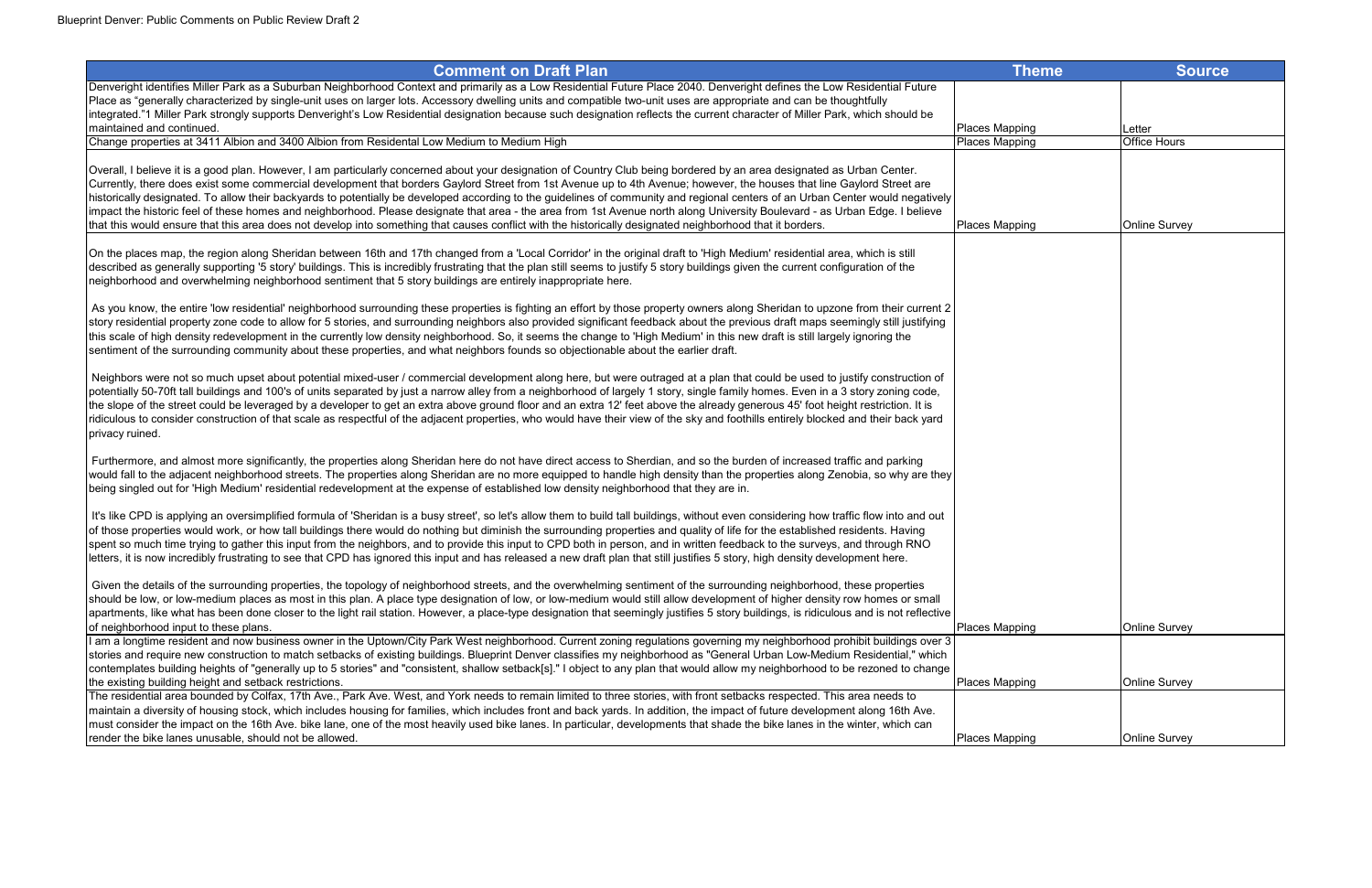| <b>Comment on Draft Plan</b>                                                                                                                                                                                                                                                                                                                                                                                                                                                                                                                                                                                                                                                                                                                                                                                                                                                                                                                                                                                                                                                                                                                                                                                                                                                                                                                                                                                                                                                                                                                                                                                                                                                                                                                                                                                                                                                                                                                                                                                                                                                                                                                                                                                                                                                                                                                                | <b>Theme</b>          | <b>Source</b>        |
|-------------------------------------------------------------------------------------------------------------------------------------------------------------------------------------------------------------------------------------------------------------------------------------------------------------------------------------------------------------------------------------------------------------------------------------------------------------------------------------------------------------------------------------------------------------------------------------------------------------------------------------------------------------------------------------------------------------------------------------------------------------------------------------------------------------------------------------------------------------------------------------------------------------------------------------------------------------------------------------------------------------------------------------------------------------------------------------------------------------------------------------------------------------------------------------------------------------------------------------------------------------------------------------------------------------------------------------------------------------------------------------------------------------------------------------------------------------------------------------------------------------------------------------------------------------------------------------------------------------------------------------------------------------------------------------------------------------------------------------------------------------------------------------------------------------------------------------------------------------------------------------------------------------------------------------------------------------------------------------------------------------------------------------------------------------------------------------------------------------------------------------------------------------------------------------------------------------------------------------------------------------------------------------------------------------------------------------------------------------|-----------------------|----------------------|
| The commercial area along 1st Avenue and Josephine Street should be identified as Urban Edge, not an Urban Center. Erasing the the final feet of privately owned land of a<br>city neighborhood with tall business edifices blocking the sun, and dominating multi-story shadows overlooking into the privacy of properties extending westward for several<br>blocks, all add up to the expected development greed and bottlenecked traffic that awaits. Why has the city encouraged historic neighborhood investment and preservation of<br>our neighborhood communities only to degrade the adjacent neighborhoods with grotesque commercial growth on steroids? Consider the future of the citizens who have<br>invested in the adjacent neighborhoods over the past decades and those family oriented citizens of the future. Again, this is the titillation of Blueprint 2040 designers and                                                                                                                                                                                                                                                                                                                                                                                                                                                                                                                                                                                                                                                                                                                                                                                                                                                                                                                                                                                                                                                                                                                                                                                                                                                                                                                                                                                                                                                            |                       |                      |
| salivating developers - largely individuals who don't live in the adjacent neighborhood - to prioritize tax revenue over quality of life issues of their fellow citizens.                                                                                                                                                                                                                                                                                                                                                                                                                                                                                                                                                                                                                                                                                                                                                                                                                                                                                                                                                                                                                                                                                                                                                                                                                                                                                                                                                                                                                                                                                                                                                                                                                                                                                                                                                                                                                                                                                                                                                                                                                                                                                                                                                                                   | Places Mapping        | <b>Online Survey</b> |
| This comment is on behalf of Regis University in regard to the current Place Type designation<br>proposed in the 01/07/2019 Public Draft of Blueprint Denver Update for the eastern edge of the<br>Unviersity's property. The designation in question is along the western edge of Federal Boulevard,<br>between W 52 nd Avenue and W 50 th Avenue. It is our strong belief that the appropriate designation for<br>this area is Campus - District, not Community Corridor.                                                                                                                                                                                                                                                                                                                                                                                                                                                                                                                                                                                                                                                                                                                                                                                                                                                                                                                                                                                                                                                                                                                                                                                                                                                                                                                                                                                                                                                                                                                                                                                                                                                                                                                                                                                                                                                                                 | Places Mapping        | <b>Online Survey</b> |
| I understand when looking at a whole city, some areas will get "pinched" off on a general scale. But in a neighborhood, half a block may be the key to keeping the circulation of                                                                                                                                                                                                                                                                                                                                                                                                                                                                                                                                                                                                                                                                                                                                                                                                                                                                                                                                                                                                                                                                                                                                                                                                                                                                                                                                                                                                                                                                                                                                                                                                                                                                                                                                                                                                                                                                                                                                                                                                                                                                                                                                                                           |                       |                      |
| a neighborhood going versus pinching of a part. In our neighborhood in the north portion of UHills, classifying the west side of S Ash between Wesley and Iliff as part of the<br>"commercial" corridor will constitute that pinching off - single family residences serving as a bridge to the neighboring townhome/ multifamily apartment units will be lost. Can<br>the sense of neighborhood continuity survive with a single block strand of single family residences - or will it cut off the multifamily portion, thereby losing the diversity,<br>inclusiveness of the neighborhood, splitting it into "dense, multifamily TOD only" and "single-family residence only" areas ? It'd be good to make sure the two remain<br>connected.                                                                                                                                                                                                                                                                                                                                                                                                                                                                                                                                                                                                                                                                                                                                                                                                                                                                                                                                                                                                                                                                                                                                                                                                                                                                                                                                                                                                                                                                                                                                                                                                              |                       |                      |
| I really appreciated the notations of changes between the drafts.                                                                                                                                                                                                                                                                                                                                                                                                                                                                                                                                                                                                                                                                                                                                                                                                                                                                                                                                                                                                                                                                                                                                                                                                                                                                                                                                                                                                                                                                                                                                                                                                                                                                                                                                                                                                                                                                                                                                                                                                                                                                                                                                                                                                                                                                                           | <b>Places Mapping</b> | <b>Online Survey</b> |
| For the area of East Iliff Avenue between Colorado Boulevard and Dahlia the current draft does not take sufficient account of new developments. Specifically single family<br>suburban zoning is not in line with new development and changing age demographics. Also this zoning is not optimal for the transit oriented nature of this area. Although some<br>areas of change did not experience new development under the old blueprint this is in part because other development was slow between the purchase of land and the<br>constructions of new buildings. The completion of these projects, however, has created a startling and disruptive transition between higher density townhouse and apartment /<br>commercial buildings, on the one hand, and single family on the other hand. This discontinuity makes new single family development less desirable, calling for more flexibility in<br>building forms as well as some smaller minimum lot sizes. This would create a smoother transition between developments to the north and single family areas to the south.<br>Also this would take account of the changing demographics as the neighborhood increasingly attracts younger professionals and their families. Many of these new residents<br>are attracted to the urban nature of this area which has been increased by light rail and change in land use. However, many of the suburban homes on liff appear somewhat<br>out of place in the new environment. This makes reinvestment in new or updated single family homes less likely.                                                                                                                                                                                                                                                                                                                                                                                                                                                                                                                                                                                                                                                                                                                                                                                         | <b>Places Mapping</b> | <b>Online Survey</b> |
| Statement Regarding Definition of "Other Parks and Open Space" in 3rd Blueprint Denver Draft<br>Thank you for making the important changes regarding the Park Hill Golf Course ("PHGC") land that are reflected in the 2nd Blueprint Denver draft on pages 143-4 of the<br>Future Places map and pages 152-3 regarding "Parks and Open Space." It is critical, however, that this important document be further augmented in the 3rd Blueprint Denver<br>draft by adding the following at the end of the final sentence in the definition of "Other Parks and Open Space":<br>"subject to unique applicable land use restrictions such as the perpetual open space conservation easement covering the Park Hill Golf Course land."G<br>Among the properties identified as "Other Parks and Open Space" in the 2nd Blueprint Denver draft, the PHGC land is unique because it is protected by the perpetual open<br>space conservation easement that the city purchased on November 4, 1997 from the George W. Clayton Trust ("Clayton") in exchange for \$2 million. The stated purpose of<br>the open space conservation easement is "to vest a real property interest in (the city) that provides for the conservation of the Golf Course Land as open space" Therefore,<br>Clayton in perpetuity relinquished its right to develop the PHGC land in exchange for this \$2 million payment. The open space conservation easement was recorded at<br>Reception No. 9700159758. Although the open space conservation easement was subsequently released in accordance with the agency agreement entered into between the<br>city and Clayton on October 13, 2000, the agency agreement provides that--upon its termination either on October 13, 2099 or upon Clayton's earlier decision to terminate<br>it—Clayton is obligated to re-grant the open space conservation easement to the city. Under the terms of the agency agreement, Clayton holds title to the PHGC land "as agent<br>of the City, to hold for the benefit of the citizens of the City and the general public" The agency agreement was recorded on December 1, 2000 at Reception No.<br>2000175267.<br>For purposes of clarity, a unique land use restriction such as the PHGC land perpetual open space conservation easement should be identified in the definition of "Other Parks" |                       |                      |
| and Open Spaces."                                                                                                                                                                                                                                                                                                                                                                                                                                                                                                                                                                                                                                                                                                                                                                                                                                                                                                                                                                                                                                                                                                                                                                                                                                                                                                                                                                                                                                                                                                                                                                                                                                                                                                                                                                                                                                                                                                                                                                                                                                                                                                                                                                                                                                                                                                                                           | Places Mapping        | <b>Online Survey</b> |
| Great updates to Villa Park! Thanks for taking our feedback into account!                                                                                                                                                                                                                                                                                                                                                                                                                                                                                                                                                                                                                                                                                                                                                                                                                                                                                                                                                                                                                                                                                                                                                                                                                                                                                                                                                                                                                                                                                                                                                                                                                                                                                                                                                                                                                                                                                                                                                                                                                                                                                                                                                                                                                                                                                   | <b>Places Mapping</b> | <b>Online Survey</b> |
| If fully expect the Villa Park Neighborhood Association to oppose the designations for higher density in the neighborhood. Rest assured that that group does not accurately<br>represent the opinions of the majority of the neighborhood residents. Most of us in the area appreciate the vision to increase density and the opportunities for development<br>near transit that could result. Their insistence on minimizing and preventing development has caused stagnation and deterioration in areas that are primed for exciting<br>opportunities. When you get negative feedback from the VPNA, know that they do not speak for the majority of residents in the area. Thanks for helping us move toward a<br>brighter future, and not returning to the 1991 Villa Park Neighborhood Plan that the VPNA views as scripture to this day!                                                                                                                                                                                                                                                                                                                                                                                                                                                                                                                                                                                                                                                                                                                                                                                                                                                                                                                                                                                                                                                                                                                                                                                                                                                                                                                                                                                                                                                                                                              | Places Mapping        | <b>Online Survey</b> |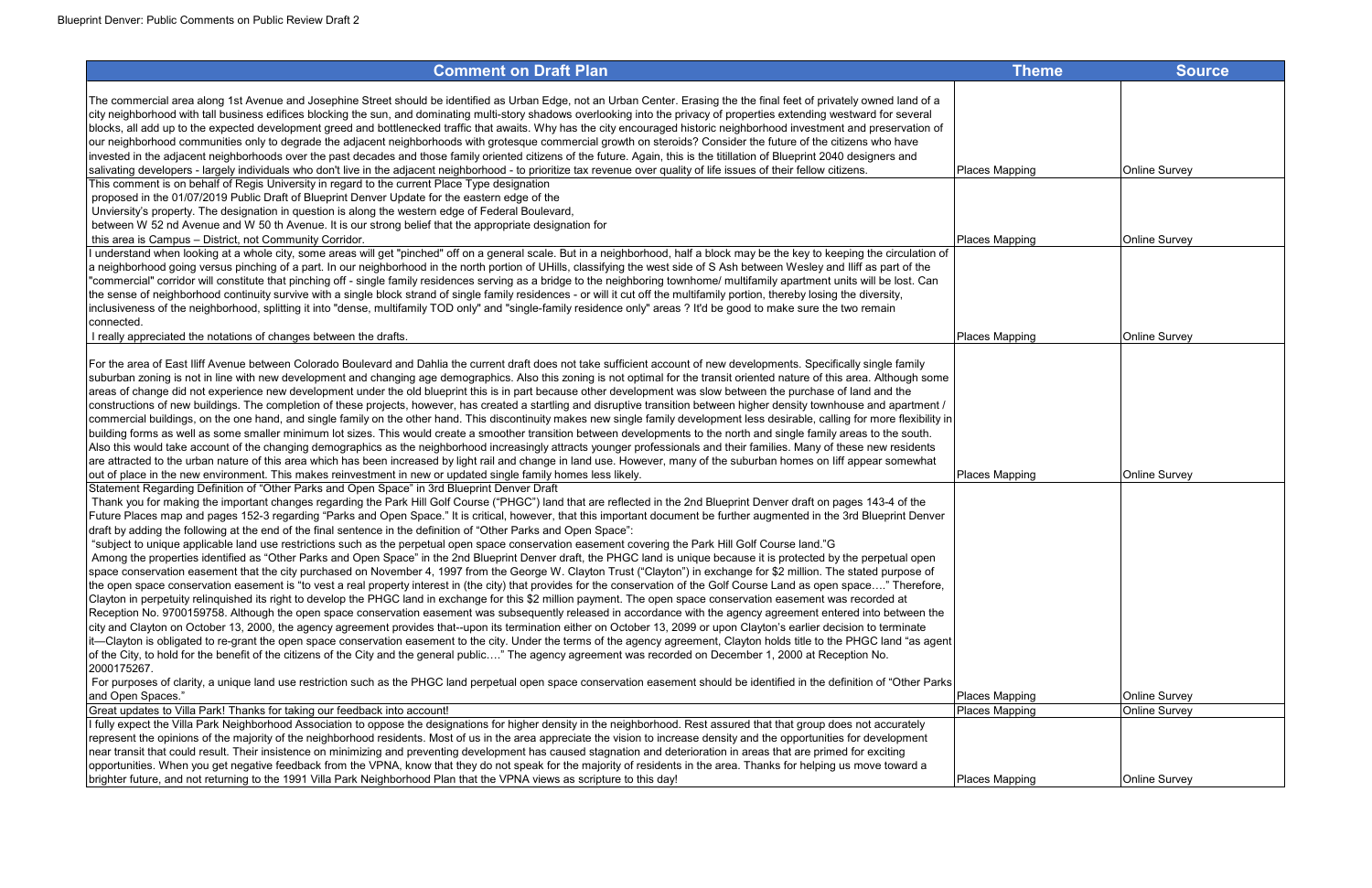# **Comment on Draft Plan** Thank you for making the important changes regarding the Park Hill Golf Course ("PHGC") land that are reflected in the 2nd Blueprint Denver draft on pages 143-4 of the Future Places map and pages 152-3 regarding "Parks and Open Space." It is critical, however, that this important document be further augmented in the 3rd Blueprint Denver draft by adding the following at the end of the final sentence in the definition of "Other Parks and Open Space": "subject to unique applicable land use restrictions such as the perpetual open space conservation easement covering the Park Hill Golf Course land."G Among the properties identified as "Other Parks and Open Space" in the 2nd Blueprint Denver draft, the PHGC land is unique because it is protected by the perpetual open space conservation easement that the city purchased on November 4, 1997 from the George W. Clayton Trust ("Clayton") in exchange for \$2 million. The stated purpose of the open space conservation easement is "to vest a real property interest in (the city) that provides for the conservation of the Golf Course Land as open space…." Therefore, Clayton in perpetuity relinquished its right to develop the PHGC land in exchange for this \$2 million payment. The open space conservation easement was recorded at Reception No. 9700159758. Although the open space conservation easement was subsequently released in accordance with the agency agreement entered into between the city and Clayton on October 13, 2000, the agency agreement provides that--upon its termination either on October 13, 2099 or upon Clayton's earlier decision to terminate it—Clayton is obligated to re-grant the open space conservation easement to the city. Under the terms of the agency agreement, Clayton holds title to the PHGC land "as agent of the City, to hold for the benefit of the citizens of the City and the general public…." The agency agreement was recorded on December 1, 2000 at Reception No. 2000175267. For purposes of clarity, a unique land use restriction such as the PHGC land perpetual open space conservation easement should be identified in the definition of "Other Parks and Open Spaces." Places Mapping Online Survey Thank you for making the important changes regarding the Park Hill Golf Course ("PHGC") land that are reflected in the 2nd Blueprint Denver draft on pages 143-4 of the Future Places map and pages 152-3 regarding "Parks and Open Space." It is critical, however, that this important document be further augmented in the 3 rd Blueprint Denver draft by adding thefollowing at the end of the final sentence in the definition of "Other Parks and Open Space": "subject to unique applicable land use restrictions such as the perpetual open space conservation easement covering the Park Hill Golf Course land." Among the properties identified as "Other Parks and Open Space" in the 2nd Blueprint Denver draft, the PHGC land is unique because it is protected by the perpetual open space conservation easement that the city purchased on November 4, 1997 from the George W. Clayton Trust ("Clayton") in exchange for \$2 million. The stated purpose of the open space conservation easement is "to vest a real property interest in (the city) that provides for the conservation of the Golf Course Land as open space…." Therefore, Clayton in perpetuity relinquished its right to develop the PHGC land in exchange for this \$2 million payment. The open space conservation easement was recorded at Reception No.9700159758. Although the open space conservation easement was subsequently released in accordance with the agency agreement entered into between the city and Clayton on October 13, 2000, the agency agreement provides that- -upon its termination either on October 13, 2099 or upon Clayton's earlier decision to terminate it—Clayton is obligated to re-grant the open space conservation easement to the city. Under the terms of the agency agreement, Clayton holds title to the PHGC land "as agent of the City, to hold for the benefit of the citizens of the City and the general public…." The agency agreement was recorded on December 1, 2000 at Reception No. 2000175267. For purposes of clarity, a unique land use restriction such as the PHGC land perpetual open space conservation easement should be identified in the definition of "Other Parks and Open Spaces." Places Mapping Online Survey on the Survey of Places Mapping Online Survey of Places Mapping Online Survey of Places Mapping Online Survey o

| <b>Theme</b> | Source        |
|--------------|---------------|
|              |               |
|              |               |
|              |               |
|              |               |
|              |               |
|              |               |
|              |               |
|              |               |
|              |               |
|              |               |
|              |               |
| pping        | Online Survey |
|              |               |
|              |               |
|              |               |
|              |               |
|              |               |
|              |               |
|              |               |
|              |               |
|              |               |
|              |               |
|              |               |
|              |               |
|              |               |
|              |               |
| pping        | Online Survey |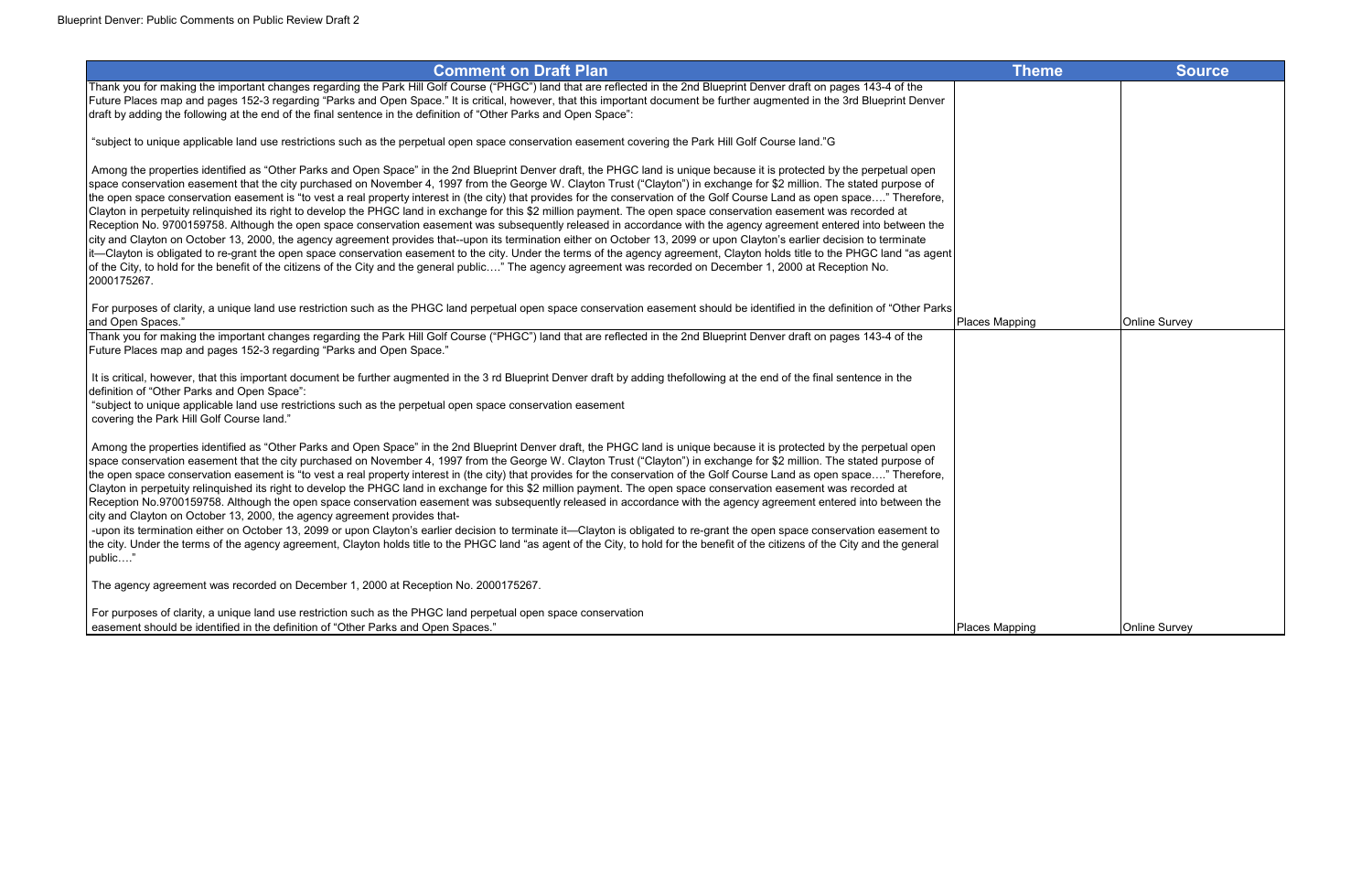I would like to endorse this statement regarding the unique status of Park Hill Golf Course:

Statement Regarding the Definition of "Other Parks and Open Space" in the 3rd Blueprint Denver Draft

 Thank you for making the important changes regarding the Park Hill Golf Course ("PHGC") land that are reflected in the 2nd Blueprint Denver draft on pages 143-4 of the Future Places map and pages 152-3 regarding "Parks and Open Space." It is critical, however, that this important document be further augmented in the 3rd Blueprint Denver draft by adding the following at the end of the final sentence in the definition of "Other Parks and Open Space":

For purposes of clarity, a unique land use restriction such as the PHGC land perpetual open space conservation easement should be identified in the definition of "Other Parks<br>and Open Spaces." and Open Spaces." Places Mapping Online Survey

 "subject to unique applicable land use restrictions such as the perpetual open space conservation easement covering the Park Hill Golf Course land."G Among the properties identified as "Other Parks and Open Space" in the 2nd Blueprint Denver draft, the PHGC land is unique because it is protected by the perpetual open space conservation easement that the city purchased on November 4, 1997 from the George W. Clayton Trust ("Clayton") in exchange for \$2 million. The stated purpose of the open space conservation easement is "to vest a real property interest in (the city) that provides for the conservation of the Golf Course Land as open space…." Therefore, Clayton in perpetuity relinquished its right to develop the PHGC land in exchange for this \$2 million payment. The open space conservation easement was recorded at Reception No. 9700159758. Although the open space conservation easement was subsequently released in accordance with the agency agreement entered into between the city and Clayton on October 13, 2000, the agency agreement provides that--upon its termination either on October 13, 2099 or upon Clayton's earlier decision to terminate it—Clayton is obligated to re-grant the open space conservation easement to the city. Under the terms of the agency agreement, Clayton holds title to the PHGC land "as agent of the City, to hold for the benefit of the citizens of the City and the general public…." The agency agreement was recorded on December 1, 2000 at Reception No. 2000175267.

Thank you for making the important changes regarding the Park Hill Golf Course ("PHGC") land that are reflected in the 2nd Blueprint Denver draft. This document should be further augmented in the 3rd Blueprint Denver draft by adding the following at the end of the final sentence in the definition of "Other Parks and Open Space": "subject to unique applicable land use restrictions such as the perpetual open space conservation easement covering the Park Hill Golf Course land."G Among the properties identified as "Other Parks and Open Space" in the 2nd Blueprint Denver draft, the PHGC land is unique because it is protected by the perpetual open space conservation easement that the city purchased on November 4, 1997 from the George W. Clayton Trust ("Clayton") in exchange for \$2 million. The stated purpose of the open space conservation easement is "to vest a real property interest in (the city) that provides for the conservation of the Golf Course Land as open space…." Therefore, Clayton in perpetuity relinquished its right to develop the PHGC land in exchange for this \$2 million payment. Although the open space conservation easement was subsequently released in accordance with the agency agreement entered into between the city and Clayton on October 13, 2000, the agency agreement provides that--upon its termination either on October 13, 2099 or upon Clayton's earlier decision to terminate it—Clayton is obligated to re-grant the open space conservation easement to the city. Under the terms of the agency agreement, Clayton holds title to the PHGC land "as agent of the City, to hold for the benefit of the citizens of the City and the general public....". For purposes of clarity, a unique land use restriction such as the PHGC land perpetual open space conservation easement should be identified in the definition of "Other Parks and Open Spaces." Places Mapping Online Survey Thank you for making the important changes regarding the Park Hill Golf Course ("PHGC") land that are reflected in the 2nd Blueprint Denver draft on pages 143-4 of the Future Places map and pages 152-3 regarding "Parks and Open Space." It is critical, however, that this important document be further augmented in the 3rd Blueprint Denver draft by adding the following at the end of the final sentence in the definition of "Other Parks and Open Space": "subject to unique applicable land use restrictions such as the perpetual open space conservation easement covering the Park Hill Golf Course land."G

 Among the properties identified as "Other Parks and Open Space" in the 2nd Blueprint Denver draft, the PHGC land is unique because it is protected by the perpetual open space conservation easement that the city purchased on November 4, 1997 from the George W. Clayton Trust ("Clayton") in exchange for \$2 million. The stated purpose of the open space conservation easement is "to vest a real property interest in (the city) that provides for the conservation of the Golf Course Land as open space…." Therefore, Clayton in perpetuity relinquished its right to develop the PHGC land in exchange for this \$2 million payment. The open space conservation easement was recorded at Reception No. 9700159758. Although the open space conservation easement was subsequently released in accordance with the agency agreement entered into between the city and Clayton on October 13, 2000, the agency agreement provides that--upon its termination either on October 13, 2099 or upon Clayton's earlier decision to terminate it—Clayton is obligated to re-grant the open space conservation easement to the city. Under the terms of the agency agreement, Clayton holds title to the PHGC land "as agent of the City, to hold for the benefit of the citizens of the City and the general public…." The agency agreement was recorded on December 1, 2000 at Reception No. 2000175267.

 For purposes of clarity, a unique land use restriction such as the PHGC land perpetual open space conservation easement should be identified in the definition of "Other Parks and Open Spaces." Places Mapping Online Survey

| Theme        | Source        |
|--------------|---------------|
|              |               |
|              |               |
|              |               |
|              |               |
|              |               |
|              |               |
|              |               |
|              |               |
|              |               |
|              |               |
| pping        | Online Survey |
|              |               |
|              |               |
|              |               |
|              |               |
|              |               |
|              |               |
|              |               |
| pping        | Online Survey |
|              |               |
|              |               |
|              |               |
|              |               |
|              |               |
|              |               |
|              |               |
|              |               |
| <u>pping</u> | Online Survey |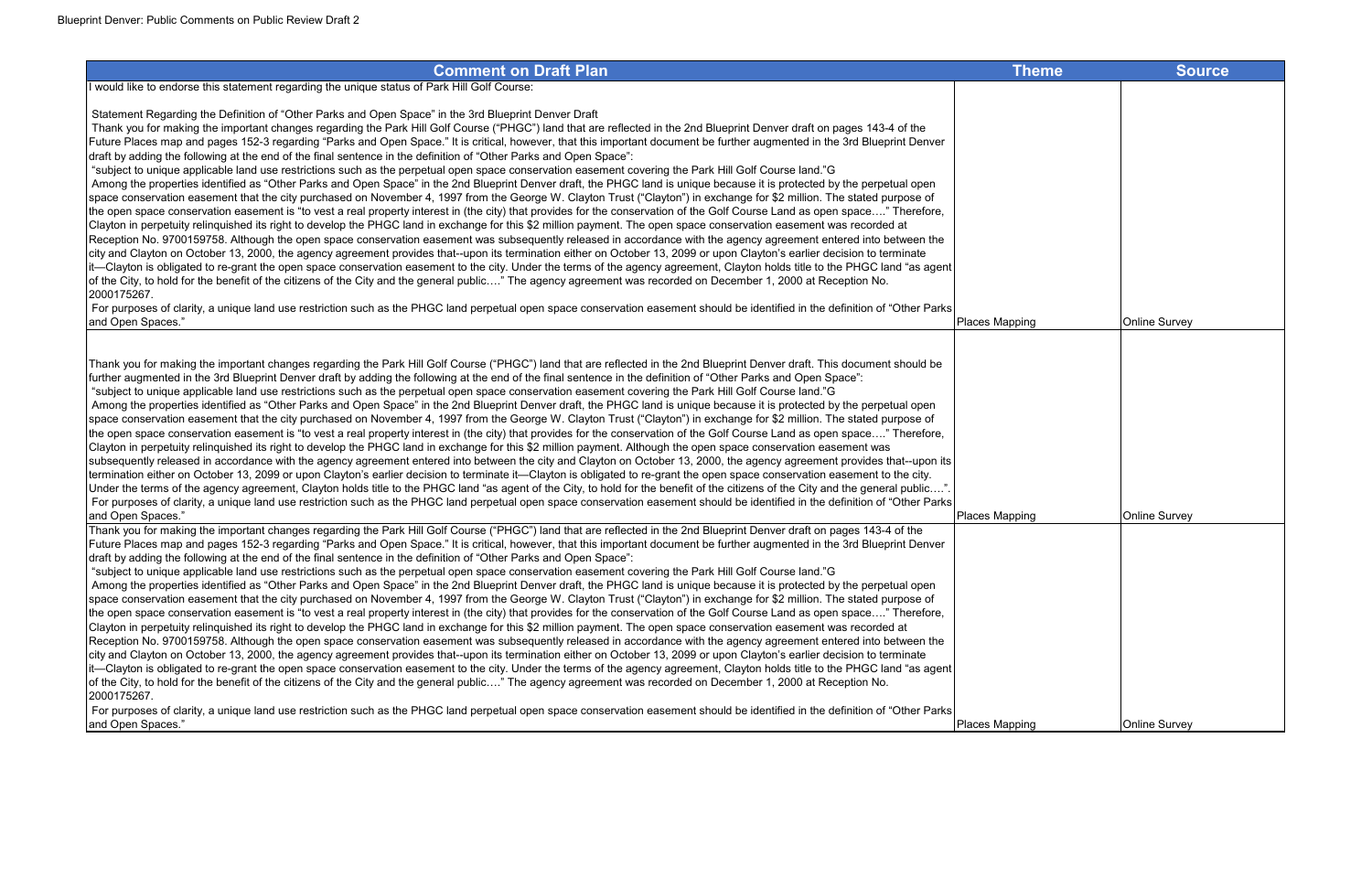#### **Comment on Draft Plan** Thank you for making the important changes regarding the Park Hill Golf Course ("PHGC") land that are reflected in the 2nd Blueprint Denver draft on pages 143-4 of the Future Places map and pages 152-3 regarding "Parks and Open Space." It is critical, however, that this important document be further augmented in the 3rd Blueprint Denver draft by adding the following at the end of the final sentence in the definition of "Other Parks and Open Space": "subject to unique applicable land use restrictions such as the perpetual open space conservation easement covering the Park Hill Golf Course land."G Among the properties identified as "Other Parks and Open Space" in the 2nd Blueprint Denver draft, the PHGC land is unique because it is protected by the perpetual open space conservation easement that the city purchased on November 4, 1997 from the George W. Clayton Trust ("Clayton") in exchange for \$2 million. The stated purpose of the open space conservation easement is "to vest a real property interest in (the city) that provides for the conservation of the Golf Course Land as open space…." Therefore, Clayton in perpetuity relinquished its right to develop the PHGC land in exchange for this \$2 million payment. The open space conservation easement was recorded at Reception No. 9700159758. Although the open space conservation easement was subsequently released in accordance with the agency agreement entered into between the city and Clayton on October 13, 2000, the agency agreement provides that--upon its termination either on October 13, 2099 or upon Clayton's earlier decision to terminate it—Clayton is obligated to re-grant the open space conservation easement to the city. Under the terms of the agency agreement, Clayton holds title to the PHGC land "as agent of the City, to hold for the benefit of the citizens of the City and the general public…." The agency agreement was recorded on December 1, 2000 at Reception No. 2000175267. For purposes of clarity, a unique land use restriction such as the PHGC land perpetual open space conservation easement should be identified in the definition of "Other Parks Places Ma and Open Spaces." Places Mapping Online Survey Statement Regarding the Definition of "Other Parks and Open Space" in the 3rd Blueprint Denver Draft Thank you for making the important changes regarding the Park Hill Golf Course ("PHGC") land that are reflected in the 2nd Blueprint Denver draft on pages 143-4 of the Future Places map and pages 152-3 regarding "Parks and Open Space." It is critical, however, that this important document be further augmented in the 3rd Blueprint Denver draft by adding the following at the end of the final sentence in the definition of "Other Parks and Open Space": "subject to unique applicable land use restrictions such as the perpetual open space conservation easement covering the Park Hill Golf Course land."G Among the properties identified as "Other Parks and Open Space" in the 2nd Blueprint Denver draft, the PHGC land is unique because it is protected by the perpetual open space conservation easement that the city purchased on November 4, 1997 from the George W. Clayton Trust ("Clayton") in exchange for \$2 million. The stated purpose of the open space conservation easement is "to vest a real property interest in (the city) that provides for the conservation of the Golf Course Land as open space…." Therefore, Clayton in perpetuity relinquished its right to develop the PHGC land in exchange for this \$2 million payment. The open space conservation easement was recorded at Reception No. 9700159758. Although the open space conservation easement was subsequently released in accordance with the agency agreement entered into between the city and Clayton on October 13, 2000, the agency agreement provides that--upon its termination either on October 13, 2099 or upon Clayton's earlier decision to terminate it—Clayton is obligated to re-grant the open space conservation easement to the city. Under the terms of the agency agreement, Clayton holds title to the PHGC land "as agent

2000175267. For purposes of clarity, a unique land use restriction such as the PHGC land perpetual open space conservation easement should be identified in the definition of "Other Parks"

of the City, to hold for the benefit of the citizens of the City and the general public…." The agency agreement was recorded on December 1, 2000 at Reception No.

| and Open Spaces."                                                                                                                                                                 | <b>Places Mapping</b> | Online Survey        |
|-----------------------------------------------------------------------------------------------------------------------------------------------------------------------------------|-----------------------|----------------------|
| Il like the updated zoning to allow for greater density south of Paco Sanchez Park.                                                                                               | Places Mapping        | <b>Online Survey</b> |
|                                                                                                                                                                                   |                       |                      |
|                                                                                                                                                                                   |                       |                      |
| Statement Regarding the Definition of "Other Parks and Open Space" in the 3rd Blueprint Denver Draft Thank you for making the important changes regarding the Park Hill           |                       |                      |
| Golf Course ("PHGC") land that are reflected in the 2 nd Blueprint Denver draft on pages 143-4 of the Future Places map and pages 152-3 regarding "Parks and Open Space."         |                       |                      |
| It is critical, however, that this important document be further augmented in the 3 rd Blueprint Denver draft by adding the following at the end of the final sentence in the     |                       |                      |
| definition of "Other Parks and Open Space": "subject to unique applicable land use restrictions such as the perpetual open space conservation easement                            |                       |                      |
| covering the Park Hill Golf Course land."G Among the properties identified as "Other Parks and Open Space" in the 2 nd Blueprint Denver draft, the PHGC land is unique            |                       |                      |
| because it is protected by the perpetual open space conservation easement that the city purchased on November 4, 1997 from the George W. Clayton Trust ("Clayton") in             |                       |                      |
| exchange for \$2 million. The stated purpose of the open space conservation easement is "to vest a real property interest in (the city) that provides for the conservation of the |                       |                      |
| Golf Course Land as open space" Therefore, Clayton in perpetuity relinguished its right to develop the PHGC land in exchange for this \$2 million payment. The open space         |                       |                      |
| conservation easement was recorded at Reception No. 9700159758. Although the open space conservation easement was subsequently released in accordance with the                    |                       |                      |
| agency agreement entered into between the city and Clayton on October 13, 2000, the agency agreement provides that--upon its termination either on October 13, 2099 or            |                       |                      |
| upon Clayton's earlier decision to terminate it—Clayton is obligated to re-grant the open space conservation easement to the city. Under the terms of the agency agreement,       |                       |                      |
| Clayton holds title to the PHGC land "as agent of the City, to hold for the benefit of the citizens of the City and the general public"                                           |                       |                      |
| The agency agreement was recorded on December 1, 2000 at Reception No. 2000175267. For purposes of clarity, a unique land use restriction such as the PHGC land                   |                       |                      |
| perpetual open space conservation easement should be identified in the definition of "Other Parks and Open Spaces."                                                               | <b>Places Mapping</b> | <b>Online Survey</b> |

| Theme        | <b>Source</b>                  |
|--------------|--------------------------------|
|              |                                |
|              |                                |
|              |                                |
|              |                                |
|              |                                |
|              |                                |
|              |                                |
|              |                                |
| pping        | Online Survey                  |
|              |                                |
|              |                                |
|              |                                |
|              |                                |
|              |                                |
|              |                                |
|              |                                |
|              |                                |
| pping        | Online Survey<br>Online Survey |
| pping        |                                |
|              |                                |
|              |                                |
|              |                                |
|              |                                |
|              |                                |
|              |                                |
|              |                                |
|              |                                |
| <u>pping</u> | <b>Online Survey</b>           |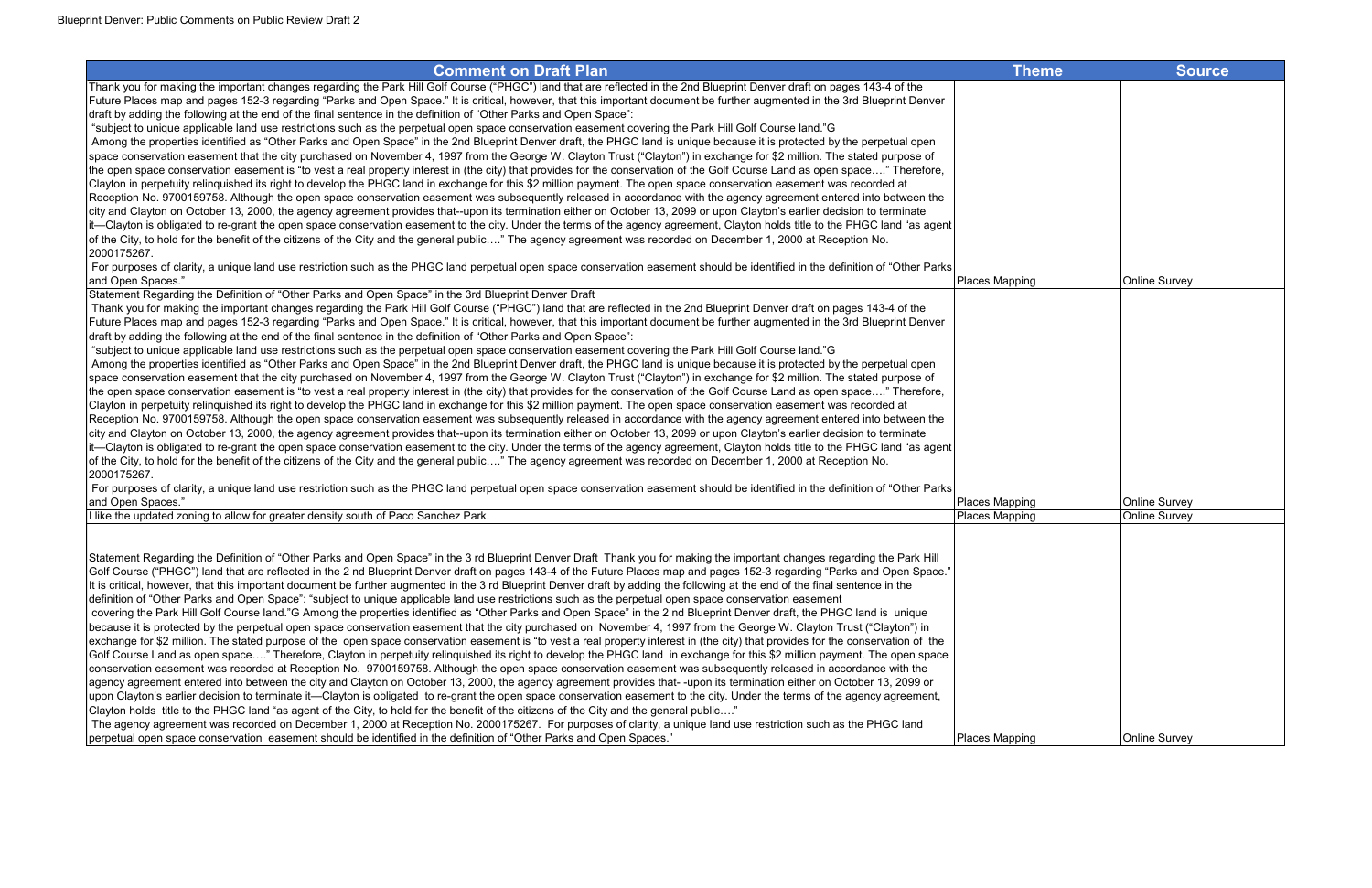| Thank you for making the important changes regarding the Park Hill Golf Course ("PHGC") land that are reflected in the 2 nd Blueprint Denver draft on pages 143-4 of the           |                |                      |
|------------------------------------------------------------------------------------------------------------------------------------------------------------------------------------|----------------|----------------------|
| Future Places map and pages 152-3 regarding "Parks and Open Space." It is critical, however, that this important document be further augmented in the 3 rd Blueprint Denver        |                |                      |
| draft by adding the following at the end of the final sentence in the definition of "Other Parks and Open Space": "subject to unique applicable land use restrictions such as the  |                |                      |
| perpetual open space conservation easement covering the Park Hill Golf Course land."G Among the properties identified as "Other Parks and Open Space" in the 2 nd                  |                |                      |
| Blueprint Denver draft, the PHGC land is unique because it is protected by the perpetual open space conservation easement that the city purchased on                               |                |                      |
| November 4, 1997 from the George W. Clayton Trust ("Clayton") in exchange for \$2 million. The stated purpose of the open space conservation easement is "to vest a real           |                |                      |
| property interest in (the city) that provides for the conservation of the Golf Course Land as open space" Therefore, Clayton in perpetuity relinquished its right to develop the   |                |                      |
| PHGC land in exchange for this \$2 million payment. The open space conservation easement was recorded at Reception No. 9700159758. Although the open space                         |                |                      |
| conservation easement was subsequently released in accordance with the agency agreement entered into between the city and Clayton on October 13, 2000, the agency                  |                |                      |
| agreement provides that- -upon its termination either on October 13, 2099 or upon Clayton's earlier decision to terminate it—Clayton is obligated to re-grant the open space       |                |                      |
| conservation easement to the city. Under the terms of the agency agreement, Clayton holds title to the PHGC land "as agent of the City, to hold for the benefit of the citizens of |                |                      |
| the City and the general public" The agency agreement was recorded on December 1, 2000 at Reception No. 2000175267. For purposes of clarity, a unique land use                     |                |                      |
| restriction such as the PHGC land perpetual open space conservation easement should be identified in the definition of "Other Parks and Open Spaces."                              | Places Mapping | <b>Online Survey</b> |
|                                                                                                                                                                                    |                |                      |

 The agency agreement was recorded on December 1, 2000 at Reception No. 2000175267. For purposes of clarity, a unique land use restriction such as the PHGC land Iperpetual open space conservation easement should be identified in the definition of "Other Parks and Open Spaces." Provided a provided by the Survey of Places Ma

This important document be further augmented in the 3 rd Blueprint Denver draft by adding the following at the end of the final sentence in the definition of "Other Parks and Open Space":

 "subject to unique applicable land use restrictions such as the perpetual open space conservation easement covering the Park Hill Golf Course land."G Among the properties identified as "Other Parks and Open Space" in the 2 nd Blueprint Denver draft, the PHGC land is unique because it is protected by the perpetual open space conservation easement that the city purchased on November 4, 1997 from the George W. Clayton Trust ("Clayton") in exchange for \$2 million. The stated purpose of the open space conservation easement is "to vest a real property interest in (the city) that provides for the conservation of the Golf Course Land as open space…." Therefore, Clayton in perpetuity relinquished its right to develop the PHGC land in exchange for this \$2 million payment. The open space conservation easement was recorded at Reception No. 9700159758. Although the open space conservation easement was subsequently released in accordance with the agency agreement entered into between the city and Clayton on October 13, 2000, the agency agreement provides that-

 -upon its termination either on October 13, 2099 or upon Clayton's earlier decision to terminate it—Clayton is obligated to re-grant the open space conservation easement to the city. Under the terms of the agency agreement, Clayton holds title to the PHGC land "as agent of the City, to hold for the benefit of the citizens of the City and the general public…."

Thank you for making the important changes regarding the Park Hill Golf Course ("PHGC") land that are reflected in the 2nd Blueprint Denver draft on pages 143-4 of the Future Places map and pages 152-3 regarding "Parks and Open Space." It is critical, however, that this important document be further augmented in the 3 rd Blueprint Denver draft by adding the following at the end of the final sentence in the definition of "Other Parks and Open Space":

"subject to unique applicable land use restrictions such as the perpetual open space conservation easement

 covering the Park Hill Golf Course land." Among the properties identified as "Other Parks and Open Space" in the 2 nd Blueprint Denver draft, the PHGC land is unique because it is protected by the perpetual open space conservation easement that the city purchased on November 4, 1997 from the George W. Clayton Trust ("Clayton") in exchange for \$2 million. The stated purpose of the open space conservation easement is "to vest a real property interest in (the city) that provides for the conservation of the Golf Course Land as open space...." Therefore, Clayton in perpetuity relinquished its right to develop the PHGC land in exchange for this \$2 million payment. The open space conservation easement was recorded at Reception No. 9700159758. Although the open space conservation easement was subsequently released in accordance with the agency agreement entered into between the city and Clayton on October 13, 2000, the agency agreement provides that-

 -upon its termination either on October 13, 2099 or upon Clayton's earlier decision to terminate it—Clayton is obligated to re-grant the open space conservation easement to the city. Under the terms of the agency agreement, Clayton holds title to the PHGC land "as agent of the City, to hold for the benefit of the citizens of the City and the general public…."

The agency agreement was recorded on December 1, 2000 at Reception No. 2000175267.

 For purposes of clarity, a unique land use restriction such as the PHGC land perpetual open space conservation easement should be identified in the definition of "Other Parks and Open Spaces." Places Mapping Online Survey

| Theme        | <b>Source</b>        |
|--------------|----------------------|
|              |                      |
|              |                      |
|              |                      |
|              |                      |
|              |                      |
|              |                      |
|              |                      |
|              |                      |
| <u>pping</u> | Online Survey        |
|              |                      |
|              |                      |
|              |                      |
|              |                      |
|              |                      |
|              |                      |
|              |                      |
| pping        | <b>Online Survey</b> |
|              |                      |
|              |                      |
|              |                      |
|              |                      |
|              |                      |
|              |                      |
|              |                      |
|              |                      |
|              |                      |
|              |                      |
| <u>pping</u> | Online Survey        |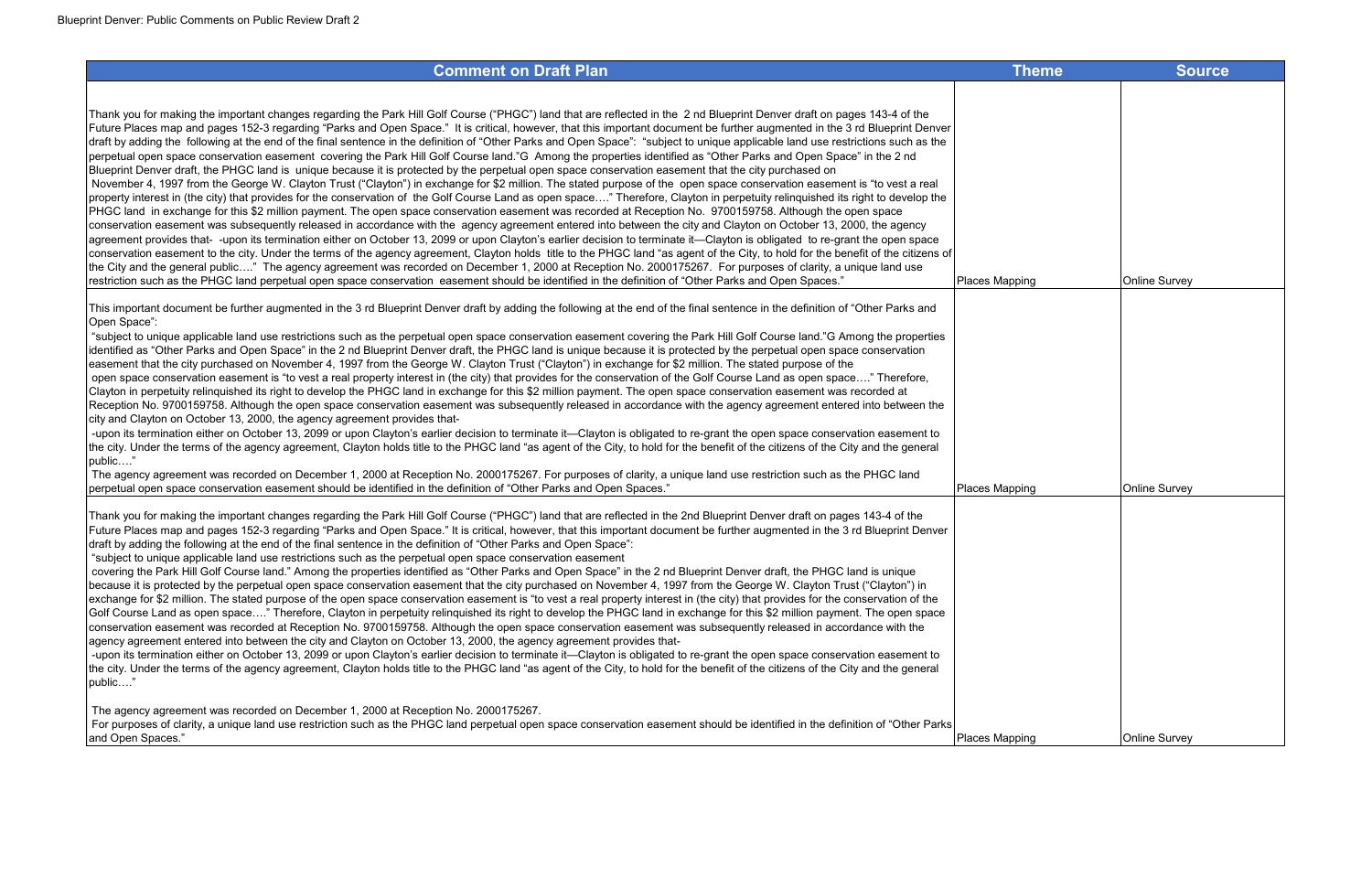#### **Comment on Draft Plan** Thank you for making the important changes regarding the Park Hill Golf Course ("PHGC") land that are reflected in the 2nd Blueprint Denver draft on pages 143-4 of the Future Places map and pages 152-3 regarding "Parks and Open Space." It is critical, however, that this important document be further augmented in the 3rd Blueprint Denver draft by adding the following at the end of the final sentence in the definition of "Other Parks and Open Space": "subject to unique applicable land use restrictions such as the perpetual open space conservation easement covering the Park Hill Golf Course land." Among the properties identified as "Other Parks and Open Space" in the 2nd Blueprint Denver draft, the PHGC land is unique because it is protected by the perpetual open space conservation easement that the city purchased on November 4, 1997 from the George W. Clayton Trust ("Clayton") in exchange for \$2 million. The stated purpose of the open space conservation easement is "to vest a real property interest in (the city) that provides for the conservation of the Golf Course Land as open space…." Therefore, Clayton in perpetuity relinquished its right to develop the PHGC land in exchange for this \$2 million payment. The open space conservation easement was recorded at Reception No. 9700159758. Although the open space conservation easement was subsequently released in accordance with the agency agreement entered into between the city and Clayton on October 13, 2000, the agency agreement provides that-upon its termination either on October 13, 2099 or upon Clayton's earlier decision to terminate it-Clayton is obligated to re-grant the open space conservation easement to the City. Under the terms of the agency agreement, Clayton holds title to the PHGC land "as agent of the City, to hold for the benefit of the citizens of the City and the general public…." The agency agreement was recorded on December 1, 2000 at Reception No. 2000175267. For purposes of clarity, a unique land use restriction such as the PHGC land perpetual open space conservation easement should be identified in the definition of "Other Parks and Open Spaces." Places Mapping Online Survey For purposes of clarity, please add the following at the end of the final sentence in the definition of "Other Parks and Open Space": "subject to unique applicable land use restrictions such as the perpetual open space conservation easement covering the Park Hill Golf Course land." The Park Hill Golf Course land is unique among the properties identified as "Other Parks and Open Space" due to the perpetual open space conservation easement that the City purchased from the Clayton Trust in 1997 in exchange for<br>S2 million. \$2 million. Places Mapping Online Survey The stretch along University from 3rd Ave to 6th Ave should be deemed as Urban Edge rather than General Urban. This stretch is more part of a neighborhood than the Business Improvement District, as it is all residential. And the survey of the Survey of the Survey of Survey Survey of the Survey of Survey Survey of Places Mapping Online Survey of the Survey of Survey of Survey of Surve I'm a big fan of the BRT project(s), but am fearful the traffic from Colfax will move onto 13th and 14th - which already have too many fast-traveling cars flying through neighborhoods. I also think Denver would benefit from changing much of the first few lots surrounding City Park from G-MU-3, which limits builds to 3 stories, to G-MU-12 or G-MU 20, which would allow up to 12 or 20 stories, respectively. Major urban parks are typically surrounded by high-rises (sort of like the northern parts of Cheesman are now, or how parts of Sloan Lake now have C-MX-12 zoning), and it blows my mind this opportunity isn't seized by Denver. Buildings of that height are also great because they can build parking into the first few stories of their buildings. Adding a large stock of condo and apartment inventory in that area would also ease prices elsewhere in the city, and help businesses along Colfax just 2 blocks south. With Rapid Bus Transit going in, it will benefit Colfax to have more density up on 17th where it makes sense. Besides, there are already two towers grandfathered in by old hospital zoning there. It makes sense to create more density. For preserving historic neighborhoods, Denver's on the right path with things like U-TU-C zones, which allow for multi-unit housing but only within a certain restrictions (lots have to be 5,500 sq ft, height restricted to 30', etc.). As far as biking goes, there's no safe way to get from my house to Union Station. Bikers don't want to go uphill from Congress Park through Cheesman Park, nor do they want to go out of their way up Steele through City Park. A way up Columbine/Elizabeth past East HS and onto 16th is preferred, but it's hard to cross speeding cars on 13th/14th. The Blueprint Denver is definitely more fine-tuned than the old draft. However, I'm miffed as to why Sheridan Blvd has been downzoned somewhat. This is especially surprising as it is a major transportation corridor, promoting connectivity, especially in the area from 17th and Sheridan to Colfax and Sheridan and to the light rail station. Here, there is Ino sidewalk, and the houses along the street are either empty lots or in a poor state of repair. I feel that the planners might have been unduly influence by neighbors on Zenobia St who refuse to acknowledge Denver's growth and the necessity of change!! Please let more people enjoy the park, mass transit, affordable housing - and don't let the single family homeowners over-influence the new blueprint. I.E., stay the course, and don't downzone along major transportation corridors. Thank you for your consideration!! David Weber Places Mapping Online Survey I'm concerned that the proposed General Urban language greatly mischaracterizes the entire zoning-protected residential neighborhood bounded by Park Avenue, the 17th Avenue business corridor, York Street, and the Colfax Avenue business corridor. It describes that residential neighborhood as "generally 5 stories" although there's only ONE older building above 3 stories in this entire zoning protected residential area! The proposed language also describes it as having 'shallow' setbacks, completely untrue and putting at risk the zoning-protected green space and walkability designed into the historic setbacks of 30' to 40' on each side of all its north-south streets and which guarantee the neighborly line of sight designed into every block of this residential neighborhood. The proposed language also describes this as a predominantly multi-unit residential neighborhood, also untrue. These residential blocks are predominantly single home residential, with some duplexes, and very occasional, usually historic multi-units. Overall, by mischaracterizing the neighborhood, the proposed language puts at risk the hard-won historic neighborhood character protections in the current 2010 zoning code, there through the hard work of Councilmember Hiawatha Davis, the Humboldt Street Neighborhood Association, Denver City Planning staff, and neighborhood activist/then City Councilmember Carla Madison. **Places Ma** Higher density allowed along Colfax in the La Alma Lincoln Park neighborhood makes sense due to the fact that Auraria campus light rail stop is across the street and the retail along Colfax is dated and no loner serves the community. This is a perfect spot for dense multifamily housing to create affordable housing, student housing and possibly even teacher housing. Places Mapping Online Survey

| <b>Theme</b> | Source               |
|--------------|----------------------|
|              |                      |
|              |                      |
|              |                      |
|              |                      |
|              |                      |
|              |                      |
|              |                      |
|              |                      |
| <u>pping</u> | Online Survey        |
|              |                      |
| <u>pping</u> | Online Survey        |
| <u>pping</u> | Online Survey        |
|              |                      |
|              |                      |
|              |                      |
|              |                      |
|              |                      |
|              |                      |
| <u>pping</u> | <b>Online Survey</b> |
|              |                      |
|              |                      |
| <u>pping</u> | <b>Online Survey</b> |
|              |                      |
|              |                      |
|              |                      |
|              |                      |
|              |                      |
| pping        | Online Survey        |
|              |                      |
| pping        | Online Survey        |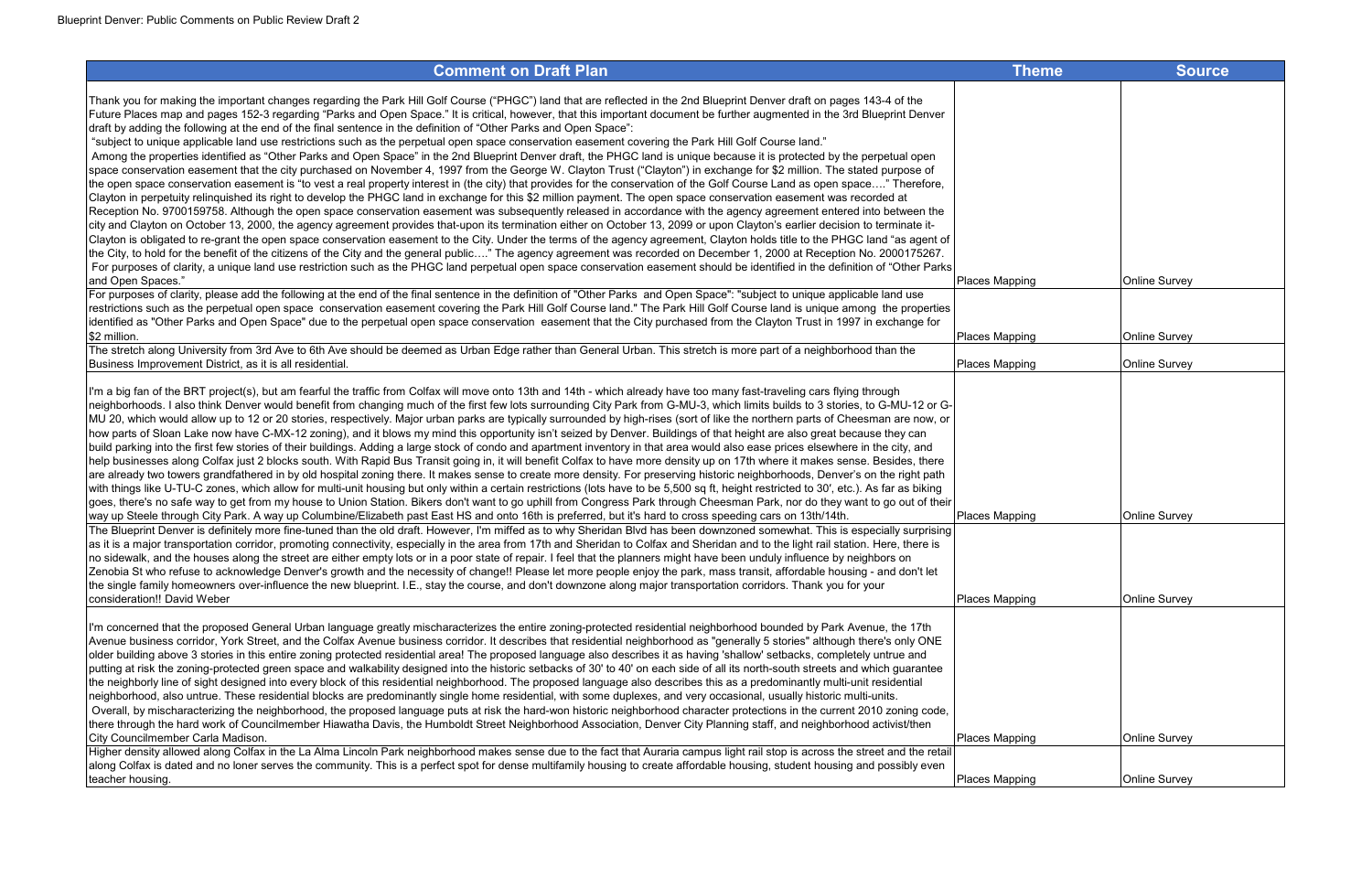| <b>Comment on Draft Plan</b>                                                                                                                                                                                                                                                                                                                                                                                                                                                                                                                         | <b>Theme</b>          | <b>Source</b>        |
|------------------------------------------------------------------------------------------------------------------------------------------------------------------------------------------------------------------------------------------------------------------------------------------------------------------------------------------------------------------------------------------------------------------------------------------------------------------------------------------------------------------------------------------------------|-----------------------|----------------------|
| I'm concerned that the proposed General Urban language greatly mischaracterizes the entire zoning-protected residential neighborhood bounded by Park Avenue, the 17th<br>Avenue business corridor, York Street, and the Colfax Avenue business corridor. It describes that residential neighborhood as "generally 5 stories" although there's only one<br>older building above 3 stories in this entire residential area! The proposed language also describes it as having 'shallow' setbacks, completely untrue, especially for all of its         |                       |                      |
| north-south streets, thus putting at risk the zoning-protected green space and walkability designed into the historic setbacks between 30' and 40' deep each side of the street.<br>Those guarantee the neighborly line of sight designed into every block of this residential neighborhood. The proposed language also describes this as a predominantly multi-<br>unit residential neighborhood, also untrue. These residential blocks are predominantly single-family or single-office residential homes, with some duplexes, and very occasional |                       |                      |
| nearly all historic multi-units.                                                                                                                                                                                                                                                                                                                                                                                                                                                                                                                     |                       |                      |
| Overall, by mischaracterizing the neighborhood, the proposed language puts at risk the hard-won historic neighborhood protections in the current 2010 zoning code, won<br>through the hard work of Councilmember Hiawatha Davis, the Humboldt Street Neighborhood Association, Denver City Planning staff, and neighborhood activist and later City<br>Councilmember Carla Madison.                                                                                                                                                                  | Places Mapping        | <b>Online Survey</b> |
| It is very offensive that the new 'Blueprint' dismisses or seeks to change the hard fought for 3 story height restrictions for mixed residential neighborhoods East of Park Avenue.                                                                                                                                                                                                                                                                                                                                                                  |                       |                      |
| Your gross misrepresentation of "generally 5 stories" for the entire zoning-protected residential neighborhood bounded by Park Avenue, the 17th Avenue business corridor,<br>York Street, and the Colfax Avenue business corridor appears to be the opinion of a property developer. Seemingly city staff has never walked this residential neighborhood or                                                                                                                                                                                          |                       |                      |
| has no empathy for the actual low scaled quality of the neighborhood.<br>I'm concerned that the proposed General Urban language greatly mischaracterizes the entire zoning-protected residential neighborhood bounded by Park Avenue, the 17th                                                                                                                                                                                                                                                                                                       | <b>Places Mapping</b> | <b>Online Survey</b> |
| Avenue business corridor, York Street, and the Colfax Avenue business corridor. It describes that residential neighborhood as "generally 5 stories" although there's only one                                                                                                                                                                                                                                                                                                                                                                        |                       |                      |
| older building above 3 stories in this entire residential area! The proposed language also describes it as having 'shallow' setbacks, completely untrue, especially for all of its                                                                                                                                                                                                                                                                                                                                                                   |                       |                      |
| north-south streets, thus putting at risk the zoning-protected green space and walkability designed into the historic setbacks between 30' and 40' deep each side of the street.                                                                                                                                                                                                                                                                                                                                                                     |                       |                      |
| Those guarantee the neighborly line of sight designed into every block of this residential neighborhood. The proposed language also describes this as a predominantly multi-                                                                                                                                                                                                                                                                                                                                                                         |                       |                      |
| unit residential neighborhood, also untrue. These residential blocks are predominantly single-family or single-office residential homes, with some duplexes, and very occasional                                                                                                                                                                                                                                                                                                                                                                     |                       |                      |
| nearly all historic multi-units.                                                                                                                                                                                                                                                                                                                                                                                                                                                                                                                     |                       |                      |
| Overall, by mischaracterizing the neighborhood, the proposed language puts at risk the hard-won historic neighborhood protections in the current 2010 zoning code, won                                                                                                                                                                                                                                                                                                                                                                               |                       |                      |
| through the hard work of Councilmember Hiawatha Davis, the Humboldt Street Neighborhood Association, Denver City Planning staff, and neighborhood activist and later City                                                                                                                                                                                                                                                                                                                                                                            |                       |                      |
| Councilmember Carla Madison.                                                                                                                                                                                                                                                                                                                                                                                                                                                                                                                         | Places Mapping        | <b>Online Survey</b> |
| it needs to accommodate more density along Colfax. With the BRT being planned this part of town is perfect for that.                                                                                                                                                                                                                                                                                                                                                                                                                                 | <b>Places Mapping</b> | <b>Online Survey</b> |
| I'm concerned that the proposed General Urban language greatly mischaracterizes the entire zoning-protected residential neighborhood bounded by Lafayette St., the 17th                                                                                                                                                                                                                                                                                                                                                                              |                       |                      |
| Avenue business corridor, York Street, and the Colfax Avenue business corridor. It describes that residential neighborhood as "generally 5 stories" although there's only one                                                                                                                                                                                                                                                                                                                                                                        |                       |                      |
| older building above 3 stories in this entire residential area! The proposed language also describes it as having 'shallow' setbacks, completely untrue, especially for all of its                                                                                                                                                                                                                                                                                                                                                                   |                       |                      |
| north-south streets, thus putting at risk the zoning-protected green space and walkability designed into the historic setbacks between 30' and 40' deep each side of the street.<br>Those guarantee the neighborly line of sight designed into every block of this residential neighborhood. The proposed language also describes this as a predominantly multi-                                                                                                                                                                                     |                       |                      |
| unit residential neighborhood, also untrue. These residential blocks are predominantly single-family or single-office residential homes, with some duplexes, and very occasional                                                                                                                                                                                                                                                                                                                                                                     |                       |                      |
| nearly all historic multi-units.                                                                                                                                                                                                                                                                                                                                                                                                                                                                                                                     |                       |                      |
| Overall, by mischaracterizing the neighborhood, the proposed language puts at risk the hard-won historic neighborhood protections in the current 2010 zoning code, won                                                                                                                                                                                                                                                                                                                                                                               |                       |                      |
| through the hard work of Councilmember Hiawatha Davis, the Humboldt Street Neighborhood Association, Denver City Planning staff, and neighborhood activist and later City                                                                                                                                                                                                                                                                                                                                                                            |                       |                      |
| Councilmember Carla Madison.                                                                                                                                                                                                                                                                                                                                                                                                                                                                                                                         | Places Mapping        | <b>Online Survey</b> |
| As a resident of City Park West, I am concerned and somewhat perplexed at the proposed language for the General Urban designation. The draft language describes City                                                                                                                                                                                                                                                                                                                                                                                 |                       |                      |
| Park West as "predominantly multi-unit structures" where "buildings are generally up to 5 stories in height". This is a misrepresentation. Buildings, in the main, are not "close to                                                                                                                                                                                                                                                                                                                                                                 |                       |                      |
| the street" as described in the draft but are set back from the street. The designation of residential areas between 18th and Colfax (some of which already have historic                                                                                                                                                                                                                                                                                                                                                                            |                       |                      |
| neighborhood protection) as General Urban Low-Medium needs to be reviewed, as the language describing these areas in the draft is clearly inaccurate. Buildings and                                                                                                                                                                                                                                                                                                                                                                                  |                       |                      |
| residences in this area are generally up to three stories in height, not the overstated 5 stories in the draft language.                                                                                                                                                                                                                                                                                                                                                                                                                             | Places Mapping        | <b>Online Survey</b> |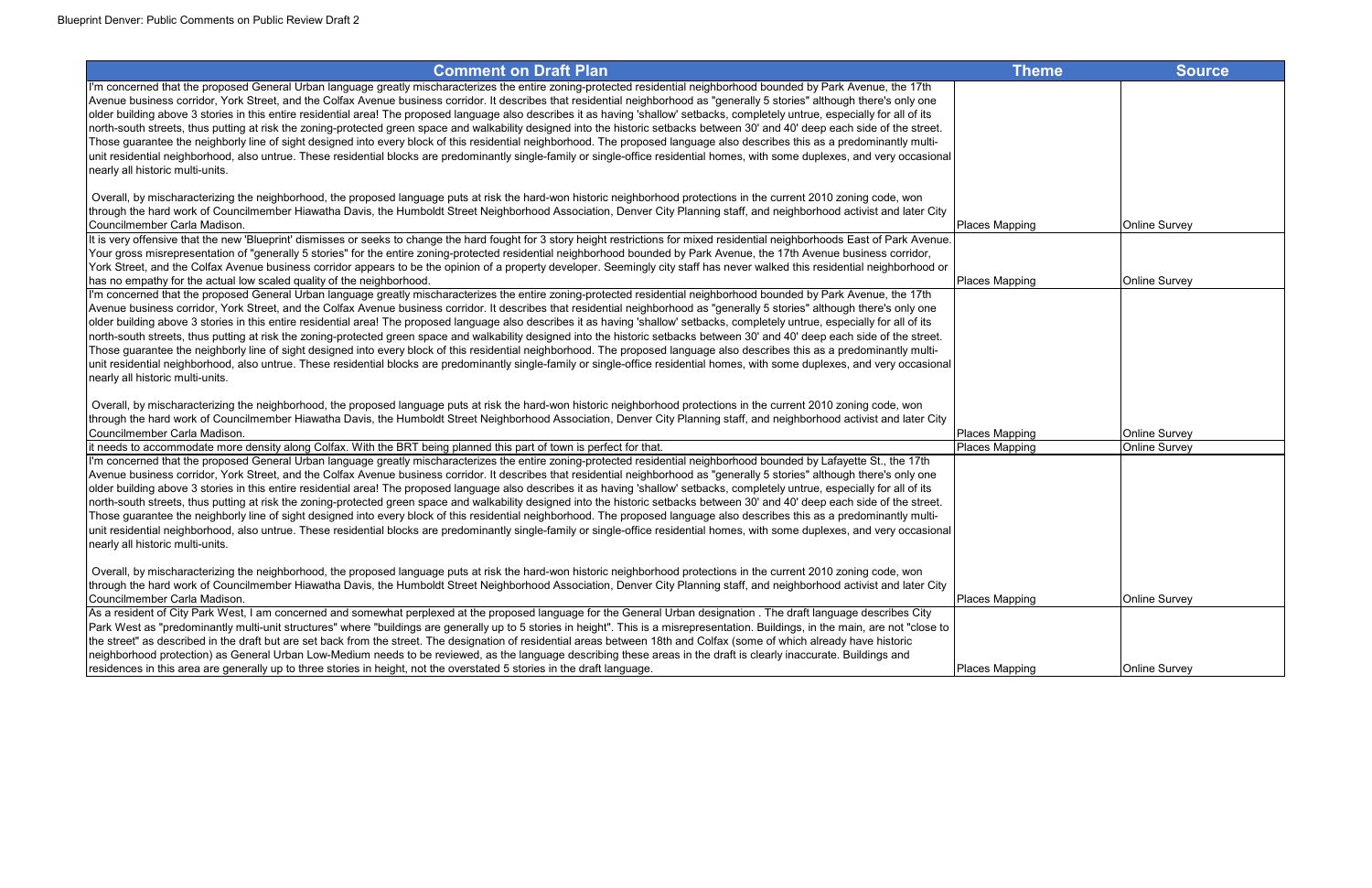| <b>Comment on Draft Plan</b>                                                                                                                                                                                                                                                                                                                                                                                                                                                                                                                                                                                                                                                                                                                                                                                                                                                                                                                                                                                                                                                                                                                  | <b>Theme</b>          | <b>Source</b>        |
|-----------------------------------------------------------------------------------------------------------------------------------------------------------------------------------------------------------------------------------------------------------------------------------------------------------------------------------------------------------------------------------------------------------------------------------------------------------------------------------------------------------------------------------------------------------------------------------------------------------------------------------------------------------------------------------------------------------------------------------------------------------------------------------------------------------------------------------------------------------------------------------------------------------------------------------------------------------------------------------------------------------------------------------------------------------------------------------------------------------------------------------------------|-----------------------|----------------------|
| Hello,                                                                                                                                                                                                                                                                                                                                                                                                                                                                                                                                                                                                                                                                                                                                                                                                                                                                                                                                                                                                                                                                                                                                        |                       |                      |
| This is regarding the new zoning language of my city park west/uptown neighborhood. I believe the new language does not protect the character of the neighborhood due to<br>inaccurate descriptions of the neighborhood and vague language.                                                                                                                                                                                                                                                                                                                                                                                                                                                                                                                                                                                                                                                                                                                                                                                                                                                                                                   |                       |                      |
| 1. The proposed 'General Urban' label mischaracterizes the entire zoning-protected residential neighborhood bounded by Lafayette Street, 17th Avenue, York Street, and<br>Colfax.                                                                                                                                                                                                                                                                                                                                                                                                                                                                                                                                                                                                                                                                                                                                                                                                                                                                                                                                                             |                       |                      |
| 2. The new zoning language describes this residential neighborhood as "generally 5 stories" which is absolutely untrue. There is only one older building above 3 stories in this<br>entire residential area!                                                                                                                                                                                                                                                                                                                                                                                                                                                                                                                                                                                                                                                                                                                                                                                                                                                                                                                                  |                       |                      |
| 3. The proposed language also describes it as having 'shallow' setbacks, which is also untrue. The historic setbacks are 30' to 40' deep each side of the street.                                                                                                                                                                                                                                                                                                                                                                                                                                                                                                                                                                                                                                                                                                                                                                                                                                                                                                                                                                             |                       |                      |
| 4. The proposed language also describes my neighborhood as a predominantly multi-unit residential, which is untrue. These residential blocks are predominantly single-family<br>or single-office residential homes, with some duplexes. And most of the neighborhood consists of historic buildings.                                                                                                                                                                                                                                                                                                                                                                                                                                                                                                                                                                                                                                                                                                                                                                                                                                          |                       |                      |
| I do not want the character and walkability of my neighborhood eroded, but this inaccurate language will enable just that.                                                                                                                                                                                                                                                                                                                                                                                                                                                                                                                                                                                                                                                                                                                                                                                                                                                                                                                                                                                                                    |                       |                      |
| Thank you.                                                                                                                                                                                                                                                                                                                                                                                                                                                                                                                                                                                                                                                                                                                                                                                                                                                                                                                                                                                                                                                                                                                                    | <b>Places Mapping</b> | <b>Online Survey</b> |
| I am very concerned with the language that appears to allow building heights of up to 5 stories. This height negatively impacts existing neighborhoods with one and two story<br>homes. I am a resident of the Humboldt Street/Park Ave. Addition Historic District. The current zoning regulations for my neighborhood prohibit buildings over 3 stories and<br>require new construction to match setbacks of existing buildings. Blueprint Denver classifies my neighborhood as "General Urban Low-Medium Residential," which<br>contemplates building heights of "generally up to 5 stories" and "consistent, shallow setback[s]." I object to any plan that would put my neighborhood at risk of rezoning the                                                                                                                                                                                                                                                                                                                                                                                                                             |                       |                      |
| existing building height and setback restrictions.                                                                                                                                                                                                                                                                                                                                                                                                                                                                                                                                                                                                                                                                                                                                                                                                                                                                                                                                                                                                                                                                                            | <b>Places Mapping</b> | <b>Online Survey</b> |
| I'm concerned that the proposed General Urban language greatly mischaracterizes the entire zoning-protected residential neighborhood bounded by Lafayette Street, the 17th<br>Avenue business corridor, York Street, and the Colfax Avenue business corridor. It describes that residential neighborhood as "generally 5 stories" although there's only one<br>older building above 3 stories in this entire residential area! The proposed language also describes it as having 'shallow' setbacks, completely untrue, especially for all of its<br>north-south streets, thus putting at risk the zoning-protected green space and walkability designed into the historic setbacks between 30' and 40' deep each side of the street.<br>Those guarantee the neighborly line of sight designed into every block of this residential neighborhood. The proposed language also describes this as a predominantly multi-<br>unit residential neighborhood, also untrue. These residential blocks are predominantly single-family or single-office residential homes, with some duplexes, and very occasional<br>nearly all historic multi-units. |                       |                      |
| Overall, by mischaracterizing the neighborhood, the proposed language puts at risk the hard-won historic neighborhood protections in the current 2010 zoning code, won<br>through the hard work of Councilmember Hiawatha Davis, the Humboldt Street Neighborhood Association, Denver City Planning staff, and neighborhood activist and later City<br>Councilmember Carla Madison.                                                                                                                                                                                                                                                                                                                                                                                                                                                                                                                                                                                                                                                                                                                                                           | Places Mapping        | <b>Online Survey</b> |
| I am a Humboldt Street/Park Ave. Addition Historic District resident. Current zoning regulations governing my neighborhood prohibit buildings over 3 stories and require new<br>construction to match setbacks of existing buildings. Blueprint Denver classifies my neighborhood as "General Urban Low-Medium Residential," which contemplates building<br>heights of "generally up to 5 stories" and "consistent, shallow setback[s]." I object to any plan that would put my neighborhood at risk of rezoning the existing building height                                                                                                                                                                                                                                                                                                                                                                                                                                                                                                                                                                                                 |                       |                      |
| and setback restrictions.<br>I am a Humboldt Street/Park Ave. Addition Historic District resident. Current zoning regulations governing my neighborhood prohibit buildings over 3 stories and require new                                                                                                                                                                                                                                                                                                                                                                                                                                                                                                                                                                                                                                                                                                                                                                                                                                                                                                                                     | Places Mapping        | <b>Online Survey</b> |
| construction to match setbacks of existing buildings. Blueprint Denver classifies my neighborhood as "General Urban Low-Medium Residential," which contemplates building<br>heights of "generally up to 5 stories" and "consistent, shallow setback[s]." I object to any plan that would allow my neighborhood to be rezoned to change the existing building                                                                                                                                                                                                                                                                                                                                                                                                                                                                                                                                                                                                                                                                                                                                                                                  |                       |                      |
| height and setback restrictions.                                                                                                                                                                                                                                                                                                                                                                                                                                                                                                                                                                                                                                                                                                                                                                                                                                                                                                                                                                                                                                                                                                              | Places Mapping        | <b>Online Survey</b> |
| I live on the 1600 block of Humboldt in an 1893 house in the Humboldt Street/Park Ave. Addition Historic District. Current zoning regulations governing my neighborhood<br>prohibit buildings over 3 stories and require new construction to match setbacks of existing buildings. Blueprint Denver classifies my neighborhood as "General Urban Low-                                                                                                                                                                                                                                                                                                                                                                                                                                                                                                                                                                                                                                                                                                                                                                                         |                       |                      |
| Medium Residential," which contemplates building heights of "generally up to 5 stories" and "consistent, shallow setback[s]." I strongly object to any plan that would put my                                                                                                                                                                                                                                                                                                                                                                                                                                                                                                                                                                                                                                                                                                                                                                                                                                                                                                                                                                 |                       |                      |
| neighborhood at risk of rezoning the existing building height and setback restrictions.                                                                                                                                                                                                                                                                                                                                                                                                                                                                                                                                                                                                                                                                                                                                                                                                                                                                                                                                                                                                                                                       | Places Mapping        | <b>Online Survey</b> |
| The nonprofit organization I run is a long-time Humboldt Street/Park Ave. Addition Historic District resident. Current zoning regulations governing my neighborhood prohibit                                                                                                                                                                                                                                                                                                                                                                                                                                                                                                                                                                                                                                                                                                                                                                                                                                                                                                                                                                  |                       |                      |
| buildings over 3 stories and require new construction to match setbacks of existing buildings. Blueprint Denver classifies my neighborhood as "General Urban Low-Medium                                                                                                                                                                                                                                                                                                                                                                                                                                                                                                                                                                                                                                                                                                                                                                                                                                                                                                                                                                       |                       |                      |
| Residential," which contemplates building heights of "generally up to 5 stories" and "consistent, shallow setback[s]." I object to any plan that would allow my neighborhood to be<br>rezoned to change the existing building height and setback restrictions. I believe this change would be severely detrimental to the character and culture of the neighborhood,                                                                                                                                                                                                                                                                                                                                                                                                                                                                                                                                                                                                                                                                                                                                                                          |                       |                      |
| and request that the current regulations stay in place.                                                                                                                                                                                                                                                                                                                                                                                                                                                                                                                                                                                                                                                                                                                                                                                                                                                                                                                                                                                                                                                                                       | Places Mapping        | <b>Online Survey</b> |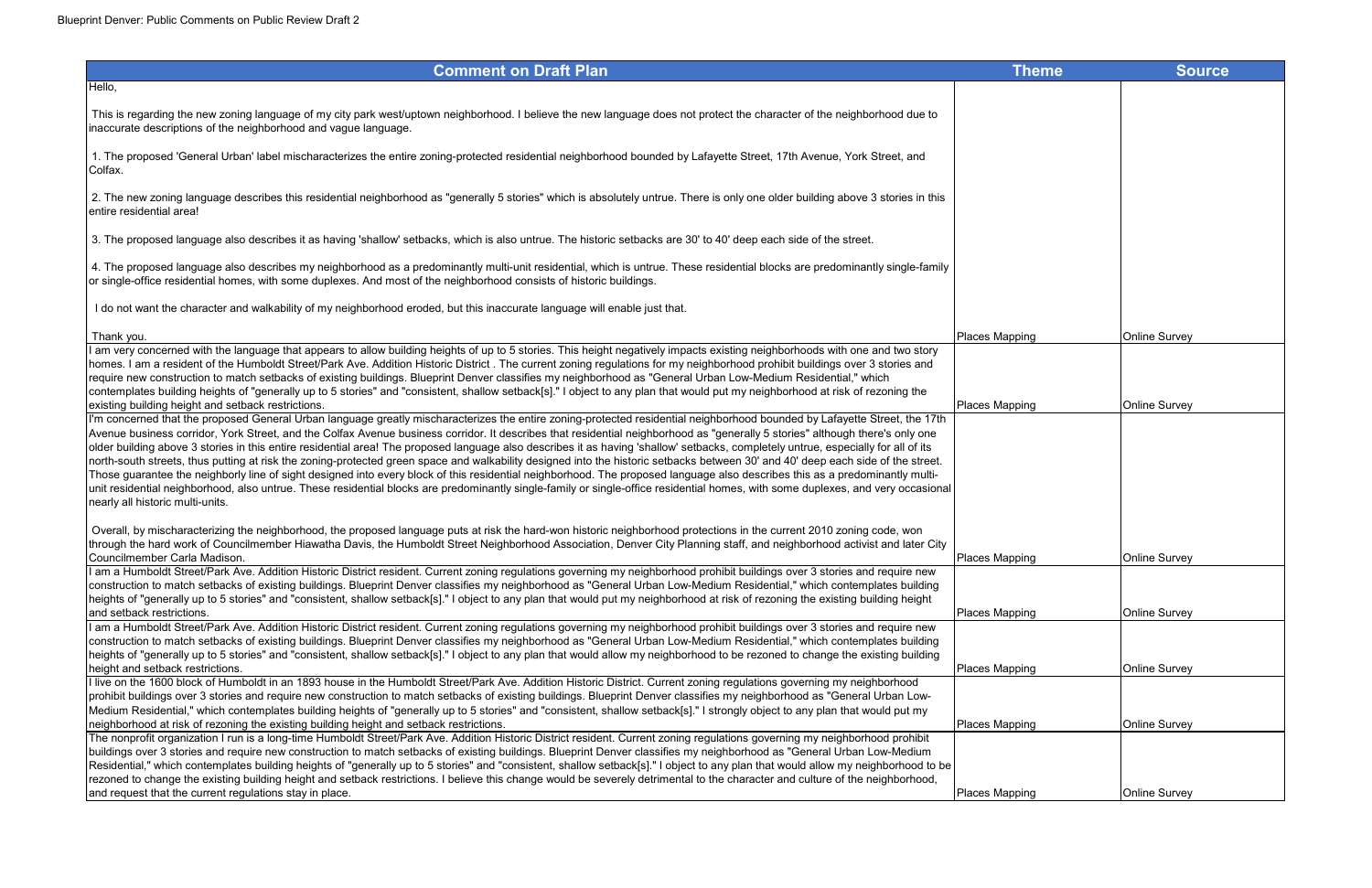| <b>Comment on Draft Plan</b>                                                                                                                                                                                                                                                                                                                                                                                                                                                                                                                                                                                                                                                                                                                                                                                                                                                                                                                                                                                                                                                                                                                                                                                                                                                                                                                                                                                                                                                                                                                                                                                                                                                                                                                                                                                                                                                                                                                                                                                                                                                                                                                                                                                                                                                                                                                                                             | <b>Theme</b>          | <b>Source</b>        |
|------------------------------------------------------------------------------------------------------------------------------------------------------------------------------------------------------------------------------------------------------------------------------------------------------------------------------------------------------------------------------------------------------------------------------------------------------------------------------------------------------------------------------------------------------------------------------------------------------------------------------------------------------------------------------------------------------------------------------------------------------------------------------------------------------------------------------------------------------------------------------------------------------------------------------------------------------------------------------------------------------------------------------------------------------------------------------------------------------------------------------------------------------------------------------------------------------------------------------------------------------------------------------------------------------------------------------------------------------------------------------------------------------------------------------------------------------------------------------------------------------------------------------------------------------------------------------------------------------------------------------------------------------------------------------------------------------------------------------------------------------------------------------------------------------------------------------------------------------------------------------------------------------------------------------------------------------------------------------------------------------------------------------------------------------------------------------------------------------------------------------------------------------------------------------------------------------------------------------------------------------------------------------------------------------------------------------------------------------------------------------------------|-----------------------|----------------------|
| am a resident of the Humboldt/Park Ave. Historic District. I object to any plan that would diminish the fabric of the intact neighborhood between Lafayette and York; Colfax to<br>17th Avenues. This community consists of historic structures, many with multiple units of housing and some containing thriving small businesses. The need to increase density<br>beyond three stories is unnecessary when the ability to develop 5 stories and above exists on the major thoroughfares of Colfax Ave. and 17th Ave., which is absolutely<br>appropriate. We must place value on a neighborhood that has worked hard to achieve stability after many years of challenges - what we have now is right!                                                                                                                                                                                                                                                                                                                                                                                                                                                                                                                                                                                                                                                                                                                                                                                                                                                                                                                                                                                                                                                                                                                                                                                                                                                                                                                                                                                                                                                                                                                                                                                                                                                                                  | Places Mapping        | <b>Online Survey</b> |
| I am a West City Park resident along 16th Ave. Too much history has already been plowed over by carbetbagger developers who are not interested in the fabric of our<br>community but only in a quick buck. Blueprint Denver is just a new packaging for the Skyline Urban Renewal Project that stripped our city of most of it's history. Developers<br>routinely push if not break the current codes because they know CPD will not or cannot enforce them. Plus, with many in the city council getting their pockets lined by these<br>same developers, i.e., Mr Brookswhy should they care. Current zoning regulations governing my neighborhood prohibit buildings over 3 stories and require new construction<br>to match setbacks of existing buildings. Blueprint Denver classifies my neighborhood as "General Urban Low-Medium Residential," which contemplates building heights of<br>generally up to 5 stories" and "consistent, shallow setback[s]." I object to any plan that would put my neighborhood at risk of rezoning the existing building height and setback                                                                                                                                                                                                                                                                                                                                                                                                                                                                                                                                                                                                                                                                                                                                                                                                                                                                                                                                                                                                                                                                                                                                                                                                                                                                                                        |                       |                      |
| restrictions.                                                                                                                                                                                                                                                                                                                                                                                                                                                                                                                                                                                                                                                                                                                                                                                                                                                                                                                                                                                                                                                                                                                                                                                                                                                                                                                                                                                                                                                                                                                                                                                                                                                                                                                                                                                                                                                                                                                                                                                                                                                                                                                                                                                                                                                                                                                                                                            | Places Mapping        | <b>Online Survey</b> |
| I am a Humboldt Street/Park Ave. Historic District resident. Current zoning regulations governing my neighborhood prohibit buildings over 3 stories and require new<br>construction to match setbacks of existing buildings. Blueprint Denver classifies my neighborhood as "General Urban Low-Medium Residential," which contemplates building<br>heights of "generally up to 5 stories" and "consistent, shallow setback[s]." I object to any plan that would put my neighborhood at risk of rezoning the existing building height<br>and setback restrictions.                                                                                                                                                                                                                                                                                                                                                                                                                                                                                                                                                                                                                                                                                                                                                                                                                                                                                                                                                                                                                                                                                                                                                                                                                                                                                                                                                                                                                                                                                                                                                                                                                                                                                                                                                                                                                        | Places Mapping        | <b>Online Survey</b> |
| I am 32 year Humboldt Street/Park Ave. Addition Historic District resident. The current zoning regulations governing my neighborhood prohibit buildings over 3 stories and<br>require new construction to match setbacks of existing buildings. Blueprint Denver classifies my neighborhood as "General Urban Low-Medium Residential," which<br>contemplates building heights of "generally up to 5 stories" and "consistent, shallow setback[s]." These changes would obliterate the charm and intimacy of our block and turn it<br>into one of the horrible Highlands nightmare blocks. Setbacks and low-rise buildings are integral to the historic nature of our block and I object to any plan that would put my                                                                                                                                                                                                                                                                                                                                                                                                                                                                                                                                                                                                                                                                                                                                                                                                                                                                                                                                                                                                                                                                                                                                                                                                                                                                                                                                                                                                                                                                                                                                                                                                                                                                    |                       |                      |
| neighborhood at risk of rezoning the existing building height and setback restrictions.                                                                                                                                                                                                                                                                                                                                                                                                                                                                                                                                                                                                                                                                                                                                                                                                                                                                                                                                                                                                                                                                                                                                                                                                                                                                                                                                                                                                                                                                                                                                                                                                                                                                                                                                                                                                                                                                                                                                                                                                                                                                                                                                                                                                                                                                                                  | Places Mapping        | Online Survey        |
| Statement Regarding the Definition of "Other Parks and Open Space" in the 3rd Blueprint Denver Draft<br>Thank you for making the important changes regarding the Park Hill Golf Course ("PHGC") land that are reflected in the 2nd Blueprint Denver draft on pages 143-4 of the<br>Future Places map and pages 152-3 regarding "Parks and Open Space." It is critical, however, that this important document be further augmented in the 3rd Blueprint Denver<br>draft by adding the following at the end of the final sentence in the definition of "Other Parks and Open Space":<br>"subject to unique applicable land use restrictions such as the perpetual open space conservation easement covering the Park Hill Golf Course land."G<br>Among the properties identified as "Other Parks and Open Space" in the 2nd Blueprint Denver draft, the PHGC land is unique because it is protected by the perpetual open<br>space conservation easement that the city purchased on November 4, 1997 from the George W. Clayton Trust ("Clayton") in exchange for \$2 million. The stated purpose of<br>the open space conservation easement is "to vest a real property interest in (the city) that provides for the conservation of the Golf Course Land as open space" Therefore,<br>Clayton in perpetuity relinquished its right to develop the PHGC land in exchange for this \$2 million payment. The open space conservation easement was recorded at<br>Reception No. 9700159758. Although the open space conservation easement was subsequently released in accordance with the agency agreement entered into between the<br>city and Clayton on October 13, 2000, the agency agreement provides that--upon its termination either on October 13, 2099 or upon Clayton's earlier decision to terminate<br>it—Clayton is obligated to re-grant the open space conservation easement to the city. Under the terms of the agency agreement, Clayton holds title to the PHGC land "as agent<br>of the City, to hold for the benefit of the citizens of the City and the general public" The agency agreement was recorded on December 1, 2000 at Reception No.<br>2000175267.<br>For purposes of clarity, a unique land use restriction such as the PHGC land perpetual open space conservation easement should be identified in the definition of "Other Parks"<br>and Open Spaces." | <b>Places Mapping</b> | Online Survey        |
| am a long time resident in the City Park West neighborhood and Humboldt Street/Park Ave. Addition Historic District. Our neighborhood was zoned G-RO-3 in 2010 and<br>contains two historic districts which make up around 40-50% of the neighborhood.                                                                                                                                                                                                                                                                                                                                                                                                                                                                                                                                                                                                                                                                                                                                                                                                                                                                                                                                                                                                                                                                                                                                                                                                                                                                                                                                                                                                                                                                                                                                                                                                                                                                                                                                                                                                                                                                                                                                                                                                                                                                                                                                   |                       |                      |
| In the proposed Blueprint Denver draft, the Neighborhood Context labeled "General Urban" the language greatly mischaracterizes the entire neighborhood bounded by<br>Lafayette St., the 17th Avenue business corridor, York Street, and the Colfax Avenue business corridor because it describes that residential neighborhood as "generally 5<br>stories" and as having 'shallow' setbacks, which is an inaccurate representation, especially for all of its north-south streets. The language of "General Urban" thus puts at risk<br>the zoning-protected green space and walk-ability designed into the historic setbacks between 30' and 40' deep each side of the street. These guarantee the neighborly line of<br>sight designed into every block of this residential neighborhood. The proposed language of "General Urban" also describes this as a predominantly multi-unit residential<br>neighborhood, another inaccurate representation. These residential blocks are predominantly single-family or single-office residential homes, with some duplexes, and very<br>occasional nearly all historic multi-units.                                                                                                                                                                                                                                                                                                                                                                                                                                                                                                                                                                                                                                                                                                                                                                                                                                                                                                                                                                                                                                                                                                                                                                                                                                                          |                       |                      |
| I think the language of Blueprint Denver should be strengthened in some way to reduce or eliminate the risk of zoning amendments or waivers/exemptions of existing zoned<br>properties for larger infill projects by developers being inadvertently or intentionally approved by planning thus violating the character and authenticity of this neighborhood.                                                                                                                                                                                                                                                                                                                                                                                                                                                                                                                                                                                                                                                                                                                                                                                                                                                                                                                                                                                                                                                                                                                                                                                                                                                                                                                                                                                                                                                                                                                                                                                                                                                                                                                                                                                                                                                                                                                                                                                                                            |                       |                      |
| Thank you for your consideration in this matter.                                                                                                                                                                                                                                                                                                                                                                                                                                                                                                                                                                                                                                                                                                                                                                                                                                                                                                                                                                                                                                                                                                                                                                                                                                                                                                                                                                                                                                                                                                                                                                                                                                                                                                                                                                                                                                                                                                                                                                                                                                                                                                                                                                                                                                                                                                                                         | Places Mapping        | <b>Online Survey</b> |

| <b>Theme</b> | Source        |
|--------------|---------------|
|              |               |
|              |               |
| <u>pping</u> | Online Survey |
|              |               |
|              |               |
| pping        | Online Survey |
|              |               |
| <u>pping</u> | Online Survey |
|              |               |
|              |               |
| pping        | Online Survey |
|              |               |
|              |               |
|              |               |
|              |               |
|              |               |
|              |               |
|              |               |
| <u>pping</u> | Online Survey |
|              |               |
|              |               |
|              |               |
|              |               |
|              |               |
|              |               |
|              |               |
| <u>pping</u> | Online Survey |
|              |               |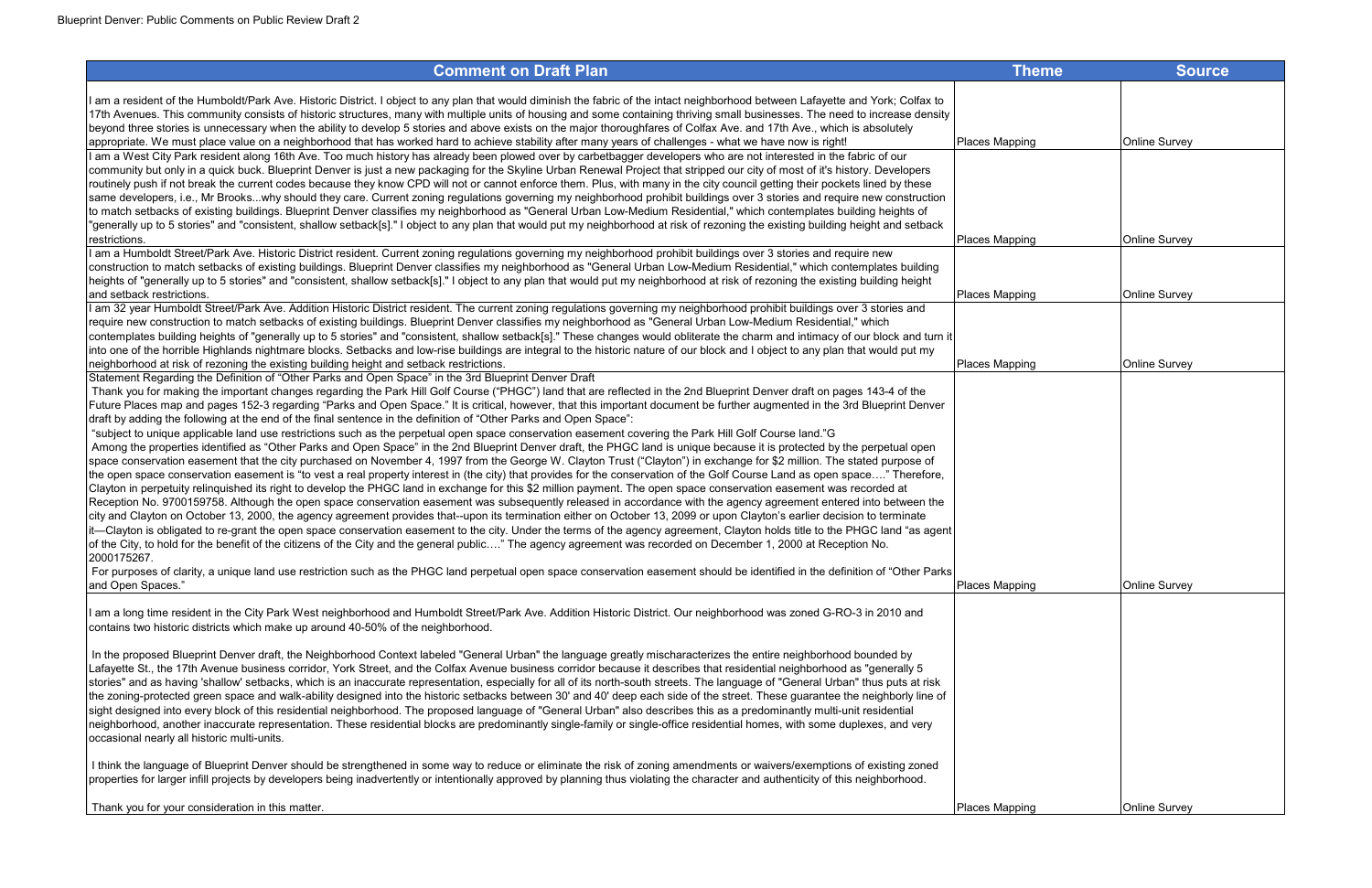| <b>Comment on Draft Plan</b>                                                                                                                                                        | <b>Theme</b>        | <b>Source</b>            |
|-------------------------------------------------------------------------------------------------------------------------------------------------------------------------------------|---------------------|--------------------------|
| Concerned about zoning implementation section - especially language on pages 62, 66, 72. Very concerned that the neighborhood context map does not match neighborhood               |                     |                          |
| contexts in the zoning code. In particular, 25% of city is in the FC 59. We need legislative rezoning for areas to get into DZC. Concerns with how many Plans that Denver           |                     | Planning Board Listening |
| curently has - we will become the queen of the plans instead of the queen of the plains.                                                                                            | Places Mapping      | Session                  |
|                                                                                                                                                                                     |                     | Planning Board Listening |
| Development creeping towards single family areas is problematic. Should re-evaluate the area of stability line in West Wash Park                                                    | Places Mapping      | Session                  |
| The map colors are still hard to read, especially on the future places map                                                                                                          | Places Mapping      | Task Force               |
| Above what is said via NPI, Would like to see more explicity in the plan that as the transportation investments are prioritized/made, then the map will be updated.                 | Places Mapping      | <b>Task Force</b>        |
| Some neighborhoods are still shown as low density? How is it supposed to support increased density?                                                                                 | Places Mapping      | <b>Task Force</b>        |
| Language is not strong enough for how to add density in residential low areas. Maybe use verbage "all neighborhoods must increase in density"                                       | Places Mapping      | Task Force               |
| Map seems to be as things are and is not aspirational. Are any residential areas mapped aspirational?                                                                               | Places Mapping      | <b>Task Force</b>        |
| ADUs and missing middle housing is aspirational. Increased density should be sensitive to context                                                                                   | Places Mapping      | <b>Task Force</b>        |
| Reclassify Morrison Road from Arterial to Collector                                                                                                                                 |                     |                          |
| Modify Blueprint Denver Street Typology to Main Street Collector (the Westwood Neighborhood Plan includes "Study the benefits and impacts of reclassifying the road to<br>Iо        |                     |                          |
| a collector" on page 30) Change functional class with City Traffic Engineer                                                                                                         | <b>Street Types</b> | Email                    |
| Change street type abbreviation for Mixed Use from MU to MX. Definitely on pages 164-165 at a minimum and check for others                                                          | <b>Street Types</b> | Internal                 |
| In street type variables, move Residential Collector icon to slower speed (group with others)                                                                                       | <b>Street Types</b> | Internal                 |
| S Colorado Blvd change from Commercial to Mixed use between                                                                                                                         | <b>Street Types</b> | Internal                 |
| 8th Avenue between Broadway and Logan -- change to mixed use from main street (keep as arterial)                                                                                    | <b>Street Types</b> | Internal                 |
| 2nd Avenue between Josephine and Adams -- change to main street from mixed use (keep as collector)                                                                                  | <b>Street Types</b> | Internal                 |
| 3rd Avenue from University to alley between and Steele and Adams - change to main street (keep as collector)                                                                        | <b>Street Types</b> | Internal                 |
| Cherry Creek Drive North from Colorado to Alameda -- change to mixed use (keep as collector)                                                                                        | <b>Street Types</b> | Internal                 |
| Add note to street type maps and modal priority maps: explaining it includes existing streets at of Blueprint adoption. As streets are built, or as they are planned through future |                     |                          |
| small area plans, they will be added to the map.                                                                                                                                    | <b>Street Types</b> | Internal                 |
| Remove streets in FNE that are not already built -- all street types and modal priority maps. FNE team will give Sara W a map of what to change                                     | <b>Street Types</b> | Internal                 |
| Washington St between 46th and I-70 (north boundary of city) -- change to main street from mixed use (keep as arterial)                                                             | <b>Street Types</b> | Internal                 |
| Fox St between 40th to 38th should be changed to mixed use arterialst                                                                                                               | <b>Street Types</b> | Internal                 |
| Sheridan between 17th & Byron change to Arterial (fixing a mistake)                                                                                                                 | <b>Street Types</b> | Internal                 |
| 31st between Umatilla & Tejon change to Local                                                                                                                                       | <b>Street Types</b> | Internal                 |
| Knox between Ellsworth & W 2nd change to MX collector                                                                                                                               | <b>Street Types</b> | Internal                 |
| Irving between Nevada & Cedar change to Residential collector                                                                                                                       | <b>Street Types</b> | Internal                 |
| 1st ave, extend MX to alley past Meade                                                                                                                                              | <b>Street Types</b> | Internal                 |
| Change Temple Drive from S. DTC Blvd. to S. Yosemite to Residential Arterial                                                                                                        | <b>Street Types</b> | Internal                 |
| Change S. Tamarac north of Eastman Ave from Commercial arterial to Residential Arterial.                                                                                            | <b>Street Types</b> | Internal                 |
| Univeristy from Ohio to Exposition should be changed from Residential Arterial to MS Arterial                                                                                       | <b>Street Types</b> | Internal                 |
| Extend MS Arterial Street type 1/2 block east of Pearl on E. Alameda                                                                                                                | <b>Street Types</b> | Internal                 |
| Colorado Blvd from I-25 to Alameda should be Commercial Arterial                                                                                                                    | <b>Street Types</b> | Internal                 |
| Yale from Colorado to S. Clearmont change to MX arterial, Yale from Clearmont east should be Residential arterial                                                                   | <b>Street Types</b> | Internal                 |
| Change Jackson Street between 40th and Smith to Mixed Use Arterial                                                                                                                  | <b>Street Types</b> | Internal                 |
| E. Evans. Pull MS Arterial thru to alley between University and JOsephine.                                                                                                          | <b>Street Types</b> | Internal                 |
| E 35th from Central Park Blvd to Boston should be Residential Collector                                                                                                             | <b>Street Types</b> | Internal                 |
| E 26th Ave should be a residential collector from N fulton street to Peoria                                                                                                         | <b>Street Types</b> | Internal                 |
| Extend MS Arterial along Pearl from Louisana to Buchtel/I-25                                                                                                                        | <b>Street Types</b> | Internal                 |
| MS Collector on Louisana from Buchtel to alley between pearl and penn                                                                                                               | <b>Street Types</b> | Internal                 |
| On Tower at 45th Ave and South - CHANGE TO COMMERCIAL ARTERIAL                                                                                                                      | <b>Street Types</b> | Internal                 |
| N. Tulsa Court between Albrook and Andrews - CHANGE TO RESIDENTIAL COLLECTOR                                                                                                        | <b>Street Types</b> | Internal                 |
| Albrook Drive between Crown Blvd and Carson Street - CHANGE TO RESIDENTIAL COLLECTOR                                                                                                | <b>Street Types</b> | Internal                 |
| Kittredge Street between E. 45th Place and GVR Blvd - CHANGE TO RESIDENTIAL COLLECTOR                                                                                               | <b>Street Types</b> | Internal                 |
| 51st Ave/Cathay St. btwn Tower and Argonne St. - CHANGE TO RESIDENTIAL COLLECTOR                                                                                                    | <b>Street Types</b> | Internal                 |
| SEE MAP OF STREETS TO BE REMOVED (RED INKED MAP)                                                                                                                                    | <b>Street Types</b> | Internal                 |
| Change Franklin from Race Ct to northern City border (in Globeville) to Mixed Use Collector                                                                                         | <b>Street Types</b> | Internal                 |
| Change Vasquez Blvd between 47th and 48th (in Elyria Swansea) to Mixed Use Arterial                                                                                                 | <b>Street Types</b> | Internal                 |
| Change Colorado between Smith Road and I-70 to Mixed Use Arterial                                                                                                                   | <b>Street Types</b> | Internal                 |
|                                                                                                                                                                                     |                     |                          |
| Change York from 38th to 49th to Mixed Use Arterial                                                                                                                                 | <b>Street Types</b> | Internal                 |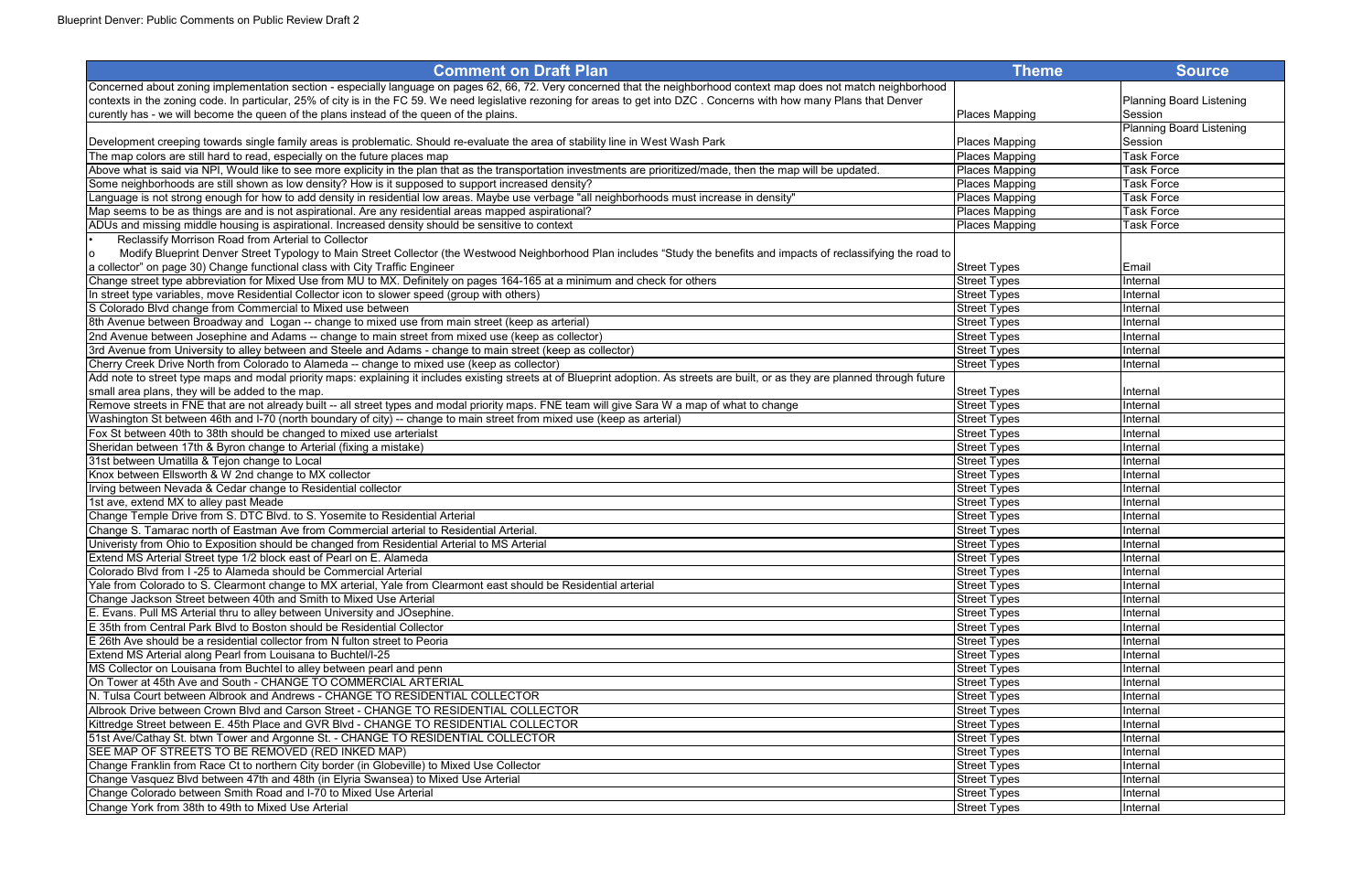| <b>Comment on Draft Plan</b>                                                                                                                                                         | <b>Theme</b>        | <b>Source</b>       |
|--------------------------------------------------------------------------------------------------------------------------------------------------------------------------------------|---------------------|---------------------|
| Check street type for Lowry Blvd. Lowry should be mixed use arterial from Monaco to City limits                                                                                      | <b>Street Types</b> | Internal            |
| Montview between Colorado and Yosemite was a collector in 2002 and now is arterial. Change back to collector. Same issue for 17th, 13th, and 14th east of Quebecchange               |                     |                     |
| to collector                                                                                                                                                                         | <b>Street Types</b> | <b>Internal</b>     |
| Central Park Blvd from MLK to 56 needs a street type - MLK to 35th Residential Arterial, MX arterial from 35th to 51st, Residential Arterial from 51st north to city limit.          | <b>Street Types</b> | Internal            |
| Unita from 56th ave to 47th ave to res collector                                                                                                                                     | Street Types        | Internal            |
| Compare our maps in GIS with GIS data for all existing sreets to make sure we aren't missing any streets that have been built recently                                               | <b>Street Types</b> | Internal            |
| E 53rd/East Prairie Meadows Drive/E 51st from Quebec to Dallas to Residential Collector than Industrial collector to city limit                                                      | <b>Street Types</b> | Internal            |
| Missing 61st and Pena Station Streets, once added, should mirror Maplt Street Types (MX Collectors)                                                                                  | <b>Street Types</b> | Internal            |
| SEE MAP OF STREETS MISSING PER MAPIT (BLUE INKED MAP)                                                                                                                                | <b>Street Types</b> | Internal            |
| Dallas from 47th to 56th as industrial collector and north of 56th to 61/62nd to res collector                                                                                       | <b>Street Types</b> | Internal            |
| Change 56th Between Spruce and Dallas Mixed Use Arterial, Dallas to Havana Residential Arterial                                                                                      | <b>Street Types</b> | Internal            |
| Check Street Type descriptions (particularly LUBF) for opportunities for preciseness. For example: Main Street and Mixed Use. Revise images accordingly                              | <b>Street Types</b> | <b>Internal</b>     |
| On mixed use streets, add lawn in addition to planting areas. In suburban contexts continuous lawn and planting areas are appropriate along mixed use streets                        | <b>Street Types</b> | <b>Internal</b>     |
| change 12th to local in GT                                                                                                                                                           | <b>Street Types</b> | <b>Internal</b>     |
| E Evans from Monroe to Colorado Blvd should be changed to a Commercial Arteria;                                                                                                      | <b>Street Types</b> | Internal            |
| E 40th from Franklin to Clayton should be changed from Industrial to Mixed Use                                                                                                       | <b>Street Types</b> | Internal            |
| Josephine from 43rd to 40th change from Residential Collector to mixed use                                                                                                           | <b>Street Types</b> | Internal            |
| West 31st Avenue is a narrow local street serving primarily residential uses. It is neither a Collector nor an Arterial street. We request that the map be changed from Mixed-use    |                     |                     |
| Arterial to Local Street. SEE HUNI REDLINE OF STREET TYPES MAP                                                                                                                       | <b>Street Types</b> | Letter              |
|                                                                                                                                                                                      |                     |                     |
| Add critical items to the description of how street design and operation vary by street type: Allocation of space, street width, and mixing of modes. A new, more context-           |                     |                     |
| sensitive street typology is an essential tool for implementing Blueprint Denver, and we strongly support the typologies identified in the draft plan. However, as we pointed out in |                     |                     |
| our comments on the previous draft, the "Street Types" diagram on pages 164 and 165 (in the updated draft) fails to mention a few key elements of street design and operation        |                     |                     |
| that should vary across type. We are disappointed that these elements were not added to the updated draft, as we expect them to be important topics of discussion in the             |                     |                     |
| update of Denver's Street Design Guidelines called for in Blueprint Denver:                                                                                                          |                     |                     |
| . Allocation of space in the public right-of-way to cars (driving lanes, on-street parking) versus other uses. The Blueprint should aim to minimize space allocated to cars,         |                     |                     |
| particularly in high-volume pedestrian areas.                                                                                                                                        |                     |                     |
| • Street width (between the curbs), which relates directly to pedestrian safety/exposure and travel speeds. The Blueprint should aim to minimize street widths, particularly in      |                     |                     |
| residential areas and on local streets.                                                                                                                                              |                     |                     |
| • Mixing of modes. In areas with very high pedestrian volumes and/or low vehicular volumes, street designs should facilitate mixing of modes through very low speeds (20             |                     |                     |
| 3 mph or less). On streets with higher vehicular volumes, the City should separate modes by speeds, with designated spaces for people walking/using assistive mobility               |                     |                     |
| devices (5 mph), people biking or using other small vehicles (15 mph), and people driving personal vehicles (20 - 30 mph).                                                           | <b>Street Types</b> | Letter              |
| P157 (Map) Every street is not "aspirational" as an arterial. The downtown grid should mainly be identified as collectors with some arterials on grand boulevards (Speer             |                     |                     |
| Broadway/Lincoln, Colfax)                                                                                                                                                            | <b>Street Types</b> | Letter              |
| P158 (Downtown mobility description) Revise third sentence to say "High focus on pedestrian and bicycle connectivity."                                                               | <b>Street Types</b> | Letter              |
|                                                                                                                                                                                      |                     |                     |
| Street Types do not include Parkways. Two of Highland's boundaries are Parkways. Federal Boulevard and Speer Boulevard are the west and south boundaries of the Highland             |                     |                     |
| Neighborhood. They are shown on the map as Commercial Arterial, Residential Arterial, and Mixed-Use Arterial, depending on location. Since each street type has different            |                     |                     |
| Public Realm designs, we believe that a consistent approach is needed for both designated Parkways, and that the Parkway designation deserves its own category to align              |                     |                     |
| with City requirements. Our request is to change this map to add a Parkway street type along with appropriate design criteria. PARKWAYS ARE NOW NOTED ON PAGE 163                    |                     |                     |
| OF THE WRITTEN PLAN; THESE SHOULD BE MAPPED ON THE MAPS. SEE HUNI REDLINE OF STREET TYPES MAP.                                                                                       | <b>Street Types</b> | Letter              |
| Zuni Street and West 29th Avenue are now shown as Mixed Use Arterials. However, we believe the Residential Arterial designation fits better with the primarily residential           |                     |                     |
| nature of these streets, particularly when looking at future uses that are likely to add substantial residential density to this area. We request that the Residential Arterial      |                     |                     |
| designation be shown on the map for the entire length of these streets in Highland. SEE HUNI REDLINE OF STREET TYPES MAP.                                                            | <b>Street Types</b> | Letter              |
| P154-155 Seems like industrial should be the highest/most intense land use – more emphasis on freight speed and larger vehicles. Consider moving to far left of Downtown             |                     |                     |
| (p154)                                                                                                                                                                               | <b>Street Types</b> | Letter              |
| P158 (Downtown land use description) Revise as "Surrounded by intense land uses and high density development including hotels"                                                       | <b>Street Types</b> | Letter              |
| Measures for the mitigation of inequitable outcomes of street design should be included in the plan                                                                                  | <b>Street Types</b> | Letter              |
| Hard to see the streets types because of city border                                                                                                                                 | <b>Street Types</b> | <b>Office Hours</b> |
| Why is Montview an arterial from Colo to Monaco? It is just two lanes with bike lanes -- seems like it should be a collector! Same as comment 71                                     | <b>Street Types</b> | <b>Office Hours</b> |
| mixed use street on COolorado south of Evans                                                                                                                                         | <b>Street Types</b> | <b>Office Hours</b> |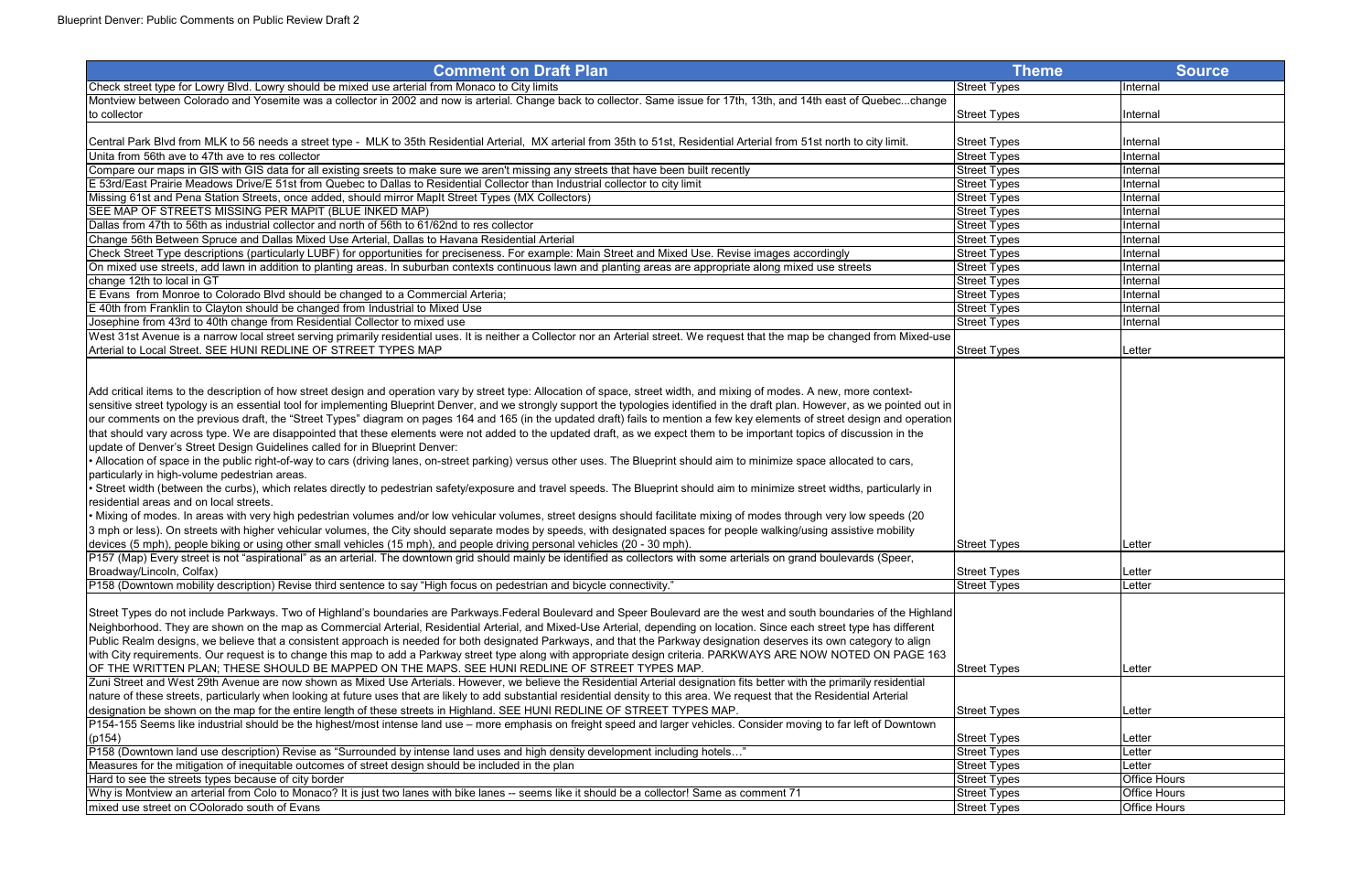| <b>Comment on Draft Plan</b>                                                                                                                                                                                                                                                                                                                        | <b>Theme</b>        | <b>Source</b>        |
|-----------------------------------------------------------------------------------------------------------------------------------------------------------------------------------------------------------------------------------------------------------------------------------------------------------------------------------------------------|---------------------|----------------------|
| Looks great- a few things. Can we have more 4 way stops in residential neighborhoods? People fly through whittier, cherry creek, etc., and it feels unsafe to walk around.                                                                                                                                                                          |                     |                      |
| What are the specific timelines for completion of this plan? Without benchmarks or secure funding sources, will this sit on a shelf? This is critically important to include.                                                                                                                                                                       |                     |                      |
| Otherwise it looks very nice, thanks for all of your efforts.                                                                                                                                                                                                                                                                                       | <b>Street Types</b> | <b>Online Survey</b> |
| Commercial corridors speeds are labled so far to the right, (so fast), it seems to be in conflict with vision zero plan. Please revisit.                                                                                                                                                                                                            | <b>Street Types</b> | Task Force           |
| Its the transit line along northern part of Welton with three T's for stops supposed to be future? It's not there now. Other streets going through Curtis Park are arterials?                                                                                                                                                                       | <b>Street Types</b> | <b>Task Force</b>    |
| Traffic calming measures should be included in the section about pedestrians                                                                                                                                                                                                                                                                        | <b>Street Types</b> | <b>Task Force</b>    |
| The diagram on page 164 of Blueprint Denver suggests a huge difference in lane widths between most streets (DT, R, MU, MS) and commercial & industrial streets (I,C). This                                                                                                                                                                          |                     |                      |
| is inconsistent with the Vision Zero best practices. 10-foot lanes are sufficient in nearly all cases, and to suggest that commercial streets need much wider lanes is misguided                                                                                                                                                                    |                     |                      |
| and directly contradicts the need to design for safer speeds. We recommend eliminating the "Lane Width" line from the diagram entirely. If staff is unwilling to do that, then the                                                                                                                                                                  |                     |                      |
| fallback position is to move the I and C boxes far closer to the remaining boxes on the left edge of the diagram, signaling that any difference in width is minor, and that all lane                                                                                                                                                                |                     |                      |
| widths are envisioned to be smaller, which is has been shown to be safer in practice.                                                                                                                                                                                                                                                               | <b>Street Types</b> | Letter               |
| The diagram on pages 164-165 of Blueprint Denver continues to send a concerning message on speeds, given the unlabeled horizontal axis. It still appears as if commercial                                                                                                                                                                           |                     |                      |
| and industrial streets should be very fast-moving streets, contradicting the Vision Zero Action Plan. We recommend condensing all streets on the left hand side of the range for                                                                                                                                                                    |                     |                      |
| the Design Speed lines, even if the box clusters remain in the same order and relative distance from one another. That would send a powerful message that street design                                                                                                                                                                             |                     |                      |
| speeds vary, but intra-city streets go at much slower, safer speeds than limited-access highways (which could be the suggested/implied speed of the right edge of the lines).                                                                                                                                                                       | <b>Street Types</b> | Letter               |
|                                                                                                                                                                                                                                                                                                                                                     |                     |                      |
| The same diagram on pages 164-165 of Blueprint Denver continues to send a contradictory message about the frequency of curb cuts in commercial and residential areas                                                                                                                                                                                |                     |                      |
| in light of contextual zoning changes in 2010 and improvements in DPW policies and practice since then. We recommend making two lines (using the vertical space freed up                                                                                                                                                                            |                     |                      |
| by eliminating the Lane Width line), with one for Suburban contexts showing the type of spread currently shown, and the other showing all other more-urban contexts in which                                                                                                                                                                        |                     |                      |
| driveways/curb-cuts are Rarely Allowed on all street types. This would be consistent with the intention of the Denver Zoning Code and hard-won safety practice that we should                                                                                                                                                                       |                     |                      |
| not backslide from. The type of backsliding implied currently is contrary to safety and offensive to the notion that pedestrians are the priority throughout the city.<br>Smith Road as Industrial from east of Sand Creek to where it's already Industrial                                                                                         | <b>Street Types</b> | Letter               |
| I believe the overall concept is good, but it does not adequately address the need for greater density and transportation besides cars. It also does not adequately address more                                                                                                                                                                    | <b>Street Types</b> | Internal             |
| realistic and flexible zoning to allow for the missing middle and equality in housing. We cannot let the NIMBY crowd control the city, discourage growth, and preserve inequality                                                                                                                                                                   |                     |                      |
| and racial separation. We do not want to be St. Louis or other cities that did with out growth. I strongly support the letter and recommendations of the Denver Streets                                                                                                                                                                             |                     |                      |
| Partnership.                                                                                                                                                                                                                                                                                                                                        | Vision              | <b>Online Survey</b> |
|                                                                                                                                                                                                                                                                                                                                                     |                     |                      |
| This document should not go forward. While many of the ideas concerning preservation, active and engaging streets and transit oriented complete neighborhoods are                                                                                                                                                                                   |                     |                      |
| commendable, even aspirational, the document accurately reflects an administration that is over committed to development, under committed to ensure that the Denver of the                                                                                                                                                                          |                     |                      |
| future is the equal or better than the Denver of the recent past. From a parks perspective alone, and measure by the City's own published standards, Denver now faces a park                                                                                                                                                                        |                     |                      |
| and open space deficiency of one thousand acres calibrated against a population of 700,000 people. Yet, there is no evidence from the document or this administration to                                                                                                                                                                            |                     |                      |
| show that meeting that deficiency is a priority, only lip-service. That the citizens have voted to take this challenge on independent of the administration should sound an<br>awakening alarm within the planning and development structure that the claimed panacea of densification is wrong headed. This is NOT a balanced plan. While the plan |                     |                      |
| appropriately identifies a character for areas, even streets and corridors for services and development, there is nothing in this plan that identifies the scope and location of                                                                                                                                                                    |                     |                      |
| open spaces and parks, parkways and trails (a crucial piece of green infrastructure) to anchor and serve those expanding communities. In fact, to the contrary, the plan is a                                                                                                                                                                       |                     |                      |
| shot-across-the-bow to Denver's neighborhoods signaling that additional development is coming regardless of the appropriateness of neighborhood structure, tradition and                                                                                                                                                                            |                     |                      |
| amenities. Not even lip-service is paid to the necessity of balancing development and transformation of 'under utilized' sites to replicate the level of amenities that some citizens                                                                                                                                                               |                     |                      |
| have enjoyed, and that all citizens should be provided in the future city. This plan and this administration is one that values the residents of growth over present residents.                                                                                                                                                                     |                     |                      |
| There seems to be no understanding that the addition of every new citizen without a concomitant, proportional expansion of transit, parks and open spaces and other                                                                                                                                                                                 |                     |                      |
| amenities, services, and schools, diminishes the quality of life of every resident. Growth as such is inversely proportional to quality when it is not governed by an intelligent,                                                                                                                                                                  |                     |                      |
| integrated strategy. Guidelines for growth are in these documents, as they should be - but this document is only part of the necessary guide and strategy for a outcome that                                                                                                                                                                        |                     |                      |
| could truly be described as a healthy city. (continued)                                                                                                                                                                                                                                                                                             | Vision              | <b>Online Survey</b> |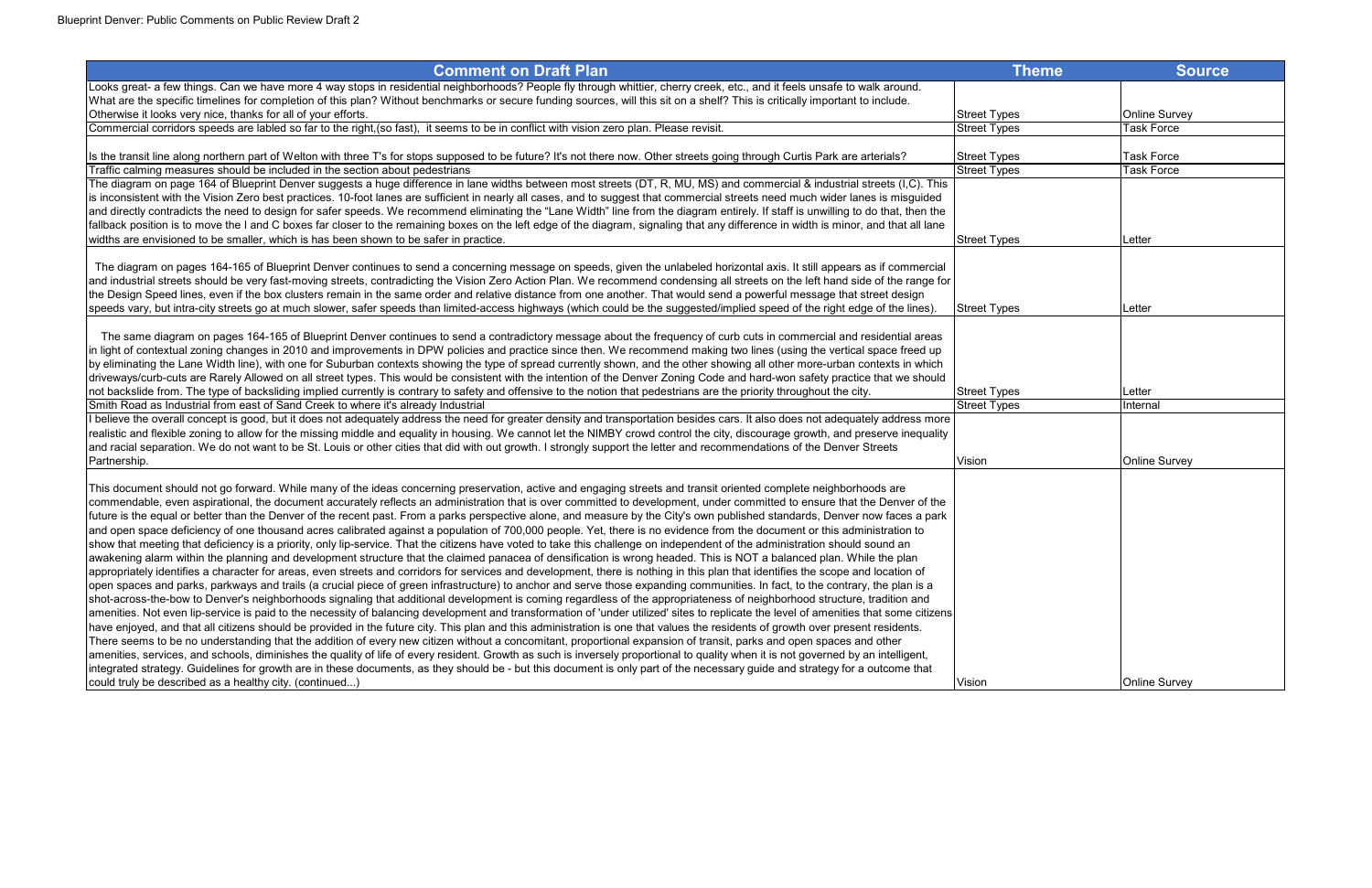(Continued from previous due to length) For example, growth is happening today. And while that growth is currently explosive, the administration is not allocating the necessary resources to immediately provide neighborhood planning and planning assistance to ensure that truly 'complete' neighborhoods will result across the urban framework. In fact, it puts the idea of neighborhood planning on the table, only to put these absolutely critical planning activities in a time frame that is some fifteen or twenty years hence. As it stands, the already strong neighborhoods will survive the best - the most vulnerable and fragile stand to suffer the possible onslaught of ill-guided development. Some neighborhoods across this city have already suffered the irreparable harm of development fostered by planning and zoning development guidelines in a manner that was inadequate, indifferent to consequences, or incompetent, lacking in understanding of the intent and requirements. This is a pattern that is being repeated by a lack of commitment of needed planning and development resources to ensure positive outcomes. This is simply not acceptable. The envisioned multi-use nodes and corridors, transit access, trails and other elements of a truly connected vital city will not happen by themselves. The problems and the opportunities are here now for a city-wide transit and traffic initiative that could move the city forward and provide the basis, along with parks and other necessary infrastructure, for growth conscious development. But, again, there is no commitment to act in any way that could prepare the city for the next several decades of expansion and transformation. The many initiatives for improves bike access and connectivity are welcome, certainly, but the most urgent needs for many now and future Denverites is transit, the most enabling component of multi-modal systems. Efforts over the recent past are sadly indicative of future prospects: transit use is down as is availability and affordability, while single occupancy auto use is on the rise. This plan/administration puts only lip-service behind transit initiatives, while its singular 'shiny-penny' mobility investment and 'improvement' is a highway project (I-70 expansion) that is summarily devastating disadvantaged neighborhoods and moving the City of Denver backwards to the cutting edge of the 1950's while providing years of further disruption and congestion. Many of our city's primary corridors are in desperate need of revitalization to enable those existing lifelines to adequately function as the truly multimodal circuits and centers essential to the city's future functional health. And, these planning and infrastructure development efforts are crucial, a necessary component of the city-wide neighborhood planning effort which is recognized by Blueprint Denver - but without commitment. In my view, it is neither a responsive nor responsible position to move this current plan forward without the thorough, timely (concurrent) integration of these critical activities. While this document (in total) has been touted from the beginning as complete and integrated, it is sadly half the story. And as evidenced by past efforts such as the recent zoning revision, it is deeply flawed in needed measures of guidance and governance. That, too, provided a 'promise' which quickly dissipated when challenged by 'push-back' from development interests. This plan has many aspects which are positive, correctly aspirational even, but it should not be an adopted standard of any kind until it adequately provides safeguards for our present while guiding the future. Unsupported quidance for our growth experience will, too, ring hollow.

There is not nearly high enough density in the vast majority of the county and the allowable mix of uses is also not sufficient. Vision The current draft is strong. The process has been extensive. I think there needs to be EFFORT in the last part of the work to really help this plan to reflect the times and the current problems facing and changing our city. There is not enough about the affordable housing crisis and the great thinkers, tools, and amenities to address that crisis. The land use and transportation policy of this city is too important NOT TO BE A PART OF THE ISSUES AND PROBLEMS that are changing the look, feel and occupants of our neighborhoods. Vision Online Survey

 Also, there is a lack of connectivity of communities, we still get stuck in rush-hour traffic on the way home from downtown. If I didn't have to take my car, I would not add to parking and condensed traffic. I have yet to see the Gold line work, from a stop on Federal Blvd. near where I live. Connectivity from one neighborhood to another is still a big problem without a car. How is Denver working with bordering Counties to connect and facilitate pedestrians/bikers to access the green spaces so close to us? These green spaces could be accessible to high density neighborhoods as well. We are taking our lives in hour hands just to cross Federal Boulevard, it is a dangerous street. The natural landscape is suitable to build an under path from one side to the other. I am afraid nothing gets done or even planned if Counties don't share their plans. Regis community is part of our Northwest corridor with Regis University owning most of the land. There is even a Regis Planning Committee with big changes in store. Is the Denver Planning Board even talking to Regis Planning Committee or Adams County Planners? Denver is not an island, it needs to connect with bordering Counties and communities. Thank you, that is what I have to say. In the survey of the Survey of the Survey of the Survey of the Survey of Thank you, that is what I have to say.

•Idon't know what the "346" refers to on page 53 for the traffic-related deaths and serious injuries. Is that 2017 annual traffic deaths and serious injuries? We've had a terrible time getting a count of serious injuries from any department (e.g. police) because of deficiencies in how that is tracked. Has that been solved so now we can track the progress on achieving the overall goal? Nision **Email and Secure 2012** Vision **Properties and Secure 2013** Vision **Properties and Secure 2013** 

I am Gisela Boderke, I have lived in the North West corridor/Federal Blvd./ District 1, for 20 years and in Denver since 1970. I am a member of the Federal Action team/Regis community council. I have attended today's listening session, just for my own listening. I heard about zoning, high density/low density communities. I fully agree that Denver needs stricter laws about new constructions adding to more density downtown and spreading. I feel priority must be placed on the health and well being of each community, that means, green spaces, safe walking spaces and bicycle lanes.

 For the intro on page 21, consider revising background language to match the Climate Action Plan: "Climate change impacts are not just a coastal problem. Denver has already experienced hotter and harsher summers, extreme weather patterns such as drought, floods, severe storms, and dangerous heat. Without intentional action at the local and global level, additional escalating impacts will likely result in devastating impacts to our environment, health, economy, and quality-of-life. The recommendations throughout this plan help address water needs, mitigate climate altering emissions, and better prepare Denver for climate change and help make the city more environmentallyfriendly and livable."

Vision

Page 53: DDPHE supports the inclusion of a metric tracking "access to healthy food and parks" on an annual basis through 2040. Page 54: DDPHE approves of the phrasing used here to describe the metric for access to healthy food "Access to fresh food: percent of residents within  $\frac{1}{4}$  mile (10 minute walk) to a full-service grocery store" and this is a consistent metric that DDPHE uses to track healthy food access, among other metrics **Vision** Internal Internal Internal Internal Internal Internal Internal Internal Internal Internal Internal Internal Internal Internal I

| Theme | Source                         |
|-------|--------------------------------|
|       |                                |
|       |                                |
|       |                                |
|       |                                |
|       |                                |
|       |                                |
|       |                                |
|       |                                |
|       |                                |
|       |                                |
|       |                                |
|       |                                |
|       |                                |
|       |                                |
|       |                                |
|       |                                |
|       |                                |
|       |                                |
|       | Online Survey<br>Online Survey |
|       |                                |
|       |                                |
|       |                                |
|       | <b>Online Survey</b>           |
|       |                                |
|       |                                |
|       |                                |
|       |                                |
|       |                                |
|       |                                |
|       |                                |
|       |                                |
|       |                                |
|       | Online Survey                  |
|       |                                |
|       | Email                          |
|       |                                |
|       |                                |
|       |                                |
|       |                                |
|       | Internal                       |
|       |                                |
|       |                                |
|       | Internal                       |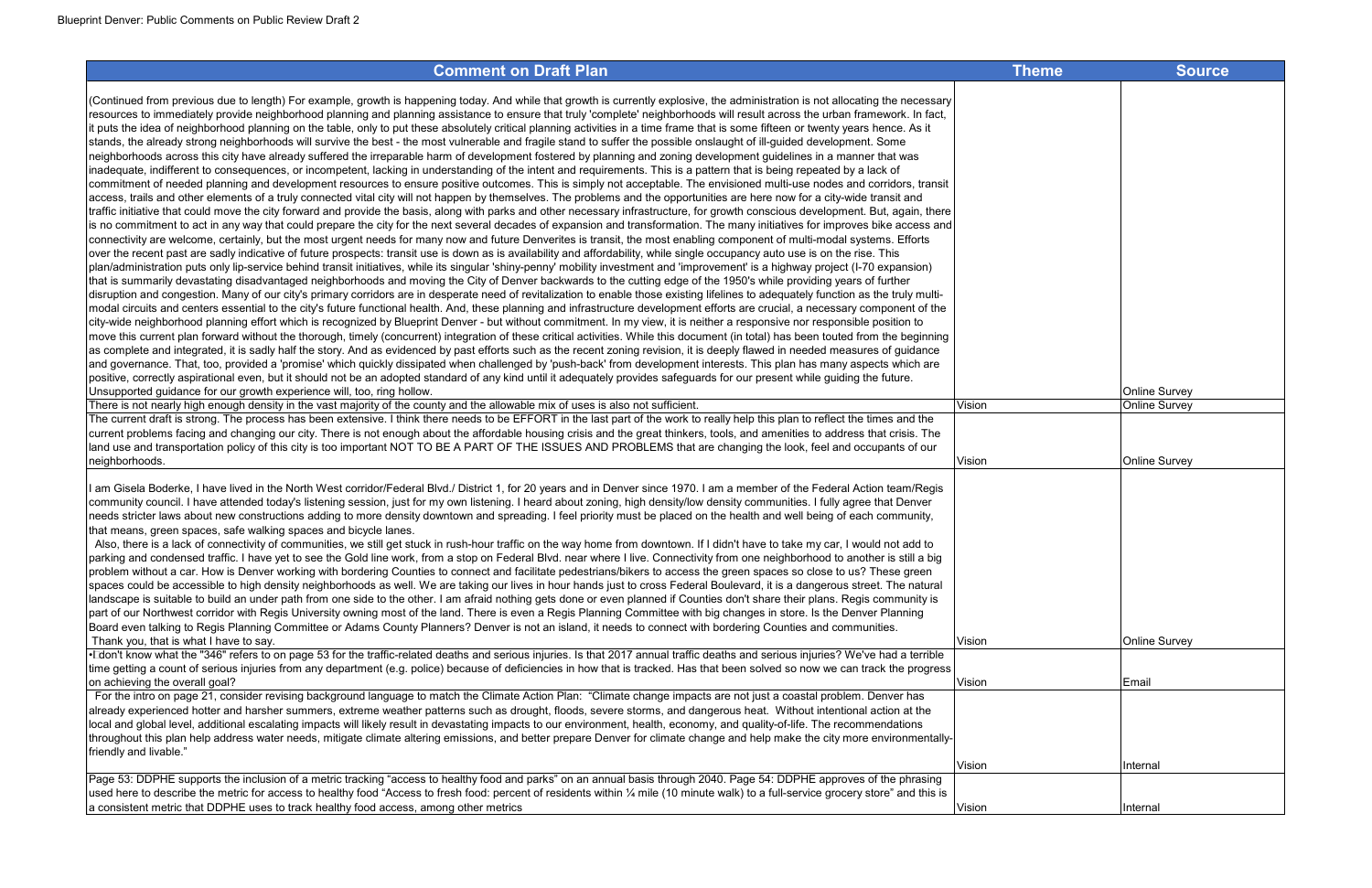| <b>Comment on Draft Plan</b>                                                                                                                                                          | <b>Theme</b>  | <b>Source</b>        |
|---------------------------------------------------------------------------------------------------------------------------------------------------------------------------------------|---------------|----------------------|
| The city taking an active role in providing technical assistance for mitigation efforts is not called out in the plan - Mobility Policy #10                                           | Vision        | Letter               |
| P52-53 – what is the basis for these goal numbers? Without a clear rationale they seem arbitrary.                                                                                     | Vision        | Letter               |
| Add "+" to projection numbers on growth map                                                                                                                                           | Vision        | <b>Office Hours</b>  |
| I do not want ambiguous language to continue Denver's car dependence. Denver would benefit if the plan expicity put the movement of pedestrians first, then bicycles, then            |               |                      |
| transit, the very lastly, cars. Denver needs to make real, bold progress on Vision Zero, on reducing greenhouse gasses, on reducing the socioeconomic discrimination that car         |               |                      |
| ownership causes.                                                                                                                                                                     |               |                      |
| I would also like to see more transit promoting efforts, like taxing parking even more, or congestion pricing, in the most urban neighborhoods.                                       |               |                      |
| Additionally, Minneapolis has recently made waves by banning new gas stations and single family housing. Denver, being very similar in size and appeal compared to                    |               |                      |
| Minneapolis, should not be left behind. Denver certainly has enough gas stations, and we should stop encouraging driving by building even more (I understand the DIA                  |               |                      |
| neighborhood is still being built out, so I would be completely fine with still constructing a limited amount of new gas stations there). Also, Denver needs to start expanding its   |               |                      |
| urban density to address our housing crisis, and most of it is already full of single family housing. A ban on new single family houses would not only create stronger and iconic     |               |                      |
| neighborhoods by lining our streets with affordable row homes, town homes, duplexes and condo buildings, but would prevent the all too common practice of a house being               |               |                      |
| bought from a poor family and rebuilt into another single family home by a rich family.                                                                                               |               |                      |
| I do not want to see Denver to continue to be another American city spread out and ravaged by the car, but instead I want it to be a beautiful, romantic, urban walkable,             |               |                      |
| trendsetting, and iconic city like it once was. I believe these few things would be the most bold and important things your committee could do, and beyond that, any zoning or        |               |                      |
| transportation policy outlined by the Congress for New Urbanism would be a game changer for our city. Please do not consider what American cities have been already, but              |               |                      |
| consider what a world class city could be.                                                                                                                                            | Vision        | <b>Online Survey</b> |
| I understand that Areas of Stability and Areas of Change needed work but I expected those ideas to be replaced with something that made it crystal clear where future                 |               |                      |
| growth belongs the plan is filled with aspirational language and seriously lacking in specific, unmistakable direction for City Council, CPD, developers, RNOs and the public.        |               |                      |
| This will not serve to reduce conflict about how Denver grows. It will make things worse.                                                                                             | Vision        | <b>Online Survey</b> |
|                                                                                                                                                                                       |               |                      |
| I am eager to see even more support for increasing density and improving transit in the plan, as well as more about varying the functions of buildings within neighborhoods           |               |                      |
| even if they aren't dense (stores next to houses, etc). I am especially keen to see these changes happen throughout the city, so that all neighborhoods can take on their share       |               |                      |
| of change and increased density instead of concentrating it on one neighborhood that becomes completely gentrified and displaces most of the people in it. That would also            |               |                      |
| help with "retaining residential character" and other stated values while accommodating the projected growth, because if dense development were encouraged throughout the             |               |                      |
| city more single family homes can remain in a single neighborhood as pressure to redevelop spreads throughout the city. While it's important to increase density along transit        |               |                      |
| corridors, we can't expect all of the population growth to be absorbed in these places. I would like to see more focus on densifying and diversifying neighborhoods throughout        |               |                      |
| the city to handle the density and improve the lives of the people in those neighborhoods - everyone benefits from walkability.                                                       | <b>Vision</b> | <b>Online Survey</b> |
|                                                                                                                                                                                       |               |                      |
|                                                                                                                                                                                       |               |                      |
| I worry that this document in it's current complexity will continue to leave less sophisticated denverites who are typically young, poor, and non-white out of the conversation.      |               |                      |
|                                                                                                                                                                                       |               |                      |
| As a young poor denverite, I also worry that this plan will continue to promote single family housing (America has been addicted to it since the invention of the automobile) at      |               |                      |
| the expense of future generations who will have to pay the environmental, social, and economic costs of our currently built environment that heavily favors car dependent             |               |                      |
| development. There are many neighborhoods in Denver where you literally cannot get a cup of coffee or the groceries without using a motor vehicle. Maybe we can let small             |               |                      |
| owner occupant businesses (bakeries, coffee shops, grocers, small retail) back into the first floors of our massive 5000 sq. ft. homes for 2 people, and prevent a lot motor          |               |                      |
| vehicle trips, while also cutting back on the top 10 causes of death in America upon which 7 are linked to lifestyle diseases and causes that involve a lack of exercise and          |               |                      |
| social belonging. Additionally walkability and access to amenities has been shown to increase the values of neighborhoods, so this appears to be a win-win-win situation              |               |                      |
| economically, environmentally, and socially. Please begin to address the issues that will haunt my generation and generations to come.                                                | Vision        | <b>Online Survey</b> |
|                                                                                                                                                                                       |               |                      |
| I'm very disappointed in how the vast majority of growth is planned for a very small area of the city in the Growth Strategy section. Focusing all our growth in certain areas is     |               |                      |
| sure to increase displacement for those without political power, while wealthy neighborhoods remain unchanged for decades. It is also sure to lock those unchanged areas into         |               |                      |
| car dependence as they will never reach the level of density required to become walkable and support frequent transit service. This plan makes low-income neighborhoods               |               |                      |
| accessible to the wealthy, and locks everyone else out of the wealthy, single-family home areas. Every neighborhood deserves the right to grow, and has the responsibility to         |               |                      |
| accommodate growth. Wash Park and Hilltop should get just as much new development as Five Points. Single-family only zoning needs to go away completely. These                        |               |                      |
| neighborhoods become enclaves for the wealthy if they are not allowed to add more housing as our population grows.                                                                    |               |                      |
|                                                                                                                                                                                       |               |                      |
| Under Mobility, this statement must be taken seriously, "On all streets, prioritize people walking and rolling over other modes of transportation." I hope this means at no time      |               |                      |
| will vehicle capacity, speed, or delay ever be considered a priority of any sort on our streets. Streets that are safe and accessible to all requires that private cars be restrained |               |                      |
| in the space they occupy and the speed they travel. Public streets belong to all, when cars are prioritized our streets become privatized and off limits to those that do not drive.  |               |                      |
| Children must be free to play in public again without fear of cars.                                                                                                                   | Vision        | <b>Online Survey</b> |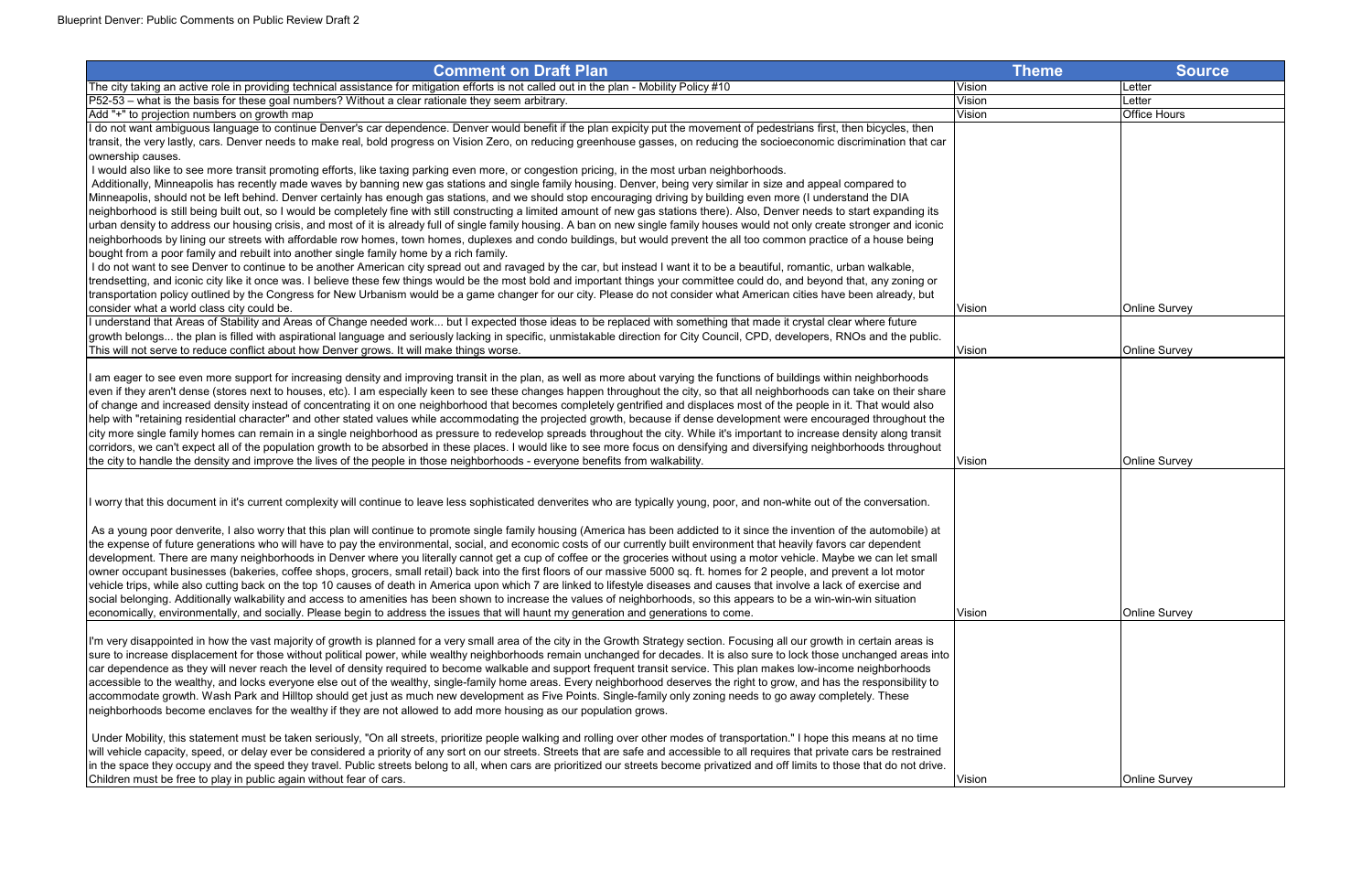Attempting to freeze Denver in place and make single-family neighborhoods immune from growth is unrealistic. Denver needs to plan for 900k residents and needs to be a city that is built for the future with neighborhoods! By allowing flexibility and growth, missing middle economic, environmental, and social success for all residents in all all of our neighborhoods we can create vibrant, beautiful, and sustainable housing, accessory dwelling units, parks, and small businesses back into neighborhoods for all to enjoy. As every "big" city knows, cars and traffic have limits and we need to plan near transit, more local businesses integrated into our neighborhoods, for future growth with an efficient multi-modal city with options to live and comfortable pedestrian and bike environments, so that cars aren't the only viable option. When you build for cars, you get more cars. Please preserve Blueprint Denver's call for parking maximums in downtown and in urban center contexts as noted on page 108 of Blueprint Denver. Denver needs to provide diverse housing options - including filling the gap of "missing middle" housing options that fall between high-density and single-unit houses. Denver Zoning Code should include ADUs everywhere and 2-4 unit building forms in low support growth along transit corridors and parking maximums. density areas that promote quality of urban design. We should Let's implement and fund Denver Moves and Vision Zero! Today we need a COMPLETE city, where people can improve their own property with a variety of housing options and access fresh food, parks & rec centers, affordable active transportation options, high quality transit, and civic amenities for all people. Most importantly, encourage lifestyles that will environmentally allow note examples of how your neighborhood is not COMPLETE based future generations to enjoy our beautiful planet as we have. Please on the targets in Blueorint Denver on page 51.  $\blacksquare$ 

I support the draft of Blueprint Denver and I like the concept of complete neighborhoods. I believe that Denver needs MORE housing of all types, in ALL neighborhoods. Please ensure that this recommendation is carried forward in the plan. Vision Online Survey of the Survey of Nision Online Survey of Nision Online Survey of Nision Online Survey of Nision Online Survey of Nision Online Survey of Plan is vague and at a high level, and it is difficult to understand. When you leave these elements to future plans, it pits neighbors vs. residents. We would like to see more certainty.

certainty. Vision Climate as a theme-doesn't seem to "pop" the same as equity for example, as you read throughout the plan. Lots of things are related to climate, but could be called out and referenced more specifically ie. walking and biking are the greenest option (alternate opinion: the city already has a climate action plan. Climate adaptation and mitigation is where there is opportunity to be more specifically called out)  $\blacksquare$ 

| Theme | Source                                           |
|-------|--------------------------------------------------|
|       |                                                  |
|       |                                                  |
|       |                                                  |
|       |                                                  |
|       |                                                  |
|       |                                                  |
|       |                                                  |
|       |                                                  |
|       |                                                  |
|       | Online Survey                                    |
|       |                                                  |
|       | Online Survey<br><b>Planning Board Listening</b> |
|       | Session                                          |
|       |                                                  |
|       |                                                  |
|       | <b>Task Force</b>                                |
|       |                                                  |
|       |                                                  |
|       |                                                  |
|       |                                                  |
|       | Email                                            |
|       |                                                  |
|       |                                                  |
|       |                                                  |
|       |                                                  |
|       |                                                  |
|       |                                                  |
|       |                                                  |
|       |                                                  |
|       |                                                  |
|       |                                                  |
|       |                                                  |
|       |                                                  |
|       |                                                  |
|       |                                                  |
|       |                                                  |
|       |                                                  |
|       |                                                  |
|       |                                                  |
|       |                                                  |
|       |                                                  |
|       |                                                  |
|       |                                                  |
|       | Email                                            |

 The absence of any "big move" opportunities identified in this 20-year plan, such as for highway, viaduct, or cloverleaf removals in order to tame traffic and reconnect neighborhoods is a significant missed opportunity. Not even the Colfax/Federal cloverleaf was called out for study. Perhaps identifying "big moves" or big opportunity sites to rethink the design of the street network was felt to be outside of this document's scope – but if not here, where? Intention needs to precede action, and we need to highlight intention in a few big moves. Will an update to the Strategic Transportation Plan take on this strategic role, even though big moves will also have big land use implications?

Here is my feedback for the second draft of Blueprint Denver.

- I support Blueprint Denver's goal for the city to accommodate 900,000 people in the next 20 years.

- I support the complete neighborhood concept for every neighborhood. This includes diverse housing types, retail within a 10 minute walk of every residence, housing diversity, parks, and robust multi-modal connectivity. Policy changes, including rezonings, should be carried out to make this concept a reality.

- I support allowing duplexes, triplexes, and fourplexes in all low intensity neighborhoods. I would go further than just corner lots however. I would allow them everywhere, similar to what Minneapolis has adopted in their comprehensive plan. I strongly support allowing single family structures to add units or be converted to multifamily. Regulatory barriers (including zoning and building code) to converting a given house to multifamily while preserving the outer structure should be reduced. This will incentivise the preservation of existing historic structures.

- I support allowing ADU's in all neighborhoods, in both single unit and multi-unit zones.

- I support the intensification of all transit corridors as well as all arterial roads with more than four vehicle lanes. I believe at least five story buildings should be allowed on all such arterial roads.

- I support parking maximums in downtown and in urban centers. I would also eliminate parking requirements citywide. The free market can handle parking. Developers often build more than what is required anyways. We should follow in the footsteps of Minneapolis and Buffalo. The city should not regulate it. Parking requirements subsidize car use and are counterproductive to Denver's adopted sustainability goals. If parking requirements are eliminated, the city should implement a reactive pricing scheme for on-street parking to ensure at least some spaces are always available (See Donald Shoup: The High Cost of Free Parking).

- I support substantial city investments to build out the bicycle and transit network. I believe the City should purchase additional service from RTD, build the necessary BRT infrastructure, and increase the frequency of nearly all routes to once every 15 minutes at least, especially those that travel through densely populated neighborhoods or major employment centers. I support any mechanism to help buses travel more quickly and increase on time performance, even if it comes at the expense of automobile traffic flow. - I am skeptical of rail investment (eg streetcar). I love streetcars but given fiscal constraints I think enhanced buses offer more bang for the buck.

- I support building out the entire sidewalk network to ensure both sides of every block has a wide sidewalk in good condition.

- All intersections in urban or general urban contexts should have an automatic pedestrian signal phase, not a button.

- I support increasing revenue from public parking and using the funds to support car alternative transportation infrastructure.

I support allowing affordable housing in every neighborhood, including wealthier ones.

- I support density bonuses in exchange for affordable housing.

- I oppose the removal of language that said the existing pattern of development could be taken into account when requests are made to rezone. Many neighborhoods have nonconforming duplexes for example. As they are the context of the neighborhood, their presence should support two unit zoning.

Vision

Vision